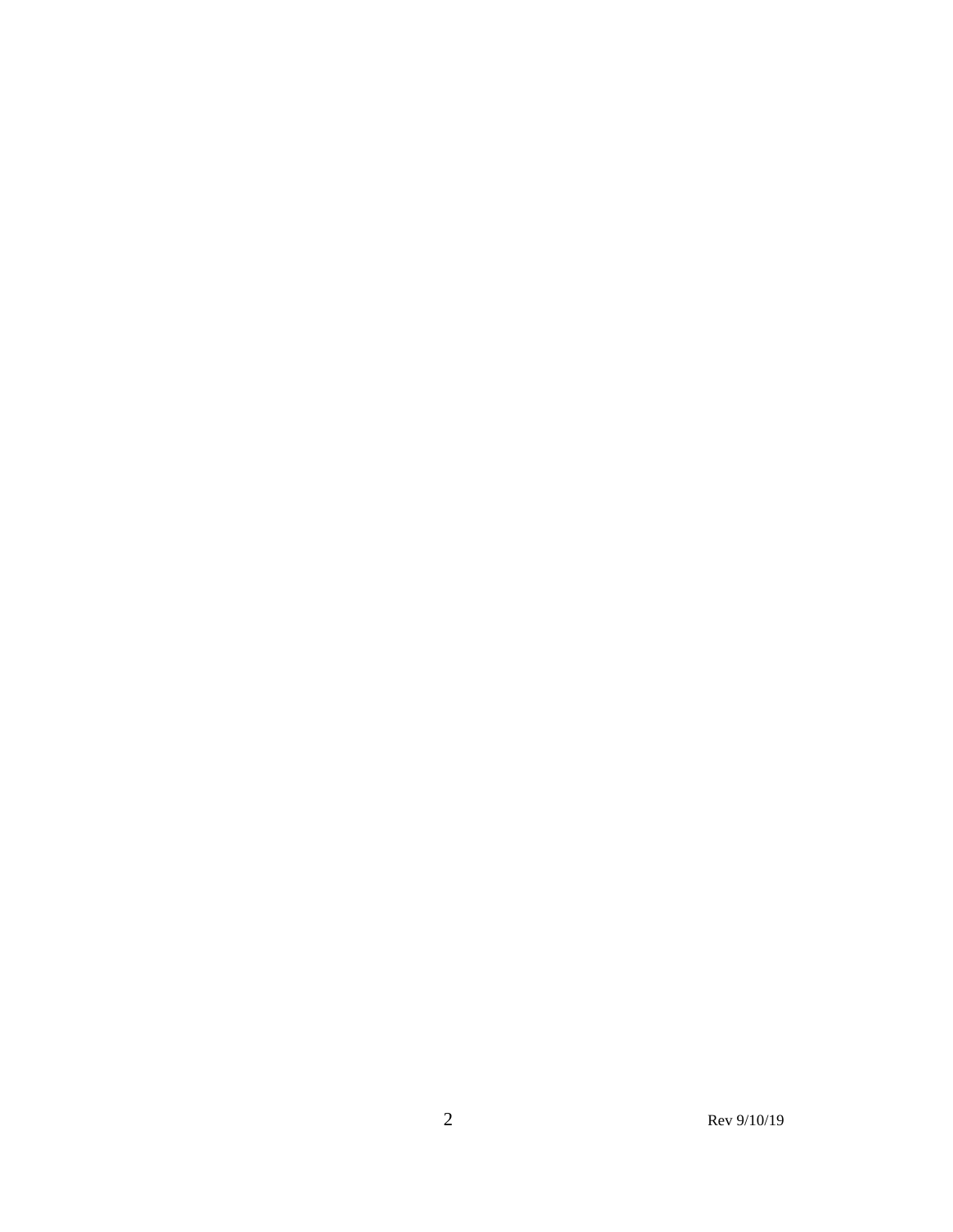# TABLE of CONTENTS

#### <span id="page-2-0"></span>1. Information

#### <span id="page-2-1"></span>2. Orientation

### <span id="page-2-2"></span>3. Curriculum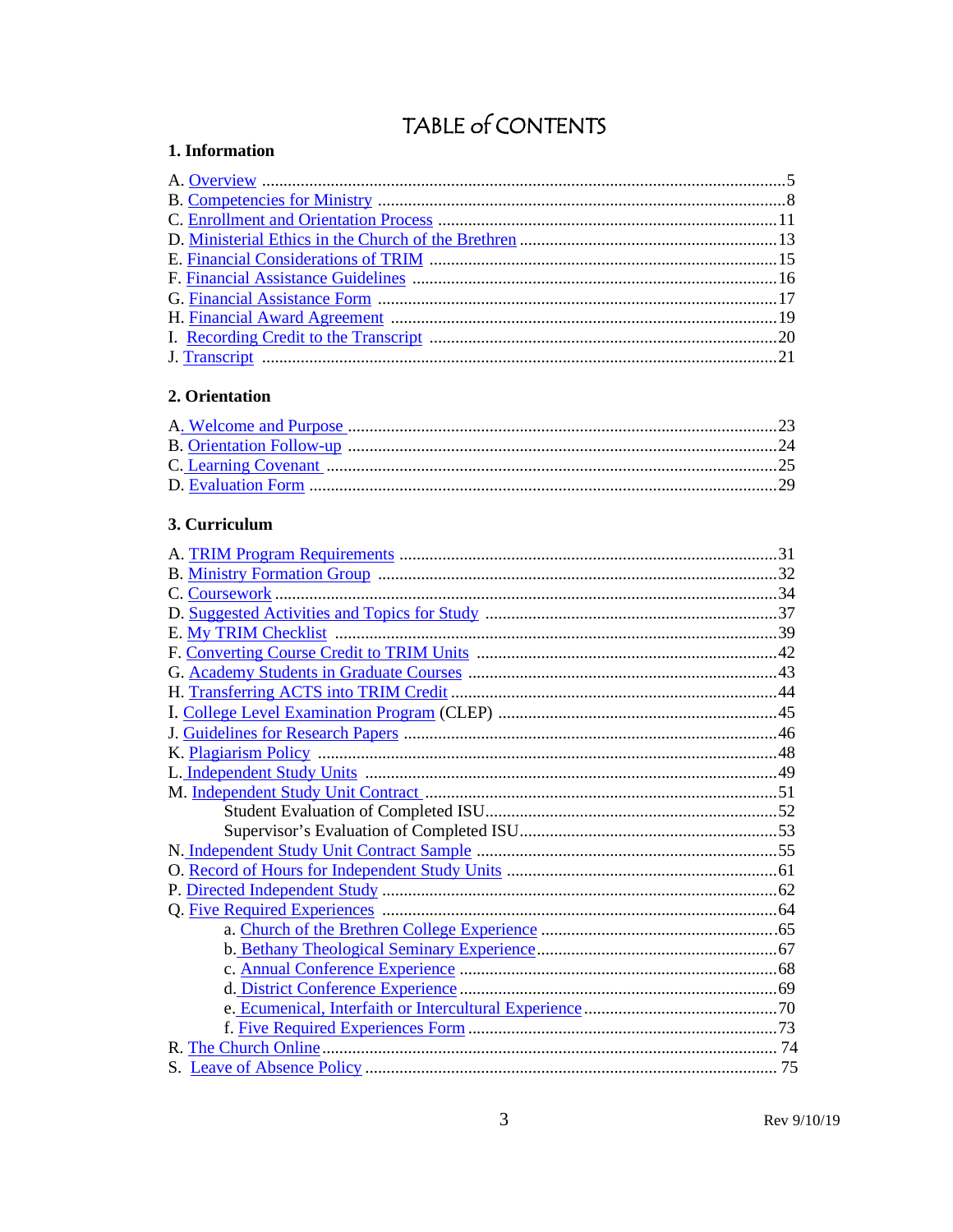#### **4. Ministry Internship**

#### **5. Graduation**

**NOTE: As an attendee of a Brethren Academy event, you may be included in still photos, videotapes, news articles, informational brochures, or other media used to interpret the mission and purpose of Bethany Theological Seminary, the Church of the Brethren, Inc., and the Brethren Academy.**

#### **IF YOU ARE UNWILLING TO HAVE YOUR PHOTO USED FOR THESE PURPOSES, PLEASE CONTACT FRAN MASSIE SO THAT YOU ARE NOT INCLUDED IN ANY OF THESE MEDIA.**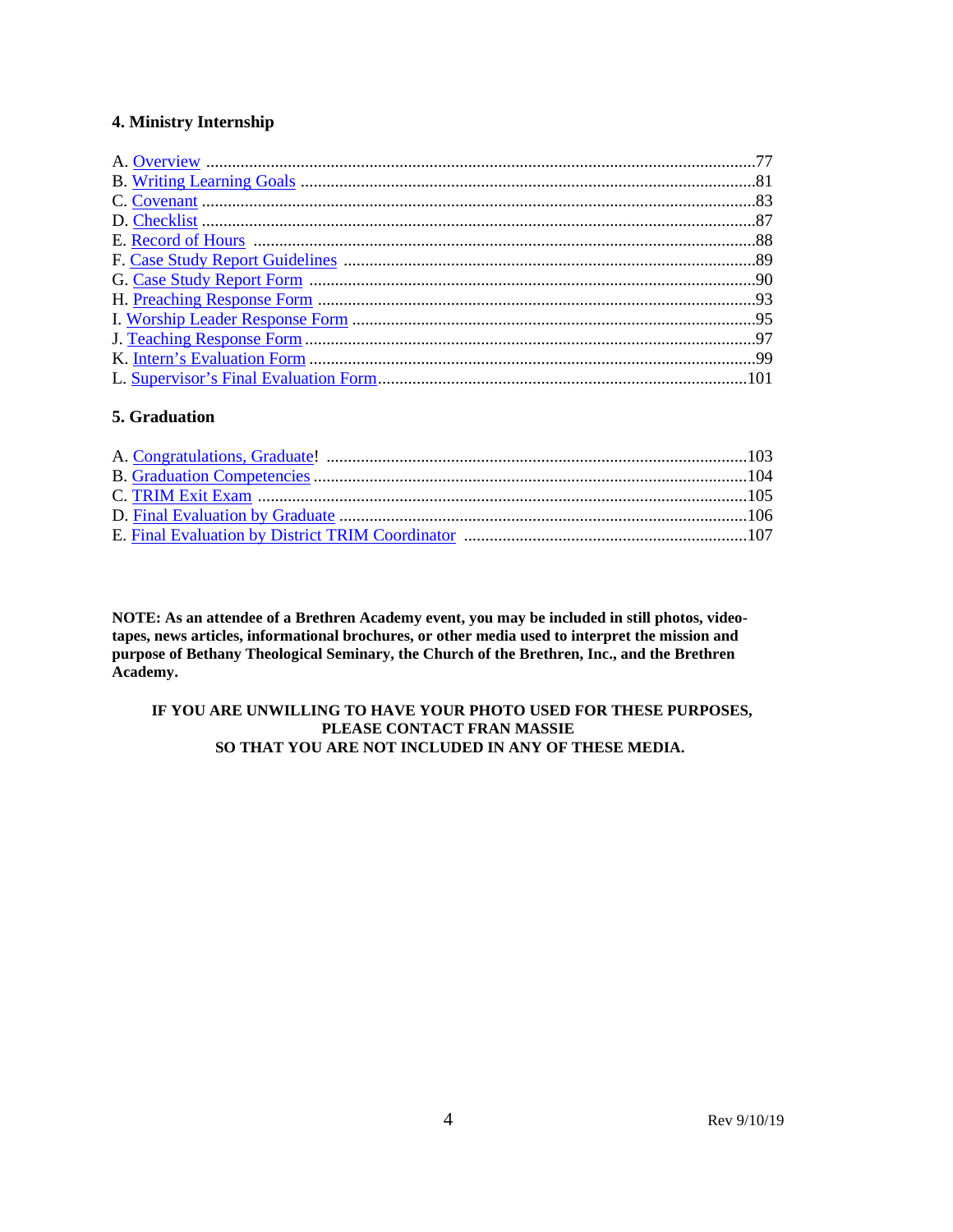## $1 - A$

## AN OVERVIEW

<span id="page-4-0"></span>*Then I heard the voice of the Lord saying, "Whom shall I send, and who will go for us?" And I said, "Here am I, send me!"* Isaiah 6:8

#### **What is TRIM?**

TRIM is an approved ministry training program for the Church of the Brethren that provides the educational component required for ordination. TRIM is offered by the denomination, but districts make all decisions regarding ordination of people for ministry.

Ministry training in the Church of the Brethren has assumed a variety of forms across the years. In the historical "free ministry," which is still the practice in a small number of congregations, the mode of training is basically an apprenticeship. Those called to ministry take their place in an existing body of ministers in a congregation and learn to minister as they serve alongside and under the guidance of elders. It is more common, however, to find other modes of training for ministry. This is a result of the move in many congregations from an unsalaried, free ministry to a professional ministry, which may be full-time or bivocational.

The recommended route of training today, authorized by Annual Conference, is to attend four years of college and three years of graduate-level training at the denominational seminary. At the same time, there is an increasing need for other ways of training ministers. On one hand, a growing number of congregations are finding it difficult, if not impossible, to provide compensation for a full-time pastor. On the other hand, a growing number of people who have gifts for ministry find it difficult to become full-time students for seven years in order to pursue an undergraduate and graduate degree. Given this situation, the church has responded by providing alternative ways of training for ministry.

TRIM, short for Training in Ministry, is a program authorized by Annual Conference. It is one alternative program of training that

- 1. offers the same scope of training as a seminary education, but
- 2. offers it in a more abbreviated and more flexible version, so that
- 3. the training can be completed closer to home and, depending on the extent of prior educational experience, in as few as three to four years.

Like the recommended professional training route of college and seminary, TRIM consists of a combination of 1) general education, 2) biblical and theological studies, and 3) practical training in ministry. It is a compact program that allows students to design their own package of courses and other learning experiences within a balanced structure of activities.

#### **TRIM Is Accredited**

If students wish to be ordained or certified for many professional positions, they must earn degrees or certification from universities, seminaries, and training programs that are "accredited," that is, they are recognized by an authorized accrediting agency, such as the North Central Association of Colleges and Schools or the Association of Theological Schools (ATS). All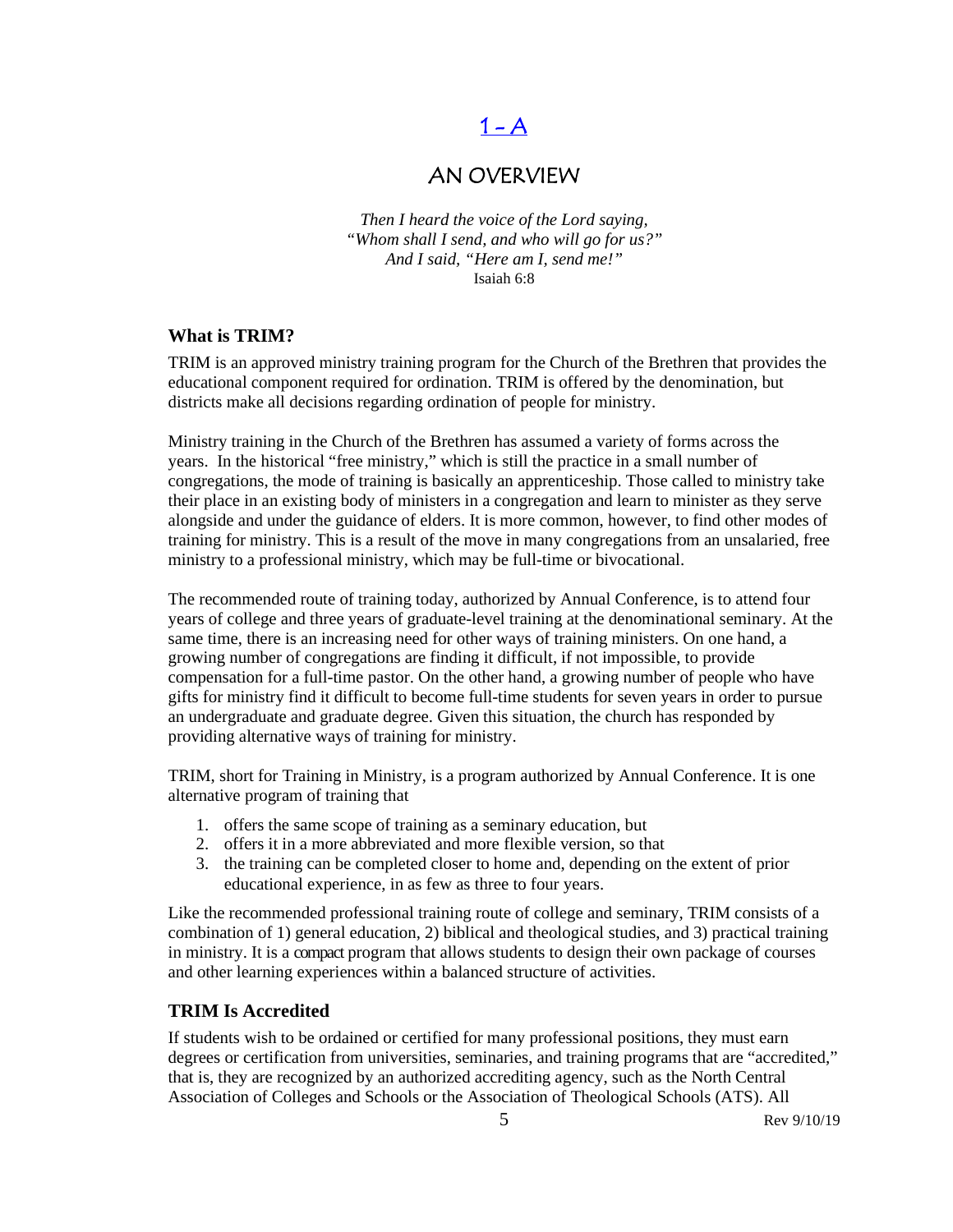accredited institutions, such as Bethany Theological Seminary, are periodically reviewed and subsequently listed in the Higher Education Directory published annually.

#### **Who Offers the TRIM Program?**

Four Church of the Brethren partners have joined together to co-sponsor TRIM:

- Bethany Theological Seminary
- Church of the Brethren, Inc.
- The 24 districts of the Church of the Brethren
- The six Brethren colleges

Representatives of these partners meet as a denominational Ministry Advisory Council to review policy for several special training programs, including TRIM. Direct funding for TRIM comes from the Church of the Brethren and Bethany Theological Seminary.

All students enter TRIM with the approval and support of their district. Students who move to a new district while enrolled in TRIM shall notify the Brethren Academy Office, the district coordinator from the previous district and the district coordinator of the new district. In order to continue in TRIM, a student must have the approval and support of the new district.

#### **The Brethren Academy for Ministerial Leadership**

The Brethren Academy for Ministerial Leadership, a partnership between Bethany and the Church of the Brethren administers a variety of ministry training programs including TRIM, Education for a Shared Ministry (EFSM), Academy Certified Training Systems (ACTS), and Seminario Anabautista Hispano (SeBAH-COB). The Brethren Academy offers the Sustaining Ministerial Excellence Advanced Seminar, a continuing education program, and reviews and grants continuing education units (CEUs) for opportunities offered by the denomination, agencies and districts. A staff team implements the programs of the Brethren Academy. The Director of the Brethren Academy for Ministerial Leadership oversees all work of the BAML. Additional staff includes the Coordinator of English Language Ministry Training Programs, the Coordinator of Spanish Language Ministry Training Programs and the Administrative Assistant.

A network of district-appointed district TRIM coordinators oversee the program in each district, providing guidance and support to students enrolled in many parts of the country. As in any ministry training program, district executive ministers, district ministry coordinating teams and local congregations also play a necessary and vital role in the lives of participants.

#### **Who Can Participate?**

Those committed to Jesus Christ and the church who

- sense a call to set-apart ministry in the Church of the Brethren and are willing to test that call.
- need to fulfill the basic education requirements for ordination or to upgrade previous training.
- show gifts for ministry, which the person, the congregation and the district have all discerned and affirmed.
- are eager to grow and have the self-motivation to pursue a disciplined course of study for ministry.
- come into the Church of the Brethren from other church backgrounds.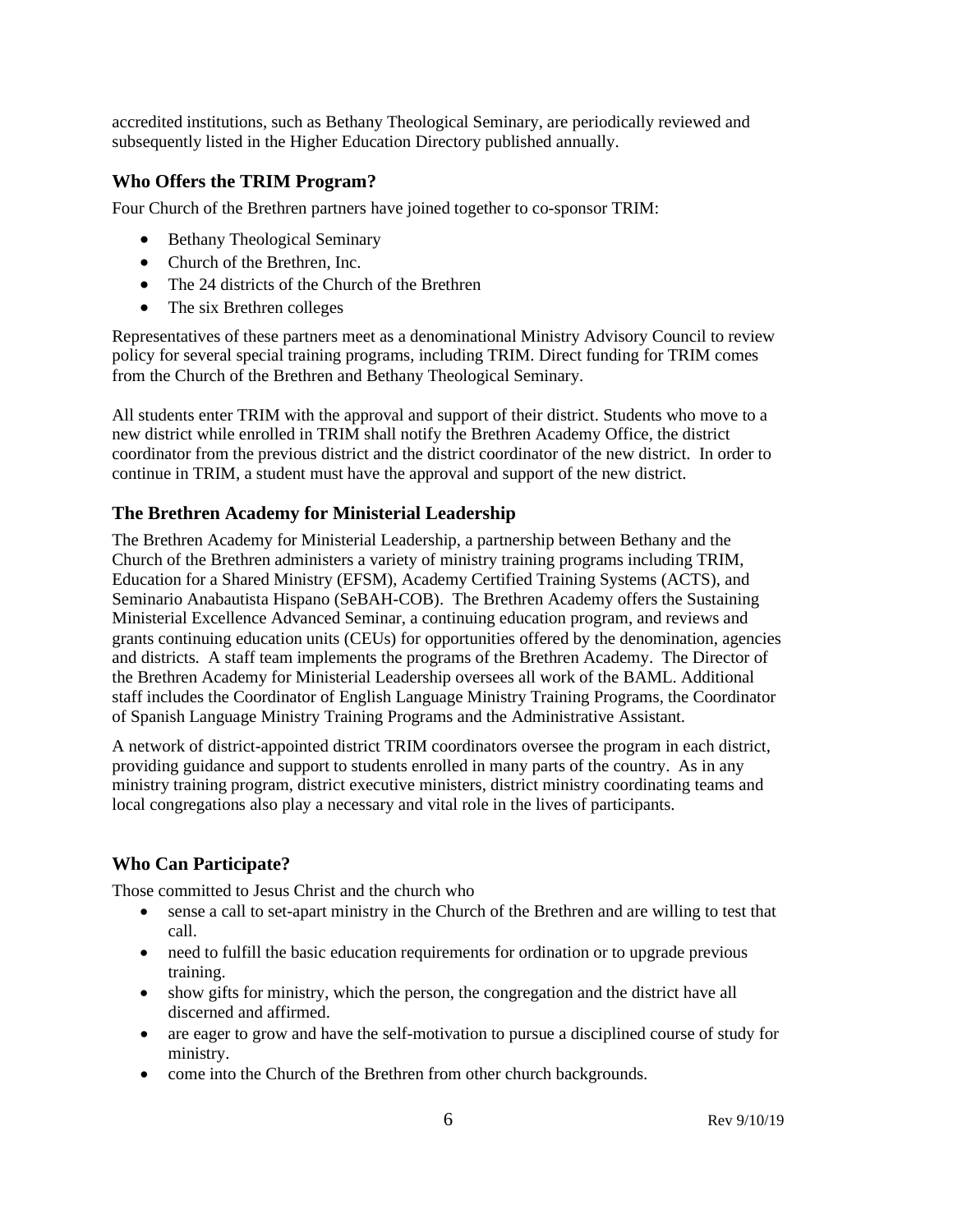#### **District TRIM Coordinators**

Each district with students enrolled in the TRIM program appoints a district TRIM coordinator who will be the "on-site" supervisor and mentor for TRIM students. These individuals are a source of information and encouragement for students as they proceed through the TRIM program.

The activities of a district TRIM coordinator vary somewhat from district to district but generally include:

- Advising students on coursework and other TRIM requirements
- Approving completed work (ministry internship forms, Independent Study Units, etc.)
- Contacting students occasionally to maintain a good relationship
- Sending paperwork to the Brethren Academy office in a timely manner
- Arranging and/or facilitating a ministry formation group meeting with students on a regular basis (determined by coordinator and students)
- Keeping the district leadership up-to-date on the progress of students
- Conferring with the Coordinator of ENGLISH LANGUAGE PROGRAMS as needed
- Attending periodic district TRIM coordinator gatherings, which may be in person or by other forms of communication (phone, Skype, ZOOM, etc.)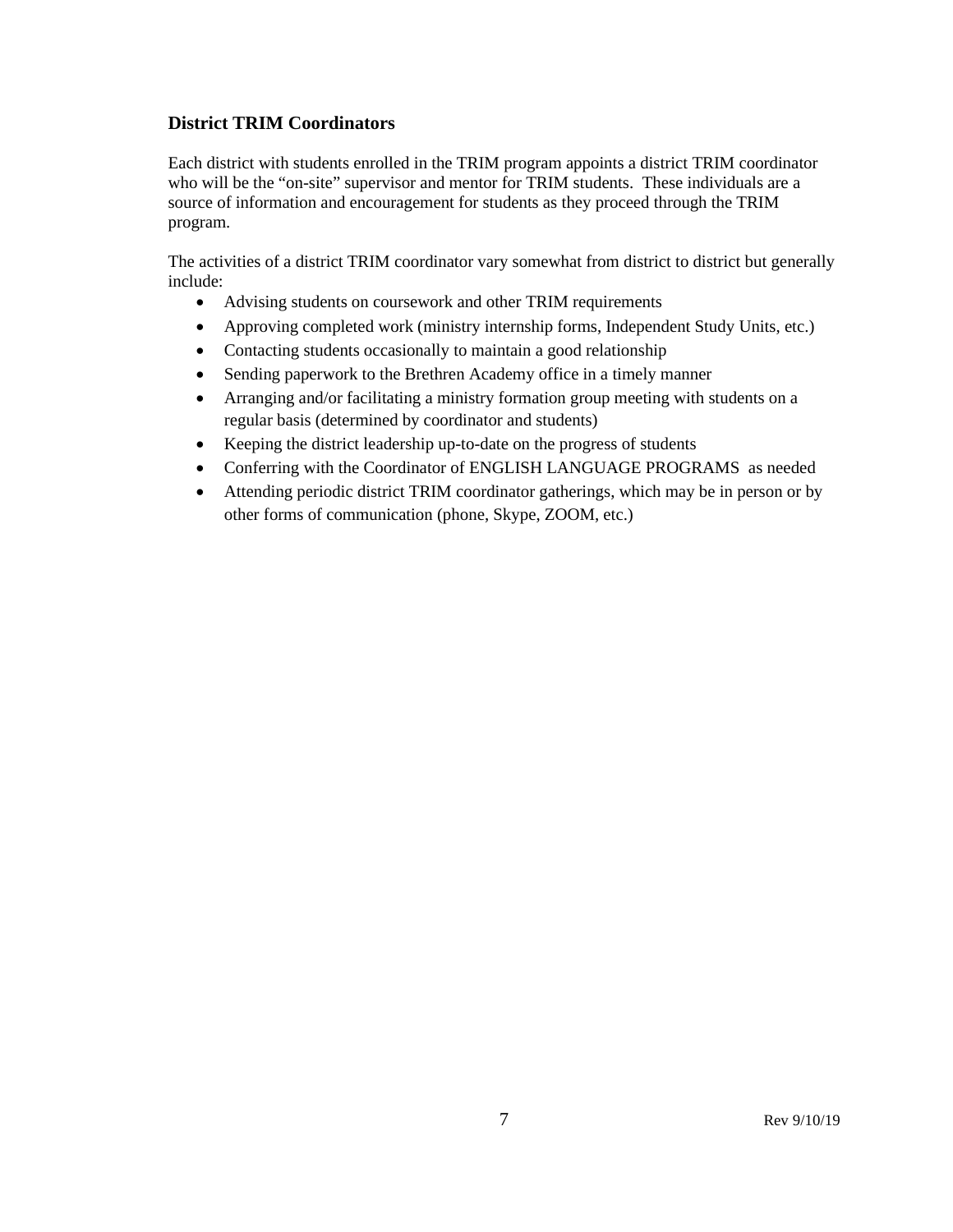$1 - B$ 

## Competencies for Ministry: A User's Commentary

<span id="page-7-0"></span>The TRIM program has as its goal the preparation of individuals called to ministry. While no program can completely prepare one for the complexities that ministry involves, it should be the goal of every TRIM student to obtain a wide range of emerging and developed skills that will be a resource in the years ahead.

Below is a list of ministerial competencies as suggested by the Church of the Brethren Ministry Office in its Ministerial Leadership Manual. District TRIM coordinators and students are expected to observe these competencies as a guide for considering areas of study as well as a source of discussion in determining whether a well-balanced education program is being constructed and carried out that will provide a strong base for future learnings and solid ministry in the name of Jesus Christ.

#### **1. Familiarity with the biblical sources of the Christian community and competency in interpreting those sources:**

*The Bible bears witness to God's deeds and guides the church in its quest to live as God's people.* It is thus important for ministerial leaders to know the writings that comprise the Bible and the story of the people of God out of which these writings arose. It is also important that they acquire skills in interpreting scripture more effectively, and that they understand how and why Christians interpret the Bible differently. It is especially important that they be able to use scripture appropriately in the various ministries of the church, and that they be able to facilitate the study and discernment of the biblical message on the part of the congregation as a whole.

#### **2. Familiarity with and ability to reflect theologically on the history and social context of Christianity.**

*The story of God's people that begins in scripture continues on in the life and history of the church across the centuries.* It is thus important for ministerial leaders to be familiar with significant people, events, and issues in the ongoing story of the Christian community. It is also important that they understand how the church's story relates to and intersects with the wider world in which it develops. In addition to knowing the story, ministerial leaders need to be able to reflect on the story from the vantage point of faith: Where and how do we see God active in the church's story? Where and how do we see the church responding faithfully or unfaithfully as the people of God?

#### **3. Awareness of the contextual character of particular Christian traditions, especially as found in the North American setting and in global settings of developing Christianity.**

*Christians have one Lord, one faith, one baptism, but the way they confess and practice their faith differs widely from age to age, from place to place, and from one society to another.* It is thus important that ministerial leaders understand the way in which the language, symbols, and practices of various Christian groups bear the imprint of their cultural context. It is important that they be familiar with significant features of the North American setting of most Brethren communities, including the growing cultural diversity in our midst. It is also important that they appreciate how and why believers elsewhere in the world may experience life differently and express their faith differently.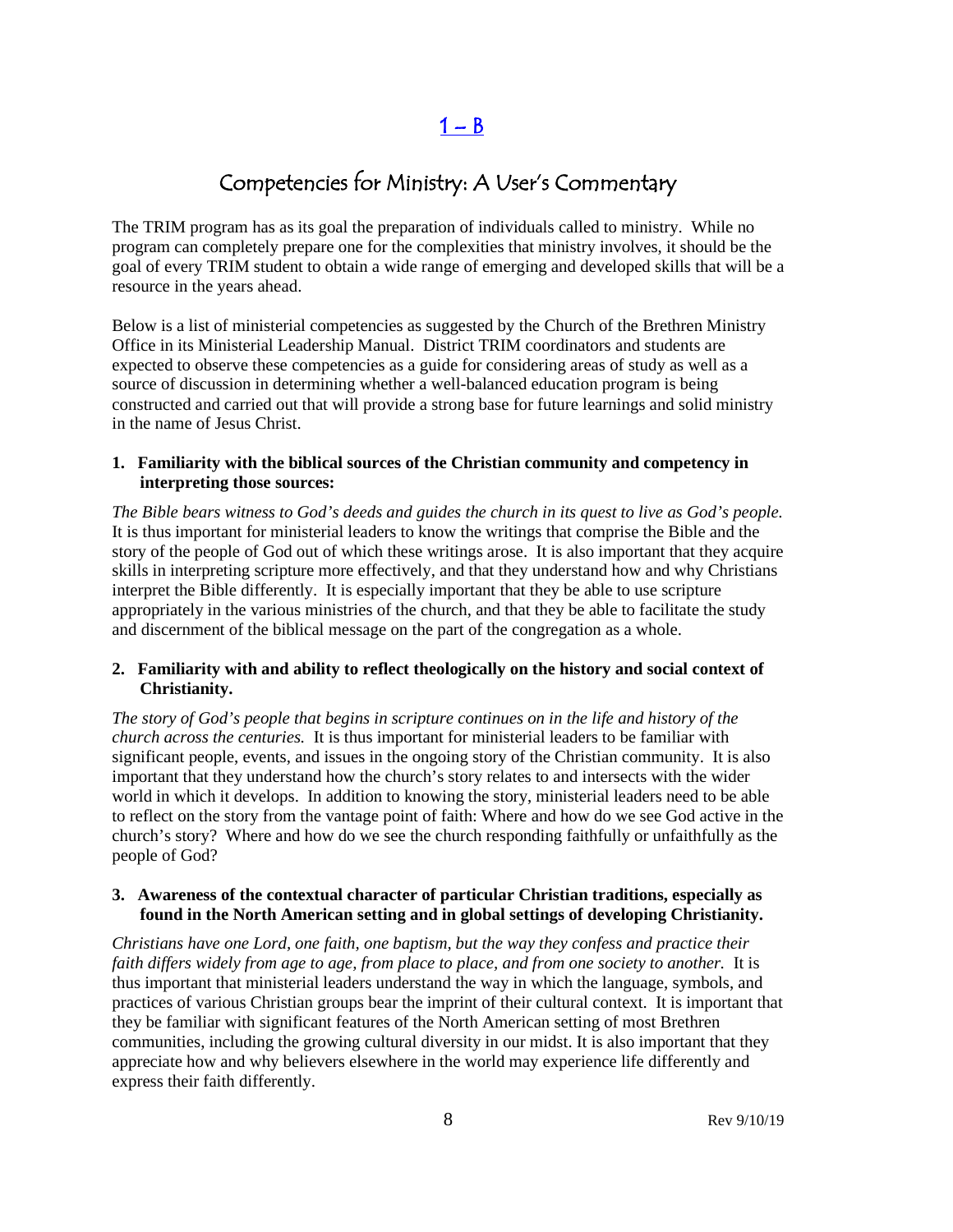#### **4. Familiarity with and ability to reflect theologically on the heritage of the Believers' Church tradition:**

*Within the wider Christian story, Brethren are one of several groups that share a heritage known as the Believers' Church tradition.* It is thus important that ministerial leaders be conversant with this historic movement, the movements out of which the Brethren and other Believers' Church groups emerged. It is important that they understand some of the characteristic themes and emphases of the Believers' Church, such as believer baptism and discipleship. It is also important that they be familiar with some of the particular people and events that shaped the history of the Brethren. And it is important that they be able to interpret the beliefs, practices, and polity of the Brethren in terms of their biblical basis, historical development, and significance for the church today.

#### **5. Ability to articulate faith in language that is theologically informed and culturally persuasive.**

*As Christians, we celebrate the good news of God's love for us in Jesus Christ. All too often, however, we are unable to communicate that good news in a clear and convincing manner.* It is thus important that ministerial leaders acquire and demonstrate skills in theological reflection. It is important that they be able to demonstrate how the convictions they hold relate to the Bible, the shared heritage of the wider church, and the beliefs and practices of the Brethren. It is also important that they be able to show how the Christian message engages and challenges the values of the dominant culture. And it is important that they be able to communicate the good news with clarity and credibility in a variety of settings, within and beyond the church.

#### **6. An understanding of the congregation informed by both theological heritage and learnings from the human sciences:**

*The life of faith is a life in community, and the place where we experience community with other believers on an ongoing basis is the congregation.* It is thus important that ministerial leaders be familiar with biblical images and models of the church as the people of God. It is important that they are able to describe key features of the Believers' Church view of the faith community and how they may be embodied in the life of a congregation. It is also important that they acquire a systemic understanding of the congregation and so be better able to deal with the dynamics at work in congregational life. And it is important that they be able to reflect critically on significant issues affecting the life and health of congregations at the present time.

#### **7. Ability to articulate a vision of ministry congruent with one's sense of vocation and appropriate to the ministry context in which that vocation will be practiced:**

*Central to our understanding of ministry is the belief that ministry is not simply an occupation, but rather a vocation.* It is thus important that ministerial leaders be able to describe the nature and development of their sense of calling. It is important that they be able to discuss how their sense of vocation relates to biblical models of ministry and to the understanding of ministry in the Church of the Brethren. It is also important that they be familiar with significant features of the ministry setting in which they are or will be serving, whether a congregation or other placement. And it is important that they be able to distinguish helpful and unhelpful understandings of the role of the ministerial leader.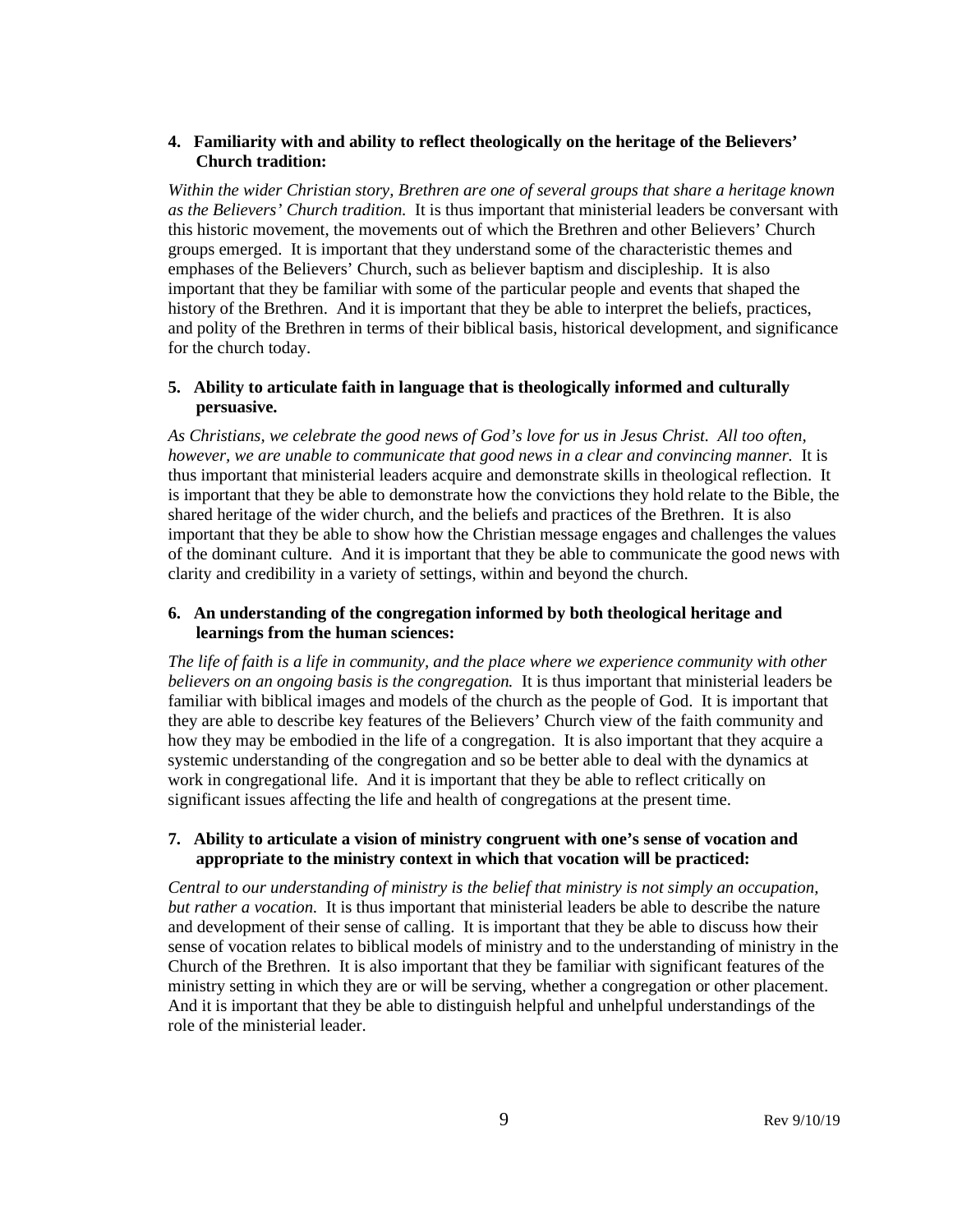#### **8. Ability to nurture and reflect critically on the spiritual formation of self and others, including ethics for ministry and life in community:**

*The life of faith is more than believing and doing; it is an unending process of spiritual formation and transformation.* It is thus important that ministerial leaders be able to articulate their own spiritual autobiography and identify critical issues for continuing development. It is important that they be familiar with some of the classical disciplines for spiritual growth, including prayer and Bible study. It is also important that they be familiar with several contemporary models for understanding moral or faith development in individuals and groups. And it is important that they are aware of key issues in ministerial and congregational ethics as addressed by Annual Conference, and exhibit skills in processing concrete cases related to these issues.

#### **9. Skills in interpersonal relationships, in mediating conflict, and in building community:**

*Healthy congregations are places where people know how to relate to one another in constructive ways, even in the midst of conflict and controversy.* It is thus important that ministerial leaders understand how differing personality types and styles of interaction affect the life of a group. It is important that they have developed skills in listening and cultivating communication. It is important that they be familiar with resources from scripture, Brethren heritage, and conflict theory that can help persons deal with conflict in constructive ways. And it is important that they be able to apply conflict mediation skills to concrete situations, as demonstrated through role plays, case studies, etc.

#### **10. Ability to provide effective leadership in congregational and other church-related arenas of ministry:**

*The quality of leadership frequently determines whether a group will be able to carry out its mission.* It is thus important that ministerial leaders be able to articulate an understanding of leadership informed by biblical, theological, and sociological perspectives. It is important that they be able to identify their own leadership style and assess the particular strengths and weaknesses of that style. It is also important that they be able to demonstrate skills in the various arenas of ministry related to their vocation, skills in preaching, worship, pastoral care, teaching, and administration. And it is important that they be able to identify ways of calling forth and nurturing others' gifts for ministry.

#### **11. Ability to integrate biblical and theological understandings with the practice of ministry:**

*Understanding that is not embodied in practice is worthless. Practice that is not guided by understanding is shallow.* The overarching competency therefore that ministry education seeks to achieve is the ability to practice ministry in a biblically and theologically informed manner. One of the marks of this competency is an ability to bring biblical and theological understandings to bear on concrete ministry situations, whether in actual practice or in case studies. Another is the ability to respond in discerning ways to the questions of peers and teachers regarding the meaning and practice of ministry. However assessed, integration of understanding and practice is the crucial test of competency for ministry.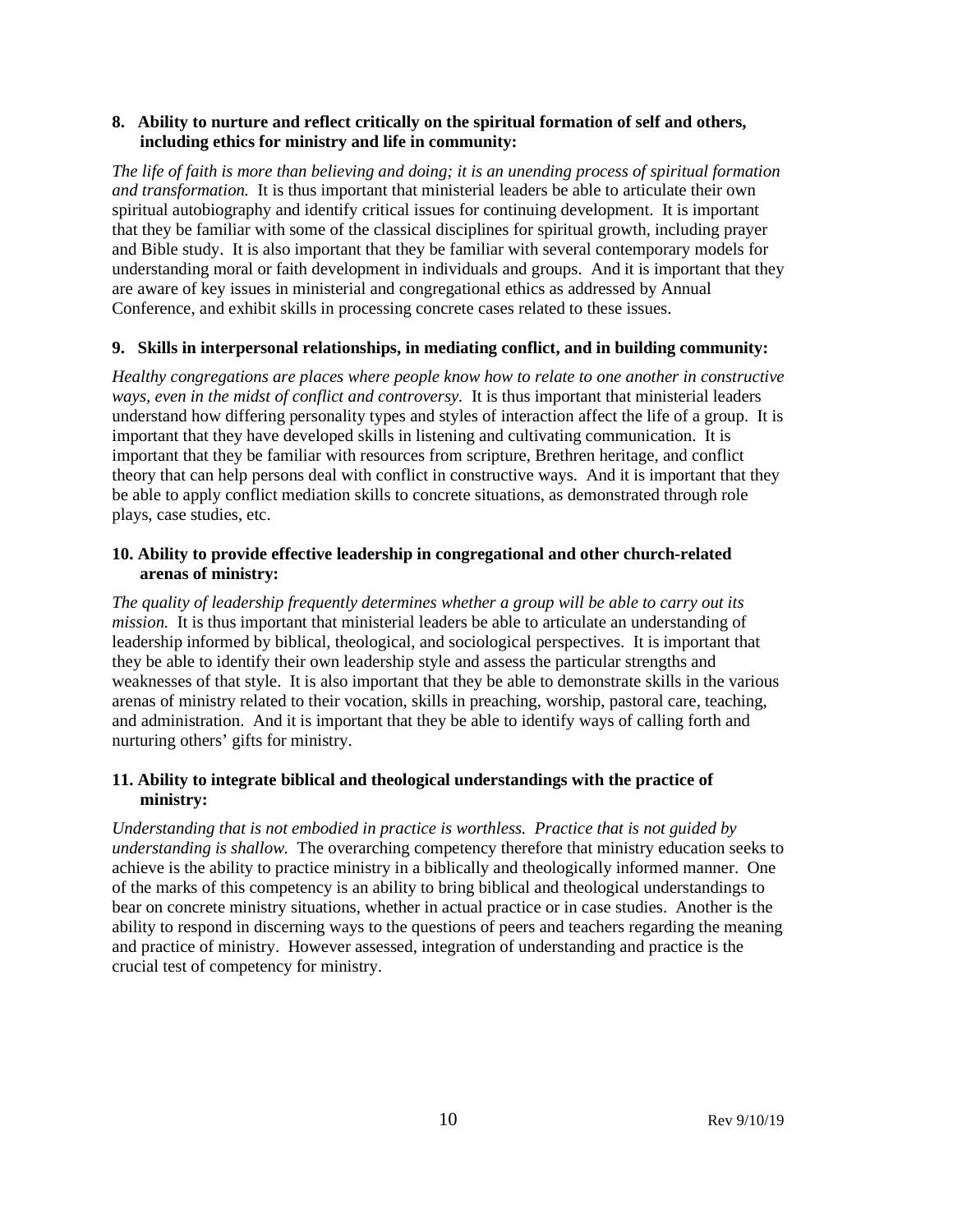# $1 - C$

## STUDENT ENROLLMENT and ORIENTATION

<span id="page-10-0"></span>If you are enrolling in TRIM, you are doing so by invitation of your district. A district executive minister determines whether to recommend a person for TRIM, preferably in consultation with the district TRIM coordinator, so someone has already identified you as a person with gifts for ministry and affirmed your own sense of calling to serve the church as a minister. First, however, you must meet the requirements for enrollment.

A high school diploma or GED is a prerequisite for entrance into the TRIM program. The application and acceptance processes into TRIM are as follows:

- The district executive minister must complete the "Profile on Prospective Student" form, sign the form, and mail it to the Brethren Academy office. Districts must also secure a criminal background check on prospective students.
- When the Academy office receives a profile on a prospective student, the director mails or emails a TRIM application and the TRIM fact sheet.
- The student completes the TRIM application and mails it to the Academy office with the current enrollment fee, presently established at \$350. Districts differ in their determination of who pays this enrollment fee. As a courtesy, the Academy office mails a copy of the completed application form to the district.
- As an application is considered, Academy staff may wish to interview the student by telephone.
- A letter will be sent from the Coordinator of English Language Ministry Training Programs (hereafter in this section referred to as Coordinator) to the student and districts regarding the acceptance of the student.

Students who are accepted into the TRIM program are required to attend a four-day orientation program at Bethany Theological Seminary in Richmond, Indiana. All expenses during orientation are paid for by the Academy, but students are responsible for travel expenses to and from Richmond, Indiana, and for the books required for an online course. Orientation registration deadlines are strictly observed. Please contact the Brethren Academy for upcoming orientation dates.

Prior to orientation, students must request transcripts from all previous educational institutions and have them sent to the Brethren Academy office. These transcripts need not be official and may be copies. This is an essential resource for determining the trajectory of the student's program, and will determine the number and types of courses needed to complete the program.

At the orientation, new students will

- Have completed required reading prior to arrival for the course "Servant Leadership." A complimentary copy of this book or books is sent to each enrolling student. Students will write a paper about the book(s) following orientation.
- Attend the first session of an eight week, online course called "Introduction to Biblical Studies."
- Receive a detailed explanation of the TRIM program.
- Take the Biblical Theological Awareness Inventory, a required exam for all students entering the program.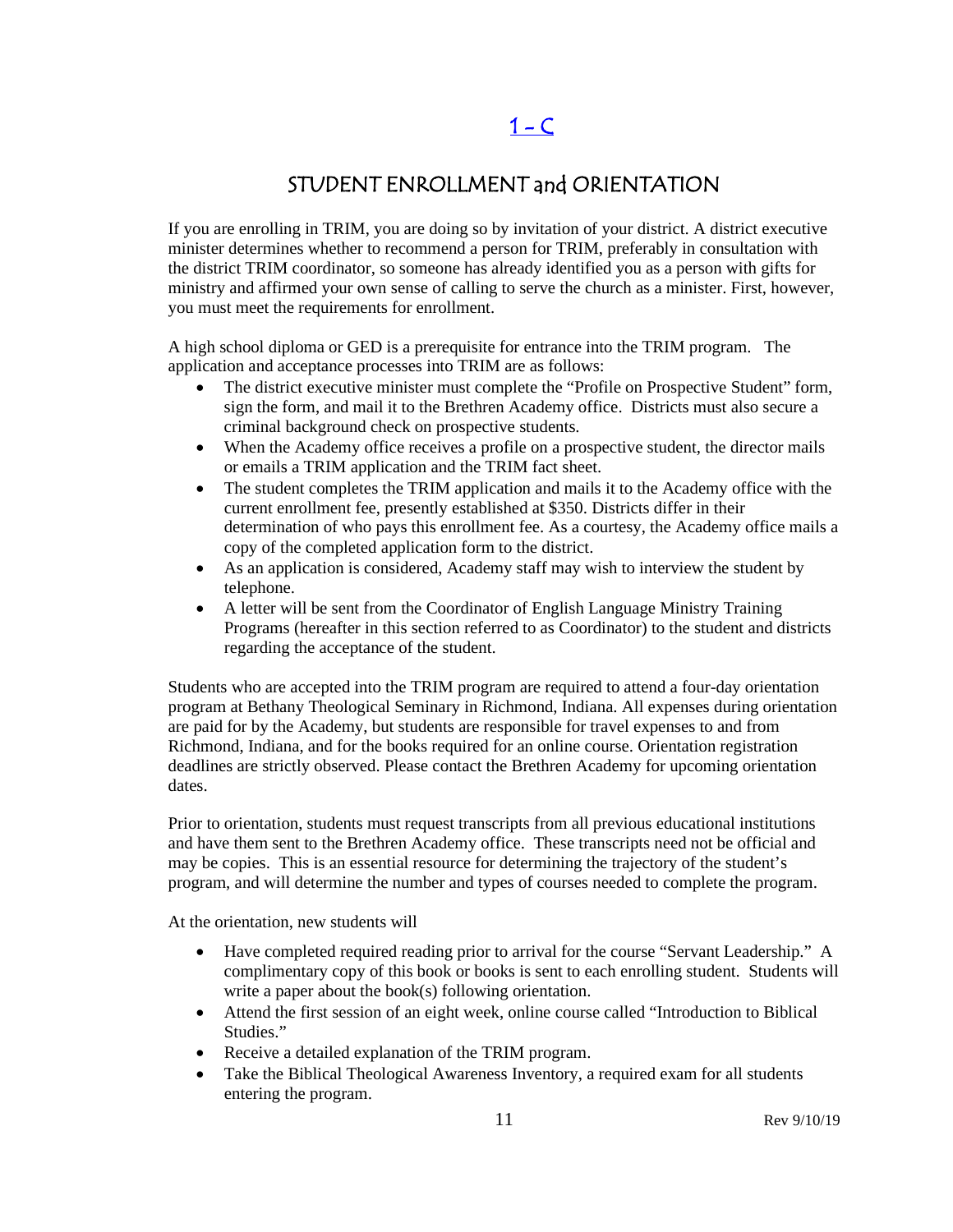• Have opportunities to meet other students and church leaders for worship and conversation.

Immediately following the on-campus orientation, new students will meet with their district TRIM coordinator (face-to-face or by phone) to complete the Learning Covenant. The Learning Covenant must be signed by the district TRIM coordinator and sent to the Coordinator for approval within six weeks following the on-campus orientation.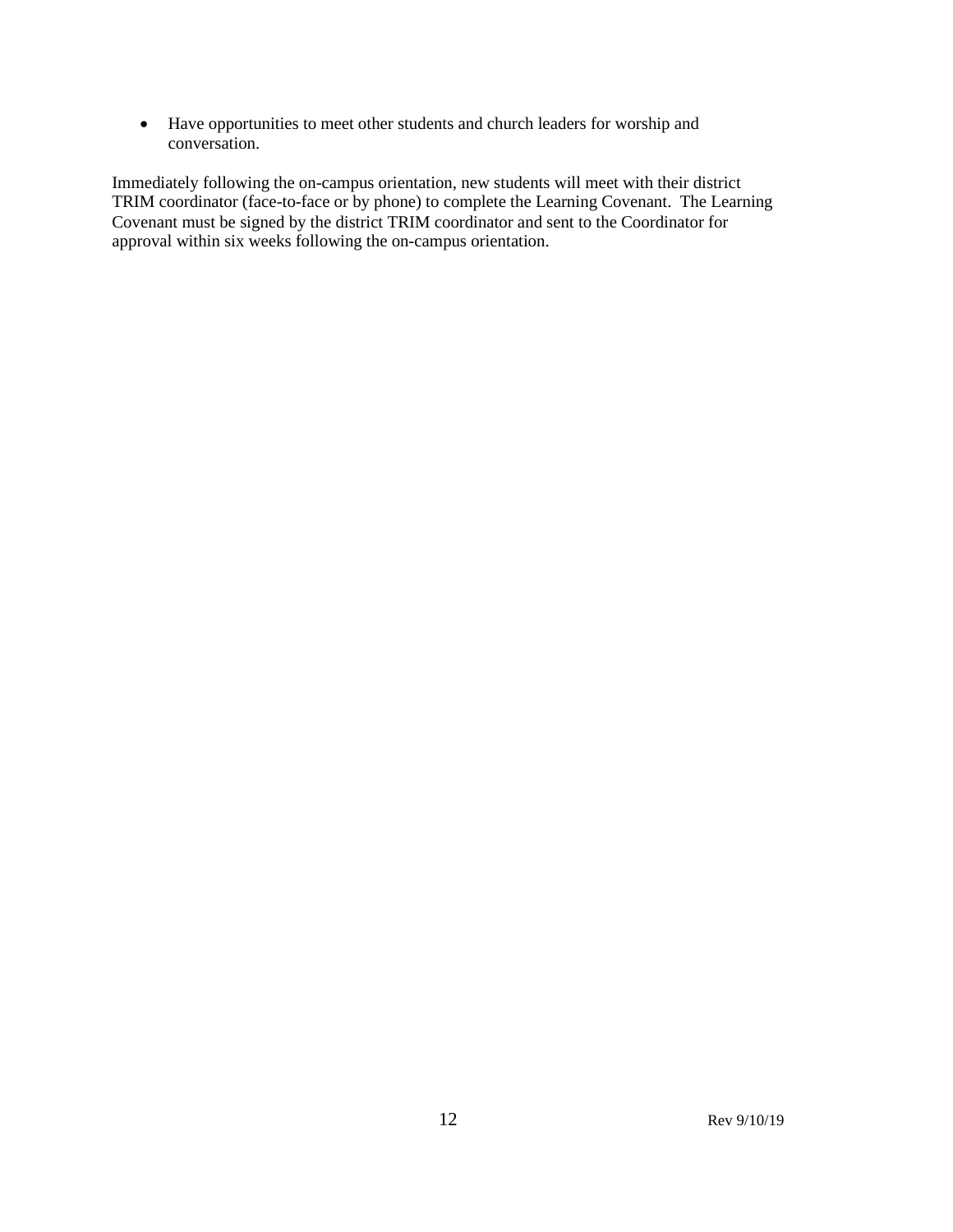## $I - D$

## <span id="page-12-0"></span>MINISTERIAL ETHICS in the CHURCH of the BRETHREN

We live in a time when the wider church has been greatly damaged by those in leadership who have not taken their role as ethical leaders seriously. While we are all humans who make mistakes, those called to ministry need to be very aware of the visible and honorable place they occupy in the church.

To be clear about ethical boundaries for ministers, included in your TRIM manual is a section of the code of ethics from the current Church of the Brethren Ethics in Ministry Relations paper that was adopted by Annual Conference in 2008 (For the complete document, please see "Ministerial Ethics," [http://www.brethren.org/ac/ac\\_statements/\)](http://www.brethren.org/ac/ac_statements/). In addition, each of the Church of the Brethren districts provides ethics training on a regular basis which pastors are required to take periodically.

#### **CODE OF ETHICS FOR MINISTERIAL LEADERS**

We believe that we have been called by God, through the church, to the set-apart ministry in the Church of the Brethren. It is our calling and our function to lead and facilitate the church in its mission to obey and serve Christ and to witness to the good news of the gospel. We are committed to fulfilling the trust the church has placed in us by maintaining a high standard of Christian conviction, by sincerity of purpose, by nurturing and sharing our gifts, and by integrity of our character. We are dedicated to upholding the dignity and worth of every person who seeks or is reached by our care and proclamation. In order to uphold our standards we, as ministers in the Church of the Brethren, together and individually covenant to live out the following:

#### **Integrity of the Ministerial Life**

- A. I will be true to the Judeo-Christian scriptures in my preaching, teaching, and manner of living.
- B. I will be true to Christian convictions as revealed in the Bible and interpreted, taught to, and nurtured in me by the church under the guidance of the Holy Spirit.
- C. I will live with integrity, upholding my commitments to God, to others, and to the church.
- D. I will exercise a lifestyle consistent with the teachings of Jesus, giving serious attention to Annual Conference statements.
- E. I will assume responsibility for my physical and emotional health and for my spiritual growth and enrichment. I will strive to maintain reasonable expectations for myself and not allow others' unreasonable expectations to endanger my well-being.
- F. I will treat members of my family with Christian love and respect.
- G. I will treat my congregation and parishioners with Christian love and respect.
- H. I will be a good steward of all of my resources, managing them to live within my income.

#### **Integrity of the Ministerial Call**

I. I will support the basic beliefs and practices of the Church of the Brethren as determined by Annual Conference.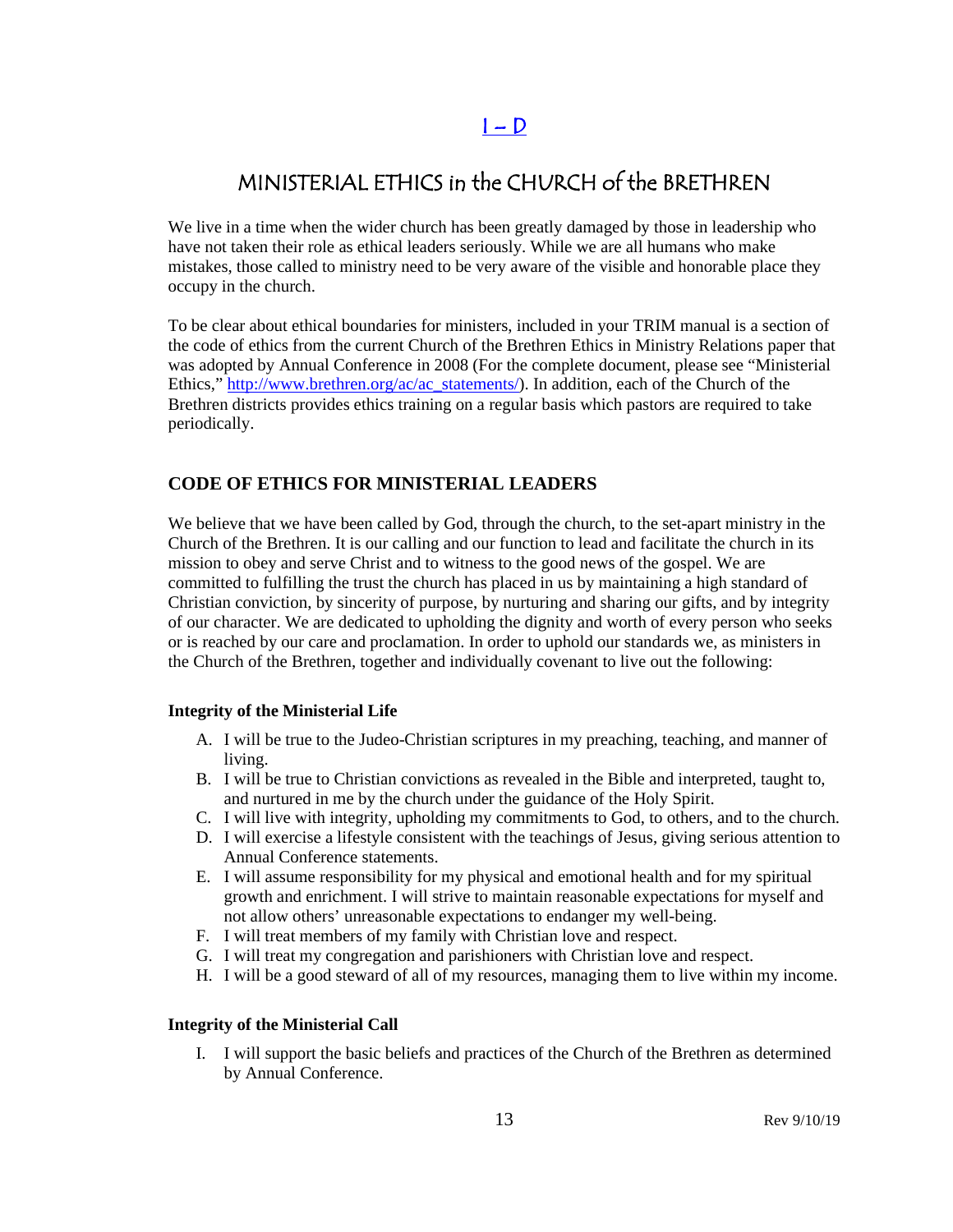- J. I will respect the privacy of individuals and will not divulge information obtained in confidence without expressed permission. When an individual is a danger to self or others, however, I will take appropriate action, even when this breaks confidentiality.
- K. I will report all cases of suspected child abuse. I will be knowledgeable of and act in accordance with the mandated reporting requirements of professionals within my state.
- L. I will not exchange or tolerate scandalous, malicious, or inaccurate information concerning others.
- M. I will give credit for all sources quoted or extensively paraphrased in sermons and prepared papers. I will honor all copyrights.
- N. I acknowledge that education is a lifelong process, and will seek out opportunities to continue to grow spiritually and in ministry skills.
- O. I will honor the ministry of clergy colleagues in our denomination and in the larger Christian community, striving to work with them in a collegial manner. I will not proselytize people from other churches. I will only perform ministerial services, such as weddings, funerals, baptisms, anointings, pastoral counseling, and critical pastoral care, in another congregation at the request of the current pastor and that build up the ministry and mission of the body of Christ in that place.
- P. I will honor the ministry of pastors in my former parishes. It is inappropriate to be involved in the pastoral ministry of a congregation after leaving it or upon retirement, or to perform ministerial services, or to cultivate such relationships with former parishioners, if it hinders the ministry of the congregation and pastor. I will only perform ministerial services, such as weddings, funerals, baptisms, anointing, pastoral counseling, and critical pastoral care, in a former congregation at the request of the current pastor.
- Q. Whenever serving in another category of ministerial leadership (i.e., chaplain, professor, denominational leader, retired, etc.) than pastoral/congregational ministry, I will honor the ministry of my pastor and congregation by being aware of my informal authority. I will not exert undue influence in the internal workings of my congregation.
- R. In the event of a complaint against me, I will participate in the denominational process for dealing with complaints of ministerial misconduct.

#### **Integrity of the Ministerial Relationship (Fiduciary Responsibility)**

- S. I will not misuse the trust placed in me and the unique power inherent in my role by exploiting in any way those who seek my help or care.
- T. I will not use my office or authority to apply influence upon a parishioner or others in order to secure bequests, gifts, loans, or financial gain that would personally benefit me.
- U. I will not expect nor seek financial favors or gratuities because of my position.
- V. I will be responsible and honest in the management of all resources and funds entrusted to my care in the course of my employment.
- W. I will not enter into "dual relationships" with parishioners that result in a "conflict of interest" that could personally benefit me.
- X. I will not engage in pastoral counseling that extends beyond the limits of my training and experience. I will use appropriate consulting and referral services.
- Y. It is unethical to take advantage of the vulnerability of any person by causing that person to engage in sexual activity or conduct with me. I will not engage in sexual activity with any person other than my spouse. Such behavior would be especially egregious within the church or ministry agency I serve.
- Z. I will not engage in any form of child abuse—sexual, physical, or emotional.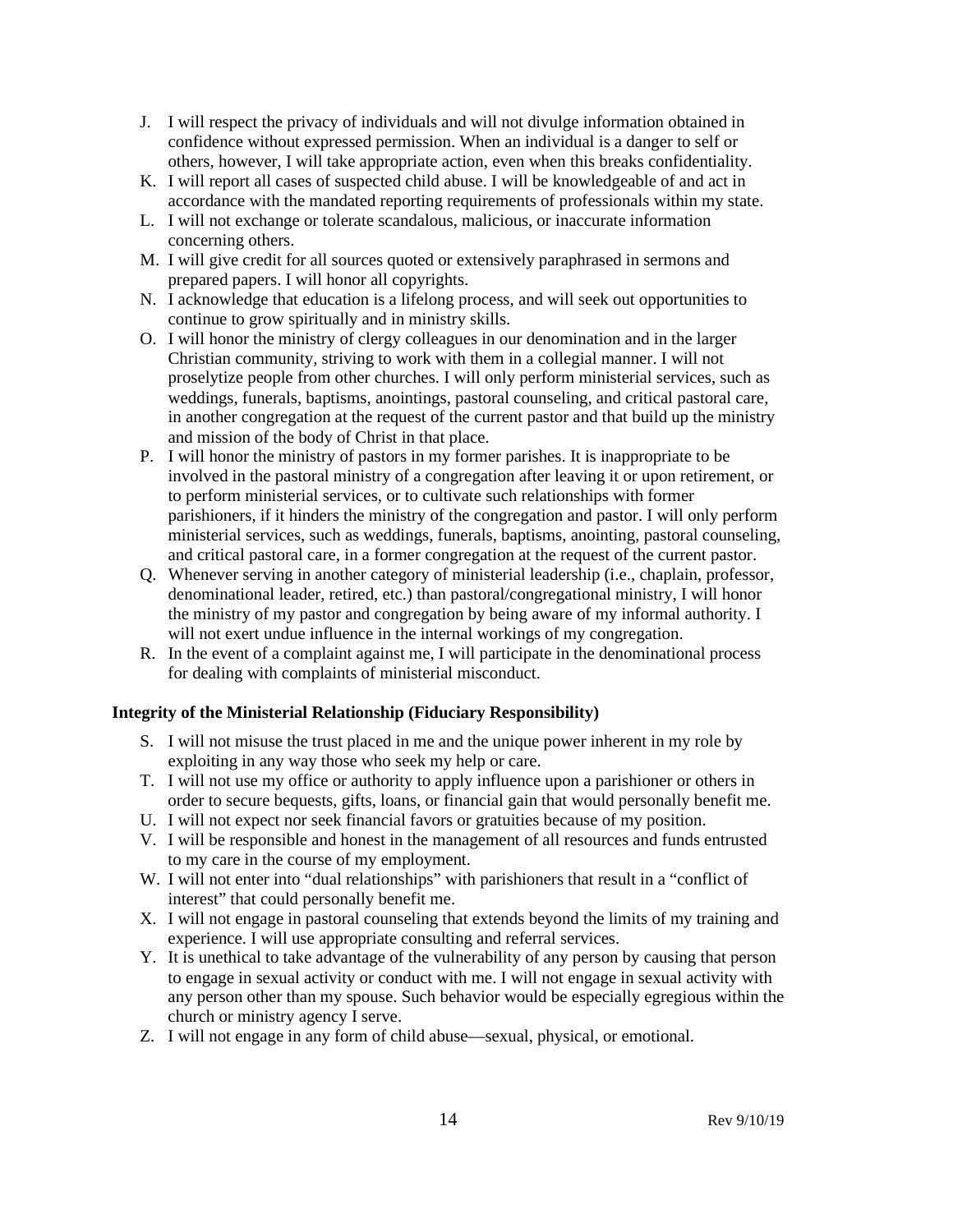## $1 - E$

## FINANCIAL CONSIDERATIONS of TRIM

<span id="page-14-0"></span>*"Count well the cost," Christ Jesus says, "when you lay the foundation."* So begins the hymn whose translated words were written by the first leader of the Church of the Brethren, Alexander Mack. Entering TRIM students are encouraged to take these words to heart, for a ministry training program requires time, thought, and a strong commitment of one's life to Jesus Christ. In addition, there are financial costs whenever one embarks on an educational venture. While God does provide in miraculous ways, TRIM students often have many financial responsibilities in their lives, and so this financial aspect of enrolling in the program is one to consider carefully.

**Application and enrollment fees:** TRIM calls for a substantial investment of resources, some of which come from supporting agencies and some of which come from the students themselves. The direct payments a student makes to the Academy include a one-time enrollment fee and a yearly participation fee, invoiced each January. Call the Brethren Academy for current rates.

**Costs for Units of Study:** Students themselves pay for courses and other units of study. In the end, costs will vary by student because the cost of units varies widely. Students will pay less overall if they enter TRIM having already earned academic credit or completed units of study at another institution that count toward TRIM certification. While enrolled in TRIM, some students will pay more for credits earned at outside institutions and applied to the TRIM program. Also, full-time enrollment is more costly than part-time, but full-time students are eligible for more financial assistance than part-time students. In the end, the total net cost could end up being less for full time students.

**Financial Assistance:** All participants in TRIM are eligible to apply for financial assistance in the form of covenantal grants. TRIM grants do not have to be repaid. In accepting grants, however, applicants commit themselves to supporting the Church of the Brethren in the future through their ministries, contributions to the Church of the Brethren and Bethany Theological Seminary (which supports the Brethren Academy), and their total stewardship of life and resources. The amount of the grant for which a student is eligible is contingent on the number of units the student is enrolling for the year. The maximum annual grant is currently \$1,180. Some additional scholarship funds may be available for those students who take courses through Bethany Seminary. All scholarship funds awarded are to be used for tuition.

**Funding Alternatives:** District TRIM coordinators work with each entering student to determine costs and funding alternatives to help cover expenses. Some districts and individual congregations are also willing to provide funding for ministry training programs. Students should have a conversation with the appropriate person in the district and congregation about this matter.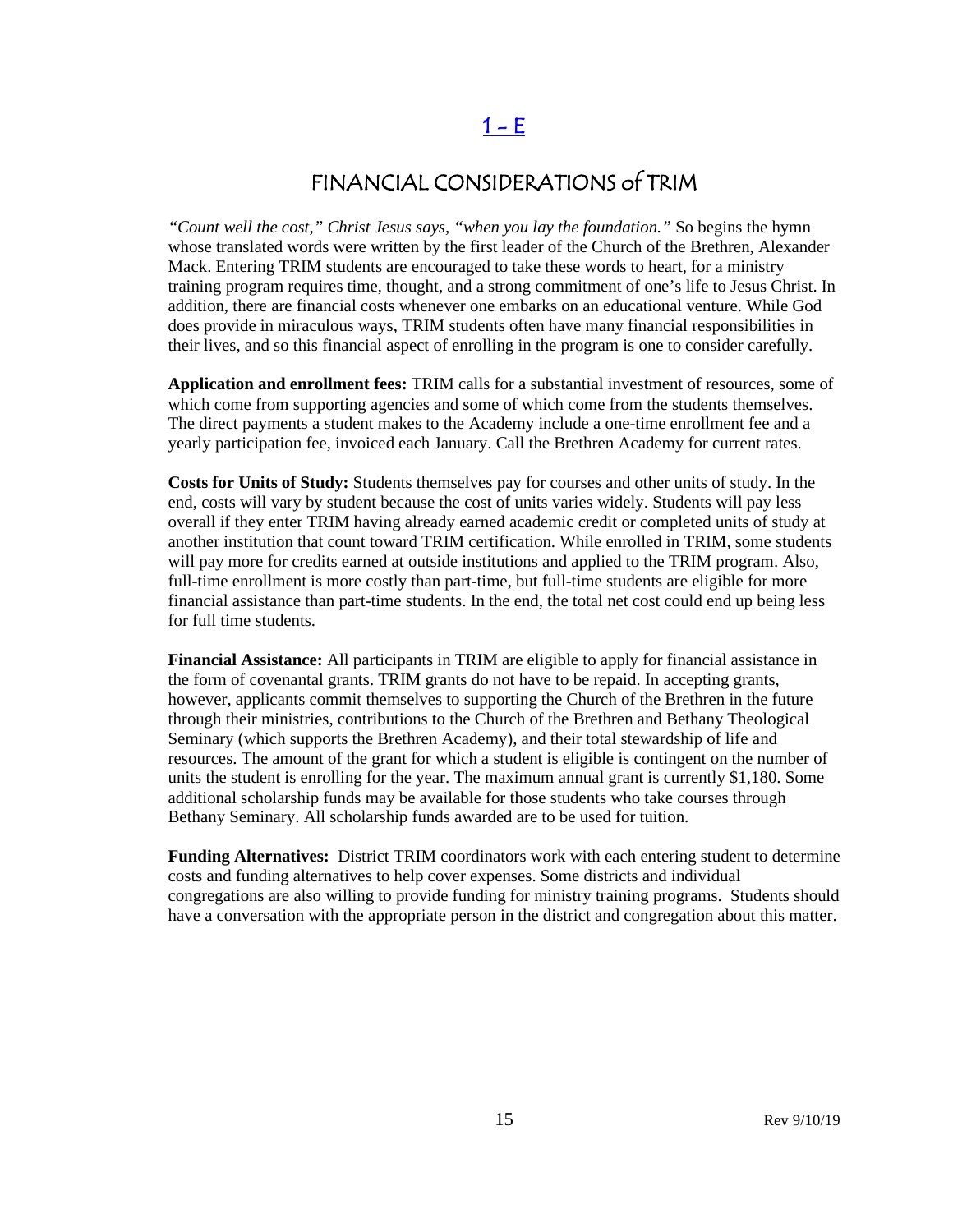$1 - F$ 

## GUIDELINES for REQUESTING FINANCIAL ASSISTANCE through TRIM

- <span id="page-15-0"></span>1. TRIM students may request and receive one award in the fall semester and one award in the spring semester, totaling no more than two awards for the academic year in which the student is enrolled. The fall semester is July 1-December 30; December 1 is the deadline for applying for financial assistance. The spring Semester is January 1-June 30; June 15 is the deadline for applying for financial assistance. Awards are reported as taxable income
- 2. The amount of an award is determined by the number of units the student plans to complete during that semester to fulfill TRIM credits and by the estimated expense of those units:
	- A. Students enrolling for the minimum required 2 units per semester (on-site, online, or DISU courses) are eligible for an award of up to \$295, or current cost of one course.
	- B. Students enrolling for 3 or more units per semester (on-site, online, or DISU courses) are eligible for an award of up to \$590, or the current cost of two courses.
	- C. Since "Orientation/Servant Leadership" and "Introduction to Biblical Studies" are units of study funded by the Brethren Academy, they cannot count toward total enrolled courses.
	- D. Since students are not charged for Independent Study Units, they cannot count toward total enrolled courses.
- 3. TRIM financial assistance awards may only be used for tuition.
- 4. Requests for financial assistance will be submitted on the appropriate TRIM form to the district TRIM coordinator, who in turn will submit the form with his or her recommendation. Submission must take place before the semester ends. The fall semester deadline is December 1; the spring semester deadline is June 15. These deadlines will be strictly observed.
- 5. Each time after the first time that a student requests financial assistance, the student's transcript will be examined to verify that coursework funded by a grant in the previous period was completed.
- 6. The Coordinator of English Language Ministry Training Programs of the Brethren Academy will notify the applicant after approving the assistance request.
- 7. Once the applicant has returned the financial assistance form to the Brethren Academy Office funds will be distributed.
- 8. The applicant is responsible for all accounting of awards received for tax purposes. Awards received are taxable income.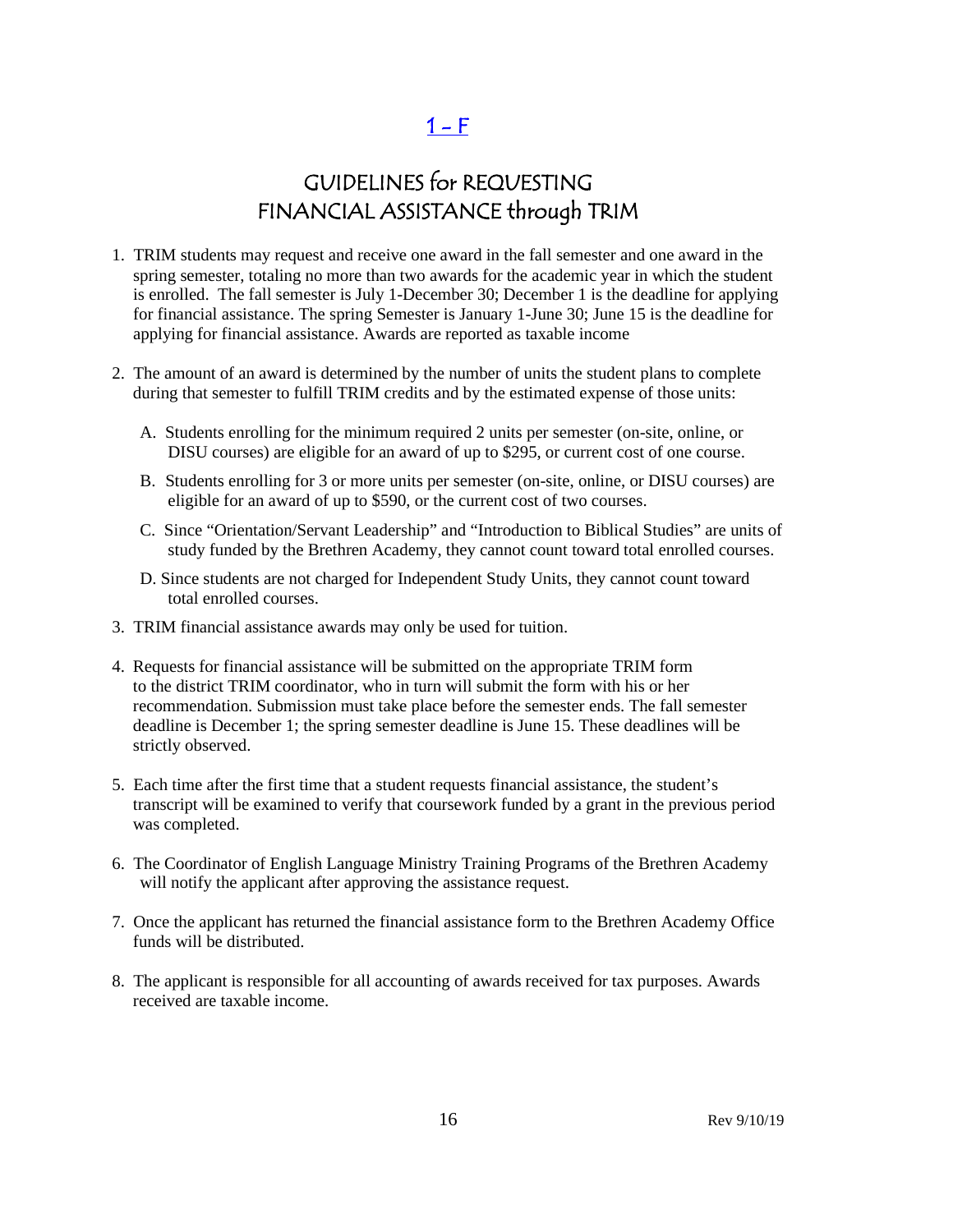<span id="page-16-0"></span>

|                                                                                                                                                                                                                                                                                                                                                                                           | $1-G$                                                                                  |             |                         |
|-------------------------------------------------------------------------------------------------------------------------------------------------------------------------------------------------------------------------------------------------------------------------------------------------------------------------------------------------------------------------------------------|----------------------------------------------------------------------------------------|-------------|-------------------------|
|                                                                                                                                                                                                                                                                                                                                                                                           | Brethren Academy for Ministerial Leadership<br><b>REQUEST FOR FINANCIAL ASSISTANCE</b> |             |                         |
|                                                                                                                                                                                                                                                                                                                                                                                           |                                                                                        |             |                         |
| Fall Semester: July 1-December 31, 2018<br>Deadline for application: December 1, 2018                                                                                                                                                                                                                                                                                                     |                                                                                        |             |                         |
| <b>Spring Semester: January 1—June 30, 2019</b><br>Deadline for application: June 15, 2019                                                                                                                                                                                                                                                                                                |                                                                                        |             |                         |
|                                                                                                                                                                                                                                                                                                                                                                                           |                                                                                        |             |                         |
| <b>Address</b>                                                                                                                                                                                                                                                                                                                                                                            |                                                                                        |             |                         |
| Space is provided below for you to list event(s), course(s) and Directed Independent<br>Study Units you expect to do during the year for which financial assistance is<br>requested.<br>List courses or other units by name.<br>$\bullet$<br>Enter the dates that each unit of study will take place.<br>٠<br>Enter the TRIM unit value of each course (One 3-hour semester or one 4-hour |                                                                                        |             |                         |
| quarter course $=$ one TRIM unit).<br><b>College/Seminary Courses</b>                                                                                                                                                                                                                                                                                                                     | <b>Place</b>                                                                           | Date        | <b>TRIM Hours Units</b> |
| <b>Academy Level Courses</b><br>*Since "Orientation" and "Introduction to Biblical Studies" are funded by the Brethren Academy, they<br>may not be included in requests for financial assistance.                                                                                                                                                                                         | <b>Place</b>                                                                           | <b>Date</b> | TRIM Units*             |
| <b>Directed Independent Study Units</b>                                                                                                                                                                                                                                                                                                                                                   | <b>Place</b>                                                                           | Date        | <b>TRIM Units</b>       |
|                                                                                                                                                                                                                                                                                                                                                                                           | 17                                                                                     |             | Rev 9/10/19             |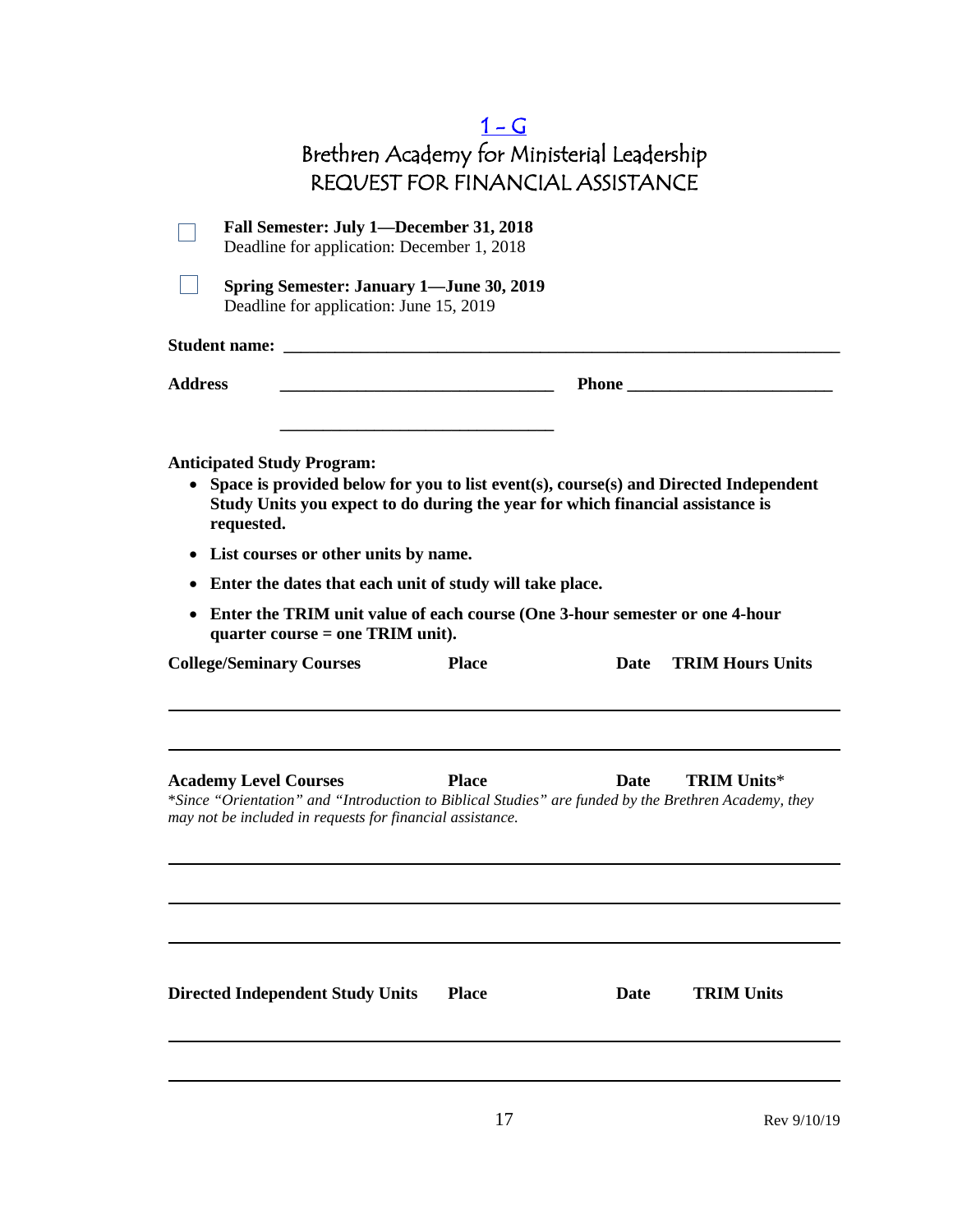**Total Estimated Tuition Cost for course(s)/event(s) listed:** 

**TOTAL Course Units Listed** \_\_\_\_\_\_\_\_\_\_\_\_\_\_\_\_\_\_\_

**TRIM Covenant Grant Guidelines**: **(Please check one.)**



**Up to \$295 per semester requested for the minimum 2 units**

**Up to \$590 per semester may be requested if you are completing 3 or more units**

**Financial Assistance is given directly to an educational institution or for an event registration. If taking more than 1 unit, tell us how to apply your award.**

Make check out to: Amount: \$ Mail check to this address:

Make check out to:  $\blacksquare$ Mail check to this address:

**Statement by Student: The information provided on this form is as accurate and complete as possible, and there is financial need for the financial assistance requested.**

Signature of Student

**Statement by district TRIM coordinator: I have worked with the student in preparing this Covenant Grant request, concur with the information included on this form, and recommend a Covenant Grant.**

Signature of district TRIM coordinator

#### **SEND COMPLETED REQUEST TO:**

**\_\_\_\_\_\_\_\_\_\_\_\_\_\_\_\_\_\_\_\_\_\_\_\_\_\_\_\_\_\_\_\_\_\_\_\_\_\_\_\_\_\_**

Brethren Academy for Ministerial Leadership 615 National Road West Richmond, IN 47374 [academy@bethanyseminary.edu](mailto:academy@bethanyseminary.edu)

**\_\_\_\_\_\_\_\_\_\_\_\_\_\_\_\_\_\_\_\_\_\_\_\_\_\_\_\_\_\_\_\_\_\_\_\_\_\_\_\_\_\_\_\_\_\_\_\_\_\_\_\_\_\_\_**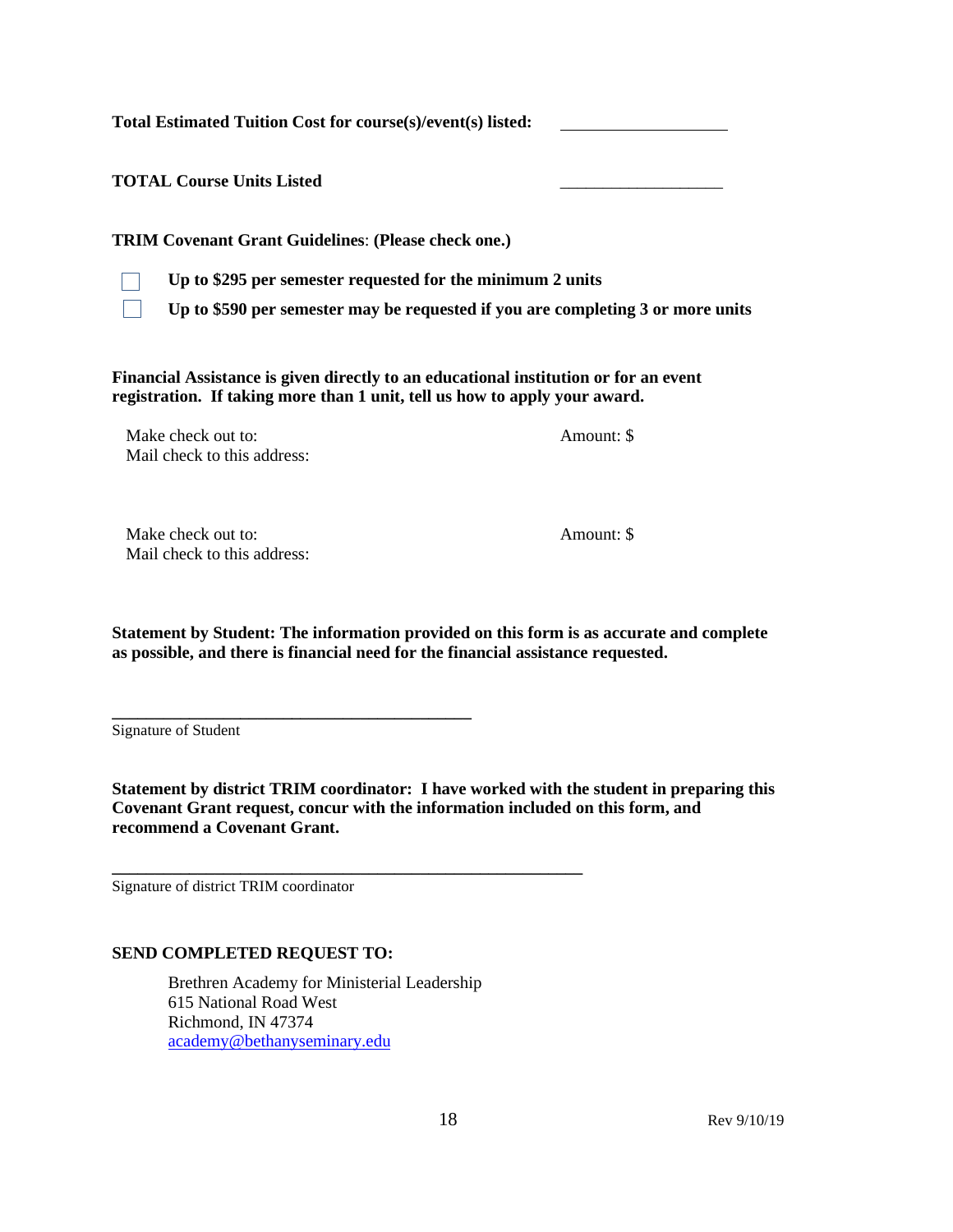## $1 - H$

## <span id="page-18-0"></span>TRIM FINANCIAL ASSISTANCE AWARD AGREEMENT

To:

From: Director, Brethren Academy for Ministerial Leadership

Having reviewed your financial assistance request and your anticipated program of study, we are pleased to offer you financial assistance from the TRIM program budget for the academic semester in the amount of \_\_\_\_\_\_\_\_\_\_. These funds will be applied toward tuition for the course(s) you have designated.

This financial assistance is in the form of a covenantal award and as such does not have to be repaid. In accepting the financial assistance award, however, you commit yourself to future support of the Church of the Brethren agencies sponsoring TRIM through the ministries in which you will serve, through financial contributions in support of the Brethren Academy, and through your total stewardship of life and resources.

\_\_\_\_\_\_\_\_\_\_\_\_\_\_\_\_\_\_\_\_\_\_\_\_\_\_\_\_\_\_\_\_\_\_\_\_\_\_\_\_\_\_\_\_\_\_\_\_ \_\_\_\_\_\_\_\_\_\_\_\_\_\_\_\_\_\_

Signature of Director Date

#### **STATEMENT OF ACCEPTANCE:**

I hereby accept the financial assistance offered in this award and agree to the terms of the grant outlined above.

\_\_\_\_\_\_\_\_\_\_\_\_\_\_\_\_\_\_\_\_\_\_\_\_\_\_\_\_\_\_\_\_\_\_\_\_\_\_\_\_\_\_\_\_\_\_\_\_\_ \_\_\_\_\_\_\_\_\_\_\_\_\_\_\_\_

Signature of TRIM Student Date

**Please return a signed copy to**: Brethren Academy for Ministerial Leadership 615 National Road West, Richmond, IN 47374 [academy@bethanyseminary.edu](mailto:academy@bethanyseminary.edu)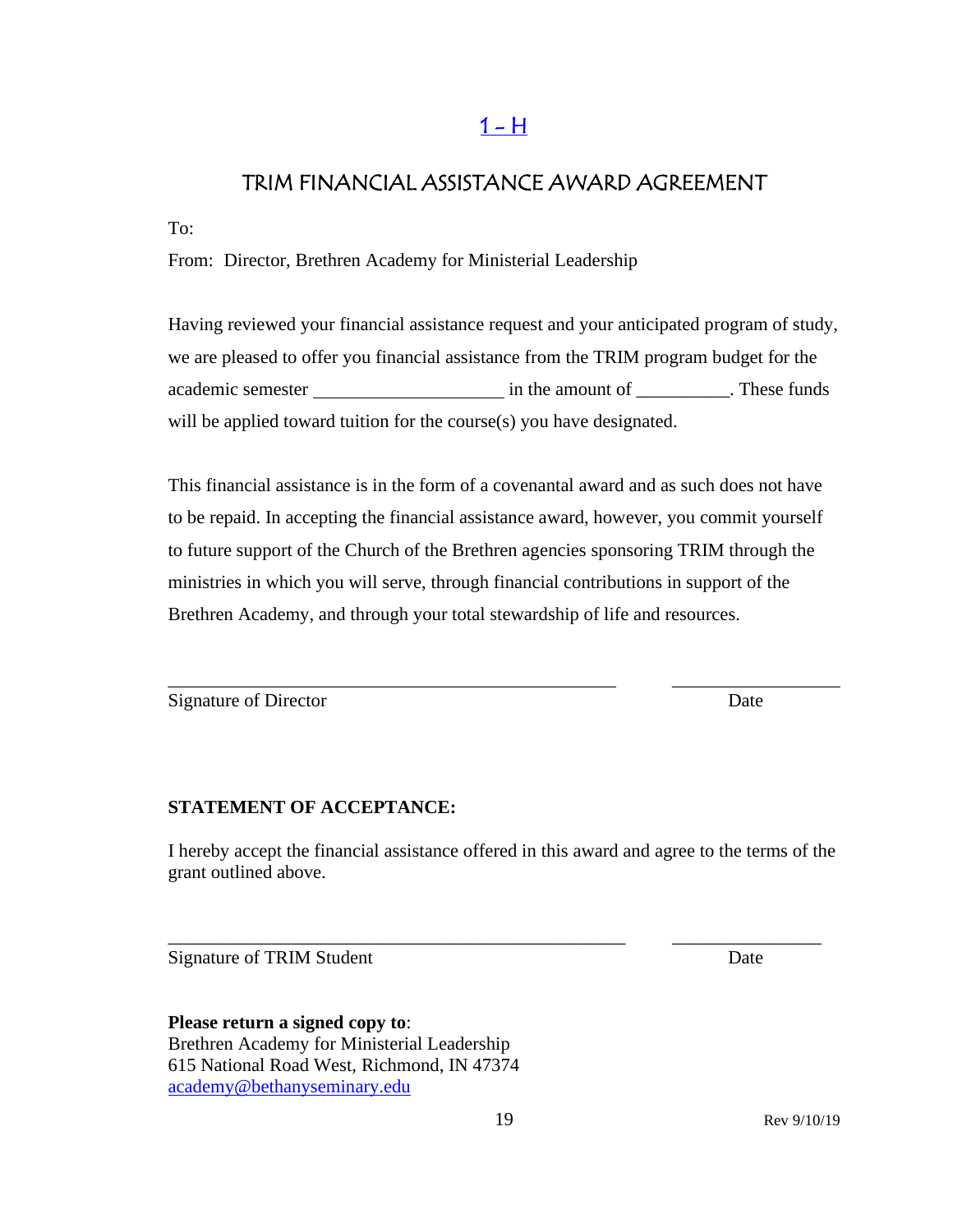## RECORDING CREDIT to the TRANSCRIPT

Courses and activities for TRIM credit may be earned at other institutions; however, files for all active students are housed at the Brethren Academy office in Richmond, Indiana. Therefore, reports of all completed work must be sent to:

Brethren Academy for Ministerial Leadership 615 National Road West Richmond, IN 47374-4019

Student transcripts are updated twice each year and sent to students and district TRIM coordinators in the fall and in the spring.

For TRIM credit, a grace of "C" or better is required in accredited coursework. Either a grade report or a transcript from the college or seminary where the coursework has been completed is needed for documentation. This includes classes taken at Bethany Seminary.

The instructor of the course reports work completed in Brethren Academy-sponsored courses directly to the Brethren Academy office. Evaluations and papers are returned to students.

To record Independent Study Units on the transcript, a completed contract (page 51), signed by the district TRIM coordinator and Coordinator must be received in the Brethren Academy office. Any work sent electronically from a district TRIM coordinator to the Brethren Academy office is considered "signed."

#### **Program Expectations**

The TRIM program is designed to be completed in two to five years. In special cases permission to extend a program of study will be granted by the Brethren Academy staff upon request of the student and recommendation of the district TRIM coordinator. Such requests and recommendations will provide an adequate rationale for the extension. Students may remain enrolled in the TRIM program a maximum of ten years without incurring penalty. After ten years, students will begin losing TRIM credits, beginning with the first year of their enrollment. They will lose one year of credits for each year they remain in the program.

To avoid this penalty, a student may take an official Leave of Absence for up to 4 sessions or 2 academic years if faced with health, family, professional, financial or other concerns that interfere with their studies. A student must apply for a Leave of Absence using the form provided on the Brethren Academy website and follow all aspects of the Leave of Absence policy. Leave time granted may not total more than 4 sessions or 2 academic years per TRIM student.

In any given academic year, a student must complete a minimum of one unit (or supervised ministry experience) to remain in good standing. Each fall a summary report is sent from the Academy office to each participating district for their use to determine student progress in TRIM. If a student fails to make adequate progress, their district may decide to remove a student from the program. This is to be done in consultation with the district TRIM coordinator, the student, and at times the Coordinator of the English-Language Ministry Training Programs of the Brethren Academy.

If a student finds that TRIM is not the appropriate ministry training for themself and chooses to withdraw, the student must notify their district and report the decision to the Brethren Academy Office.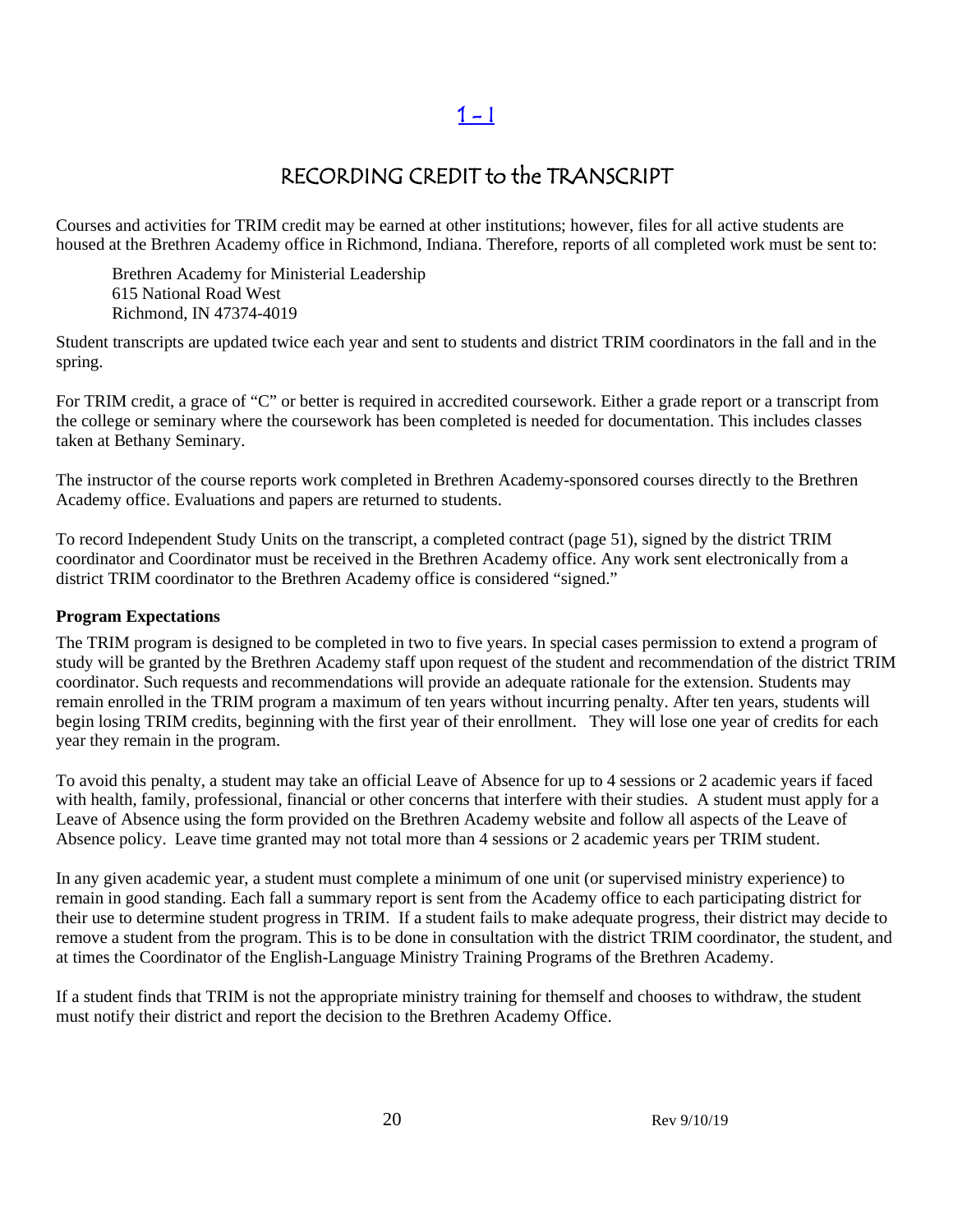# Training in Ministry (TRIM)<br>A Ministry Training Program of the Church of the Brethren<br>Student Transcript<br>Date of the Last Addition to Transcript: 05/08/17

<span id="page-20-0"></span> $1 - 1$ 

| <b>Student Information</b>                                                                                        | Dale of the Last Audition to Transcript.                          |                            | ,,,,,,,,,                                                  |                                               |
|-------------------------------------------------------------------------------------------------------------------|-------------------------------------------------------------------|----------------------------|------------------------------------------------------------|-----------------------------------------------|
|                                                                                                                   |                                                                   |                            |                                                            |                                               |
|                                                                                                                   | <b>District:</b><br>Name:                                         |                            |                                                            |                                               |
| Congregation                                                                                                      |                                                                   |                            | Coordinator:                                               |                                               |
|                                                                                                                   |                                                                   |                            |                                                            |                                               |
| <b>Enrollment Record</b>                                                                                          | Date                                                              |                            |                                                            | Date                                          |
| Application Rec'd & Approved:                                                                                     |                                                                   |                            | Transcript Received: <b>All Accepts</b>                    |                                               |
| <b>Enrollment Fee Rec'd:</b>                                                                                      |                                                                   |                            | Learning Contract Rec'd & Appr'd:                          |                                               |
| <b>Orientation Date</b>                                                                                           |                                                                   |                            | Completion By:                                             |                                               |
|                                                                                                                   |                                                                   |                            |                                                            |                                               |
|                                                                                                                   | Assessment of Previous Training and Training Requirements in TRIM |                            |                                                            |                                               |
|                                                                                                                   | <b>General Education</b>                                          | <b>Bible/</b><br>Theology  | <b>Ministry/</b><br><b>Ministry Skills</b>                 | Total                                         |
|                                                                                                                   |                                                                   |                            |                                                            |                                               |
| Minimum Units Reg'd by TRIM                                                                                       | 10                                                                | 10                         | 10                                                         | 30                                            |
| Unit Value Previous College Courses                                                                               | 0.00                                                              | 0.00                       | 0.00                                                       | 0.00                                          |
| Unit Value of Previous ALCs                                                                                       | 0.00                                                              | 0.00                       | 0.00                                                       | 0.00                                          |
| <b>Unit Value of Previous ISUs</b><br>Units To Be Done In TRIM                                                    | 0.00<br>10.00                                                     | 0.00<br>10.00              | 0.00<br>10.00                                              | 0.00<br>30.00                                 |
| Note: At least 10 of the 30 units required by TRIM must be Academy Level courses.<br>Therefore, at least<br>10.00 | of the                                                            | 30.00                      | units need to be Academy Level courses.                    |                                               |
| <b>TEST RESULTS:</b><br><b>BTAI Entrance:</b>                                                                     | out of 125.00                                                     |                            | <b>BTAI Exit</b>                                           | out of 125.00                                 |
| <b>Program Requirements:</b>                                                                                      |                                                                   |                            |                                                            |                                               |
|                                                                                                                   | Date                                                              |                            |                                                            | <b>Date</b>                                   |
| <b>General Education Units Completed:</b>                                                                         |                                                                   |                            | <b>CoB College/Connection Experience:</b>                  |                                               |
| <b>Bible/Theology Units Completed:</b>                                                                            |                                                                   |                            | <b>Bethany Seminary Experience:</b>                        |                                               |
| Ministry Skills Units Completed:                                                                                  |                                                                   |                            | Ecumenical/Intercultural Event:                            |                                               |
| <b>Five Required Experiences Completed:</b>                                                                       |                                                                   |                            | Annual Conference:                                         |                                               |
| <b>Exit BTAI Completed:</b><br>Ministry Internship Completed:                                                     |                                                                   |                            | District Conference:<br><b>Final Evaluation - Student:</b> |                                               |
| Recognized at Bethany Luncheon:                                                                                   |                                                                   |                            |                                                            | Final Evaluation - Coordinator: New York 1999 |
|                                                                                                                   |                                                                   |                            | <b>District Graduation Event:</b>                          |                                               |
| Intro B.S.                                                                                                        |                                                                   |                            |                                                            |                                               |
| Orientation                                                                                                       | Intro O T                                                         |                            |                                                            |                                               |
| Intro N.T.                                                                                                        | <b>Brethren Studies</b>                                           |                            |                                                            |                                               |
|                                                                                                                   |                                                                   |                            | <b>Ministry Internship</b>                                 |                                               |
|                                                                                                                   | <b>Contract Approved:</b>                                         |                            |                                                            |                                               |
| <b>Ministry Formation Group</b>                                                                                   |                                                                   | Location:                  |                                                            |                                               |
| Nature of Group: Nature of Group:                                                                                 |                                                                   | Supervisor:                |                                                            |                                               |
| Location:                                                                                                         |                                                                   | Dates:                     |                                                            |                                               |
| Date Group Entered:                                                                                               |                                                                   | <b>Final Student Eval:</b> |                                                            |                                               |
|                                                                                                                   |                                                                   |                            | <b>Final Supervisor Report:</b>                            |                                               |
|                                                                                                                   |                                                                   |                            |                                                            |                                               |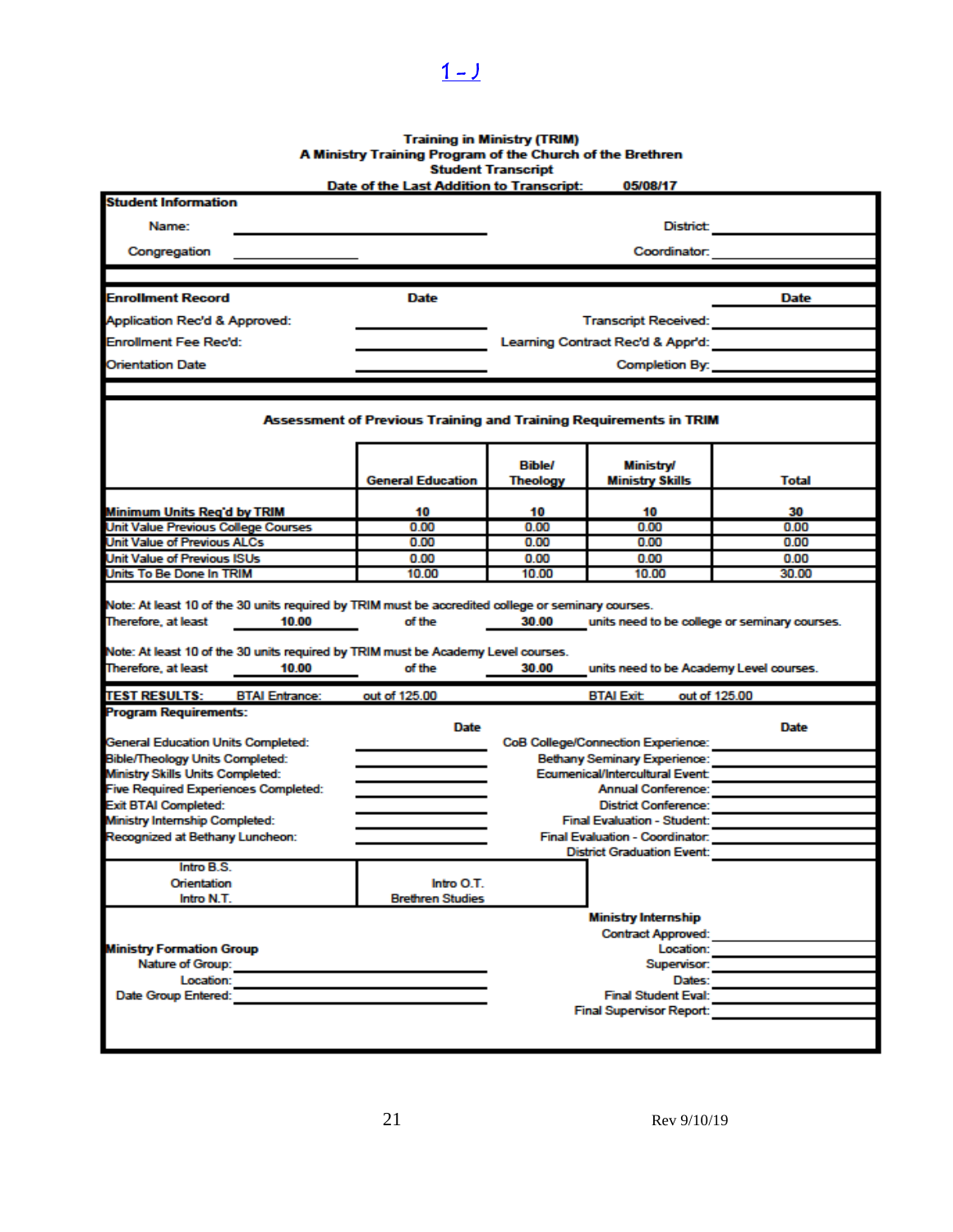#### **TRIM Student Name:**

Date: 09/20/16

|                                            | Curricular Units to Be Completed in TRIM |                                             |                                       |                    |                 |                         |                     |                 |              |
|--------------------------------------------|------------------------------------------|---------------------------------------------|---------------------------------------|--------------------|-----------------|-------------------------|---------------------|-----------------|--------------|
| <b>General Education</b>                   | <b>Total Units Reg'd:</b><br>10.00       |                                             |                                       |                    |                 |                         |                     |                 |              |
|                                            |                                          |                                             | <b>Previous Training Units</b>        |                    |                 | Units Completed in TRIM |                     |                 |              |
| <b>Title of Course</b>                     | College/Seminary                         | Date                                        | <b>College Course</b>                 | AL C<br>Unit       | <b>ISU Unit</b> | College<br>Course       | ALC.<br><b>DISU</b> | <b>ISU Unit</b> | <b>Notes</b> |
|                                            |                                          |                                             |                                       |                    |                 |                         |                     |                 |              |
|                                            |                                          |                                             |                                       |                    |                 |                         |                     |                 |              |
|                                            |                                          |                                             |                                       |                    |                 |                         |                     |                 |              |
|                                            |                                          |                                             |                                       |                    |                 |                         |                     |                 |              |
|                                            |                                          |                                             |                                       |                    |                 |                         |                     |                 |              |
|                                            |                                          |                                             |                                       |                    |                 |                         |                     |                 |              |
|                                            |                                          |                                             |                                       |                    |                 |                         |                     |                 |              |
|                                            |                                          |                                             |                                       |                    |                 |                         |                     |                 |              |
|                                            |                                          |                                             |                                       |                    |                 |                         |                     |                 |              |
| Total G.E. Units Still Needed:             | 10.00                                    |                                             | 0.00                                  | 0.00               | 0.00            | 0.00                    | 0.00                | 0.00            |              |
| Bible & Theology Study                     | <b>Total Units Reg'd:</b>                | 10.00                                       |                                       |                    |                 |                         |                     |                 |              |
|                                            |                                          |                                             | <b>Previous Training Units</b>        |                    |                 | Units Completed in TRIM |                     |                 |              |
| <b>Title of Course</b>                     | <b>College/Seminary</b>                  | Date                                        | <b>College Course</b>                 | <b>ALC</b><br>Unit | <b>ISU Unit</b> | College<br>Course       | ALC.<br><b>DISU</b> | <b>ISU Unit</b> | <b>Notes</b> |
|                                            |                                          |                                             |                                       |                    |                 |                         |                     |                 |              |
|                                            |                                          |                                             |                                       |                    |                 |                         |                     |                 |              |
|                                            |                                          |                                             |                                       |                    |                 |                         |                     |                 |              |
|                                            |                                          |                                             |                                       |                    |                 |                         |                     |                 |              |
|                                            |                                          |                                             |                                       |                    |                 |                         |                     |                 |              |
|                                            |                                          |                                             |                                       |                    |                 |                         |                     |                 |              |
|                                            |                                          |                                             |                                       |                    |                 |                         |                     |                 |              |
|                                            |                                          |                                             |                                       |                    |                 |                         |                     |                 |              |
|                                            |                                          |                                             |                                       |                    |                 |                         |                     |                 |              |
| Total B/T Units Still Needed: 10.00        |                                          |                                             | 0.00                                  | 0.00               | 0.00            | 0.00                    | 0.00                | 0.00            |              |
| <b>Ministry/Ministry Skills</b>            | <b>Total Units Reg'd:</b>                | 10.00                                       |                                       |                    |                 |                         |                     |                 |              |
|                                            |                                          |                                             | <b>Previous Training Units</b>        |                    |                 | Units Completed in TRIM |                     |                 |              |
| <b>Title of Course</b>                     | College/Seminary                         | Date                                        | <b>College Course</b>                 | ALC<br>Unit        | <b>ISU Unit</b> | College<br>Course       | ALC.<br>DISU        | <b>ISU Unit</b> | <b>Notes</b> |
|                                            |                                          |                                             |                                       |                    |                 |                         |                     |                 |              |
|                                            |                                          |                                             |                                       |                    |                 |                         |                     |                 |              |
|                                            |                                          |                                             |                                       |                    |                 |                         |                     |                 |              |
|                                            |                                          |                                             |                                       |                    |                 |                         |                     |                 |              |
|                                            |                                          |                                             |                                       |                    |                 |                         |                     |                 |              |
|                                            |                                          |                                             |                                       |                    |                 |                         |                     |                 |              |
|                                            |                                          |                                             |                                       |                    |                 |                         |                     |                 |              |
|                                            |                                          |                                             |                                       |                    |                 |                         |                     |                 |              |
|                                            |                                          |                                             |                                       |                    |                 |                         |                     |                 |              |
| Total M.S. Units Still Needed: 10.00       |                                          |                                             | 0.00                                  | 0.00               | 0.00            | 0.00                    | 0.00                | 0.00            |              |
| <b>Minimum College Courses Required:</b>   | 10.00                                    |                                             | General Education Units Still Needed: |                    |                 | 10.00                   |                     |                 |              |
| <b>Total College Courses Still Needed:</b> | 10.00                                    | Bible/Theology Units Still Needed:<br>10.00 |                                       |                    |                 |                         |                     |                 |              |
| Minimum Academy Level Courses Required:    | 10.00                                    | Ministry Sklls Units Still Needed:<br>10.00 |                                       |                    |                 |                         |                     |                 |              |
| Total Academy Level Courses Still Needed:  | 10.00                                    | <b>Total Units Required:</b><br>30.00       |                                       |                    |                 |                         |                     |                 |              |
|                                            |                                          |                                             | <b>Total Units Still Needed:</b>      |                    |                 | 30.00                   |                     |                 |              |

Please note: In some cases, more than the minimum number of units may be essential to cover the subject areas in which TRIM students must achieve competency.

| <b>FINANCIAL ASSISTANCE RECORD</b> |  |  |  |  |
|------------------------------------|--|--|--|--|
| Date                               |  |  |  |  |
|                                    |  |  |  |  |
| <b>Units Projected:</b>            |  |  |  |  |
| <b>Assistance Eligibility:</b>     |  |  |  |  |
| Assistance Allotted:               |  |  |  |  |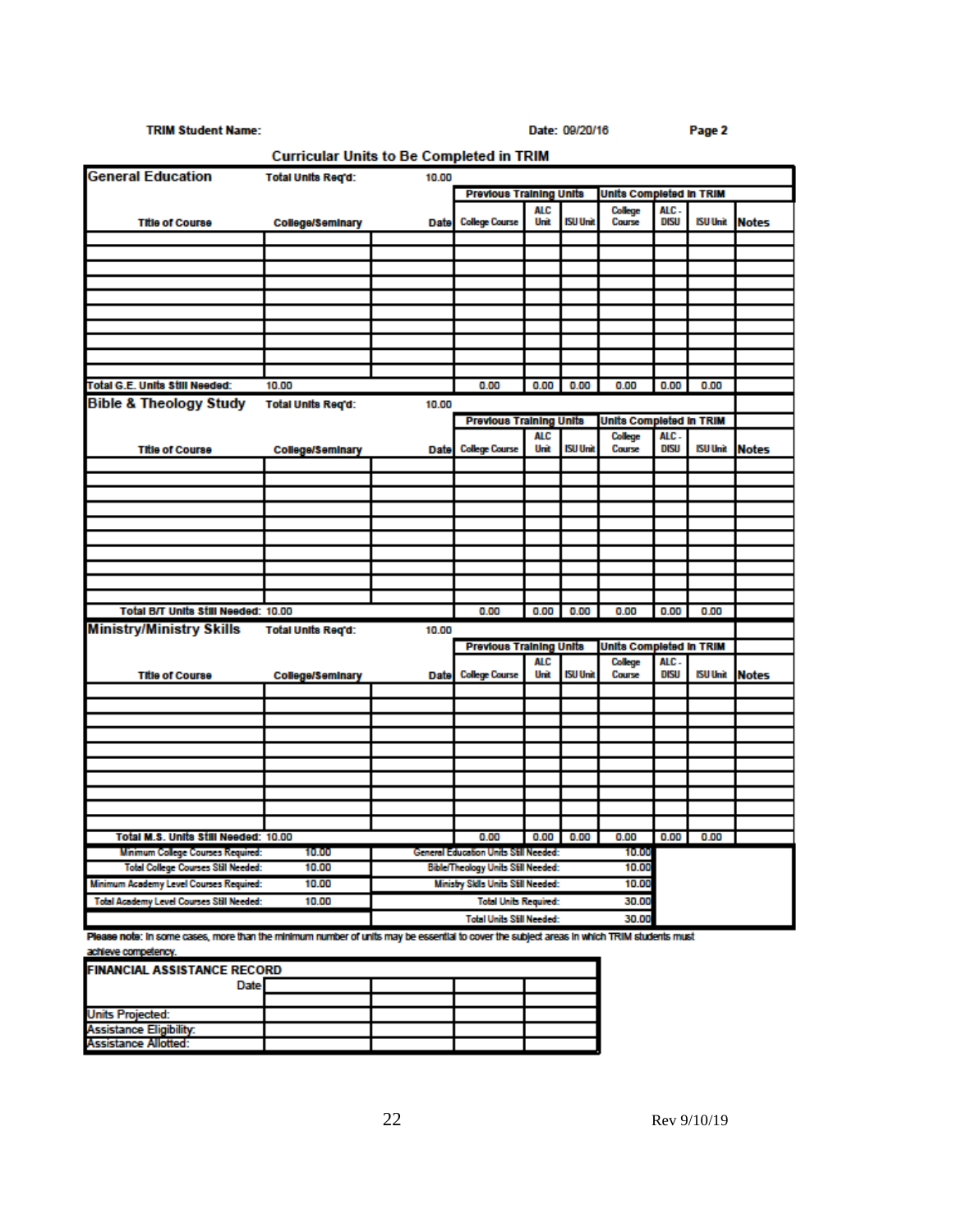## $2 - A$

## WELCOME AND PURPOSE

<span id="page-22-0"></span>Welcome to Bethany Theological Seminary and the central offices of the Brethren Academy for Ministerial Leadership. There is also a satellite office at the Church of the Brethren General Offices in Elgin, Illinois. It is the prayer of the staff of the Academy that you will find this orientation both inspirational and challenging. May you feel God's presence in a special way during these beginning days of your TRIM program.

The staff of the Academy is here to support you as you learn about the program in detail and get started on your path to ministry. At the end of orientation, you will fill out an evaluation form. We value your thoughts about this experience and do consider your comments as we plan future orientation sessions.

#### **The Purpose of Orientation**

The basic purpose of orientation is to help you understand the details of TRIM. During these sessions we will discuss the process, the requirements, and the expectations of the program. Much of the information covered in orientation is also contained in this TRIM manual. It will become a valuable resource to you as you proceed through your program of study

In addition to the "nuts and bolts" of the TRIM program, we hope you will find rich fellowship and support among your student peers who are entering this program with you. You will also learn about the role of the district TRIM coordinator and the guidance he or she will provide for you. At orientation, you will meet the some of the staff and faculty of Bethany Theological Seminary and be introduced to the possibilities for training through Bethany that might be open to you. You will also begin a Ministry/Ministry Skills course about servant leadership and begin a Bible/Theology course called "Introduction to Biblical Studies" that will develop your confidence in online learning as well as give you a taste of professional training in set-apart ministry.

Finally, it is the hope of those planning this orientation that in many respects you will find your time here to be a retreat. By coming to orientation you have placed yourself apart from your busy life, allowing for the possibility that God may speak to you in a new way. As you leave this orientation, may you be filled with anticipation and enthusiasm about the possibilities that lie ahead and sense even more deeply than you have in the past that God walks with you on this journey.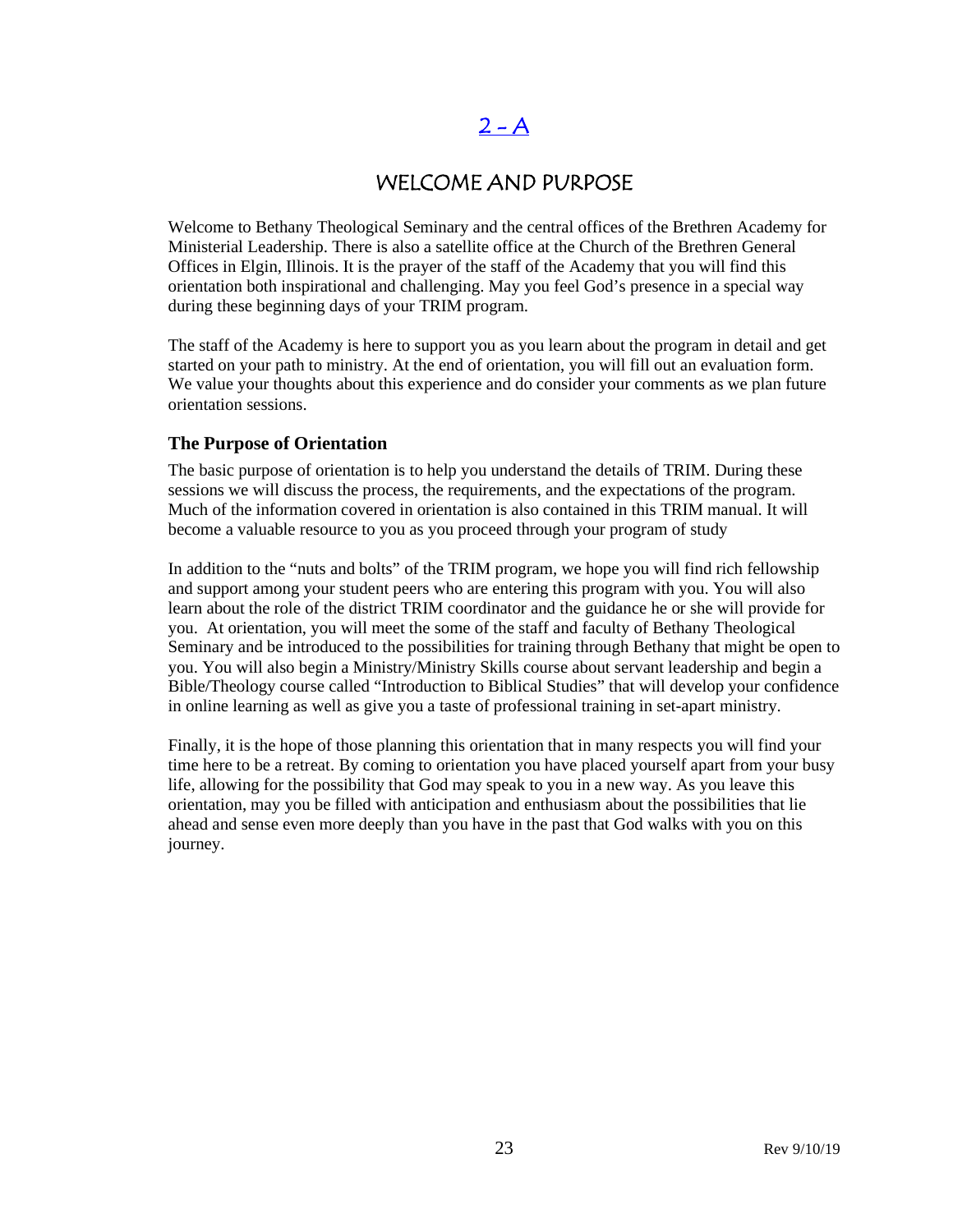## $2 - B$

## ORIENTATION FOLLOW UP

<span id="page-23-0"></span>When orientation ends, some people feel a sense of let down or a sense of being overwhelmed by all that needs to be done. The following list will set some direction for the weeks following orientation and help you get started.

- 1. Allow for some down time upon returning home. Be gentle with yourself. One important aspect of any ministry is balance, so while training is vital, rest is also important. You have been exposed to many new ideas and lots of information during this time. Take some time to think about the orientation experience before plowing into the work.
- 2. Meet with your district TRIM coordinator within one month following orientation either face-to-face or in a phone conversation. This time together should include:
	- A review of your orientation experience.
	- A discussion of a ministry formation group.
	- Completion of the Learning Covenant due six weeks following on-campus orientation.

Once it is complete and signed by your district TRIM coordinator, mail it to the Brethren Academy Office.

- 3. Make a time management plan. You will be more successful in any class you take if you set aside some time each week for study. Once you get behind, it is very difficult to catch up. Learn to pace yourself with "Introduction to Biblical Studies."
- 4. Complete assigned work. You will receive credit toward completion of TRIM for the orientation experience once you have completed the written assignment(s) for the class on servant leadership. Please e-mail or mail that paper to the instructor on or before the due date you were given.
- 5. Return your completed Learning Covenant to the Brethren Academy office within six weeks. Students may not register for additional courses until a signed Learning Covenant is on file.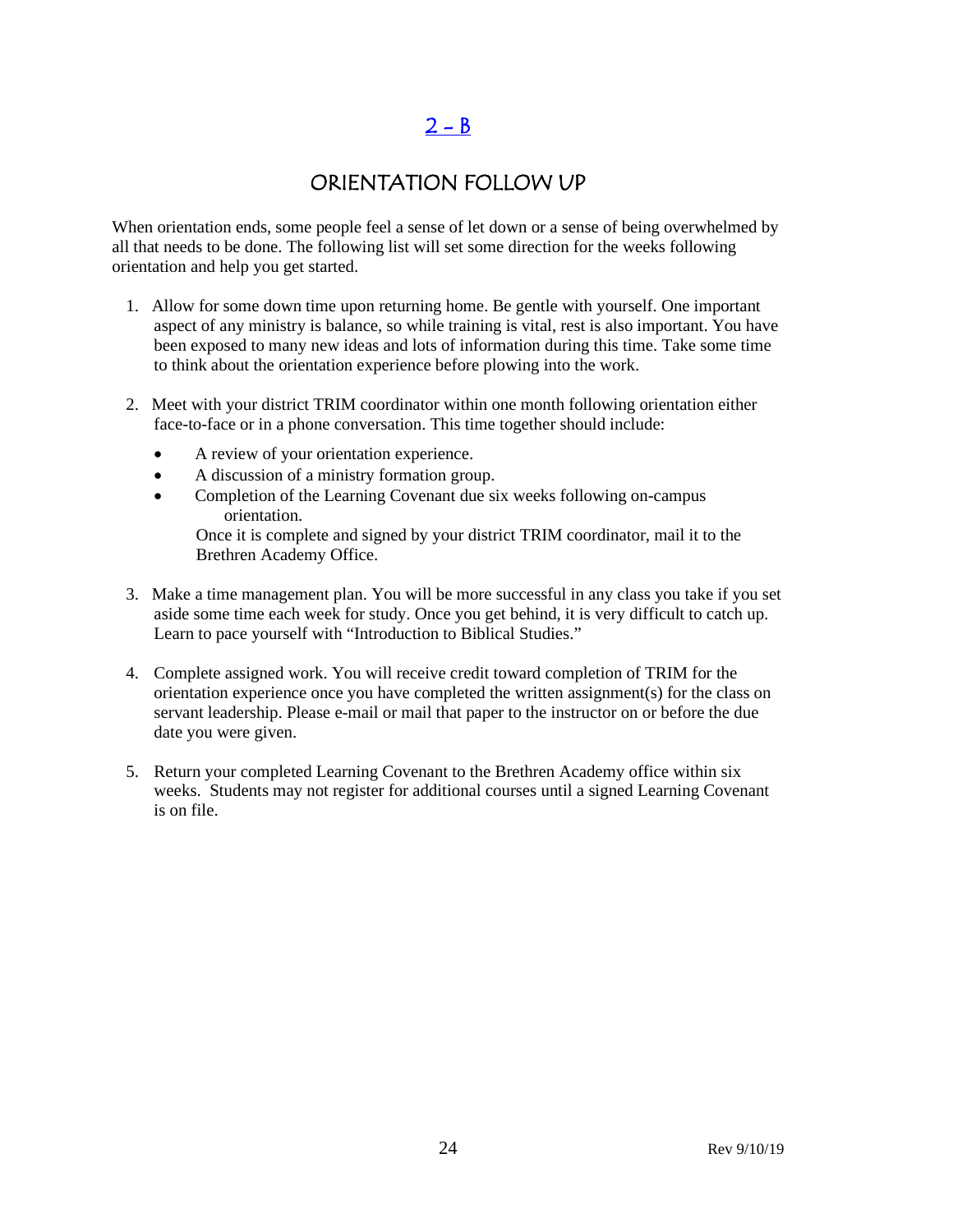## $2 - C$

## TRIM LEARNING COVENANT **submit to the Brethren Academy by October 31st**

<span id="page-24-0"></span>The TRIM program is a program for discovering, exploring, and developing one's gifts and calling through academic courses, a supervised internship, ongoing ministry formation, and individual discernment and reflection. As such**,** this learning covenant is a tool for noticing and naming gifts as well as exploring areas of growth. It will also help outline desired outcomes and identify a process in order to meet one's goals.

While a portion of this learning covenant will best be completed by individual, prayerful reflection, it is intended to be a jumping-off place for conversation with your district TRIM coordinator. Additionally, it will be a guidepost to help you on your way, as you seek direction while in the program, and as you reflect on your growth at the completion of the program.

## **I. Personal and Ministry Discernment**

(please attach answers to this document)

**1. What gifts do you feel you have for ministry?** (150-300 words) You may see these gifts you see in yourself or there may be gifts that others have expressed seeing in you that you may not have fully realized or claimed yet. Consider the areas of preaching and teaching, worship planning, scriptural interpretation, pastoral care, spiritual direction, prayer, organization and leadership, community engagement, and theological reflection, just to name a few.

**2. What areas of growth do you feel you need to attend to while in ministry training?** (150-300 words**)** Part of ministry training is not just to improve upon your gifts, but also to strengthen areas in which you feel less competent. Again, consider the areas of preaching and teaching, worship planning, scriptural interpretation, pastoral care, spiritual direction, prayer, organization and leadership, community engagement, and theological reflection, etc.

**3. What is your vision for your personal ministry?** (150-300 words) To what context, area, or situations do your feel called to utilize your ministry training? Describe how you see yourself applying your gifts in this specific context.

## **II. Learning and Support Plan**

**1. Coursework -** What courses do you anticipate taking within the first year of your ministry training? Building on the momentum of orientation, it is helpful to outline a strong plan for the first year. This can help you start ministry training on solid, confident footing. Given the courses offered through the Brethren Academy (see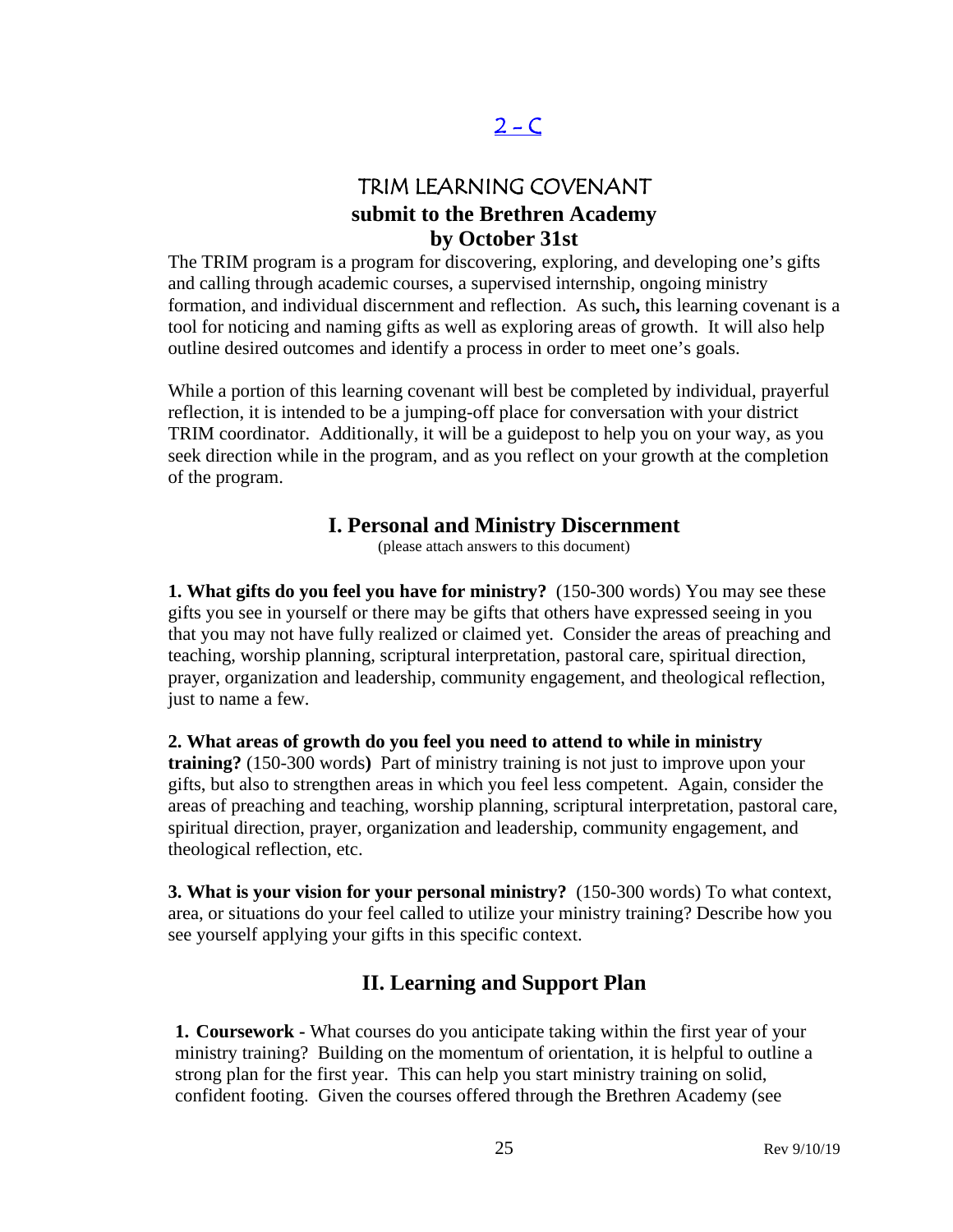"Upcoming Courses" listing in your TRIM manual) what are 1-4 courses you would like to take? (Note: this does not obligate you to take these courses, but is simply helping you thinking of how to jump start into your program)

| Courses I would like to take this year: | <b>Dates</b> |
|-----------------------------------------|--------------|
|                                         |              |
|                                         |              |
| ⌒                                       |              |
|                                         |              |

**2. Required Experiences -** As identified during orientation, you will be required to complete five (5) experiences. Some of these take advanced planning, others can be more spontaneous but first require a vision. Consider the dates and/or opportunities that would work well for your calendar and interest.

| <b>Required Experience</b>              | <b>Possible date/location/event</b> |
|-----------------------------------------|-------------------------------------|
| 1. Annual Conference                    |                                     |
| 2. District Conference                  |                                     |
| 3. Brethren College/Connection          |                                     |
| 4. Ecumenical/Intercultural/Interfaith  |                                     |
| 5. Bethany (a course with BTS faculty   |                                     |
| member or on Bethany campus counts, and |                                     |
| does not include Orientation)           |                                     |

#### **3. Supervised Ministry Internship**

Consider possible supervised ministry internship locations. Is there a qualified supervisor in service at this location or will you need support in identifying a qualified supervisor? (Please see Supervising Pastor section of the TRIM manual)

Possible setting: Possible supervisor:

If setting is a congregation, are you a member at this congregation?  $Y$  N

If setting is a congregation, are you currently serving this congregation in a pastoral/ministerial capacity? Y N

If NOT a congregation, please describe the nature of this setting:

#### **4. Ministry/spiritual formation support in your district**

Where are you in the district credentialing call process?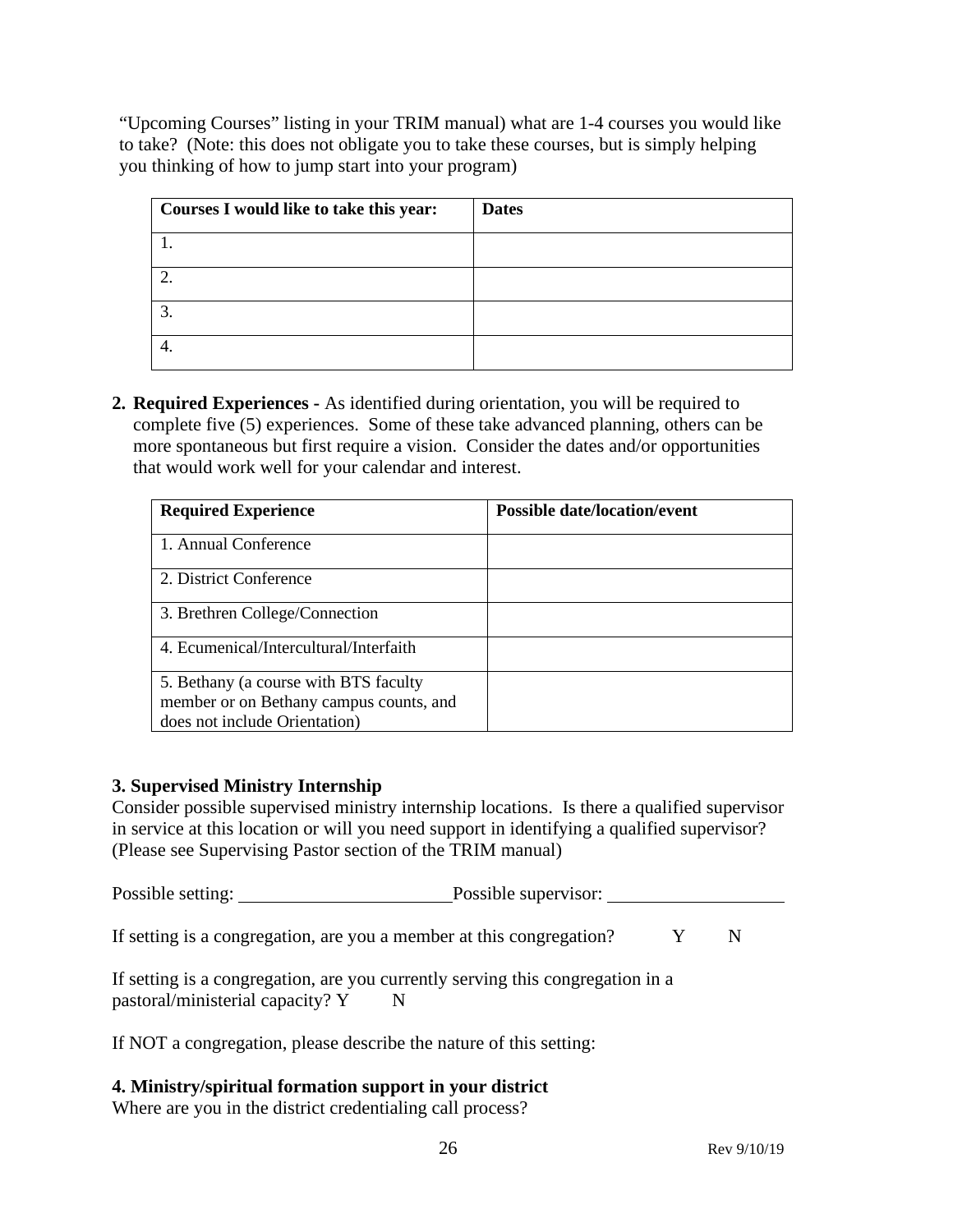\_\_approval for licensing in the Church of the Brethren \_\_licensed in the Church of the Brethren \_\_credentialed in another denomination (please list credentialing) \_\_other (please describe) Are you part of a calling cohort? Yes No Please describe: In addition to your district TRIM coordinator, is there a mentor or spiritual friend with whom you are discerning your call to ministry? Yes No Please describe:

Do you feel clear about the credentialing process within your district and the steps you need to go through in order to become credentialed in the Church of the Brethren? Yes No Somewhat

What questions do you have?

#### **5. In conversation with your district TRIM coordinator, outline a plan of communication and support.**

| What is the best way for you to meet?   | How often will you meet? |
|-----------------------------------------|--------------------------|
| _ Skype, Zoom, or other online platform | __Monthly                |
| $\equiv$ in-person                      | $B$ i-Monthly            |
| $\equiv$ phone                          | _Quarterly               |
| _ district ministry formation groups    |                          |
| __ combination (please explain)         |                          |

*Please indicate other issues or plans for communication and support you have discussed with your district TRIM coordinator.*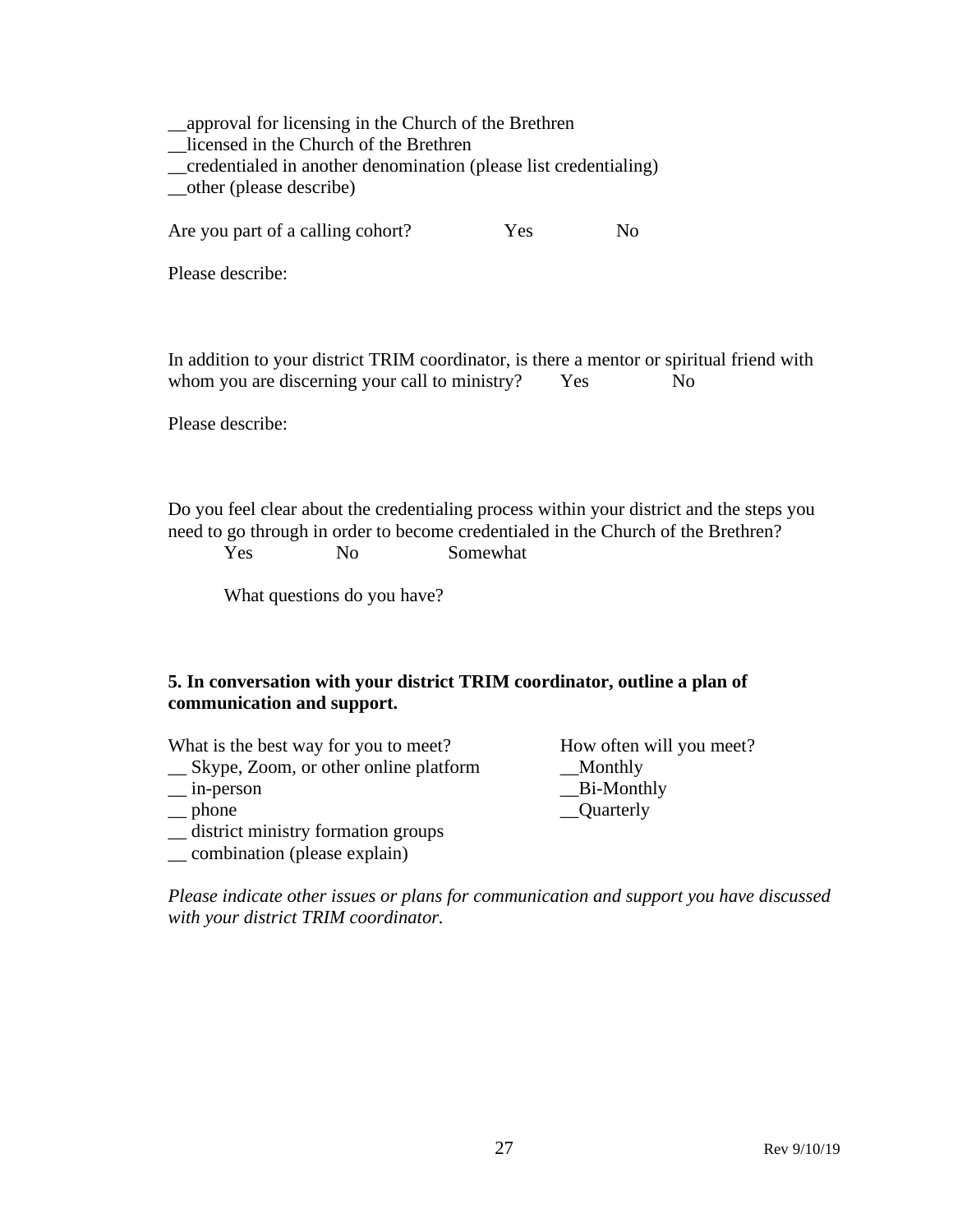## **III. Covenant Summary and Signatures\***

By signing this covenant, we (TRIM student and district TRIM coordinator) agree to the goals, outcomes, and plan named above.

In this relationship focused primarily on the student, we agree to a relationship marked by:

- **Honesty** We will speak the truth in love.
- **Confidentiality** We will not share issues and concerns outside this relationship without permission except when someone is in danger or is being hurt.
- **Safety** We will honor personal and professional boundaries within a safe environment and relationship.
- **Vulnerability** We will share conversation about life, ministry, and development issues.
- **Punctuality** We will be prompt for appointments and calls out of respect for each other.
- **Preparedness** We will come prepared to each meeting.

"Before God and each other we commit ourselves to this relationship"

| TRIM student: |
|---------------|
|---------------|

Date:\_\_\_\_\_\_\_\_\_\_

District TRIM coordinator:

Date: \_\_\_\_\_\_\_\_\_\_

\*Appreciation is given to our colleagues in the Journey program at Anabaptist Mennonite Biblical Seminary for providing the model on which this covenant is based.

## Return to Carrie Eikler by October 31st eikleca@bethanyseminary.edu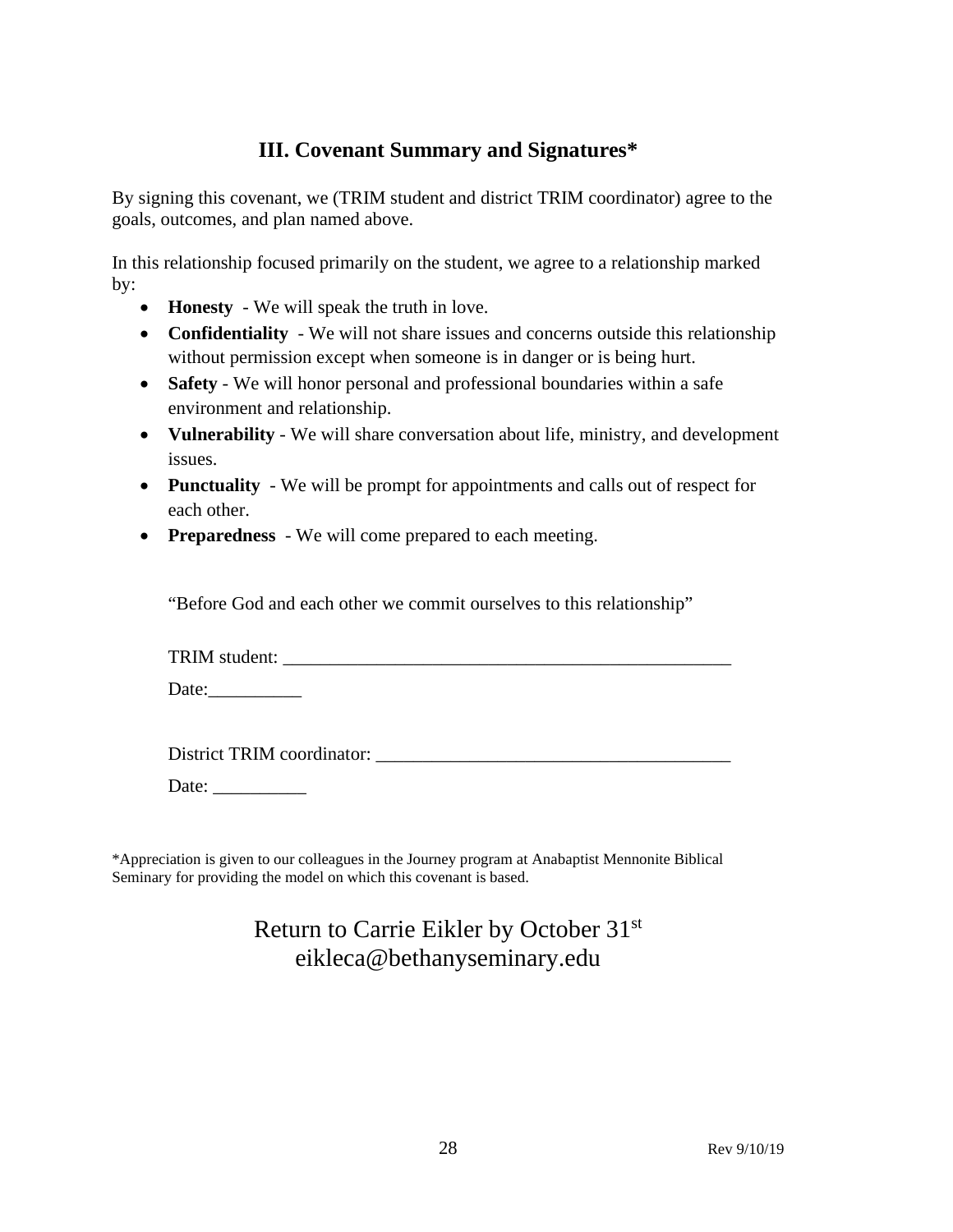## $2 - D$

## TRIM/EFSM ORIENTATION EVALUATION FORM

<span id="page-28-0"></span>As the staff of the Brethren Academy, we hope this time of orientation has been helpful to you in a number of ways. To help us continually refine the orientation for maximum usefulness, please fill out this evaluation as frankly as you possibly can. Circle a number on the continuum for each of the items below (5 is a superior rating, 1 is a poor rating). Space is provided after each question for written comments.

#### **1. Design/Organization of the week**

**5 4 3 2 1 Comment**: What did you wish there was more time for? What could have been eliminated or emphasized less?

#### **2. Advance Information and Arrangements**

| $\sim$ 5 |  |  |
|----------|--|--|
|          |  |  |

**Comment**: Did this experience meet your expectations? If not, how could we have prepared you better?

#### **3. Worship/Devotions/Prayer Session**

**5 4 3 2 1**

**Comment**: We weave a variety of worship/devotions/prayer times through the days. In the context of an orientation geared toward your education, how would you rate this aspect of the orientation?

#### **4. TRIM/EFSM Training Sessions**

**5 4 3 2 1**

**Comment**: This experience is meant to be a springboard for your work with your district TRIM coordinator/EFSM Supervisor. While you will not leave with all the answers to questions that will arise, do you feel you have received enough information to move ahead? If not, what are you uneasy about?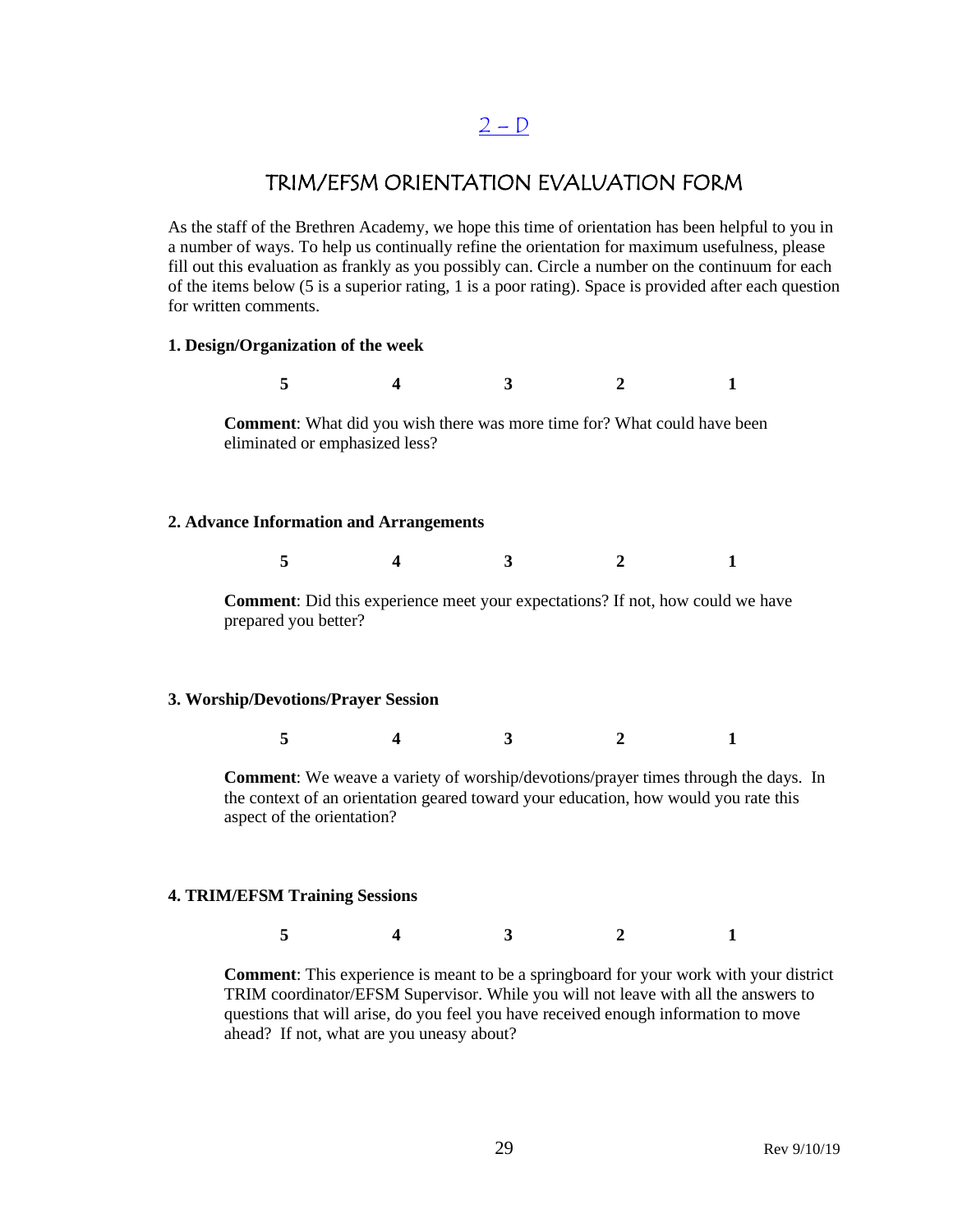#### **5. Other Group Sessions**

|                                                                                                                                                                                                                                                                                                                                         | 5 |  | 3 |   |  |  |  |  |  |
|-----------------------------------------------------------------------------------------------------------------------------------------------------------------------------------------------------------------------------------------------------------------------------------------------------------------------------------------|---|--|---|---|--|--|--|--|--|
| <b>Comment:</b> To prime the pump for learning in the area of ministry, we have included a<br>variety of sessions lead by various individuals addressing a range of topics in ministry.<br>Which session(s) were particularly intriguing to you? Was there something missing that<br>you anticipated or wished would have been planned? |   |  |   |   |  |  |  |  |  |
| <b>6. Servant Leadership Class</b>                                                                                                                                                                                                                                                                                                      |   |  |   |   |  |  |  |  |  |
|                                                                                                                                                                                                                                                                                                                                         | 5 |  | 3 | 2 |  |  |  |  |  |
| <b>Comment:</b> The Church of the Brethren expects a different style of leadership from its<br>ministers than many other denominations. Do you feel you have a good basic<br>understanding of this expectation?                                                                                                                         |   |  |   |   |  |  |  |  |  |
| <b>7. Academy Staff Leadership</b>                                                                                                                                                                                                                                                                                                      |   |  |   |   |  |  |  |  |  |
|                                                                                                                                                                                                                                                                                                                                         | 5 |  | 3 | 2 |  |  |  |  |  |

**Comment:** We want you to get to know our staff through Orientation. How well did that happen for you?

#### **8. Accommodations and Meals**

**5 4 3 2 1**

**Comment:** We hope you were comfortable in a "retreat" setting. Our intent is to give you time away from your normal activities. Do you have observations that would help us plan for other groups?

**9. General comments.** Thank you for your time not only to be with us at orientation, but also to give us your feedback. Are there other areas that you would like to comment on?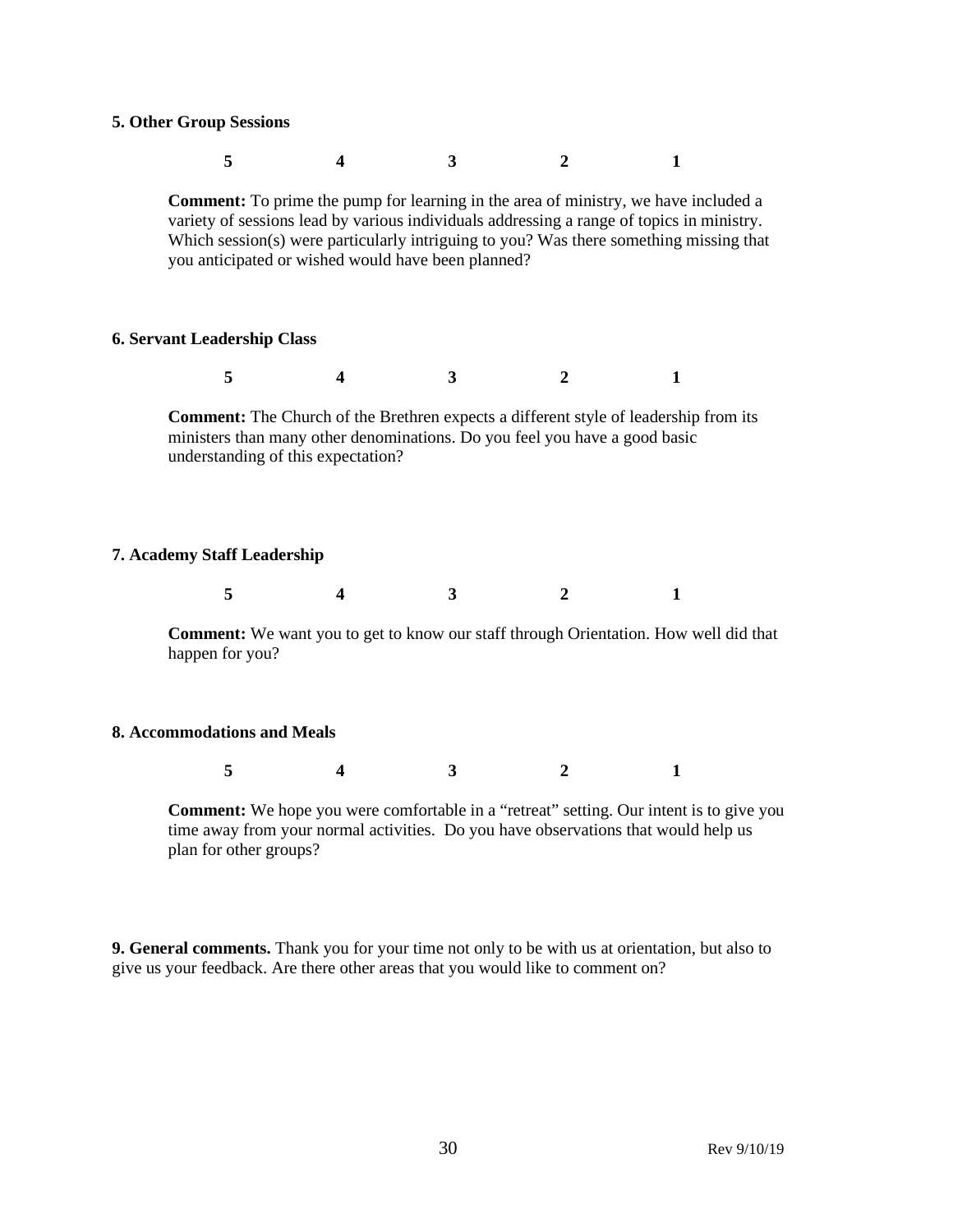## $3 - A$

## TRIM PROGRAM REQUIREMENTS

<span id="page-30-0"></span>TRIM training features a flexible design; however, each student will complete a common set of requirements. These common elements include both coursework and practical training experiences as summarized below:

#### **A.** M**inistry formation group** participation

**B. 30 units of coursework**, at least 10 of which must be completed while in TRIM:

10 units of Biblical or Theological Studies, including: Introduction to Old Testament Introduction to New Testament Church of the Brethren Studies (history or theology) 10 units of Ministry Skills 10 General Education Units

Note: In the completion of these 30 hours, *students are expected to work at their next level of academic achievement*.

#### **C. Five Required Experiences**

Ecumenical, Intercultural, or Interfaith Experience Church of the Brethren College Experience or Brethren Connection Experience Bethany Theological Seminary Experience in addition to Orientation Annual Conference Experience District Conference Experience

**D. Ministry Internship (**Pre-requisite): Completion of at least 20 units of TRIM credit, five units of which must be completed while in TRIM. A plan for this 400 hour requirement must be submitted to the Academy for approval one month before beginning the internship.

#### **E. Graduation Preparation**

Final Biblical/Theological Awareness Inventory Exit Exam Final Student and District Coordinator evaluations

*\*All work is planned and completed in consultation with District Coordinator.*

\*\*Students pay an annual participation fee to the Brethren Academy each year they are registered in the program and are billed each January beginning the January following attendance at orientation.

\*\*\*TRIM transcripts are mailed twice each year to the student and his or her district TRIM coordinator. A copy of the fall report is mailed to the student's sponsoring district and includes a summary report of the student's progress.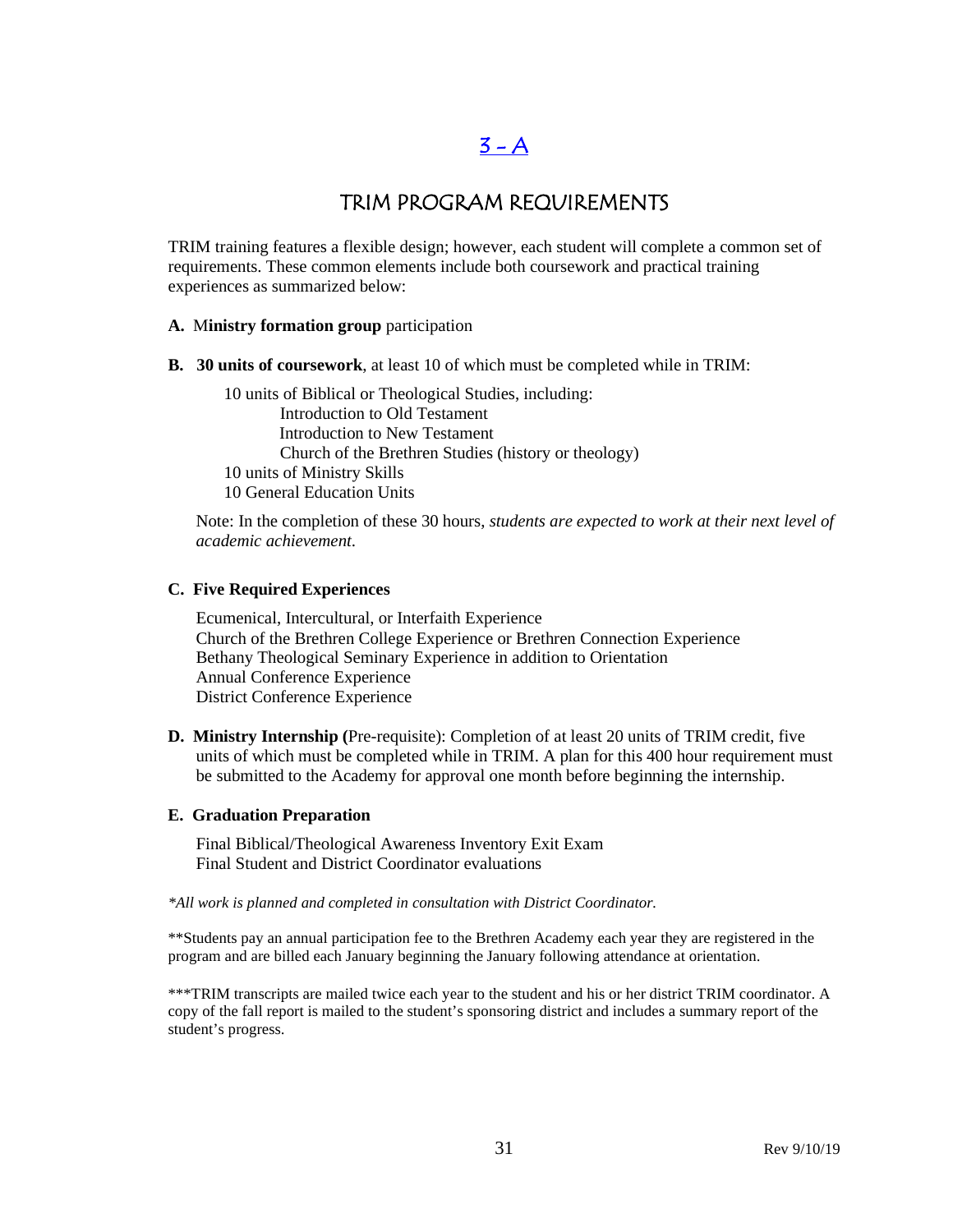## $3 - B$

## <span id="page-31-0"></span>PARTICIPATION in a MINISTRY FORMATION GROUP

From our early history as a church, Brethren have believed in the importance of "calling." A call in the Church of the Brethren is not simply a personal inclination; it is an individual urge that is also recognized and affirmed by the church community. An authentic calling combines a strong personal sense with the strong corroboration of the congregation. You are already enrolled in TRIM because you and the church recognize your talent for ministry. However, to formalize this process of calling, TRIM requires that each student work with a ministry formation group whose purpose is to provide opportunities for shared reflection on, evaluation of, and support of the student's faith journey, to discuss issues arising out of study, ministry experience, and topics important to growth as persons and as leaders.

Apart from coursework, all TRIM students will participate regularly in a supervised group experience called a "ministry formation group." Ministry formation groups may be organized in two ways: a calling cohort as outlined in the 2014 Ministerial Leadership Paper or with a district group of TRIM students. The structure of the group is dependent on the district.

Ministry formation groups provide an excellent setting in which to reflect on every facet of training in TRIM.

Most often the ministry formation group is led by the district TRIM coordinator. It is also possible for a pastor appointed by the district to lead the group. This person will report to the district TRIM coordinator.

The agenda of a typical group meeting might consist of several of the following:

- Informal sharing of significant experiences in members' lives
- Cultivation of personal and spiritual disciplines and practices
- Discussion of a book the group has agreed to study as a common discipline
- Review of a case study or verbatim from a specific ministry experience prepared by one of the group members.
- Review of progress on current TRIM units and discussion of issues or topics growing out of those units.
- Role plays of ministry situations, real or hypothetical, with group reflection on the process.
- Exploration of a specific topic the group has agreed to focus on for one or more meetings.
- Bible study, conducted either for its own sake or as an occasion for reflecting together on how we approach and use the Bible.
- Use of tests and other inventories (e.g., Myers-Briggs) that help us understand ourselves and what we bring to ministry.
- Sharing and reflecting together on statements of faith that members of the group develop.
- "How to" sessions, including how to write learning objectives, how to use journaling effectively, how to develop a position description for pastoral ministry, how to fill out financial assistance forms, how to plan one's supervised ministry experience, and how to write evaluations for course-equivalent units.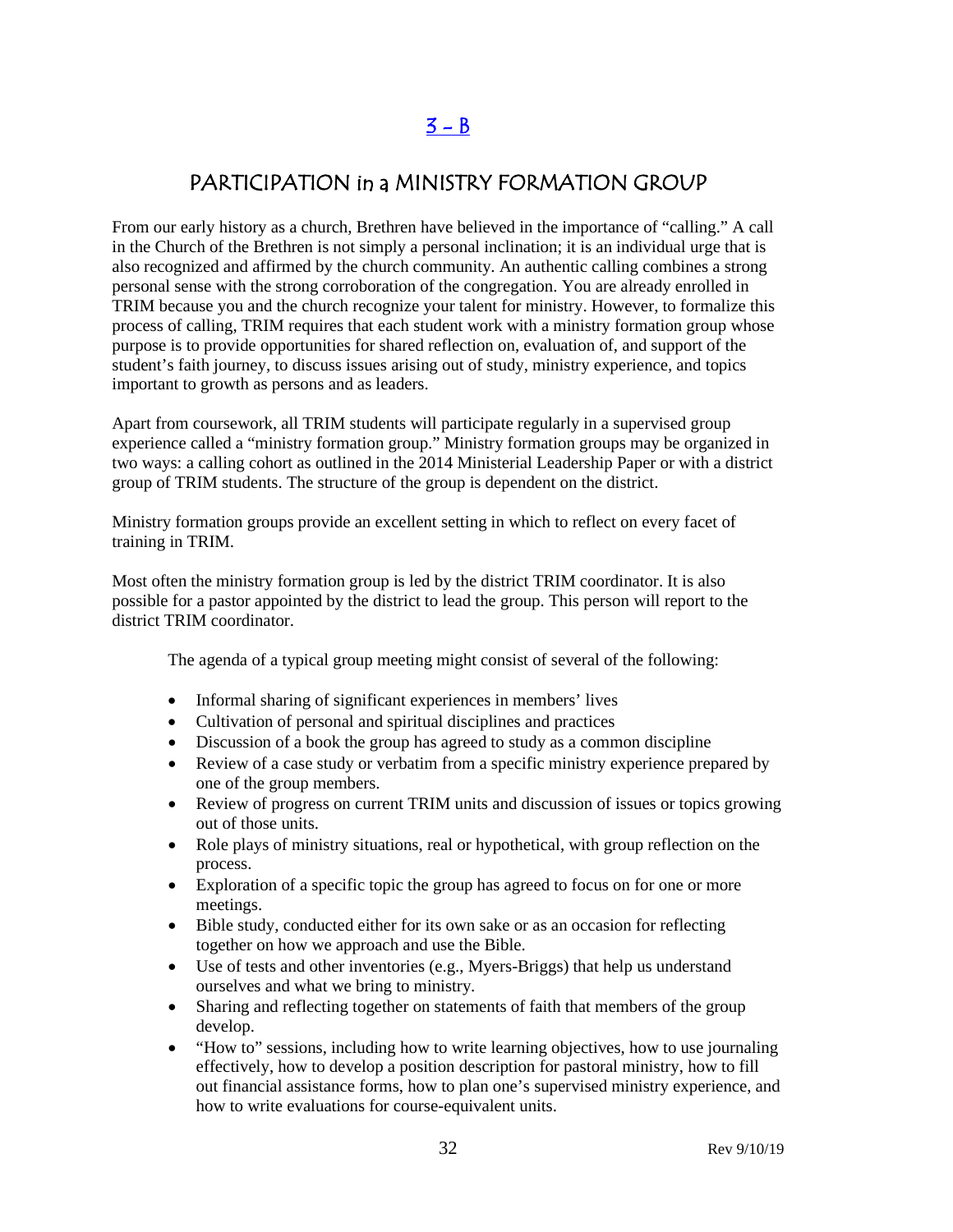These are suggestions, not restrictions. The important thing is that groups structure their time together in a way that proves helpful to all participants. Where the formation group includes people other than TRIM students, questions related specifically to the TRIM program will need to be cared for in another setting.

The district TRIM coordinator, the district ministry coordinating team, and the student will plan this important aspect of the program. The recommended length and frequency of meetings is monthly for 90 minutes to two hours. Where geography makes monthly meetings impossible, a group may decide to gather every other month for a three-hour session. If face-to-face meetings are not possible due to geographic distance, a conference call or video conference must take place in lieu of meeting in person. Whatever mode the meeting is held, it should be convenient to the participants and suited for the work the group will be doing.

No matter who actually leads the formation group, it is the responsibility of the district TRIM coordinator to see that the group is launched, to clarify the purpose and agenda of the group, to ensure that new trainees are warmly incorporated into the group, and to monitor the group's work. Where a limited number of students or geographical distances make it impossible to set up a district group, the Coordinator will solicit the counsel of the district ministry coordinating team, district executive minister, and Coordinator of English Language Ministry Training Programs to explore alternatives.

It is the responsibility of the district TRIM coordinator to make progress reports on the development of the ministry formation group in his or her district. If questions arise that are not covered by the guidelines above, the district TRIM coordinator should contact the Coordinator of English Language Ministry Training Programs.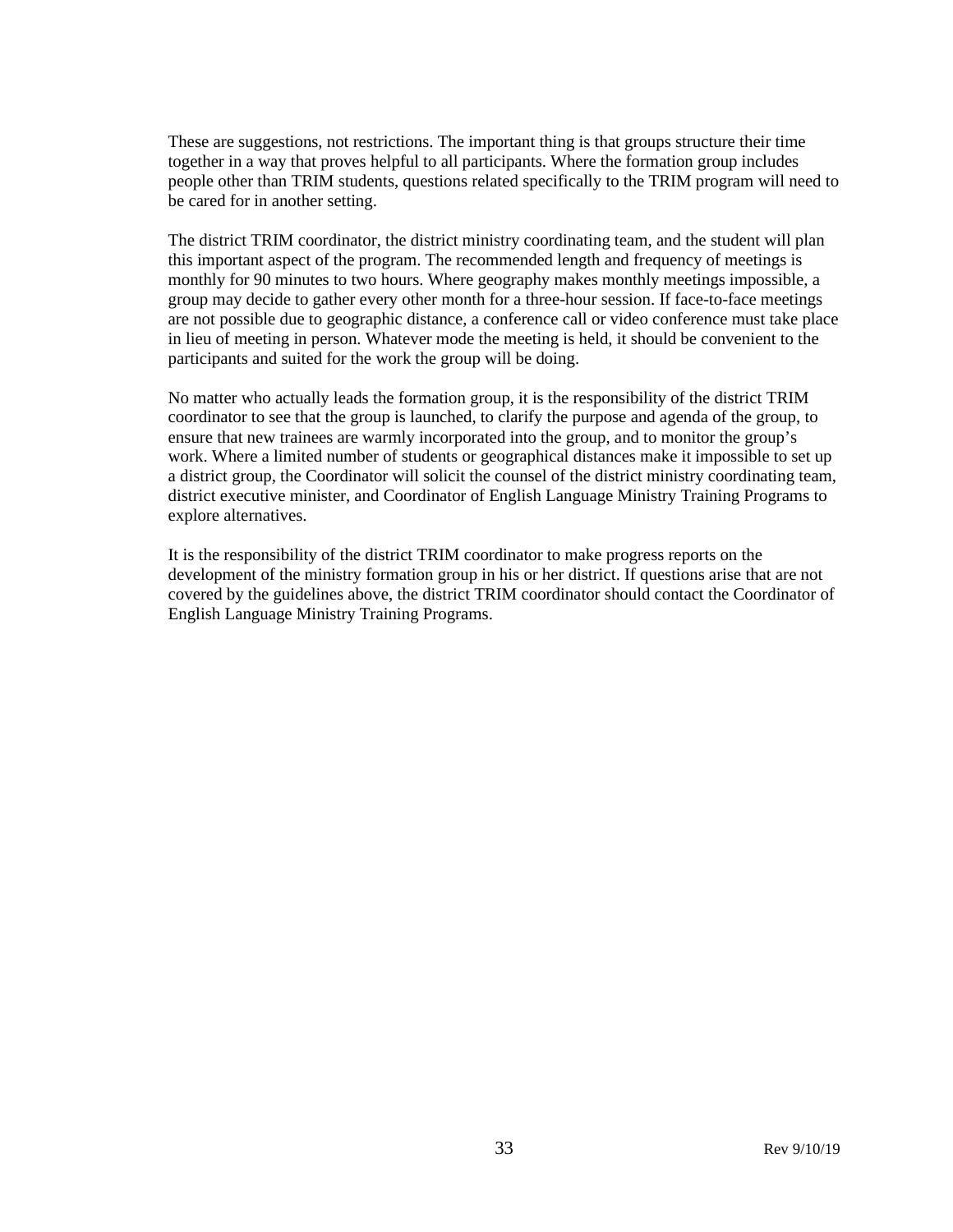# $3 - C$

## COURSEWORK

<span id="page-33-0"></span>Participants in TRIM take college-level or seminary-level courses in three basic subject areas: general education, biblical and theological studies, and ministry skills.

#### **A. General Education**

The basic objective of *general education* is to become more familiar with the broad areas of knowledge important for understanding ourselves and the world in which we live. Specific units of recommended study in this area include language and communication skills, computer skills, literature, the arts (including music), philosophy, history, economics, psychology, sociology, and natural science. Other fields of general education are possible, depending on the interest of the student. Substitutions may be made with the approval of the Coordinator of the English Language Ministry Training Programs.

#### **B. Biblical and Theological Studies**

The purpose of *biblical and theological studies* is to become more familiar with the biblical foundations of the Christian faith and with the church's reflection on and response to the biblical message throughout its history. All students are required to take a minimum of one unit in each of three areas:

- 1. Introduction to Biblical Studies (taken at orientation)
- 2. Introduction to Old Testament
- 3. Introduction to New Testament
- 4. Church of the Brethren studies (such as Brethren history and Brethren theology) *Be aware that requirements vary by district regarding which type of courses are mandatory for ordination. Check with your district office for requirements.*

Other recommended units of study in this area include biblical interpretation; study of particular sections of scripture; basic Christian beliefs; theology; church history; Christian ethics; and peace studies.

#### **C. Ministry Skills**

In the study of *ministry and ministry skills*, the goal is to become familiar with the nature and scope of the church's ministry, to articulate how one's calling relates to that ministry, and to exhibit increased competency in the various skills for ministry.

Specific units of recommended study in this area include spiritual formation, prayer; conflict resolution; the congregation as a context for ministry; specific types of preaching and worship; church administration; COB polity and practices (perhaps a district requirement); pastoral leadership; pastoral care; teaching and nurturing; evangelism and church growth; missions; church music; cross cultural ministry; campus ministries; camping ministry; work with particular populations; communication in the church; group dynamics study; and sociological issues affecting ministry.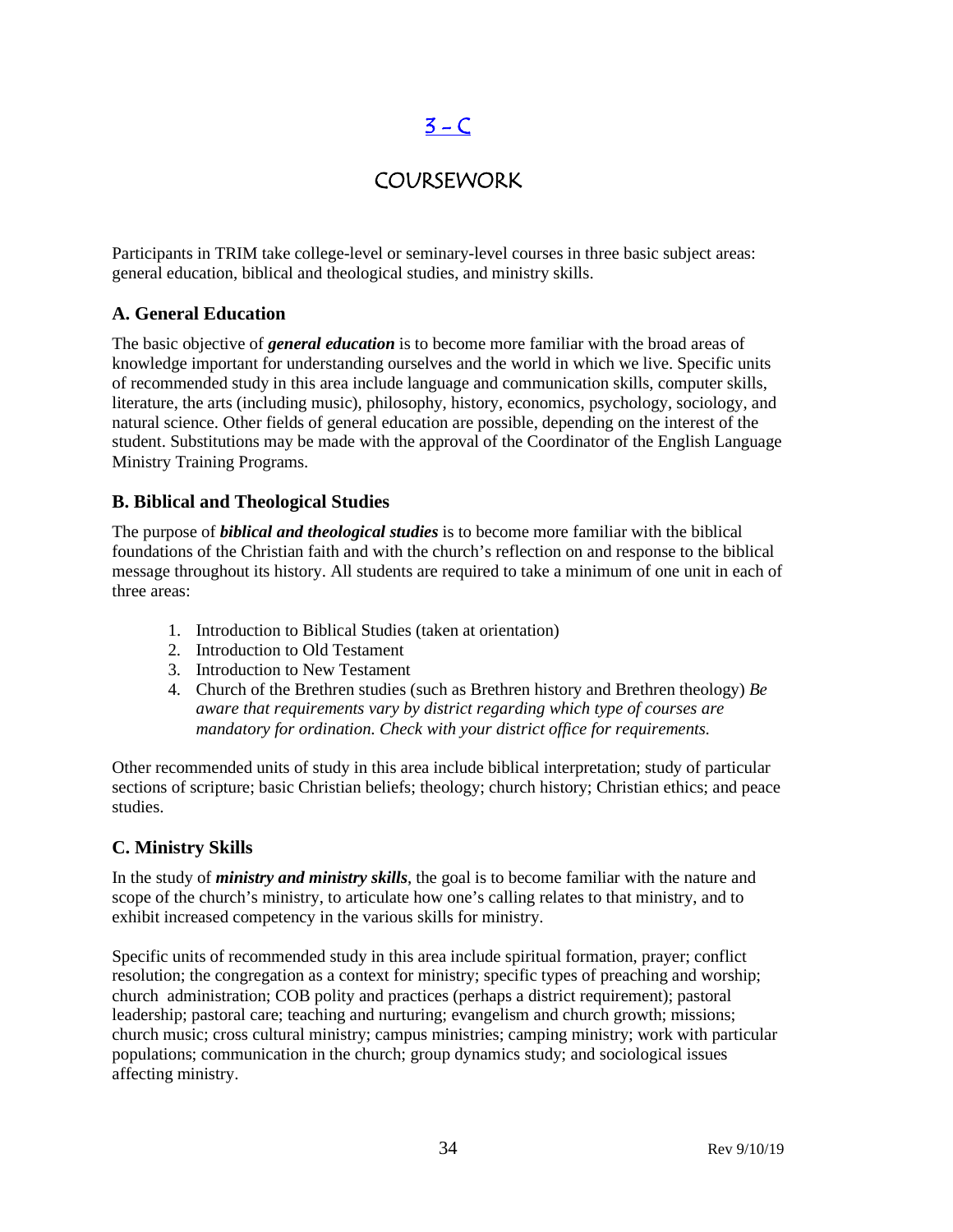#### **Accumulating Course Credit**

Every student will complete a total of **30 curricular units.** A curricular unit is defined as:

- One TRIM course offered by the Brethren Academy for Ministerial Leadership or Susquehanna Valley Ministry Center
- One Directed Independent Study Unit (DISU) offered by the Brethren Academy for Ministerial Leadership or Susquehanna Valley Ministry Center
- A **3-hour course in a fourteen-week semester or a 4-hour course in a ten-week quarter** at the college or seminary level
- One Independent Study Unit (ISU), which is a combination of learning experiences, each broadly equivalent to a 3 semester-hour course (75-90 class hours total). "See Independent Study Unit page 54". No more than one-sixth of units taken while in TRIM can be fulfilled by ISUs.
- An Academy Certified Training Systems (ACTS) course may be taken for TRIM credit with approval of the Coordinator with additional work completed under the supervision of the instructor

Credit may be granted for units of study completed prior to participation in TRIM **if the student can provide acceptable certification for this work**. For work at accredited colleges or seminaries a copy of the student's final transcripts or grade reports are required. A minimum of half of the remaining credits required for completion of TRIM must be completed through Brethren Academy classes or Bethany Theological Seminary courses.

The number of curricular units that may be transferred to TRIM from other structured academic settings that are not accredited must be negotiated with the Coordinator. This negotiation is based on a fair assessment of the actual hours invested in the course. One course at an unaccredited institution may be worth one quarter, one third, or one half of a TRIM unit, but no more than half a unit. Or the coordinator may award one unit of credit for several courses in the same area of the curriculum, such as Biblical and Theological Studies.

Up to half of the credits needed to complete the TRIM program may be transferred in from other institutions (that is, institutions other than the Brethren Academy or Bethany) **while in TRIM.**  This does not affect the number of credits that can be transferred into TRIM when beginning the program.

#### **Distribution of 30 Curricular Units**

**A minimum ten units** will be acquired through courses offered by a college accredited by a regional agency of the U.S. Department of Education or a seminary accredited by the Association of Theological Schools.

**A minimum ten units** will be acquired through academy-level (or higher) courses. The Brethren Academy is authorized by Annual Conference but is *not* accredited.

Up to, but not exceeding, half of the credits needed to complete the program **while in TRIM** can be obtained by a combination of units from ISUs and/or outside institutions. (Note: No more than one-sixth of units taken while in TRIM can be fulfilled by ISUs)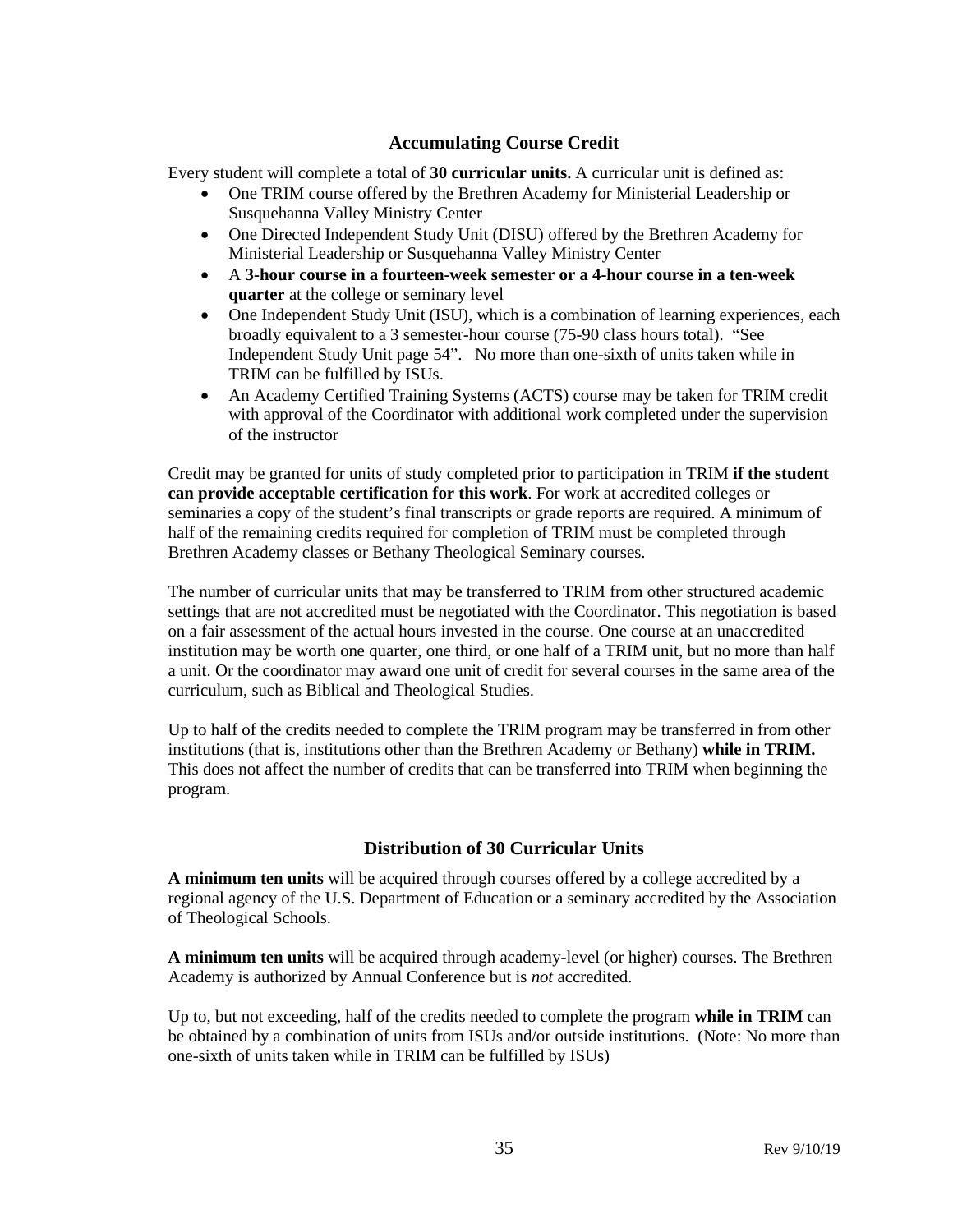#### **Residency Requirement**

To earn a graduation certificate from TRIM, every student must complete **at least ten curricular units** while in the program. No more than 20 credits may be transferred to the program from other institutions. While in the program, TRIM students must also

- Participate in the five required events
- Successfully complete a ministry internship
- Receive an acceptable score on the Biblical Theological Awareness Inventory
- Complete the required paperwork for all of the above, working in consultation with the district TRIM coordinator
- Be in good financial standing with the Brethren Academy
- Participate in a ministry formation group

#### **Transcripts**

TRIM transcripts are sent to students and coordinators two times each year, in the fall and in the spring. The work shown on the transcript reflects all work completed through the Academy or received by transfer at the Brethren Academy Office as of that time.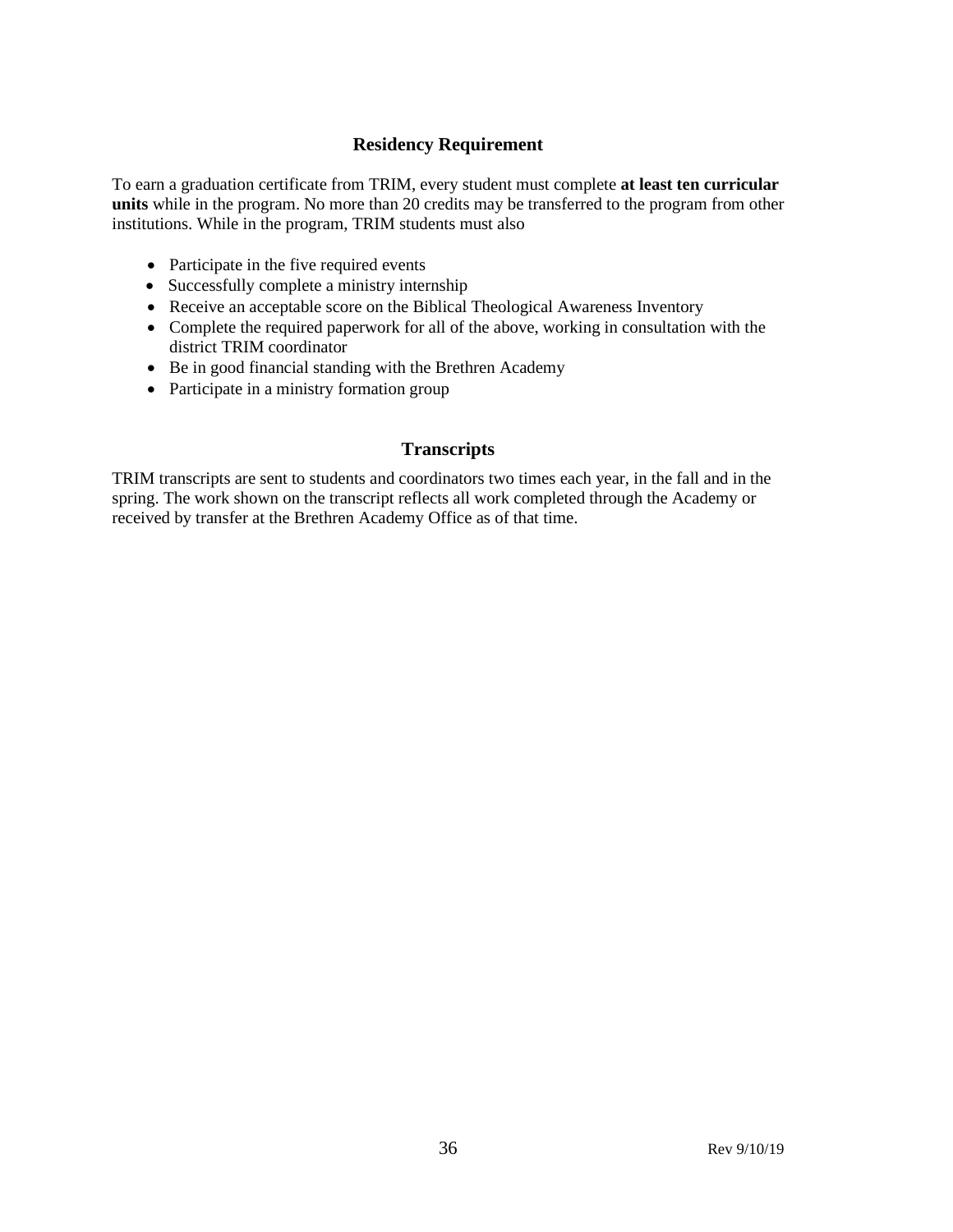### $3 - D$

# SUGGESTED ACTIVITES AND TOPICS of STUDY

The following activities, resources, and topics are offered as starting points and suggestions for TRIM ministry formation groups or individual students wanting to structure an Independent Study Unit.

You will find many of these resources online at the Brethren Press and Church of the Brethren websites [\(www.brethrenpress.com](http://www.brethrenpress.com/) and [www.brethren.org\)](http://www.brethren.org/). Many of the decisions of Annual Conference are also online and would provide good background material on a number of subjects.

#### **Bible Study/ Helps**

Use Biblical sections of the BTAI as discussion starters Use BTAI as the basis for selecting texts to study Memorize key Biblical passages, such as: I Corinthians 13:1-13 Matthew 5:1-12 Psalm 23 John 1:1-13 Romans 12:1-21 Do a "group" Independent Study Unit on types of literature in the Bible, such as: Wisdom literature Minor prophets Paul's travels Study and portray a series of Bible characters Become familiar with the lectionary

#### **Church of the Brethren**

Plan and lead the following: A service of anointing, baptism, child dedication, interment, Love Feast Read and discuss the Ministerial Leadership Manual Read and report on articles in *Messenger* Volunteer as a camp leader; discuss the experience Discuss the congregational, district or denominational structure and its effectiveness Preach on simple living, stewardship, social justice, family issues, faith in the workplace, inner peace and world peace, technology and faith Invite a representative from the denomination, the district, or COB agencies: Outdoor Ministries Association Mission and Ministry Board District Board Mutual Aid Association On Earth Peace Brethren Benefit Trust Annual Conference Study Annual Conference reports/ queries/ business items Read and discuss Annual Conference statements on congregational ethics and ethics in ministry relations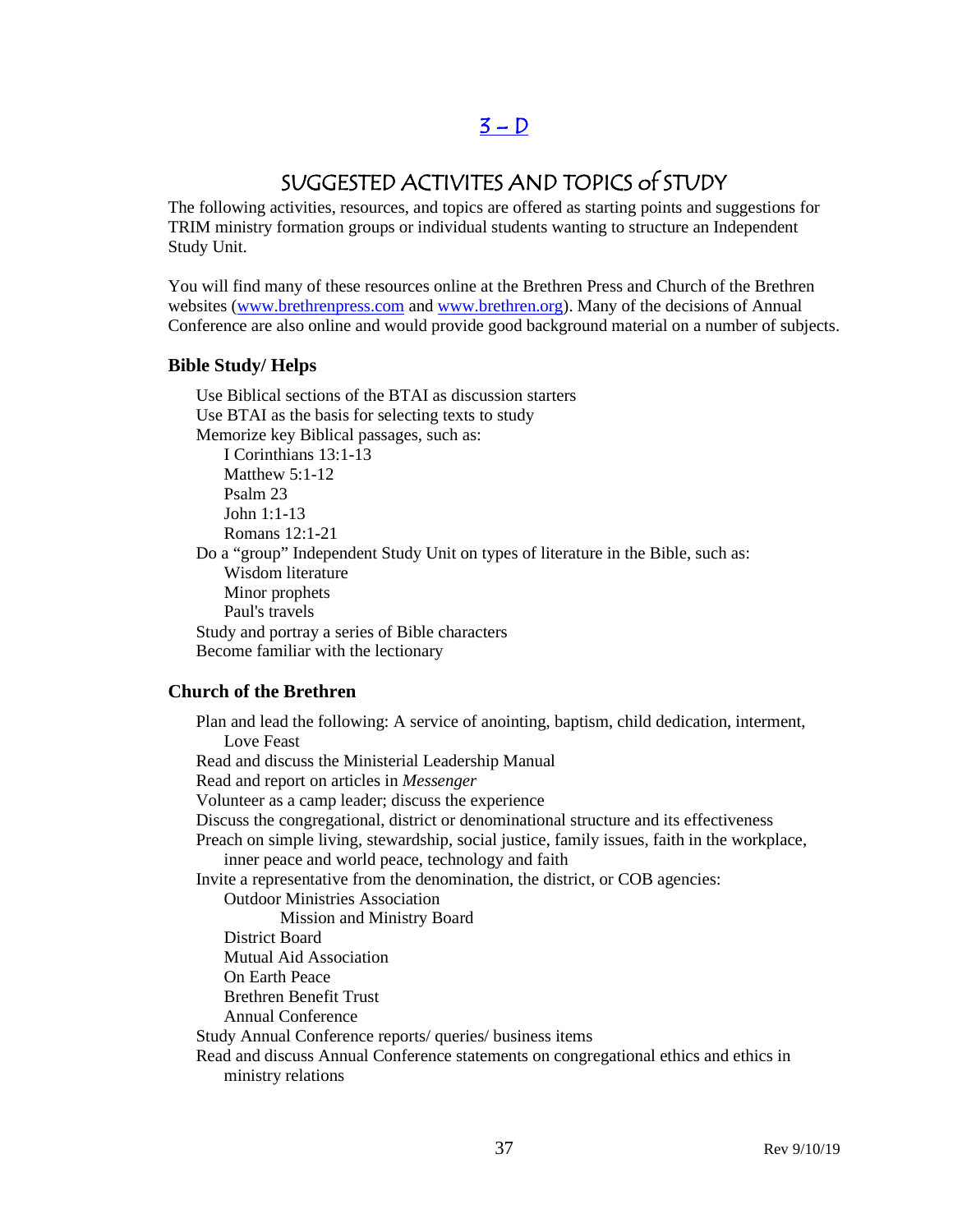#### **Pastoral Care**

Consider issues of pastoral care, such as divorce, grief, mental health issues, family crisis, human sexuality, stress and over-activity, incurable illness, disabilities, end of life issues, still birth/loss of a child/ abortion, child and spouse abuse, preparing to marry, remarry Preach a sermon and invite a group to critique it

#### **Technology as an Educational Tool**

Become familiar with Church of the Brethren websites Search the Internet for information on religions topics Learn to use online indexes to journals (EBSCOhost, JSTOR) Bookmark your favorite websites to find them easily Logon to Facebook to enter the online community that many in the COB are a part of. Or create a Facebook community with other TRIM students or your ministry formation group. Watch the Dale Brown series on church beliefs Watch the Bill Eberly series on church history Watch the "Journey in Jesus' Way" video series Watch contemporary movies with a moral or religious theme Check Brethren Press for resources Check your district office for resources

#### **Guest Presenters and Community Resources Personnel**

Talk to a medical doctor, mental health provider, funeral director, hospice nurse, nursing home administrator, social worker; nursing home, hospital or hospice chaplain; missionary, area pastor from another denomination, priest or rabbi or leader from another faith tradition, district executive minister, divorce mediator, retired pastor from the denomination, religion professor, religion columnist for a newspaper. Tour an area facility, such as a hospital, jail, AIDS clinic, or mental institution

#### **Ministers' Self-Care**

Meet for a meal with a group of spouses of ministers Discuss the pastor's appropriate use of humor in preaching Share resources for personal spiritual growth/ devotions Consider local resources for times of spiritual renewal Discuss/discover what "sabbath rest" means to you

#### **Expectations/Encouragement/Support**

Spend time affirming, praising, supporting one another Share deeply personal feelings, inasmuch as members of the group are comfortable doing this Share your theology with other students, your support group, or a Sunday school class Encourage individuals to participate locally as Sunday school teachers or service volunteers Attend an ecumenical or interfaith event as a group Use the case study method to deal with real situations in ministry Set up and discuss personal goals in ministry Discuss what qualities make an excellent pastor Share stories of "Christians I admire"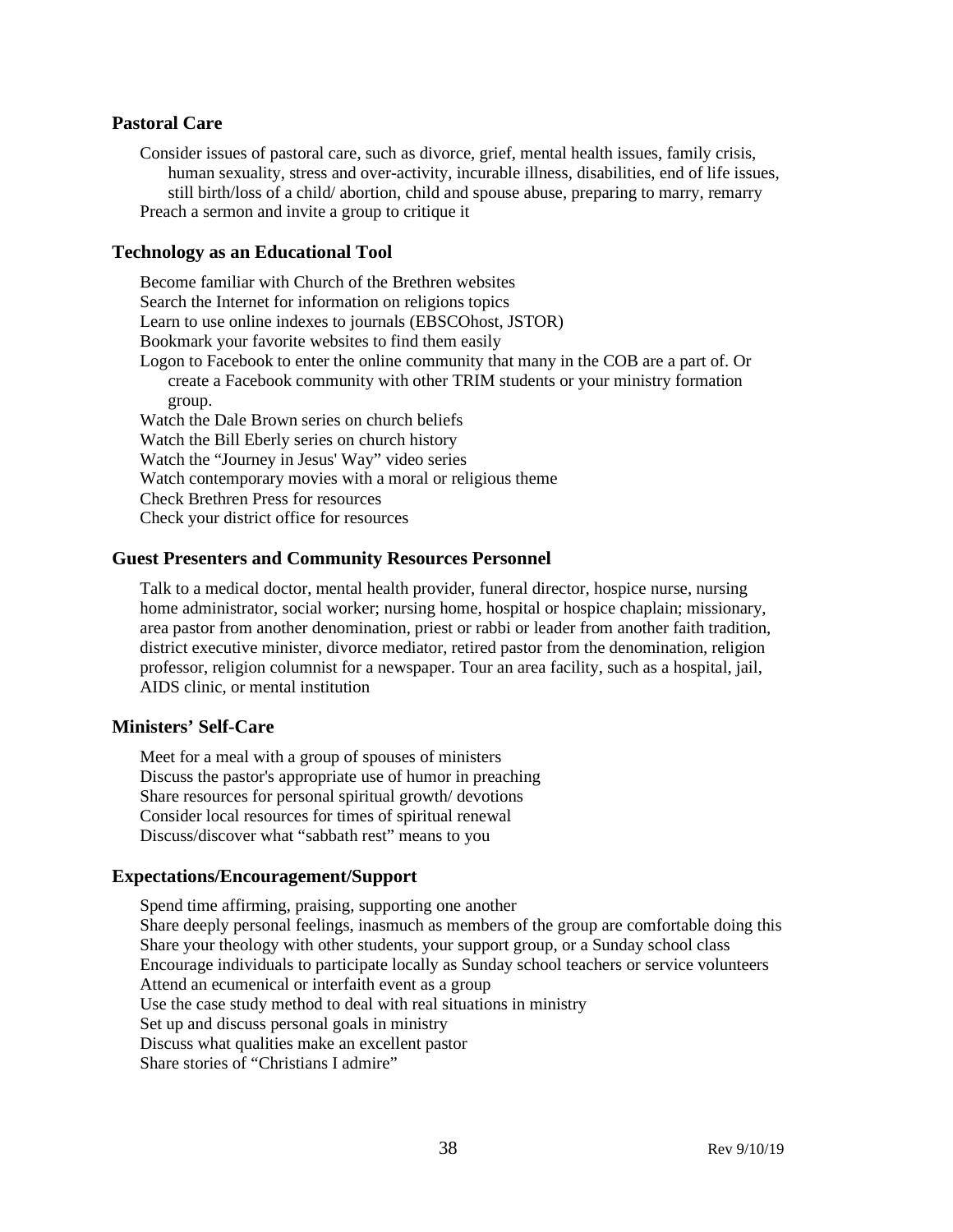# $3 - E$

# STUDENT TRIM CHECKLIST

Fill in date of completion for each requirement on the line provided to keep track of progress. Keep in mind that all work is planned and completed in consultation with the district TRIM coordinator.

#### **Entrance Process**

| Attend orientation at Bethany Theological Seminary                        |
|---------------------------------------------------------------------------|
| Successfully complete "Introduction to Biblical Studies" course online    |
| Mail "Servant Leadership" paper to instructor                             |
| Discuss and complete Learning Covenant with district coordinator within   |
| six weeks of orientation                                                  |
| Receive approval of Learning Covenant from the district TRIM coordinator  |
| District TRIM coordinator mails Learning Covenant to the Brethren Academy |
| office                                                                    |
|                                                                           |

#### **Program Requirements (check completed items)**

\_\_\_\_\_ Join an ongoing ministry formation group. Date joined: \_\_\_\_\_\_\_\_\_\_\_\_\_\_\_\_\_

\_\_\_\_\_ Completed 30 units of work, at least 10 of which were completed while in TRIM. In the completion of these 30 hours, *students are expected to work at their next level of academic achievement*.

#### **List of Units**

Designate each unit below as CS (college or seminary), A (academy level)

#### **10 Units of General Education**

| Course | Date<br>Completed | Level of<br>Instruction |
|--------|-------------------|-------------------------|
| 1.     |                   |                         |
| 2.     |                   |                         |
| 3.     |                   |                         |
| 4.     |                   |                         |
| 5.     |                   |                         |
| 6.     |                   |                         |
| 7.     |                   |                         |
| 8.     |                   |                         |
| 9.     |                   |                         |
| 10.    |                   |                         |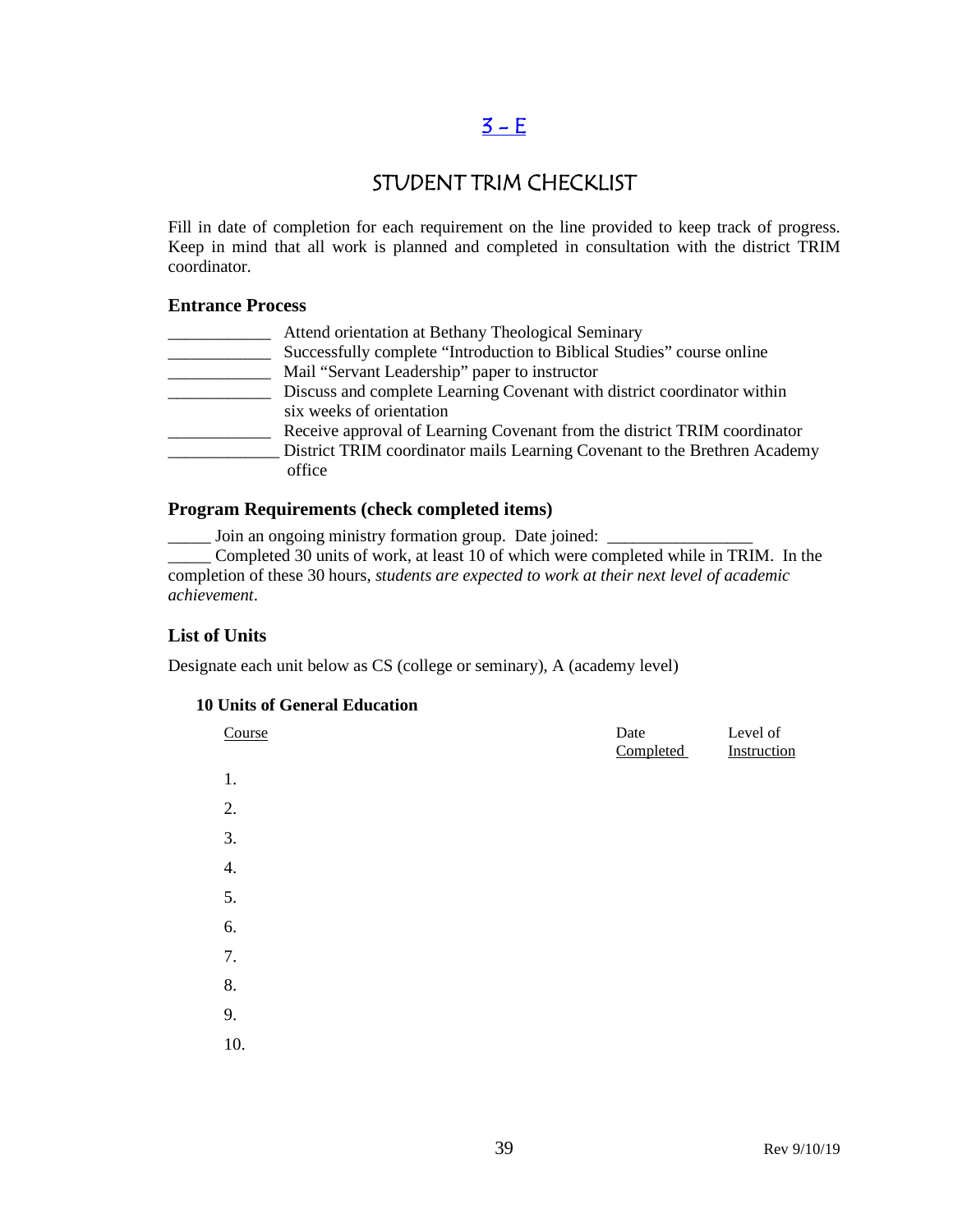#### **10 units of Biblical or Theological Studies**

| Course                                                   | Date | Level of |
|----------------------------------------------------------|------|----------|
| Completed Instruction                                    |      |          |
| 1. Introduction to Biblical Studies                      |      |          |
| 2. Introduction to the Old Testament                     |      |          |
| 3. Introduction to the New Testament                     |      |          |
| 4. *Church of the Brethren Studies (history or theology) |      |          |
| 5.                                                       |      |          |
| 6.                                                       |      |          |
| 7.                                                       |      |          |
| 8.                                                       |      |          |
| 9.                                                       |      |          |
| 10.                                                      |      |          |
|                                                          |      |          |

#### **10 units of Ministry Skills**

| Course                                                                               | Date | Level of |
|--------------------------------------------------------------------------------------|------|----------|
| Completed<br>Instruction                                                             |      |          |
| 1. Orientation                                                                       |      |          |
| 2. *Church of the Brethren Studies (polity and practices)                            |      |          |
| 3.                                                                                   |      |          |
| 5.                                                                                   |      |          |
| 6.                                                                                   |      |          |
| 7.                                                                                   |      |          |
| 8.                                                                                   |      |          |
| 9.                                                                                   |      |          |
| 10.                                                                                  |      |          |
| *Only and Church of the Drothron Studies course is required. The course to zero will |      |          |

**\*Only one Church of the Brethren Studies course is required. The course taken will determine which section it falls under. Check with the district for ordination requirements.**

**Five Required Experiences** (one form completed for each experience, signed by coordinator)

**\_\_\_\_\_\_\_\_\_\_\_\_** Bethany Theological Seminary Experience beyond orientation \_\_\_\_\_\_\_\_\_\_\_\_ Church of the Brethren College Experience or Brethren Connection Experience \_\_\_\_\_\_\_\_\_\_\_\_ Annual Conference Experience \_\_\_\_\_\_\_\_\_\_\_\_ District Conference Experience \_\_\_\_\_\_\_\_\_\_\_\_ Intercultural, Ecumenical, or Interfaith Experience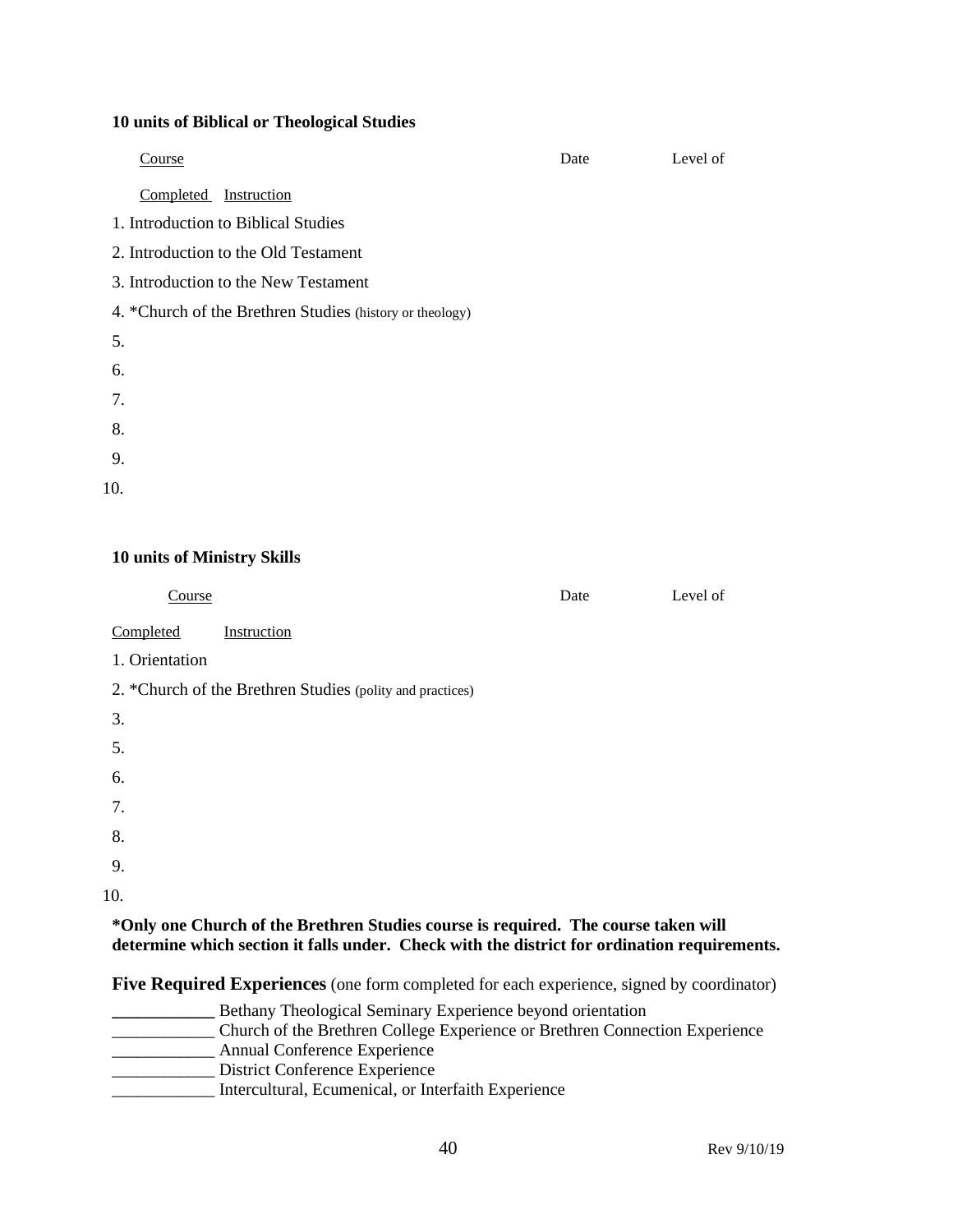**Ministry internship: 400 hours (**Pre-requisite: completion of at least 20 units of the TRIM program, at least 5 of which are earned while in TRIM)

Location of ministry internship: \_\_\_\_\_\_\_\_\_\_\_\_\_\_\_\_\_\_\_\_\_\_\_\_\_\_\_\_\_\_\_\_\_\_\_\_\_\_\_\_\_\_

Dates of participation

| Received approval from the district TRIM coordinator                     |
|--------------------------------------------------------------------------|
| Submitted my plan to the Academy office for approval (at least one month |
| before the beginning of the internship)                                  |
| Received approval for the plan from the Academy office                   |
| Dates of internship                                                      |
| Submitted my final student evaluation of the internship experience       |
|                                                                          |

#### **Dates for Graduation Process**

| Mailed the exit exam to the Coordinator of English Language Ministry Training |
|-------------------------------------------------------------------------------|
| Programs                                                                      |
| Submitted my final student evaluation                                         |
| TRIM student recognition at Annual Conference (attendance optional)           |
| Graduation certificate presented at District Conference or other event        |
|                                                                               |

Students pay an annual participation fee to the Brethren Academy each year they are in the program beginning with the January following attendance at orientation.

TRIM transcripts are mailed twice a year to the student and district TRIM coordinator. The fall mailing includes a summary report on each student to the district executive minister for the district ministry coordinating team.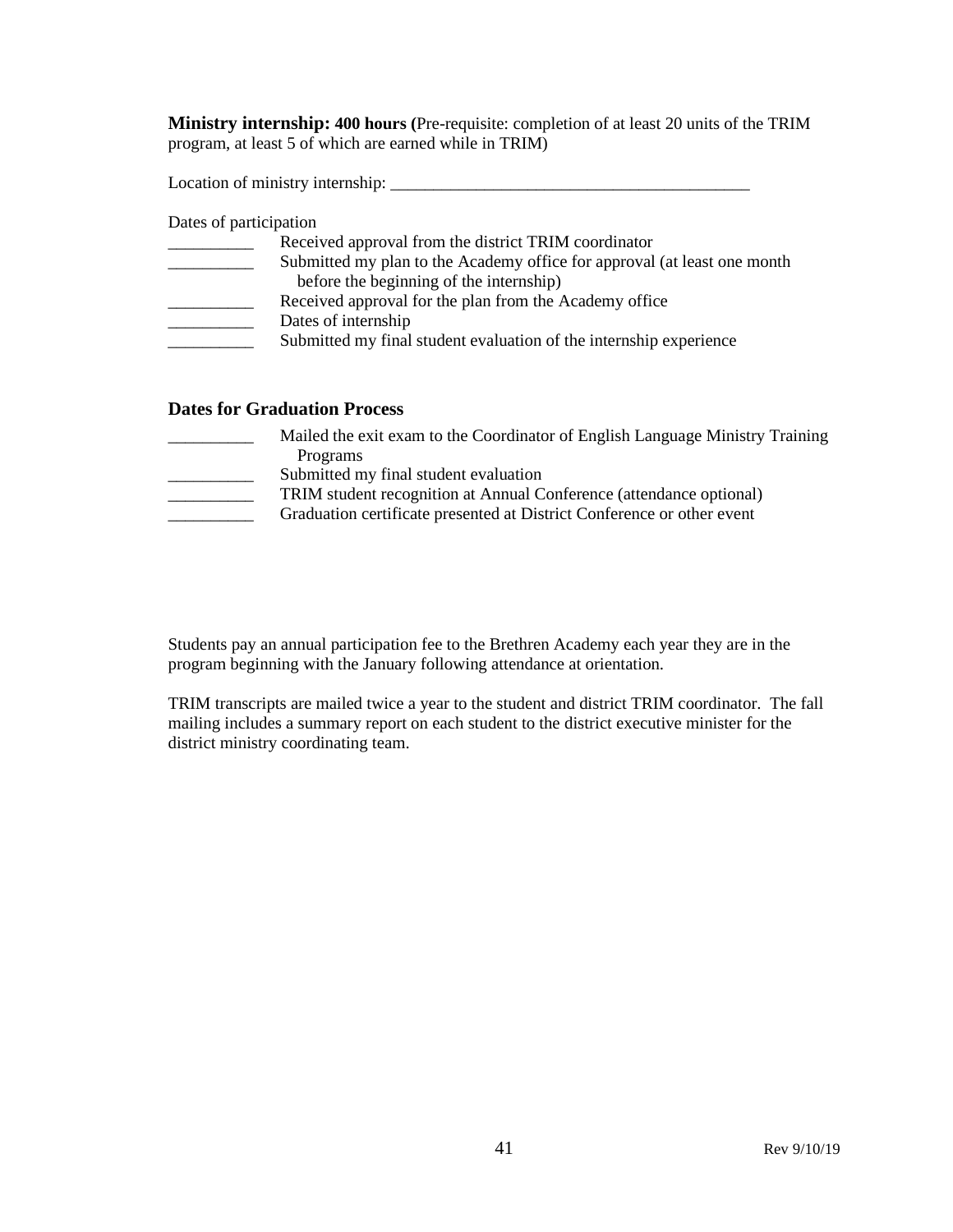# $3 - F$

# CONVERTING COURSE CREDIT TO TRIM UNITS

#### **How is course credit converted to TRIM units?**

Students must earn a grade of "C" or better in all courses accepted for TRIM credit, including those completed prior to admittance to TRIM and those courses taken while enrolled in the TRIM program. Incomplete or audited courses do not meet the requirements for an accredited course.

If a TRIM student wishes to transfer credits earned at the seminary level, he or she must show that the credits were earned at an institution accredited by the Association of Theological Schools  $(ATS)$ .

If a TRIM student wishes to transfer credits earned in any university, four-year college, junior college, community college, Bible school, or other institution of post-high school education, he or she must show that the credits were earned at an institution recognized (accredited) by one of the eight regional accrediting agencies that follow the requirements of the United States Secretary of Education. All such accredited institutions are periodically reviewed and subsequently listed in the annual Higher Education Directory.

| <b>Semester Hour</b><br><b>System</b> | <b>TRIM Unit</b> | <b>Quarter Hour</b><br><b>System</b> | <b>TRIM Unit</b> |
|---------------------------------------|------------------|--------------------------------------|------------------|
|                                       | 1.33             |                                      | 1.25             |
| 3                                     | 1.00             |                                      | 1.00             |
|                                       | .67              | 3                                    | .75              |
|                                       | .33              |                                      | .50              |
|                                       |                  |                                      |                  |

#### **Conversion of credit hours**

#### **Transferring ACTS credit to TRIM units**

Students enrolled in the TRIM program may take ACTS (Academy Certified Training System) courses for TRIM credit. To receive TRIM credit, additional reading and projects, negotiated with the instructor, must be completed. Student's participation in the class for TRIM credit must be approved by the Coordinator of English Language Ministry Training Programs. The student will initiate a conversation with the Coordinator who will outline the process and expectations for transferring ACTS credit to TRIM units.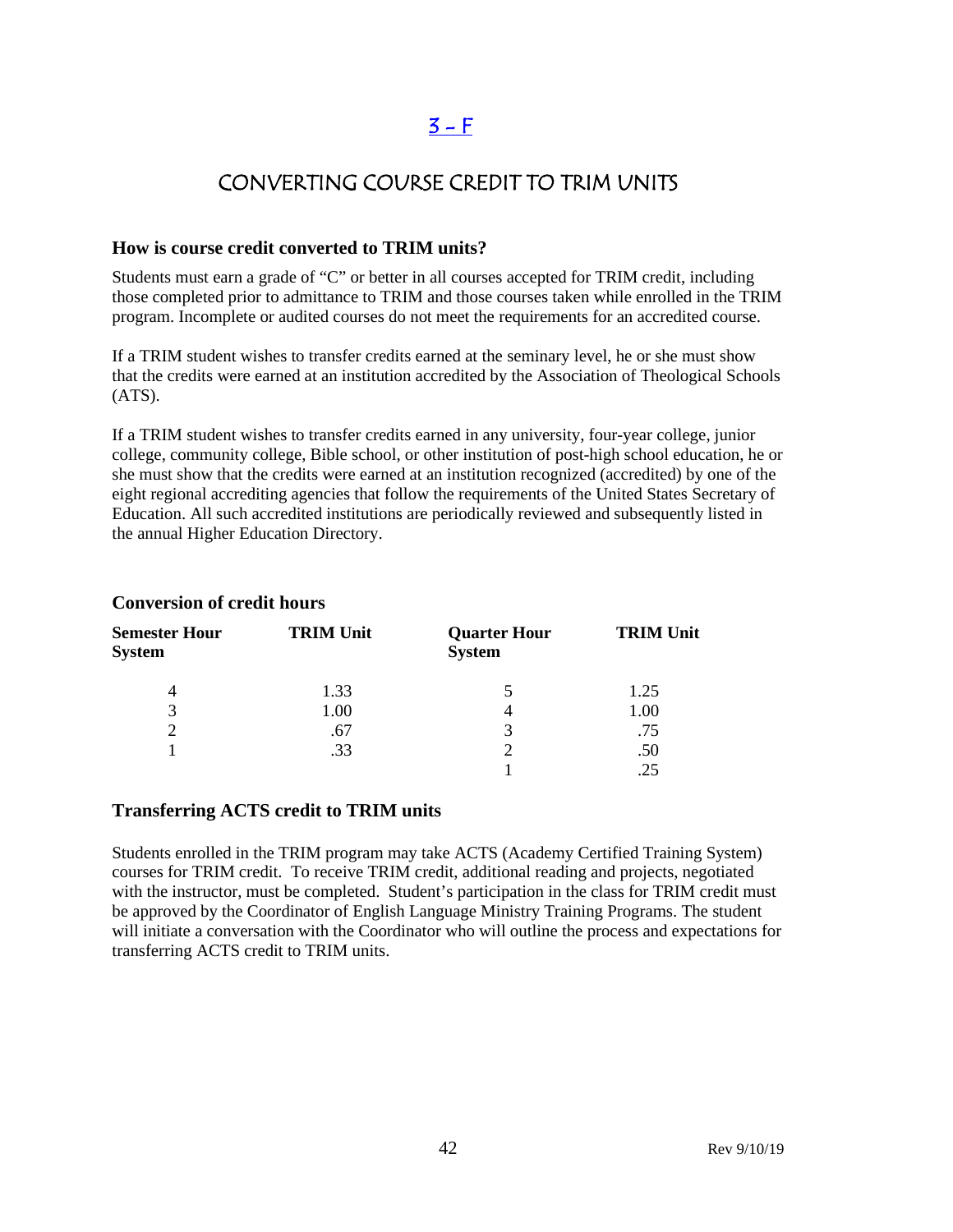# $3 - G$

# ACADEMY STUDENT PARTICIPATION IN GRADUATE COURSES

Academy students have the option to take graduate level courses through Bethany Theological Academy students may take graduate level courses through Bethany Theological Seminary. These courses may be taken for credit toward their Academy program or for graduate credit.

#### **Brethren Academy students who wish to enroll in Bethany Seminary graduate courses for Brethren Academy credit (TRIM, EFSM/EPMC, SeBAH, ACTS) will**

- Obtain permission to take the course from the Instructor, the Academic Dean and the Director of the Brethren Academy.
- Apply to Bethany as an **Auditor** and pay the \$350 fee. (The \$50 application fee will be waived.) and
- Successfully audit the course by
	- Meeting the attendance requirement
	- Complete the assigned reading
	- Engage in the course through participation
	- An auditor is not required to complete any assigned papers or exams. However, any auditing student who completes papers or exams can expect feedback from the instructor.
- Successfully auditing a graduate course for Academy credit results in 1 credit toward the student's program. In order for this credit to be applied, the instructor must notify the Brethren Academy in writing.

#### **Brethren Academy students who wish to enroll in Bethany Seminary graduate courses for graduate credit (to be applied to a graduate transcript), will**

Obtain permission to take the course from the Instructor, the Academic Dean and the Director of the Brethren Academy,

Apply to Bethany as an **Academy Student for Graduate Credit** and pay the \$500 fee. (The \$50 application fee will be waived.) and

Successfully complete the course by fulfilling all the requirements set forth by the instructor.

Successfully completing a graduate course for graduate credit results in 3 credits on the student's graduate transcript. A copy of the transcript will be provided to the Brethren Academy in order that the course may be counted toward the student's Academy transcript as well.

#### **Pending Approval by the Bethany Board of Trustees**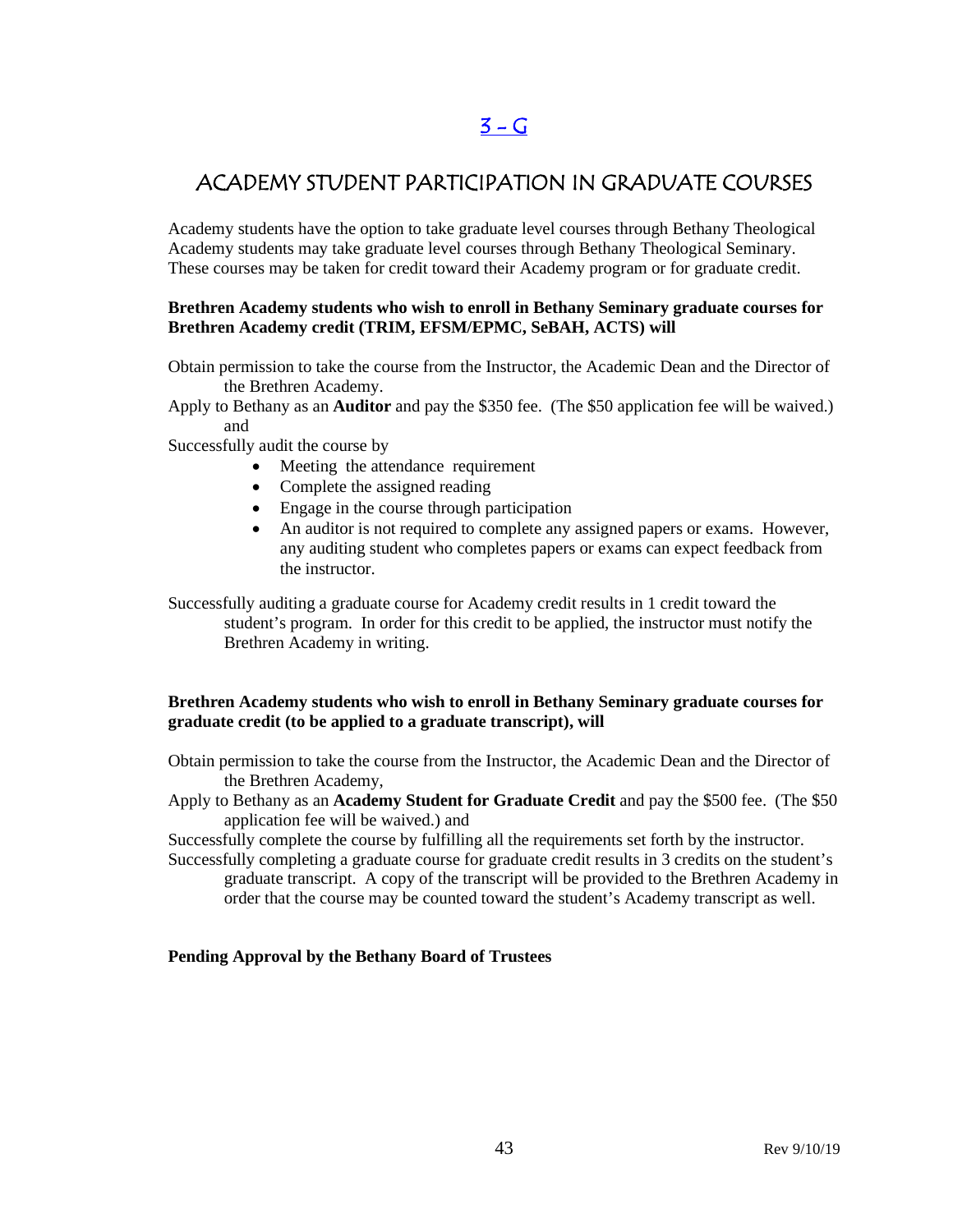$3 - H$ 

# TRANSFERRING ACTS INTO TRIM CREDIT

Students enrolled in the TRIM program may take ACTS (Academy Certified Training System) courses for TRIM credit if the following additional components are addressed. The negotiation for additional work rests primarily between the student and the instructor of the course.

- 1. Student's participation in the class for TRIM credit must be approved by the Coordinator of English Language Ministry Training Programs. The student will initiate a conversation with the Coordinator.
- 2. The student will pay the full fee for a TRIM course, payable to SVMC.
- 3. The student will complete a minimum of 500 pages of reading. If the reading assignments assigned to the class do not reach this minimum, the instructor will assign additional reading in order to meet this minimum.
- 4. The student will have a minimum of 20 contact hours. Most ACTS courses are 15 or 16 contact hours. We don't expect the instructor to have more face-to-face time with the student, therefore, students will complete an additional paper/ project that engages them with the subject matter. The topic of the paper/project will be made with approval of the instructor, who will also evaluate the paper/project
- 5. Instructor of the ACTS course must agree to these additional components as well, including assigning additional reading and evaluating additional work.
- 6. Student evaluations will be forwarded to the Brethren Academy from the SVMC office.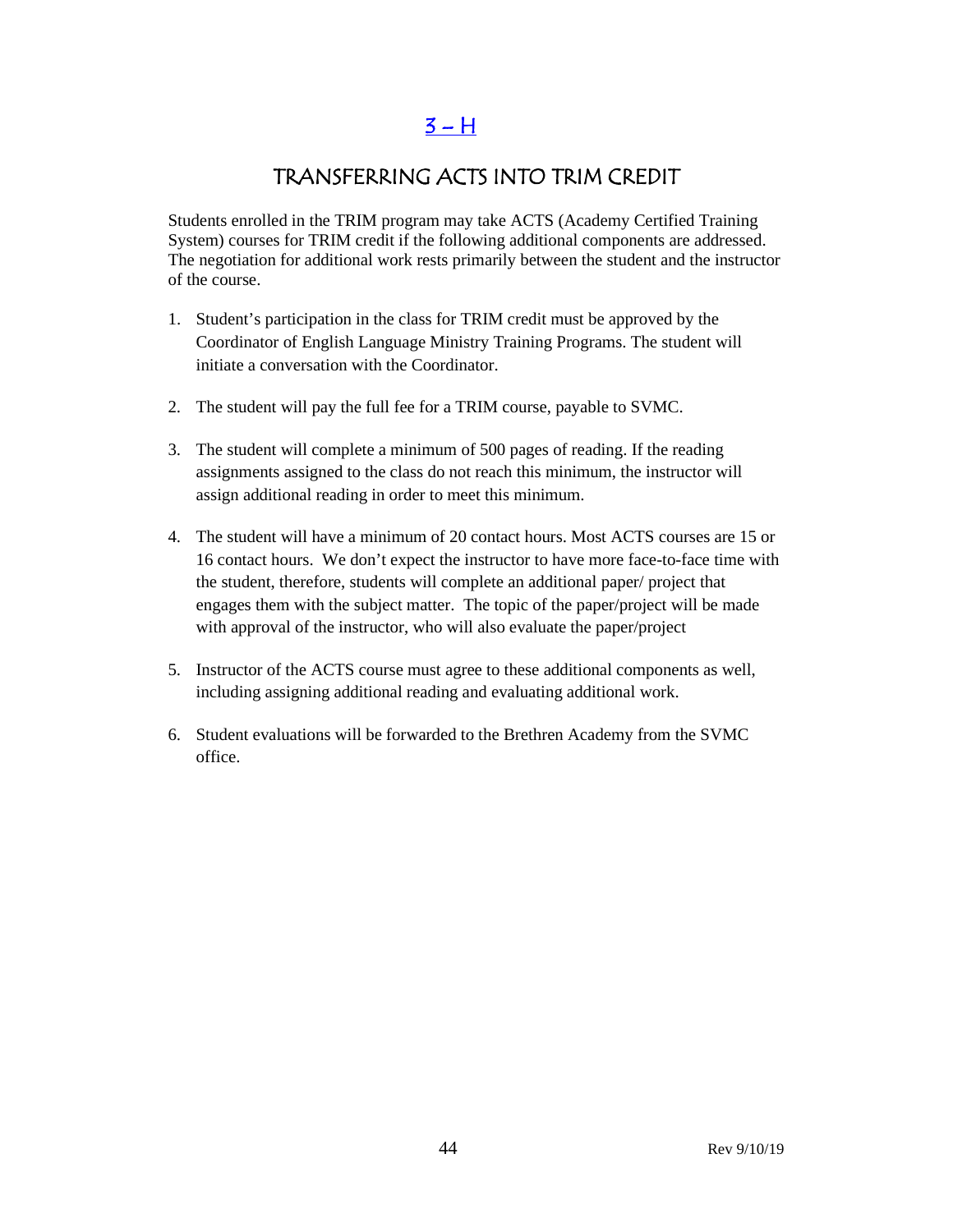# COLLEGE LEVEL EXAMINATION PROGRAM (CLEP)

A TRIM student may meet general education requirements by successfully completing examinations through the College Level Examination Program (CLEP) rather than taking courses. CLEP offers 35 exams in five subject areas. Accepted by many educational institutions around the country, these tests, administered by the same organization that administers the SAT, are offered in many subjects.

**Composition and Literature:** [American Literature,](http://www.collegeboard.com/student/testing/clep/ex_al.html) [Analyzing and Interpreting Literature,](http://www.collegeboard.com/student/testing/clep/ex_ail.html) [English Composition,](http://www.collegeboard.com/student/testing/clep/ex_ec.html) [English Literature,](http://www.collegeboard.com/student/testing/clep/ex_el.html) [Freshman College Composition,](http://www.collegeboard.com/student/testing/clep/ex_fcc.html) [Humanities](http://www.collegeboard.com/student/testing/clep/ex_hum.html)

**World Languages:** [French, German, and Spanish Languages \(Levels 1 and 2 available in](http://www.collegeboard.com/student/testing/clep/ex_clf.html)  [each language\)](http://www.collegeboard.com/student/testing/clep/ex_clf.html)

**History and Social Sciences:** [American Government,](http://www.collegeboard.com/student/testing/clep/ex_ag.html) [Human Growth and Development;](http://www.collegeboard.com/student/testing/clep/ex_hgd.html) [Introduction to Educational Psychology;](http://www.collegeboard.com/student/testing/clep/ex_iep.html) [Principles of Macroeconomics;](http://www.collegeboard.com/student/testing/clep/ex_pmac.html) [Principles of](http://www.collegeboard.com/student/testing/clep/ex_pmic.html)  [Microeconomics;](http://www.collegeboard.com/student/testing/clep/ex_pmic.html) [Introductory Psychology;](http://www.collegeboard.com/student/testing/clep/ex_ip.html) [Introductory Sociology;](http://www.collegeboard.com/student/testing/clep/ex_is.html) [Social Sciences and](http://www.collegeboard.com/student/testing/clep/ex_ssh.html)  [History;](http://www.collegeboard.com/student/testing/clep/ex_ssh.html) [U.S. History I: Early Colonizations to 1877;](http://www.collegeboard.com/student/testing/clep/ex_us1.html) [U.S. History II: 1865 to the Present;](http://www.collegeboard.com/student/testing/clep/ex_us2.html) [Western Civilization I: Ancient Near East to 1648;](http://www.collegeboard.com/student/testing/clep/ex_wc1.html) [Western Civilization II: 1648 to the](http://www.collegeboard.com/student/testing/clep/ex_wc2.html)  [Present](http://www.collegeboard.com/student/testing/clep/ex_wc2.html)

**Science and Mathematics:** [Calculus,](http://www.collegeboard.com/student/testing/clep/ex_calc.html) [College Algebra,](http://www.collegeboard.com/student/testing/clep/ex_ca.html) [Precalculus,](http://www.collegeboard.com/student/testing/clep/ex_pcal.html) [College Mathematics,](http://www.collegeboard.com/student/testing/clep/ex_cm.html) [Chemistry,](http://www.collegeboard.com/student/testing/clep/ex_chem.html) [Natural Sciences](http://www.collegeboard.com/student/testing/clep/ex_ns.html)

**Business:** [Information Systems and Computer Applications,](http://www.collegeboard.com/student/testing/clep/ex_isca.html) [Principles of Management,](http://www.collegeboard.com/student/testing/clep/ex_pman.html) [Principles of Accounting,](http://www.collegeboard.com/student/testing/clep/ex_pa.html) [Introductory Business Law,](http://www.collegeboard.com/student/testing/clep/ex_ibl.html) [Principles of Marketing](http://www.collegeboard.com/student/testing/clep/ex_pmark.html) 

As is the case with many colleges, the Brethren Academy does not allow CLEP credit for any exam that covers the same subject matter as a course the student took at the college level from an accredited educational institution. So, for example, if a student has already taken Sociology 101 at LaVerne, TRIM would not accept CLEP credit in sociology.

The fee for each CLEP test is \$80.00. At the time a test is taken, the student should request that the score be reported directly to the Brethren Academy office. In order to receive credit, the student test score must be at least as high as the recommended score listed on the CLEP website. In an effort to ensure that TRIM students study a broad range of general education subjects, no more than two units of credit will be given for any one subject area. Three semester hours of CLEP credit equals one TRIM unit.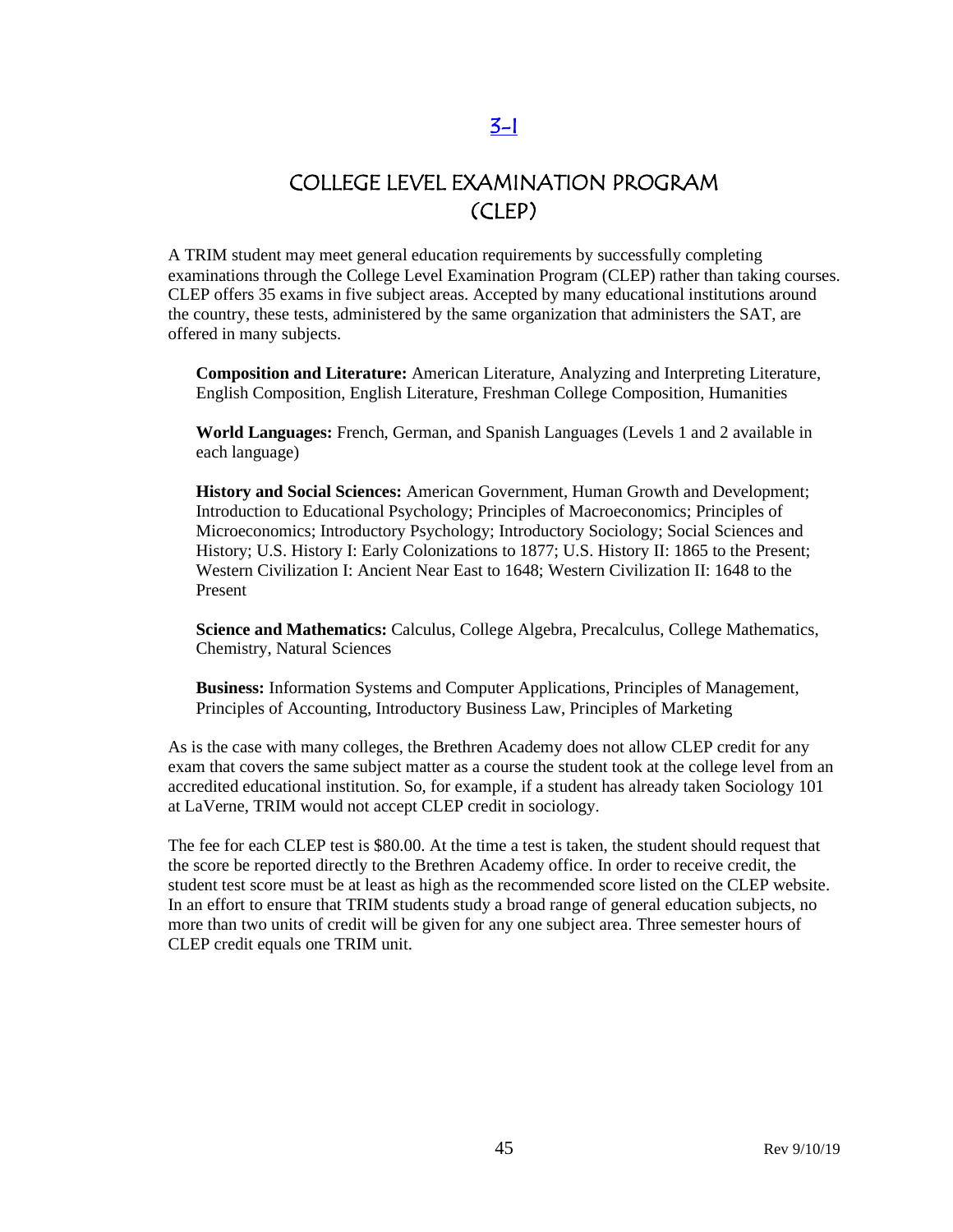# $3 - 1$

# GUIDELINES FOR WRITING TRIM RESEARCH PAPERS

Much time has passed since many students were required to write research papers. These guidelines will provide help in knowing how to format a paper and how to structure its content. Of course each instructor will have requirements for papers you must follow, but some rules are general in nature and apply in most cases.

#### **Format**

Most research papers are typed in a 12 point font, double-spaced, with standard 1-inch margins. All quotations are to be footnoted, and quotations longer than three lines should be placed in a block quote, indented from both the right and left margin and single-spaced. A bibliography of sources cited should appear at the end of the paper. For footnotes and endnotes, refer to a style guide, such as Kate Turabian's *A Manual for Writers of Term Papers, Theses, and Dissertations* or the *Chicago Manual of Style,* as the authority on form.

#### **Sample Footnote:**

Carl Desportes Bowman, *Portrait of a People: The Church of the Brethren at 300* (Elgin, IL: Brethren Press, 2008), 83.

#### **Sample Bibliography Entry:**

Bowman, Carl Desportes. *Portrait of a People: The COB at 300.* Elgin, IL: Brethren Press, 2008.

#### **Content**

Each paper needs a clear thesis statement around which the paper is organized. After choosing a broad topic, do some introductory reading. Start by looking at the bibliography in a textbook that addresses your subject. Where did the author get his or her information? In addition, check reference works such as Bible dictionaries and commentaries. Get a feel for the issues that scholars are debating in relation to the topic and see their suggestions for further reading. Then begin to narrow and fine tune the issue you would like to write about. How many ways could you break down the topic? Perhaps just one of these finer points is a more manageable topic. Remember that depth is usually more valuable than breadth in a research project. Above all, a research paper should clearly indicate what you have learned as a result of your research.

Academic research papers should have an *introduction*, a *body*, and a *conclusion*. The *introduction* should set up the problem or issue you're writing about and conclude with a single sentence that states clearly what the focus of the paper will be. This is called your thesis statement. Get right to the point in the *introduction.* No need to beat around the bush.

*Sample introductory paragraph and thesis statement*: In John 13:13-15, Jesus commands his disciples, who were all men, to wash one another's feet. Would the story have been different if the disciples were women? In this paper, I will investigate the role of gender in shaping one's perspective on feetwashing, gathering information from historical, biblical, and theological sources.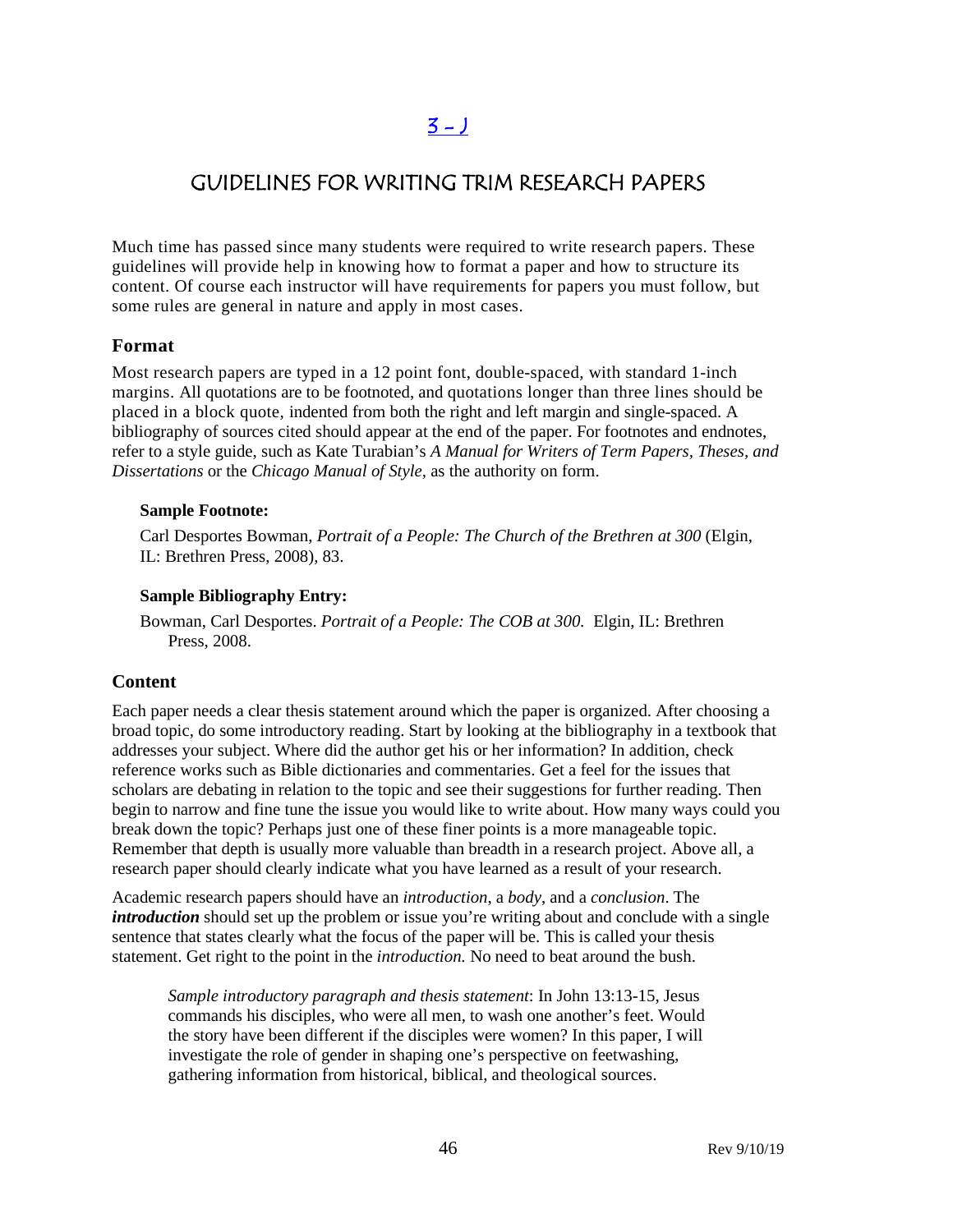The *body* of the paper makes the full-blown case for the statement the student has made in the thesis; that is, the body presents the reasons for thinking the thesis is true. It is also in the body of the paper where the writer uses quotations and references to support or demonstrate the points he or she is making.

The *conclusion* moves from the arguments themselves to the result. Given everything you've learned, what do you conclude? Or, what do you conclude from the evidence and arguments?

Even after a research project is underway, you may need to adjust your topic in light of your studies. Keep the instructor informed of any major changes. Don't hesitate to consult with an instructor if you have questions. Such questions will be welcome and a sign that you're serious about your research, especially if they come in a timely manner rather than at 5:30 the day before the research paper is due.

#### **Resources for Writing and Citations**

Core, Deborah. *The Seminary Student Writes*. St. Louis, MO: Chalice Press, 2000.

This very easy to read book outlines practical guidance for beginning students. Core offers helpful information on choosing and researching a topic; outlining, writing and editing a paper; and proper formats for citation.

Vyhmeister, Nancy Jean. *Quality Research Papers: For Students of Religion and Theology*. Grand Rapids, MI: Zondervan, 2014.

This book explores in more depth research (definition, planning, thinking), finding sources, choosing a topic, bibliographies, papers (organizing, writing, formatting), and research (biblical exegesis, descriptive, program development, case study).

Turabian, Kate L. *A Manual for Writers of Research, Theses, and Dissertations: Chicago Style for Students and Researchers.* Chicago: University of Chicago Press, 2013.

This is the definitive resource for advanced research papers and projects. *Turabian Style: Quick Reference Guide for Students* is available online as a downloadable pdf at the Bethany Theological Seminary website.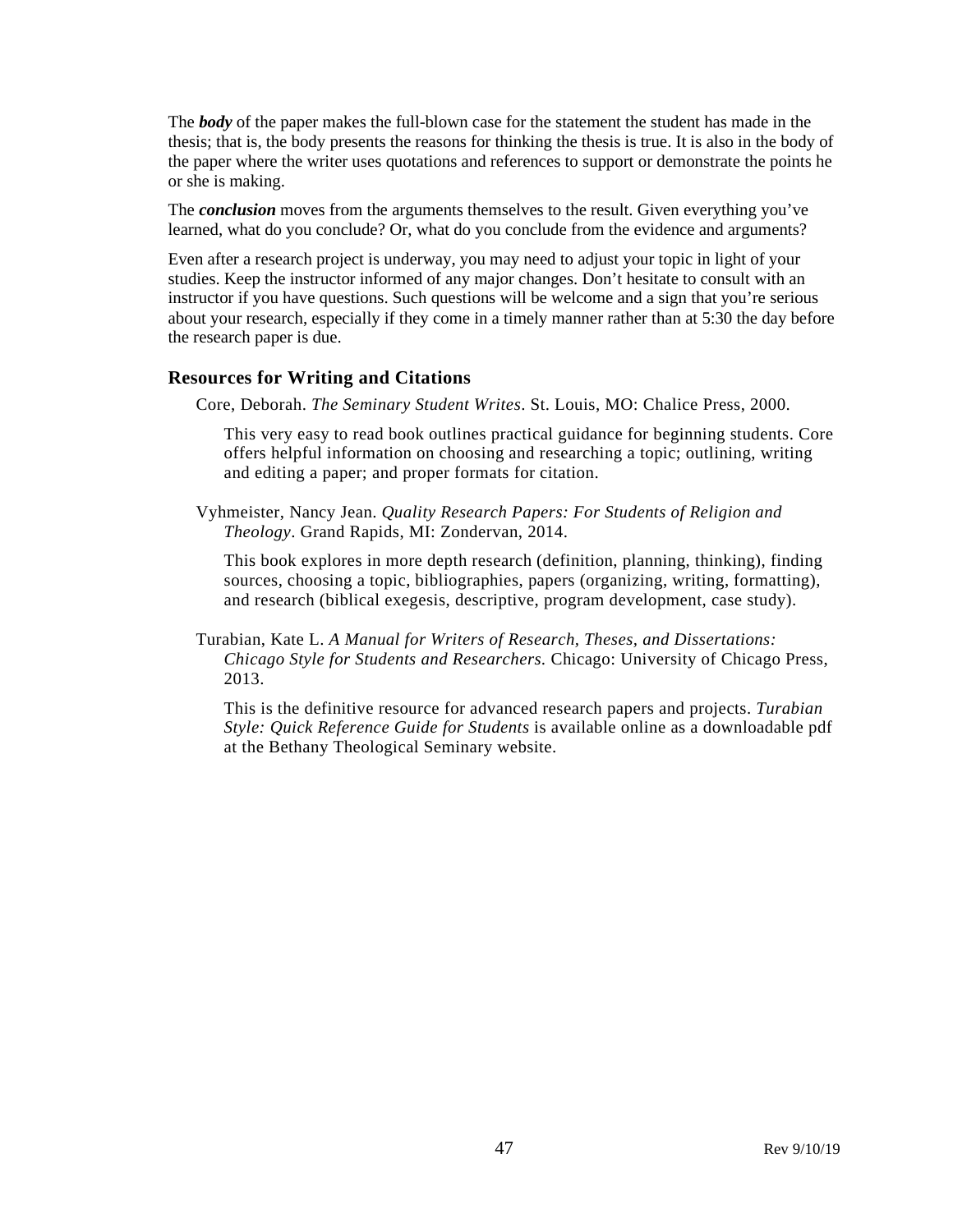# $3 - K$

# POLICY on PLAGIARISM

#### **Ethics**

Integrity is central to life in community. In the academic community, integrity means giving proper credit to people for the ideas and information we receive from them. It also means that the work we submit and represent as our own is really work we ourselves have done.

Plagiarism is using the work of other people without giving them credit, whether in written assignments or formal oral presentations. A glaring example of plagiarism would be submitting an entire essay written by someone else and claiming it was your own. It is also plagiarism to use, without giving credit, someone else's ideas or phrases.

This definition applies to words and images, to manuscripts, and to ideas gleaned from spoken communication. For further examples and appropriate ways to cite, please see the most recent edition of Kate Turabian's *A Manual for Writers of Term Papers, Theses, and Dissertations: Chicago Guides to Writing, Editing, and Publishing* (Chicago: University of Chicago Press), especially sections 4.2.3, 7.9, and 25.1.

The consequences for plagiarism will vary according to the extent of the offense, but even minor instances are considered serious enough to incur penalties. These may range from rewriting the assignment, non-crediting the assignment, or non-crediting the course, up to dismissal from the program.

Any instances of plagiarism will be reported by the instructor to the student, the student's advisor, the academic dean of the instructor's institution, and the dean of the student's institution, if appropriate. Students who wish to challenge the charge of plagiarism have recourse to the Complaint Policy of the instructor's institution.

Students sometimes ask whether they can submit in one course the work they have done for a prior course. The general answer is no, though it is always good to speak with the instructor about this issue. For example, students writing an MA thesis are actually encouraged to draw upon and refine prior coursework.

(Adapted from *Bethany Theological Seminary Student Handbook, 2012-2013*, p. 81. See also the Church of the Brethren 2008 Annual Conference Ethics in Ministry Relations Paper, Part III. The Code of Ethics for Ministerial Leaders states: "*I will give credit for all sources quoted or extensively paraphrased in sermons and prepared papers. I will honor all copyrights"* (p. 8, letter M).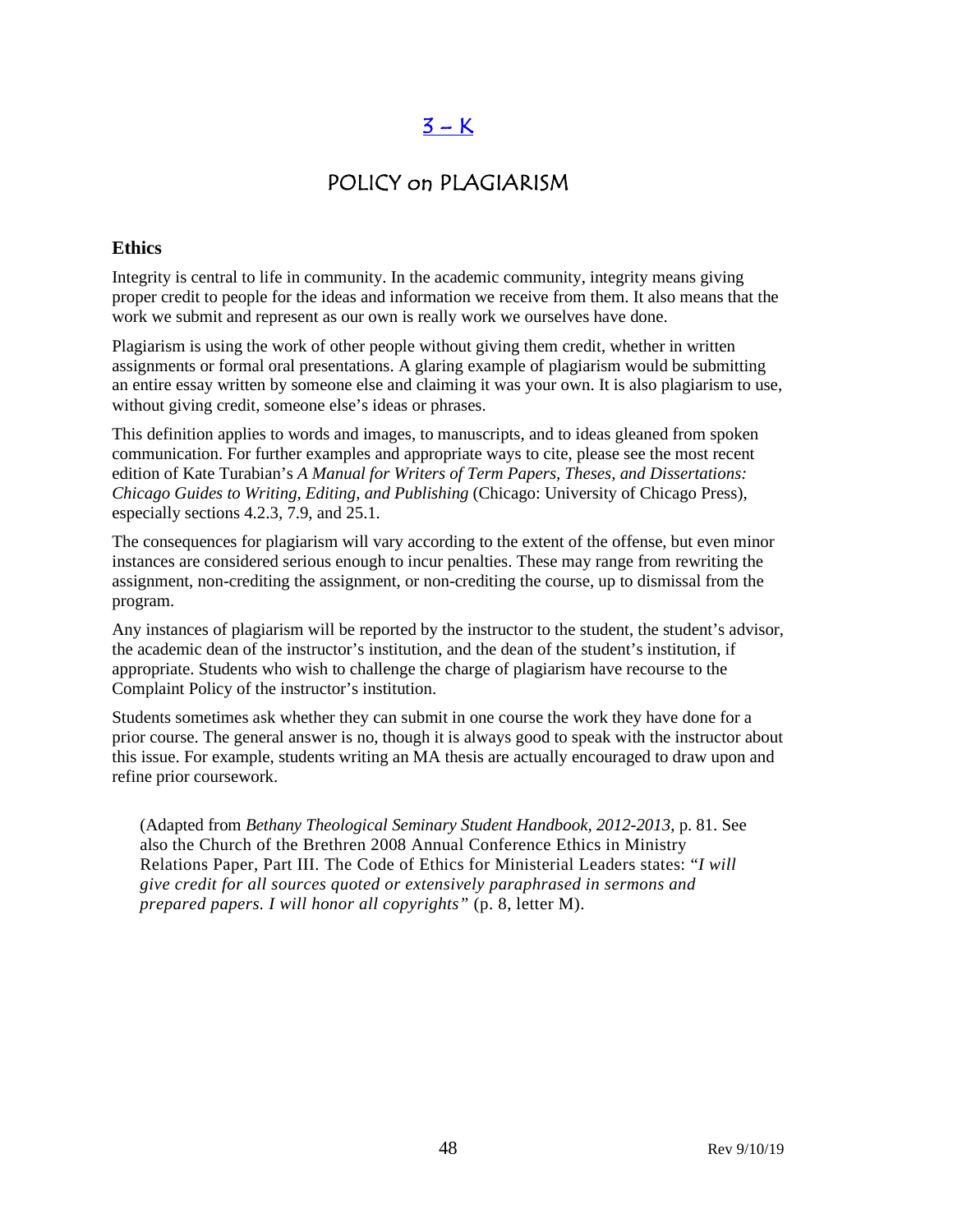# [3 - L](#page-2-0)

## INDEPENDENT STUDY UNITS

An Independent Study Unit (ISU) is broadly equivalent to a college or seminary course in the quantity and quality of learning it expects. The ISU should be as rigorous as a traditional course but allows students more flexibility. For instance, a student can "design" courses that will better meet the requirements of TRIM and, for example, combine a topic with a competency requirement. In most cases, TRIM students will spend on average *75-90 hours* on an ISU. Included in this figure will be time spent studying, attending lectures or events, reading, writing, and evaluating the work done in the ISU.

No more than one-sixth of units taken while in TRIM can be fulfilled by ISUs.

#### **Sample Independent Study Units**

- An online course or independent study by video, DVD, webinars, etc. instruction
- Independent research or practicum
- Correspondence course
- A combination of workshops and other short-term events
- An Academy Certified Training Systems (ACTS) course with additional work approved by the Coordinator.
- Independent reading, interaction, and reflection that focuses on one of the required areas of study under "TRIM Program Requirements"

#### **The Process**

#### **1. Responsibility for designing a proposed ISU rests initially with the student.**

- a. The student will submit a draft proposal for an ISU to the district TRIM coordinator at least a month *in advance of* the time when the unit is scheduled to begin.
- b. The Coordinator will review the proposed unit contract, offer feedback and input, negotiate revisions where appropriate and submit the proposal and suggestions to the Coordinator. The Coordinator will review the proposed unit contract, and return the contract with accumulated suggestions to the student or approve the unit design as it stands.
- d. If changes are needed, student will revise the proposal and submit a final version on the contract form provided in the next section (3-L) to the Coordinator for approval.

Questions the student, district TRIM coordinator, and Coordinator will want to ask in this process are:

- Does the unit contribute to the overall training needs of the student as identified in his or her Learning Covenant?
- Does the contract spell out clear and measurable learning objectives?
- Are the events and experiences to be incorporated in the unit academically and theologically appropriate?
- Is the amount of work projected both sufficient and reasonable?
- Are there adequate and clearly defined means of evaluating the completed work?

#### **2. By terms of the ISU contract,** t**he student and District Coordinator will complete written evaluations of the unit when the work of an ISU is completed**, and will secure the evaluation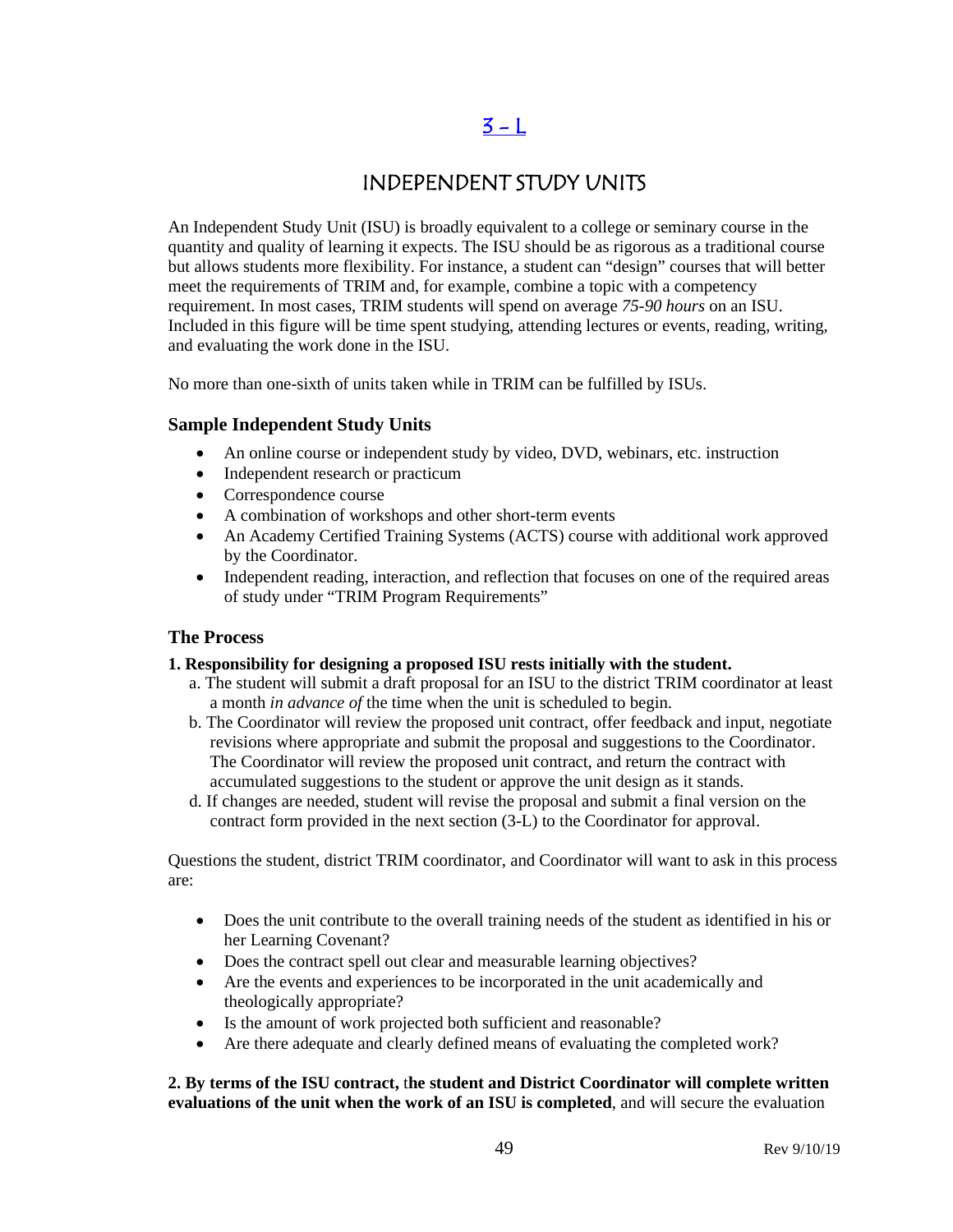of any other leader, if necessary. *If the work is acceptable,* the Coordinator will then sign the evaluation and submit it to the Brethren Academy Office. Any work submitted by email from a district TRIM coordinator is considered "signed."

Written evaluations should address each of the following questions:

- Where did significant growth occur during the unit? Can you identify several learnings that stand out?
- How have the various objectives for the unit been fulfilled? If some have not been fulfilled, why?
- How has the overall design of the unit worked or not worked? What was helpful? What was less helpful?

If, upon assessing the work of the student, the district TRIM coordinator finds weaknesses, he or she may make recommendations for follow-up reading or training experiences to build on the work of the unit. In such a case, the District Coordinator's final evaluation will be withheld until the student makes additions and revisions to the work.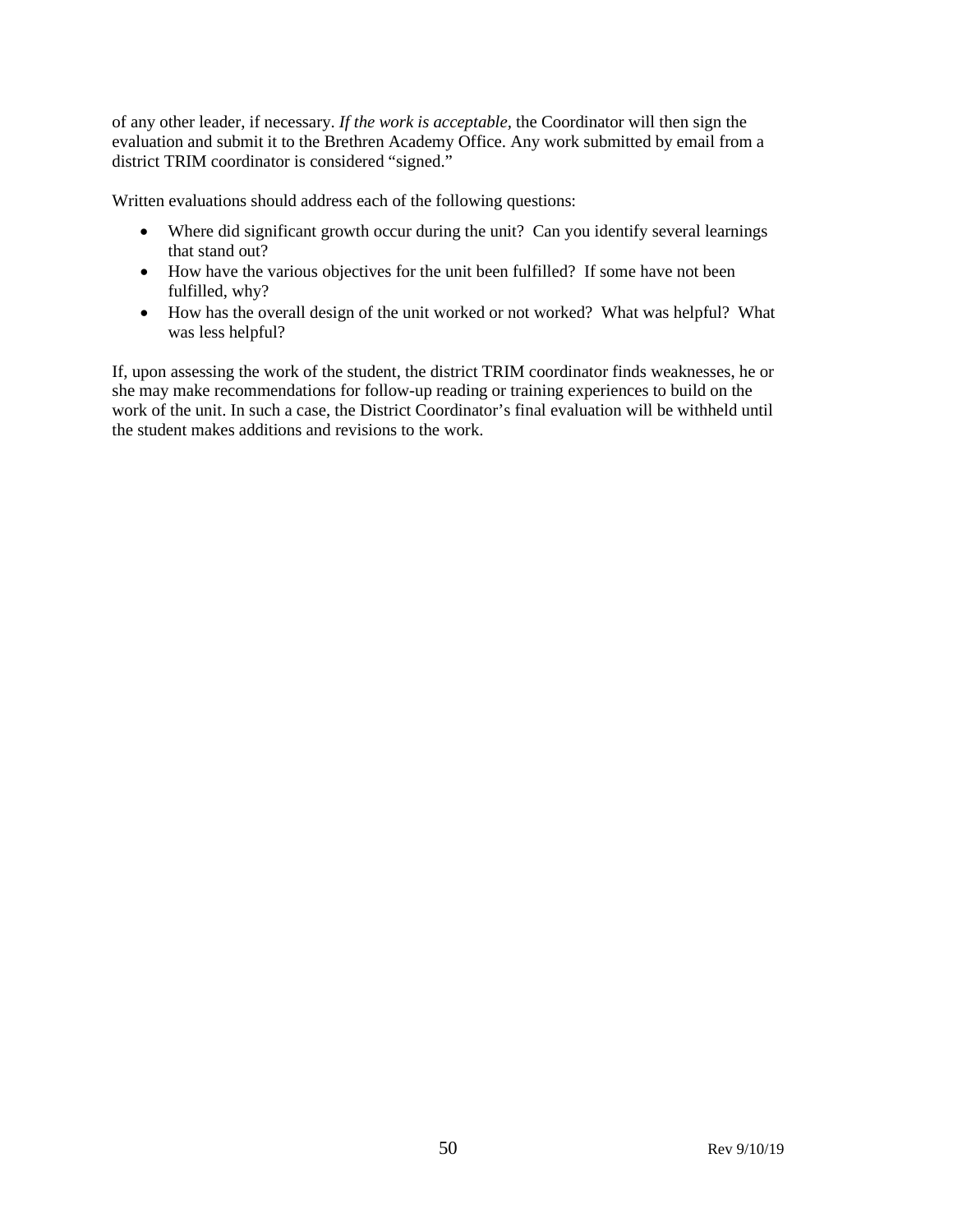### $3 - M$

# Independent Study Unit (ISU) Contract

**Name of Student:**

**Name of District TRIM Coordinator:**

**Subject Area of Unit:**

**Time Period Projected for Unit:**

**Learning Objectives for Unit:** (What will student know or be able to do when ISU is completed?)

- 1.
- 2.
- 3.
- 
- 4.

**Learning Events or Experiences Making Up Unit:** (What will student read, attend, explore, study in order to reach objectives?)

- 1.
- 2.
- 3.
- 4.

**Person(s) Who Will Evaluate Unit:**

District TRIM Coordinator

Lacken Community Lacken identify Lacken and School and School and School and School and School and School and School and School and School and School and School and School and School and School and School and School and Sc

#### **Means of Evaluation:**

1. 2. 3. 4.

#### **District TRIM Coordinator signature**

**Coordinator of English-Language Programs signature**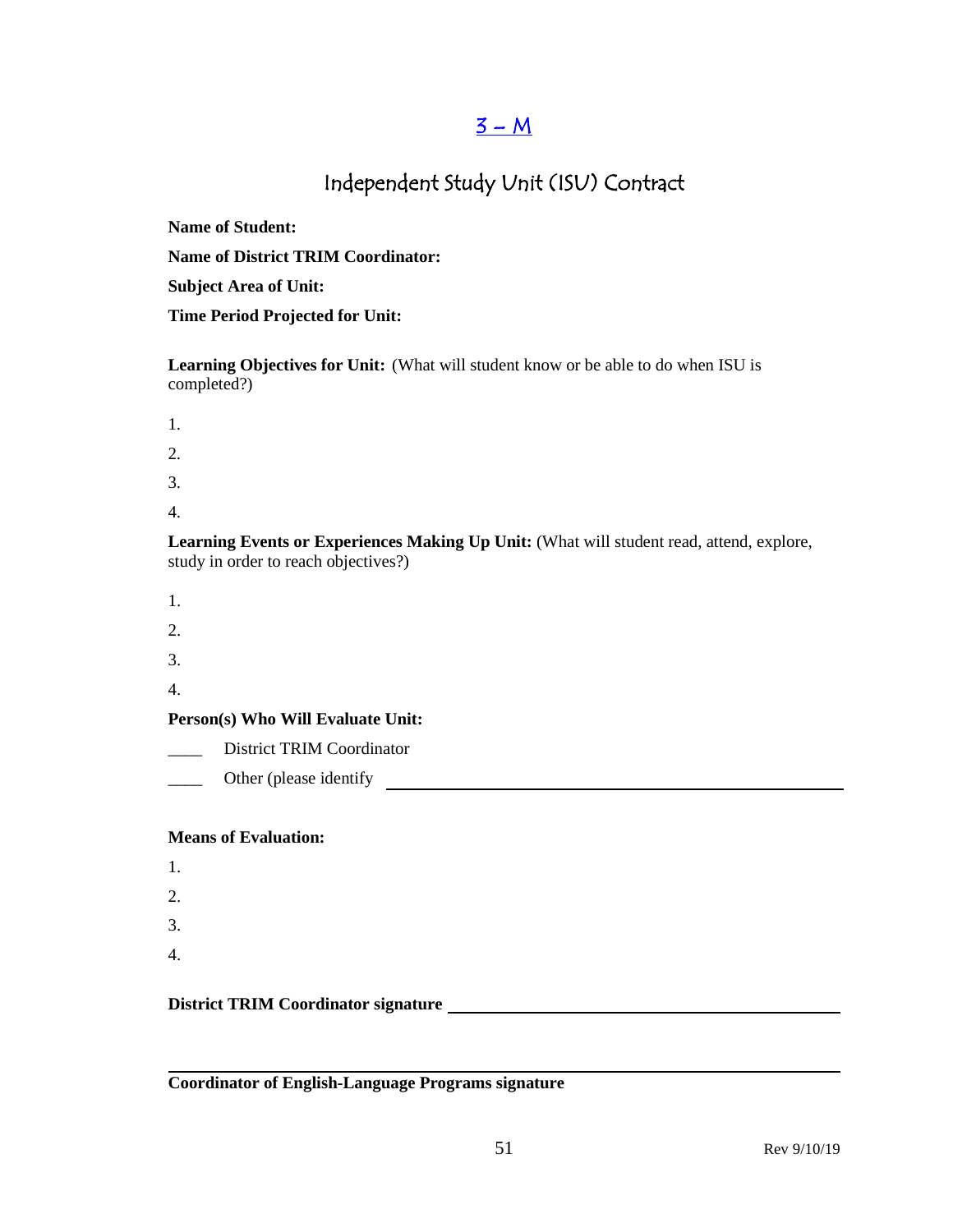# Student Evaluation of Completed ISU

(Typing space will expand with text)

**Name of Student: Subject Area of Unit:**

Overview of my experience:

What went well?

What I wish I had done differently:

My most significant learning(s):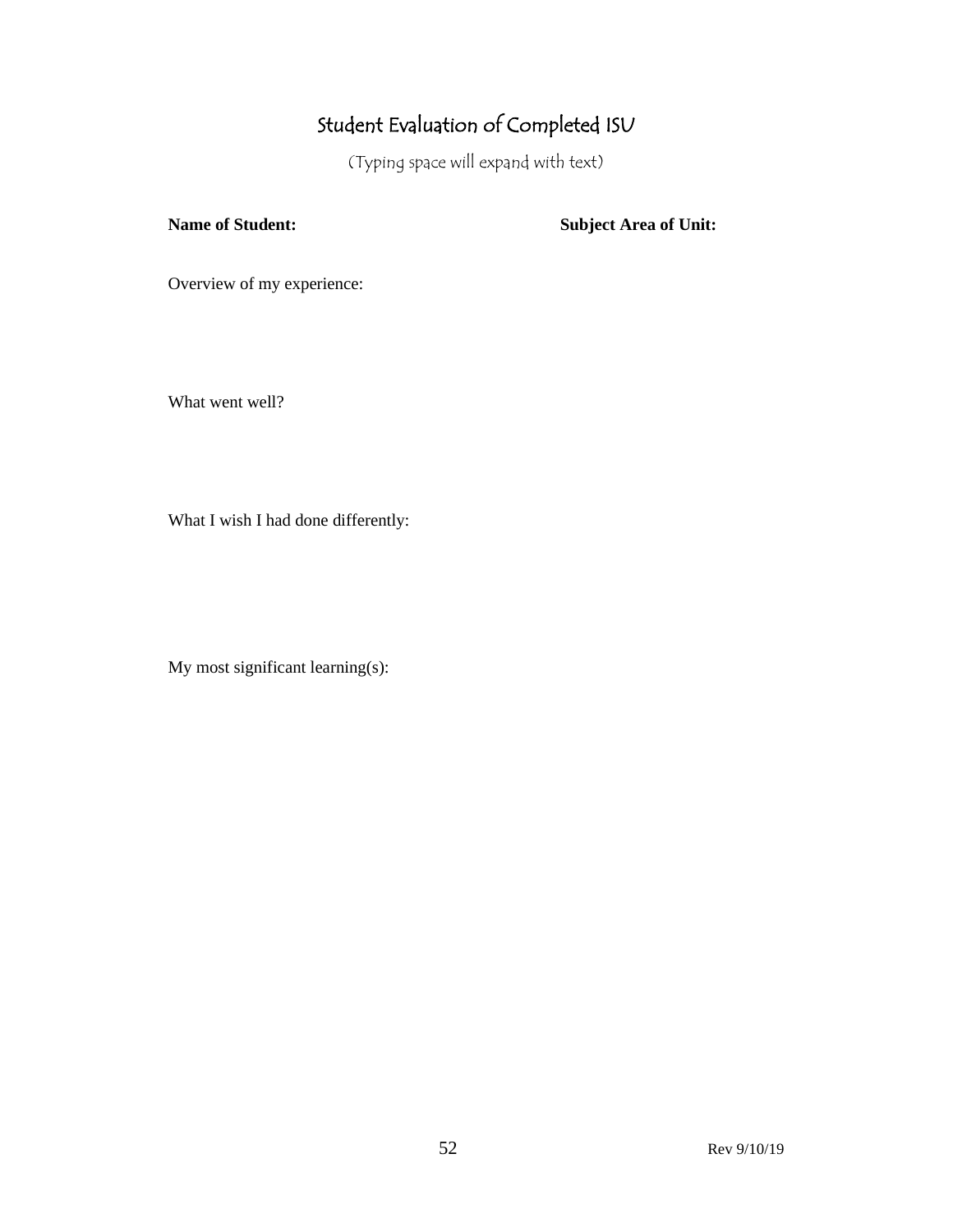# Supervisor's Evaluation of Completed ISU

**Name of Student: Subject Area of Unit:**

| Signature                                          | Date                                 |  |
|----------------------------------------------------|--------------------------------------|--|
| <b>Certification of Unit for Credit:</b>           |                                      |  |
| Area in which student receives credit: (check one) |                                      |  |
| <b>General Education</b>                           | Bible/Theology<br><u>__</u> Ministry |  |
| Number of TRIM units student receives: (check one) |                                      |  |
| $\frac{1 \text{ Unit}}{(75-90 \text{ hours})}$     | $\frac{1}{2}$ .67 Unit (50-60 hours) |  |
| $\_ .50$ Unit (40-45 hours)                        | .33 Unit $(25-30$ hours)             |  |
|                                                    |                                      |  |
|                                                    |                                      |  |
|                                                    |                                      |  |

**\_\_\_\_\_\_\_\_\_\_\_\_\_\_\_\_\_\_\_\_\_\_\_\_\_\_\_\_\_\_\_\_\_\_\_\_\_\_\_\_\_\_\_\_\_ \_\_\_\_\_\_\_\_\_\_\_\_\_\_\_\_\_\_\_\_**

Signature of district TRIM coordinator Date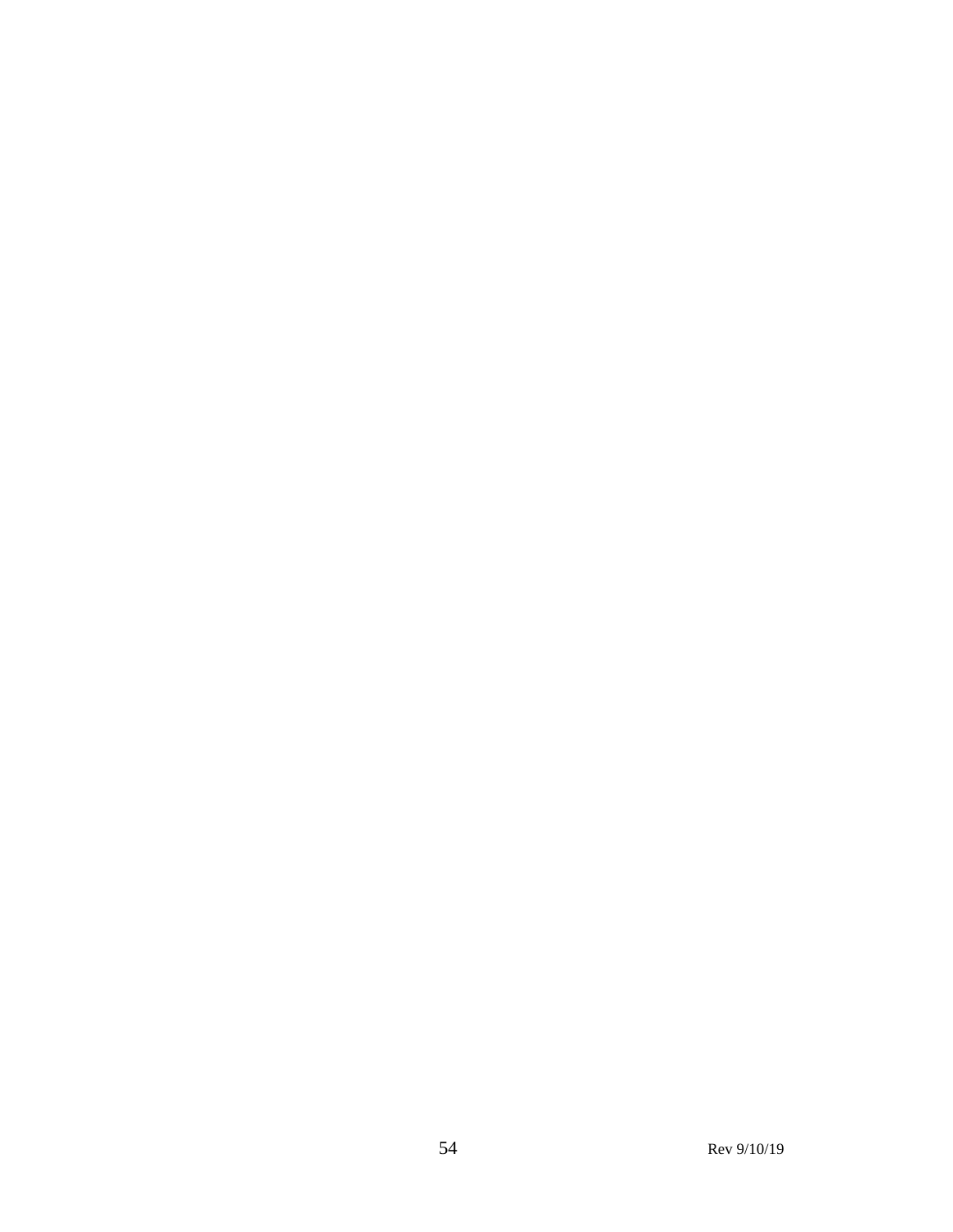# $3 - N$

### ISU CONTRACT **(sample)**

**Name of Student:** John Kline **Name of Coordinator:** Anna

Mow

**Subject Area of Unit:** Brethren Disaster Ministries

**Time Period Projected for Unit:** January 1 - March 30

**Learning Objectives for Unit:** (What will student know, or be able to do, when ISU is completed?)

- **1.** Will be able to articulate an understanding of the theology behind the Brethren emphasis on being a servant to others, citing not only ideas about God and faith, but also scriptures that are relevant
- **2.** Will become familiar with the history of Brethren Disaster Ministries and with the written resources available for volunteers on site.
- **3.** Will develop strategies to encourage others to participate in a Brethren Disaster Ministry project, including being able to speak from personal experience. This participation could be on site or offering support in other ways.
- **4.** Will evaluate how I can personally best use my gifts in this kind of ministry.

Learning Events or Experiences Making Up Unit: (What student will read, attend, explore, study in order to reach objectives?)

- **1.** Participate as a volunteer for at least one week at a disaster ministry site.
- **2.** Volunteer to lead one of the devotional times for the group during that week.
- **3.** Interview the site coordinators and other experienced volunteers to learn of their motivation and experiences. Record these interviews, either on paper or with a recording device.
- **4.** Keep a daily journal from the time of leaving home until returning to record not only activities, but reflections on how this experience might impact and shape one's ministry. Take notice of what personal gifts I have that can contribute to this kind of ministry.
- **5.** Read "*Brethren Disaster Ministries Volunteer Handbook,"* "*Here I Am Brethren Disaster Ministries Devotional Guide," "Light Our Way: A Guide For Spiritual Care In Times Of* Disaster," *"A Cup of Cold Water: The Story of Brethren Service"* by J. Kenneth Kreider, Write a one page paper on each publication, describing what I learned, who else might find this book helpful, and a basic description of the content.
- **6.** Create and lead a worship service in two locations in which the theme is Brethren Disaster Ministries in order to share information and inspire others to serve. Make a PowerPoint presentation. Also share at least two examples from personal experience of how I saw God working in this experience. Include specific opportunities for congregation to consider traveling to a disaster project site to experience this kind of ministry first hand or support disaster ministry in another way. Give at least eight people attending a feedback form to fill out.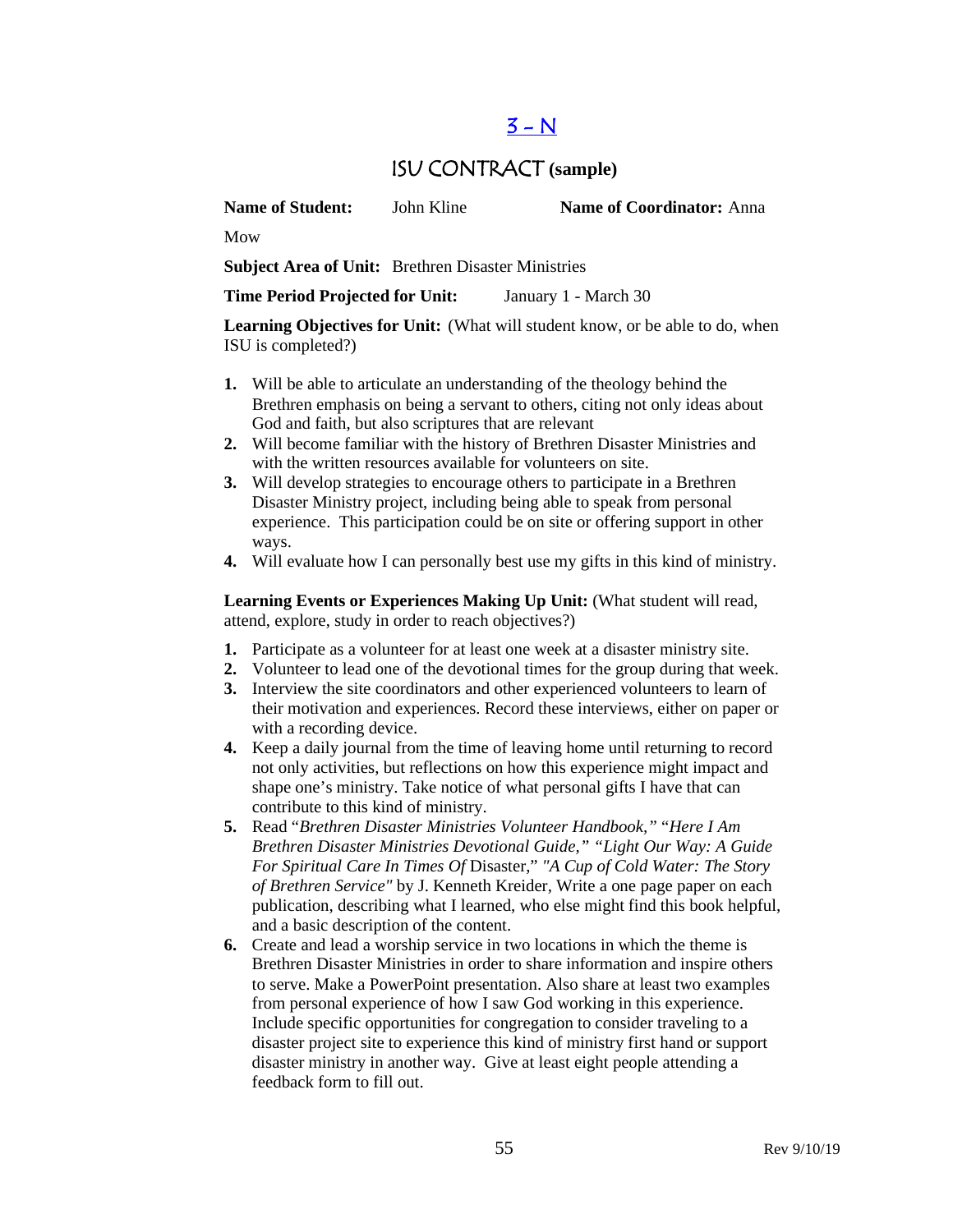#### **Person(s) Who Will Evaluate Unit:**

- **\_**X\_ District TRIM Coordinator
- $\underline{X}$  Other (please identify) On Site Project Director

#### **Means of Evaluation:**

- **1.** Observing participation as a volunteer on a disaster ministry site.
- **2.** Read Journal to evaluate its depth and completeness.
- **3.** Read papers on books read to consider their detail and self-reflective qualities.
- **4.** Either attend or read a complete manuscript of the disaster ministries worship service.
- **5.** Read the feedback forms to further information of the effectiveness of this service.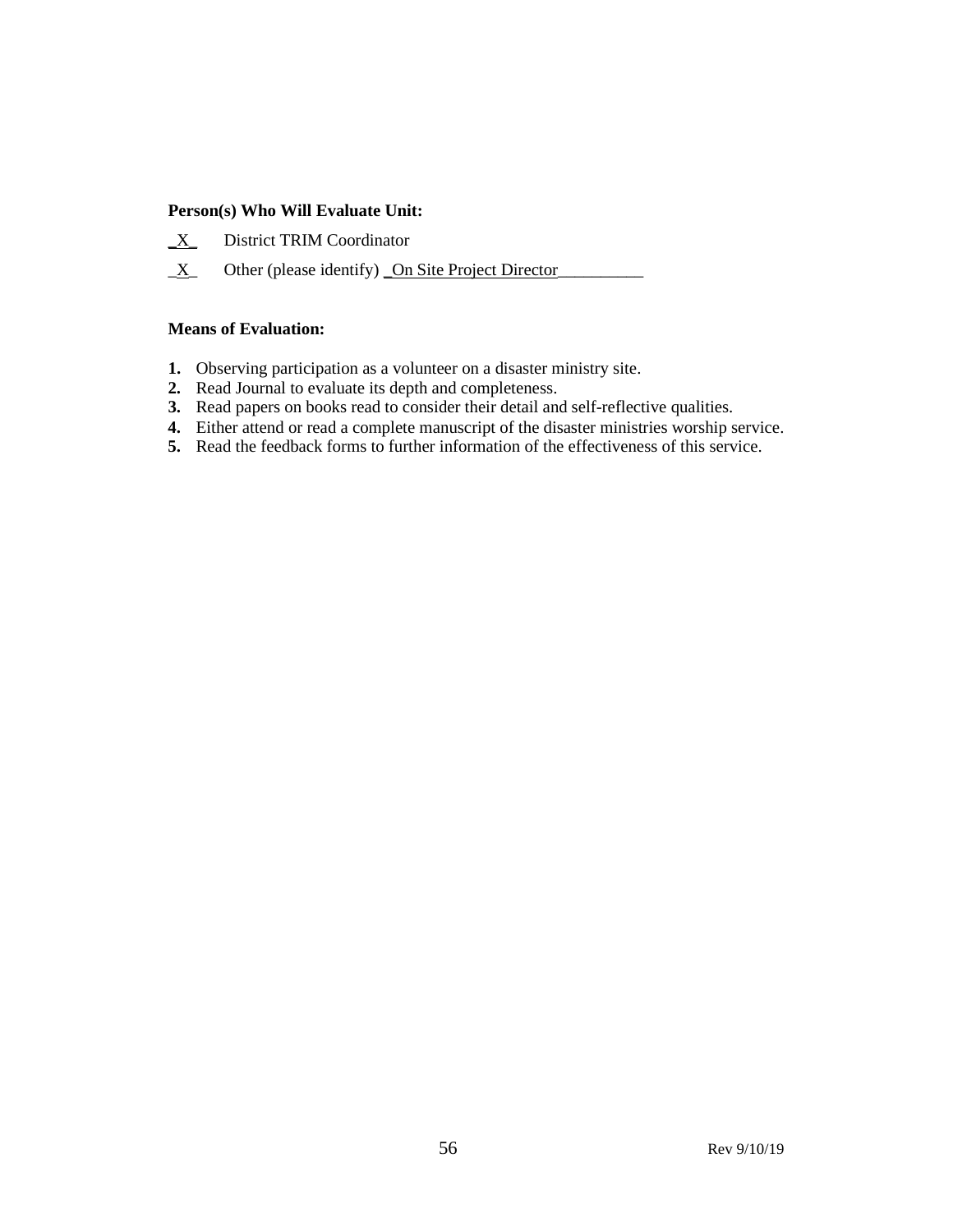#### **Student Evaluation of Completed Unit (sample)**

**Name of Student:** John Kline **Subject Area of Unit:** Brethren Disaster Ministries

**Overview of my experience:** I have always wanted to serve at a disaster site. This unit of training was a good balance of experiential and practical experiences along with thoughtful reading and self-reflection. Through my experience, my vision was expanded about the many ways in which God can touch the lives of people. At times this was an exhausting experience, both physically and emotionally, but it was one of the most meaningful experiences I have ever had in my life. Now that I have had this experience, it will be easy for me to encourage others to think about volunteering.

There were so many aspects of my experience that stretched me and put me in a better place to minister to others. I was away from home, which both freed me to experiment with new ways of doing things, but also at times felt uncomfortable. I was ministering to those who were in deep need, having come myself from a place where I have a comfortable home. I learned a great deal from both watching and listening to the disaster response site coordinators. An added learning that I did not anticipate was the skills one needs to work closely with a group of people who one does not know. And of course, in any group, not everyone is always easy to get along with or understand. So I tried hard to fit in, and to be loving and kind.

The books covered a wide range of subjects that were very helpful to me in terms of my preparation for this experience. The discipline of keeping a journal helped me to remember things that I would have forgotten otherwise. I don't know if that is a practice that I will continue, but I certainly saw the value of it. This experience drew on many other skills that I have been learning as a minister in training. For instance, I found myself often in situations of pastoral care where a ministry of presence, listening, warmth, and practical support was very important.

**What I wish I had done differently:** I wish I had not waited so long to volunteer on a disaster response site! But I guess better late than never! I also was rushed to finish the reading before I left for the site. I wish that I would have had more time to digest the valuable information before embarking on this intense experience. I anticipated doing some of that on the van ride (2 days) to the site, but I quickly learned that in a van load of people headed to an experience with a common goal, there is a lot of conversation and relationship building. But all that was good, and possibly more important than any selfreflection I could have done.

**What went well:** I wondered whether I was going to be physically able to do the work that is needed on a disaster site, but I discovered that even someone like me who has few construction skills and is not young can be very helpful. I felt those who were the leaders encouraged me through their pleasant attitudes and their enthusiasm for everything that was done, regardless of the task. I thought about how I might try harder to do that for others, regardless of the ministry setting I am in. I learned a lot, but at the same time I felt that I offered some of my gifts to the process too, and together God used all that was available.

**My most significant learning(s):** Many situations of ministry require one to take a deep breath and try to listen without offering too many answers. It is better for the one in the dilemma to find the answer, although I might offer suggestions. As I met new people, I learned that it takes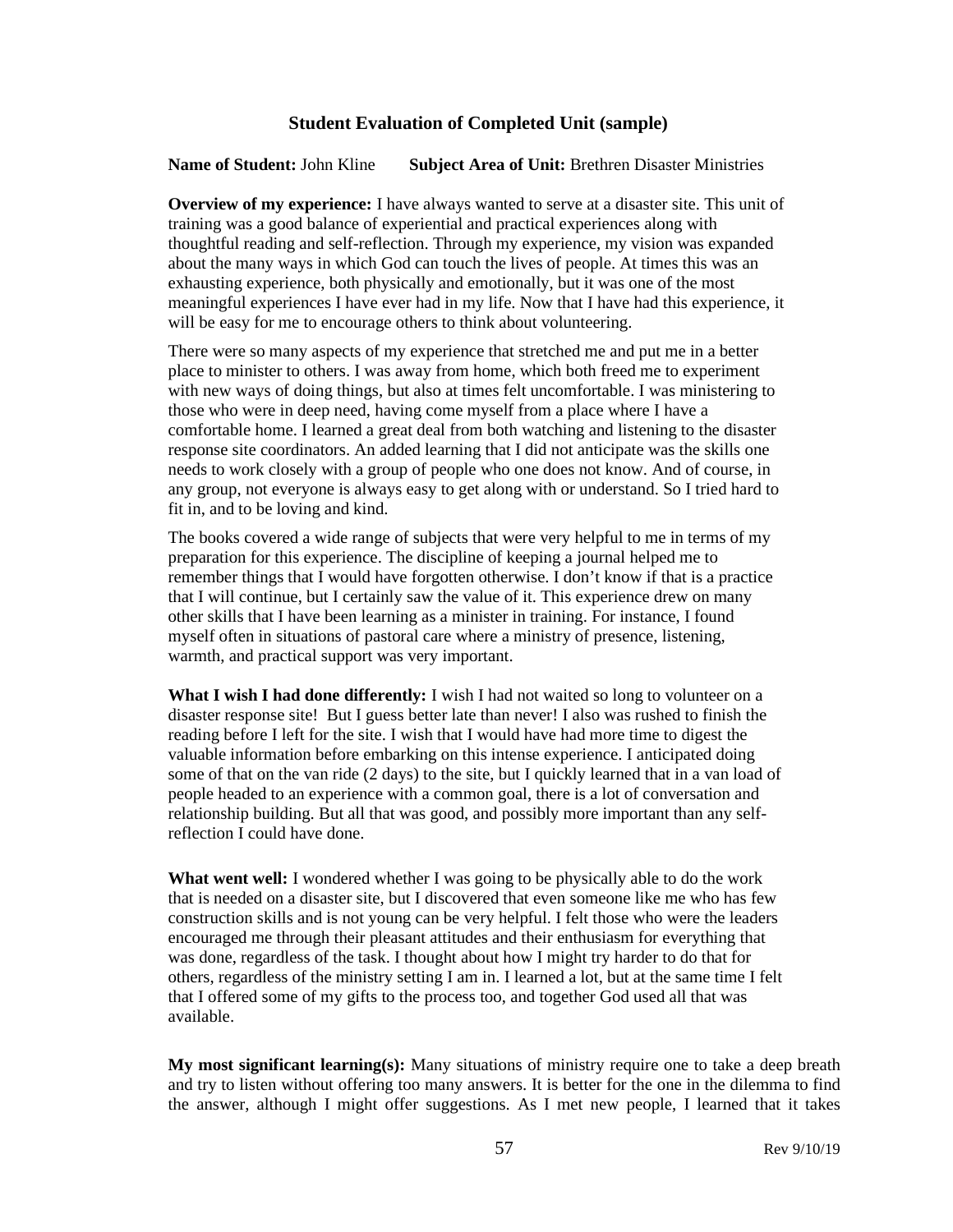practice and discipline on my part not to be judgmental of people or too "bossy." I learned that anyone who is willing to offer to serve can not only be helpful, but with the right encouragement, feel needed and receive a blessing.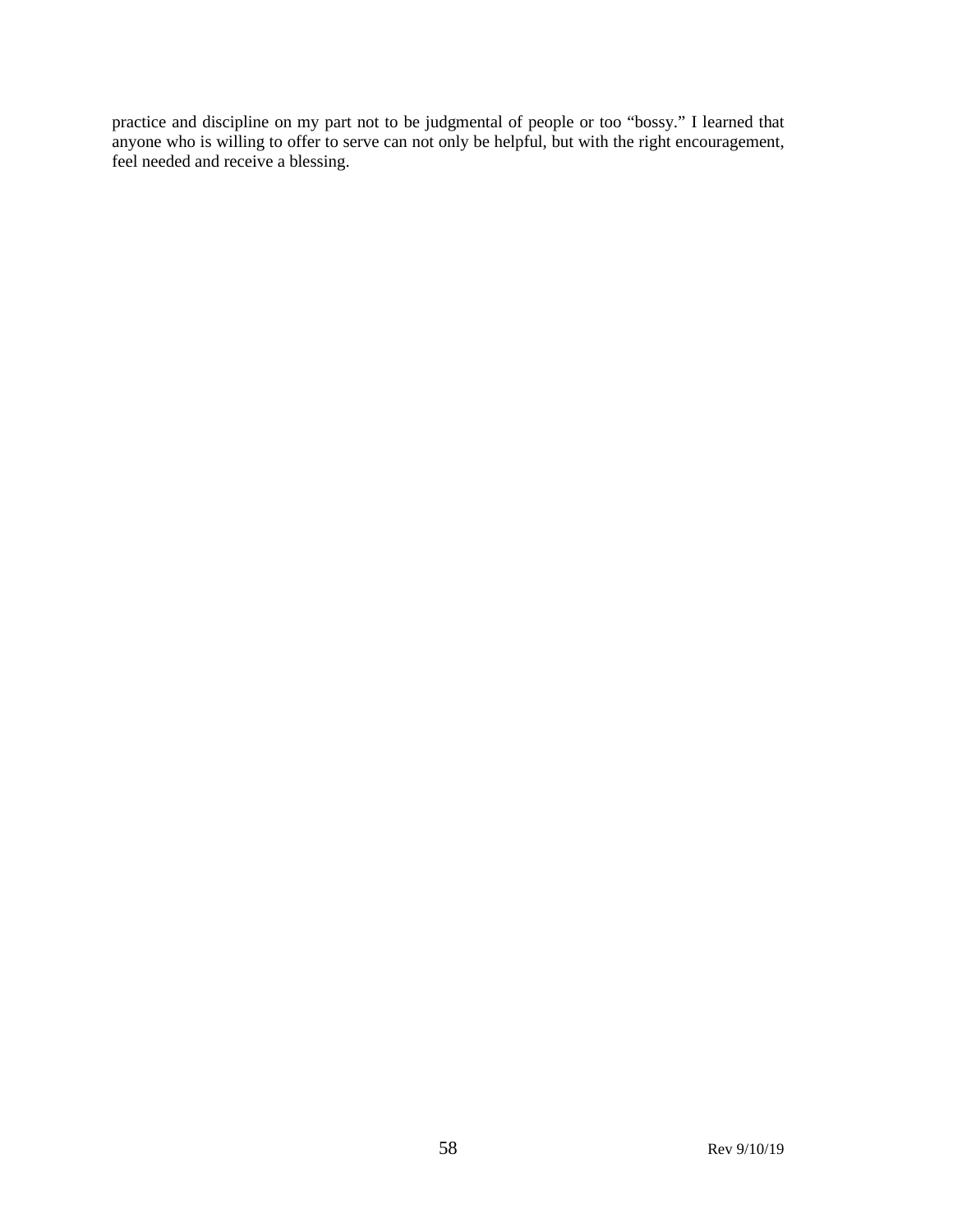#### **Supervisor's Evaluation of Completed ISU (sample)**

**Name of Student**: John Kline **Subject Area of Unit:** Brethren Disaster **Ministries** 

#### **Evaluation of Completed Unit by District TRIM Coordinator:** Anna Mow

In addition to the attached feedback from the disaster ministries staff, I would like to add that it appeared to me this was a transformational experience for John. He was open to new learnings, he ventured into new territory, he prepared as best he could, and he was thoughtful and enthusiastic in his response.

#### **Certification of Unit for Credit:**

Area in which student receives credit: (check one)

| <b>General Education</b> | Bible/Theology | Ministry<br>$\frac{X}{X}$ |
|--------------------------|----------------|---------------------------|
|                          |                |                           |

#### **Number of TRIM units student receives: (check one)**

 $\_X\_$  1 Unit (75-90 hours)  $\_$  .67 Unit (50-60 hours)

\_\_\_\_\_ .50 Unit (40-45 hours) \_\_\_\_ .33 Unit (25-30 hours)

**\_\_\_\_\_\_\_\_\_\_\_\_\_\_\_\_\_\_\_\_\_\_\_\_\_\_\_\_\_\_\_\_\_\_\_\_\_\_\_\_ \_\_\_\_\_\_\_\_\_\_\_\_\_\_\_** Signature of District TRIM Coordinator Date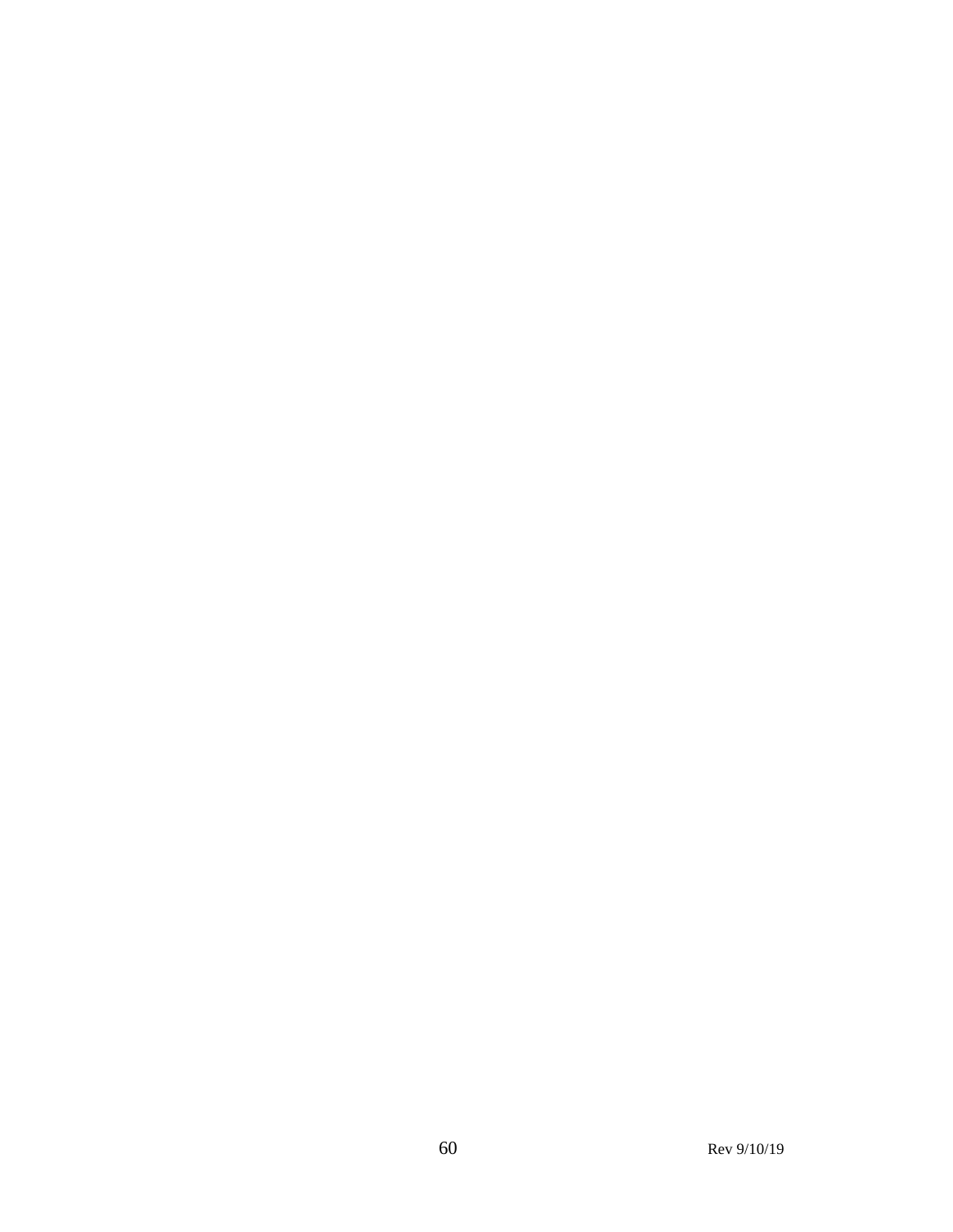# $3 - 0$

# ISU RECORD of HOURS

### **Independent Study Unit Course Title:**

| <b>Date</b> | Activity | <b>Hours</b> | <b>Total</b><br><b>Hours</b> |
|-------------|----------|--------------|------------------------------|
|             |          |              |                              |
|             |          |              |                              |
|             |          |              |                              |
|             |          |              |                              |
|             |          |              |                              |
|             |          |              |                              |
|             |          |              |                              |
|             |          |              |                              |
|             |          |              |                              |
|             |          |              |                              |
|             |          |              |                              |
|             |          |              |                              |
|             |          |              |                              |
|             |          |              |                              |
|             |          |              |                              |
|             |          |              |                              |
|             |          |              |                              |
|             |          |              |                              |
|             |          |              |                              |
|             |          |              |                              |
|             |          |              |                              |
|             |          |              |                              |
|             |          |              |                              |
|             |          |              |                              |
|             |          |              |                              |
|             |          |              |                              |
|             |          |              |                              |
|             |          |              |                              |
|             |          |              |                              |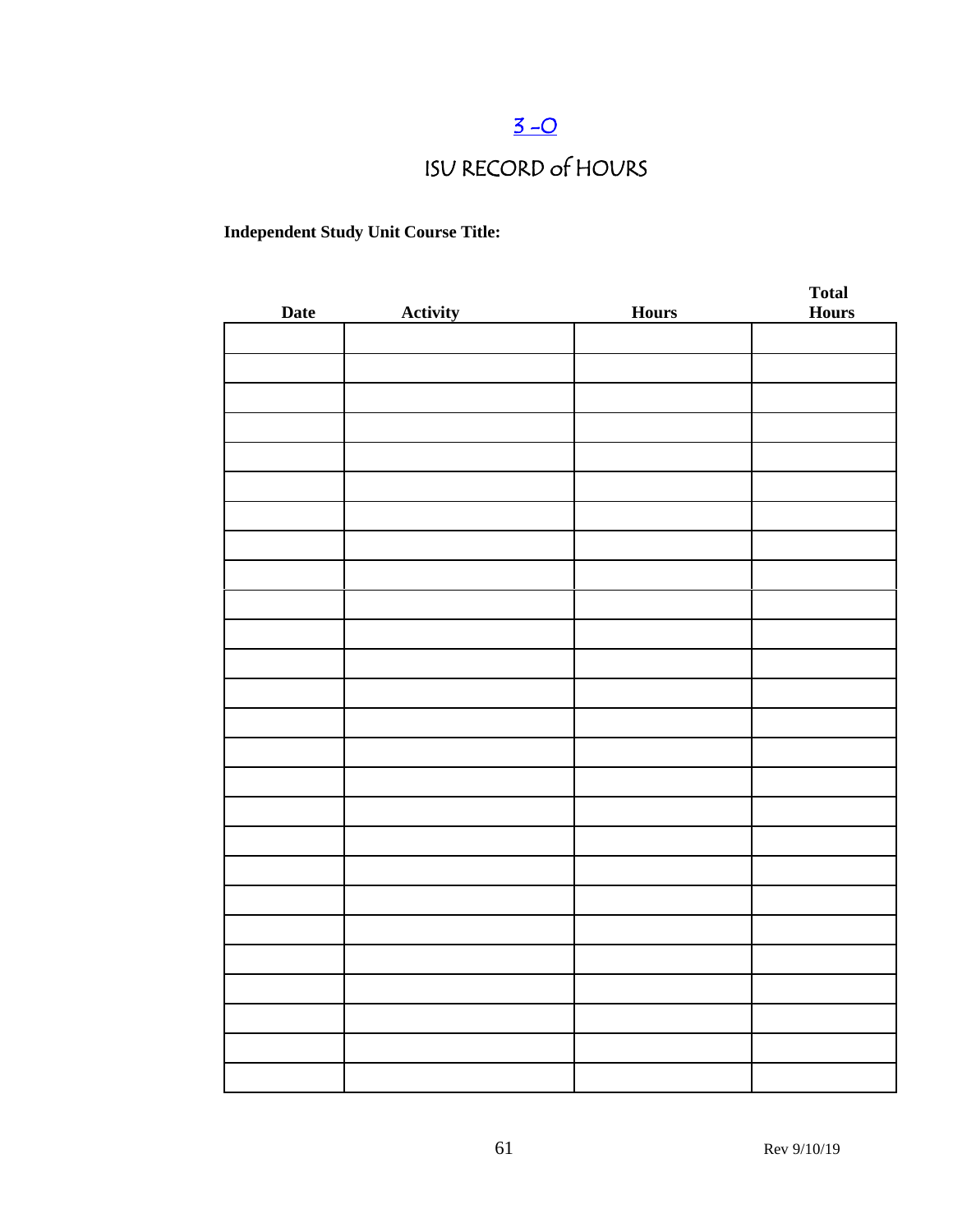### $3-P$

## Directed Independent Study Unit

A Directed Independent Study Unit (DISU) is a hybrid of an instructor-led course and an Independent Study Unit (ISU). The DISU differs from an ISU in that an instructor, rather than the student, structures the initial learning experience, may connect with students throughout duration of the study period, and assigns the learning objectives, requirements and means of evaluation. The student then completes the requirements during a specified time as determined by the instructor.

In most cases, TRIM students will spend on average *75-90 hours* on a DISU. Approximately six to eight hours of instruction will begin the DISU. The remaining time will be time spent studying, reading, writing/preparing projects, and evaluating the work done in the DISU. Every DISU will be structured to the discretion of the instructor and will vary from course to course.

All DISUs are organized by the Brethren Academy for Ministerial Leadership or Susquehanna Valley Ministry Center (SVMC).

#### **Directed Independent Study Units may be available during the following experiences**

- Pre-Annual Conference Ministers' Association continuing education event
- SVMC Academic Symposium
- Denominational or seminary events as announced.
- For a list of upcoming DISUs, visit the Brethren Academy webpage.

#### **The Process**

.

- 1. Students will register for a DISU through the Brethren Academy or Susquehanna Valley Ministry Center.
- 2. Students will be charged a \$100 fee for each DISU, in addition to other registration fees for the event.
- 3. The DISU will begin with a six to eight hour event with an additional two hour conversation with the DISU instructor. Upon registration, students will receive requirements for the course, assigned readings and projects, and due dates for assignments. The instructor may choose to assign reading or other work prior to the faceto-face meeting.
- 4. The instructor will submit an evaluation for each student participant.
- 5. Students will need to complete a self-assessment of their work for this DISU that will be submitted to the Coordinator.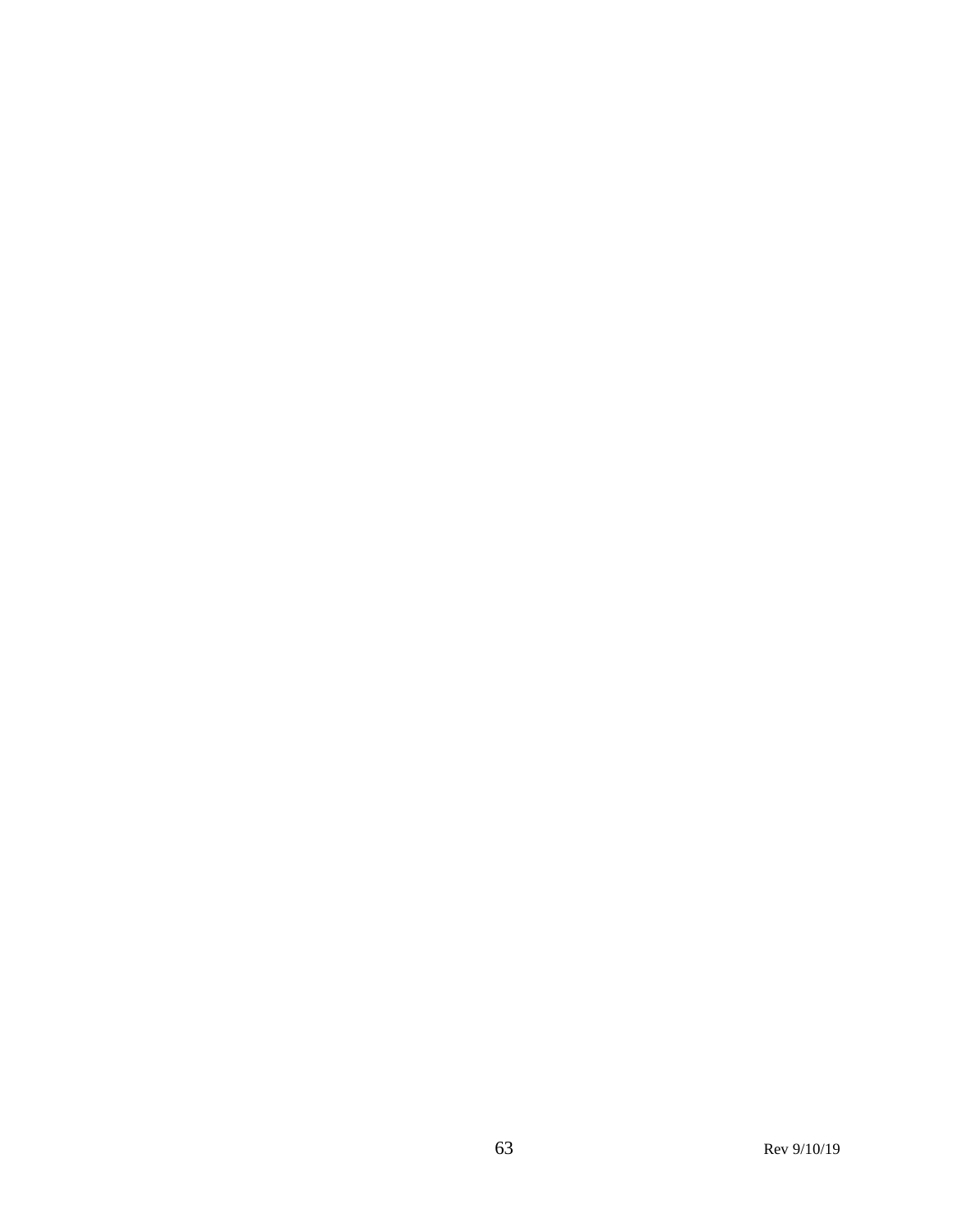# $3 - Q$

# FIVE REQUIRED EXPERIENCES

Many TRIM students have been very active in the Church of the Brethren and are very familiar with denominational events, but most have attended these events as observers or delegates. TRIM requires each student to take part in events in a new way—as a leader in training. As future leaders, TRIM students will look at these experiences in a different way and gain new perspective on church life.

Every student in TRIM will participate in at least five experiences, including:

- One learning experience taking place on a college campus or taught by a Brethren college instructor OR one experience in a Church of the Brethren affiliated ministry/agency outside of the local congregation
- One Bethany class or another class taught by Bethany faculty
- One Annual Conference
- One District Conference
- One ecumenical, intercultural, or interfaith training experience

Plan ahead for these required experiences. Most TRIM students are in the program for at least two years. Be in touch with congregational leaders as soon as possible to arrange to represent your church at Annual Conference or District Conference. If possible, serve as a delegate. Also, the Academy organizes classes around the country periodically that are taught by Bethany faculty and faculty members of Brethren colleges. Watch for these opportunities to complete your required experiences, especially if you live a long distance from the seminary or a Brethren college.

#### **The Process**

- **1.** After each experience, complete the appropriate Five Required Experiences Form that follows. **DUE NO MORE THAN THREE MONTHS following the completion of the experience.**
- 2. Give the completed form to your district TRIM coordinator for approval.
- 3. If approved, the district TRIM coordinator forwards the approval to the Brethren Academy office. Note: A form that is emailed from a district TRIM coordinator to the Brethren Academy Office is considered "signed."
- 4. The Brethren Academy office will record the credit for the experience on the TRIM transcript.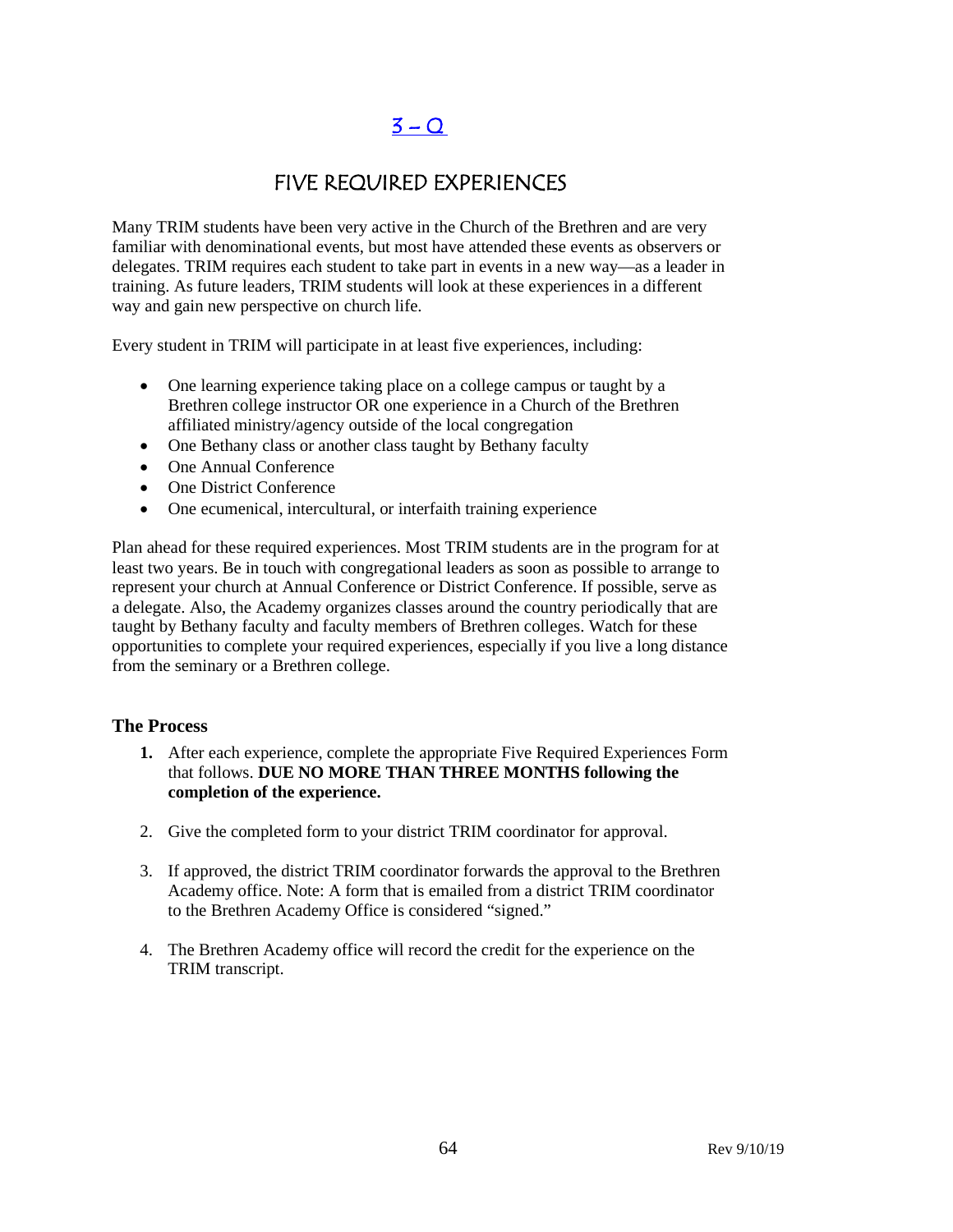# $3 - Q(a)$

# CHURCH OF THE BRETHREN COLLEGE or BRETHREN CONNECTION EXPERIENCE

One of the requirements for graduation from TRIM is student participation in a Brethren College Experience or Brethren Connection Experience.

#### **Church of the Brethren College Experience**

The purposes of this requirement are several:

- It provides a context for Brethren formation of pastors who enter TRIM with experience in other denominations;
- It affirms the value of high quality, liberal arts education as preparation for ministry;
- It actively facilitates a trainee's sense of loyalty to the Church of the Brethren denominational family;
- It represents one part of the inherent cooperation among various partners in ministry training.

For purposes of TRIM, a Brethren College Experience may be completed in one of the following ways:

- 1. Attend, with satisfactory academic standing, one of the six Brethren colleges for at least one semester prior to beginning the TRIM program. The experience will then be recorded as "completed" on the student's first official TRIM transcript.
- 2. Attend one regular, on-campus class offered by the college and complete it with satisfactory academic standing.
- 3. Attend and complete one off-campus, online, or extension class offered by the college or the Brethren Academy and taught by a Brethren college professor.
- 4. Participate in an educational experience sponsored by the college, on or off-campus. Examples include a lecture series with outside speakers, or special programs and workshops offered for the community. (The TRIM student may or may not elect to build an Independent Study Unit around such an experience.)
- 5. Invite a Brethren college professor to plan a series of lectures or workshops in a TRIM student's local area. Use the faculty resources from a Brethren College to meet one of the three subject-area requirements in TRIM.
- 6. Attend and complete one Brethren Academy class offered on a Brethren college campus.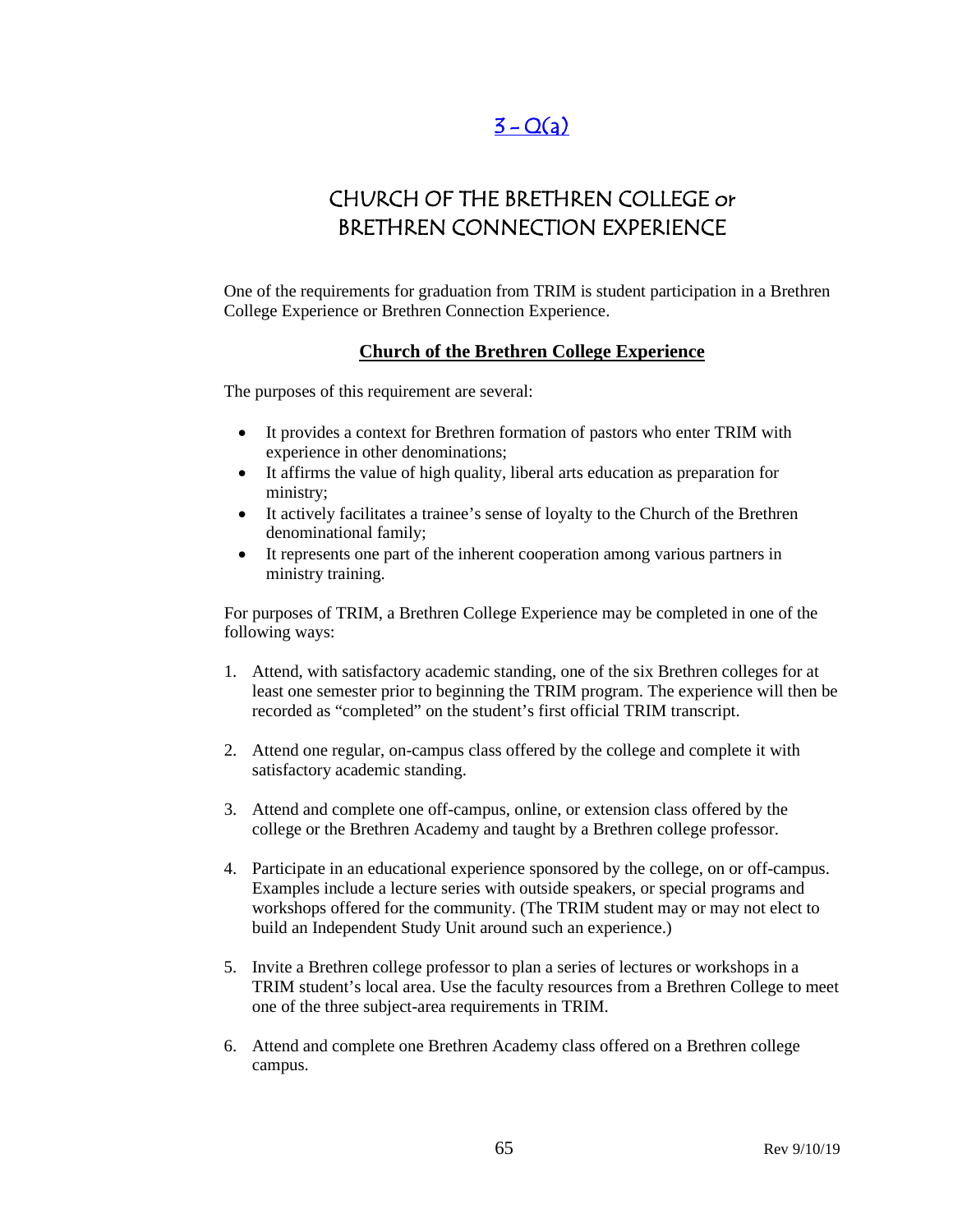#### **Questions for reflection paper (2-3 pages, double spaced, standard size/font/margins)**

- 1. Describe the event(s) that took place.
- 2. Recall the four purposes of the Brethren College/University experience. Choose one and Briefly reflect how your time on campus met this purpose.
- 4. Reflect on the experience by noting any questions, affirmations, moments of insight you had during your time.

### **Brethren Connection Experience**

If it is not feasible to visit a Brethren College in one of these ways while in TRIM, a student may choose to create an experience that connects them with the larger Church of the Brethren denomination and its various ministries.

The purposes of this experience include:

- 1. To connect with a Church of the Brethren institution and understand the role it plays in the broader ministry in the Church of the Brethren.
- 2. To learn about the rich history of Church of the Brethren outreach and mission, and how these institutions have changed and adapted over time.
- 3. To encourage students to find ways to connect congregations with ministries and other groups within the Church of the Brethren.
- 4. To foster a sense of connection beyond one's own congregation and ministries, seeing it as part of a larger denominational whole.

Some possibilities include: attend a Mission and Ministry Board meeting, visit the New Windsor Service Center, volunteer at a Brethren camp, attend a Disaster Ministries or denominationally sponsored workcamp, attend any of the generational conferences as a participant or volunteer (such as National Youth Conference, National Young Adult Conference, Nation Older Adult Conference), visit a Brethren nursing home or care facility, etc. Visit the Church of the Brethren website [\(www.brethren.org\)](http://www.brethren.org/) for possibilities**.** 

#### **Note: Bethany Theological Seminary courses or forums, Annual Conference, and District Conference may not be counted for this experience.**

#### **Questions for reflection paper (2-3 pages, double spaced, standard size font/margins))**

- 1. Describe the event or location that you visited including significant people you spoke or worked with in order to better understand the meeting/program/institution.
- 2. Give some background to the context: When did the meeting/program/institution begin? What was its original purpose? How has it changed? Who does it serve? What is its mission?
- 3. How does this ministry contribute to the larger ministry and identity of the Church of the Brethren in the wider world?
- 4. Reflect on the experience by noting any questions, affirmations, moments of insight you had during your time.
- 5. How do you see this experience informing your ministry within the Church of the Brethren?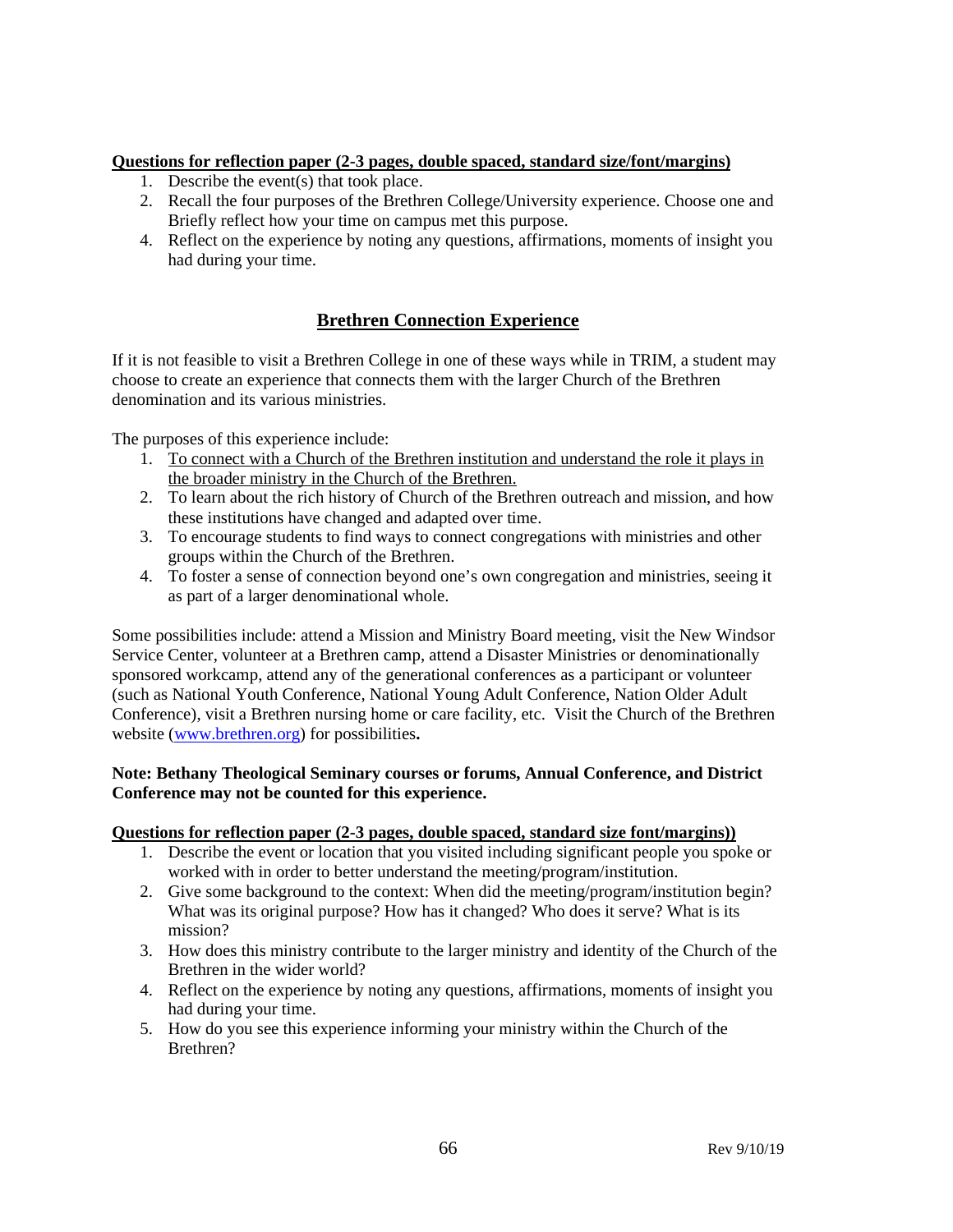# $3 - Q(b)$

# BETHANY THEOLOGICAL SEMINARY EXPERIENCE

One important requirement for a student's successful completion of TRIM is participation in a Bethany Seminary Experience beyond orientation. Some TRIM students may acquire *more* than one course at Bethany; however, every student is asked to build *at least one* Bethany opportunity into their program, via an on-site or online course, or a Directed Independent Study Unit

The purpose of this requirement is to ensure that a student has at least one experience with the denomination's only graduate school of theology. This requirement also affirms the value given to the high-quality education offered by the denomination's only seminary, one of the partner agencies in ministry training.

For purposes of TRIM, the Bethany Seminary experience may be credited in one of the following ways:

- 1. Enroll as an occasional or special student and complete one course (or more) on the Richmond campus, offered by Bethany and taught by a Bethany instructor.
- 2. Enroll as an occasional or special student to complete one regular course (or more) offered by the Susquehanna Valley Ministry Center of Bethany Theological Seminary and taught by a member of the Bethany faculty.
- 3. Participate in one of the intensives, on-site classes, or travel seminars, taught by a Bethany instructor.
- 4. Invite a Bethany faculty member to lead a seminar or workshop in your area of the country.
- 5. The online classes of Bethany and the Susquehanna Valley Ministry Center taught by Bethany faculty offer increasing possibilities for TRIM students.

As you plan this experience, please take careful note of the information in this TRIM manual entitled "Academy Students in Graduate Courses" to avoid misunderstandings about how your experience will be interpreted in TRIM. Do not hesitate to ask questions of Bethany and Academy staff to be sure you understand your status as a TRIM student in a Bethany Seminary course.

#### **Questions for Reflection on Brethren College Experience (2-3 pages)**

- 1. Briefly describe your experience during the Bethany Theological Seminary experience including the course, professor, size of class, mode (online, intensive, travel, etc.).
- 2. What expectations or assumptions did you have when entering into a Bethany Theological Seminary course? How were those assumptions challenged or affirmed?
- 3. What is the role of higher education in the preparation of ministers in the Church of the Brethren?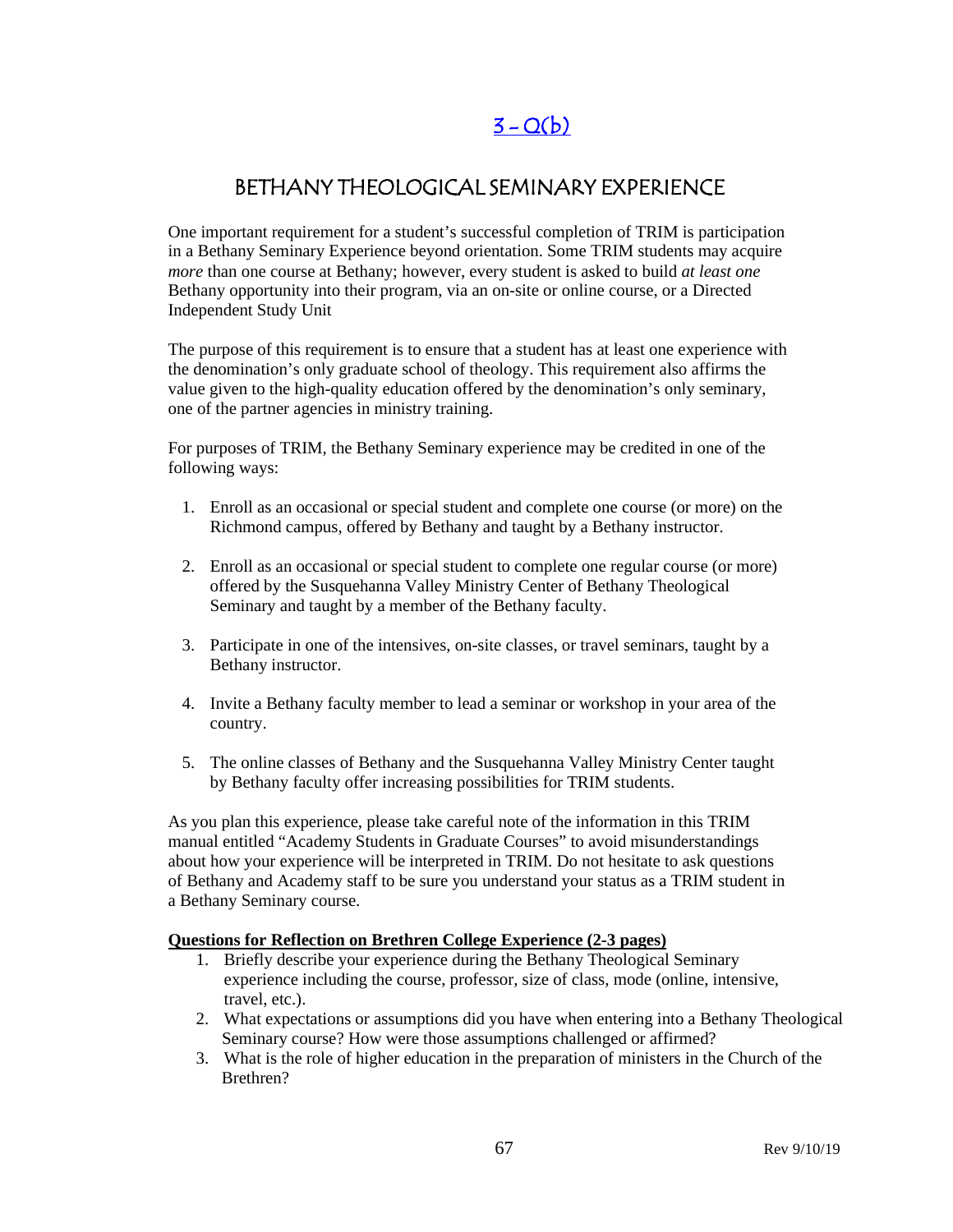$3 - Q(c)$ 

### ANNUAL CONFERENCE EXPERIENCE

The purpose of this exercise is to gain an understanding of the larger church, and how the local church and individuals relate to it. Below find some areas for exploration and development.

- 1. Give a brief description of Annual Conference officers, how they are chosen, and what their duties are.
- 2. Look at Annual Conference committees and organizations, such as Standing Committee and the Mission and Ministry Board. What are their functions? Who represents your district on Standing Committee? Who is the current board chair?
- 3. Describe the query process; origin, steps, and disposal of business items.
- 4. Describe and evaluate the worship experience(s) you participated in.
- 5. Attend several insight sessions. What did you find helpful in the sessions?
- 6. Briefly describe the age activities that were available.
- 7. Name some of the biblical and theological principles at work in the Annual Conference structure.
- 8. Offer your personal reflections and responses to study papers being considered by Annual Conference delegates.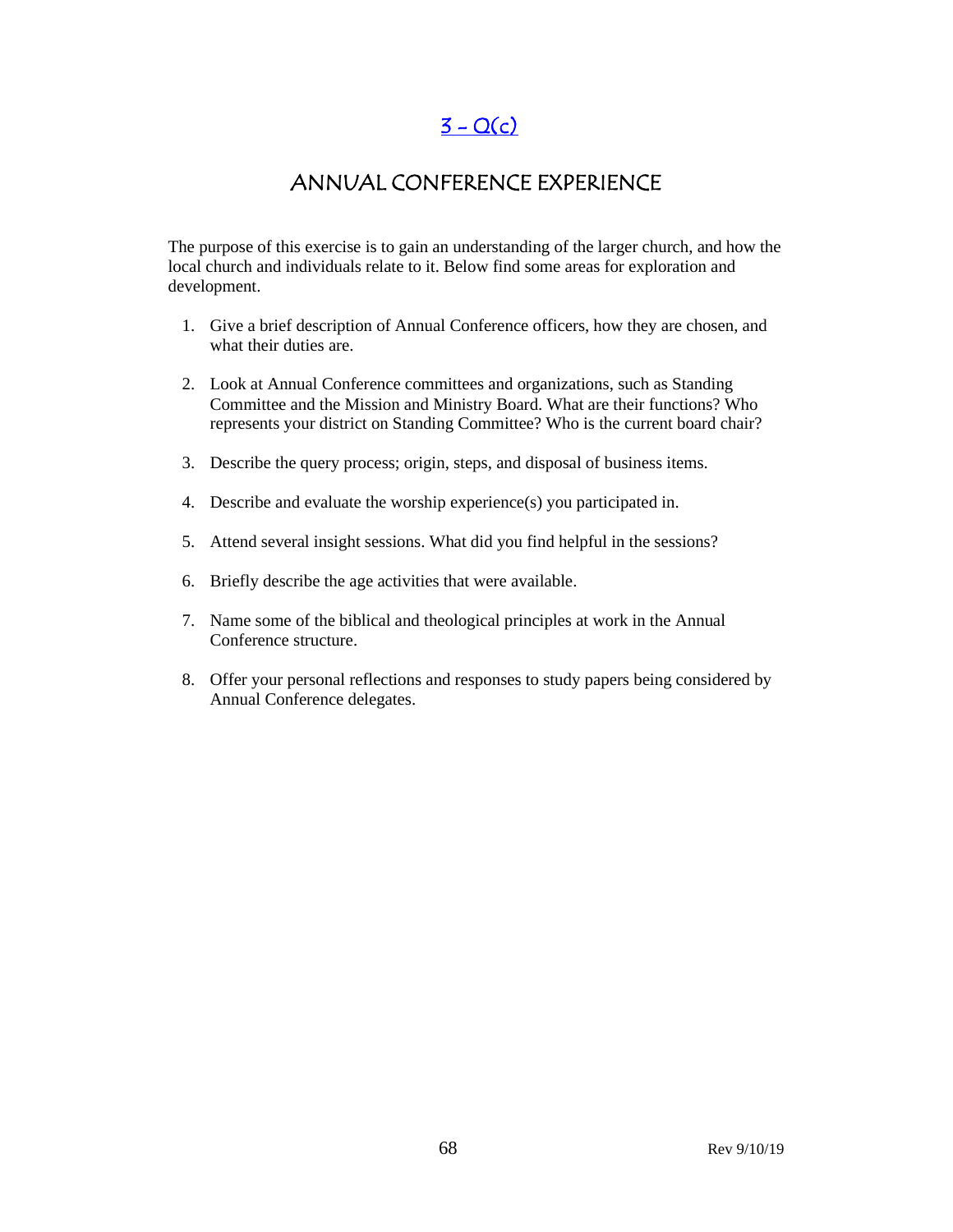# $3 - Q(d)$

### DISTRICT CONFERENCE EXPERIENCE

District Conference is a shorter, more local experience than Annual Conference, but crucial in the way the church functions. Examine some of the areas below for this experience.

- 1. Give a brief description of the District Conference officers, their duties, and how they are chosen.
- 2. Tell how the district is organized. Who makes up the board? Who are the staff members? What functions and responsibilities does each have?
- 3. How do the business items arrive at District Conference?
- 4. A major item at District Conference is the district budget. How is the budget prepared and how is it met in a given year?
- 5. In what way is the District Conference like a family gathering?
- 6. What biblical and theological principles become evident in District Conference?
- 7. In what ways do you see your district relating to the larger church through the District Conference?
- 8. Reflect on the worship services during District Conference.
- 9. Offer personal reflections and responses to the District Conference you attended.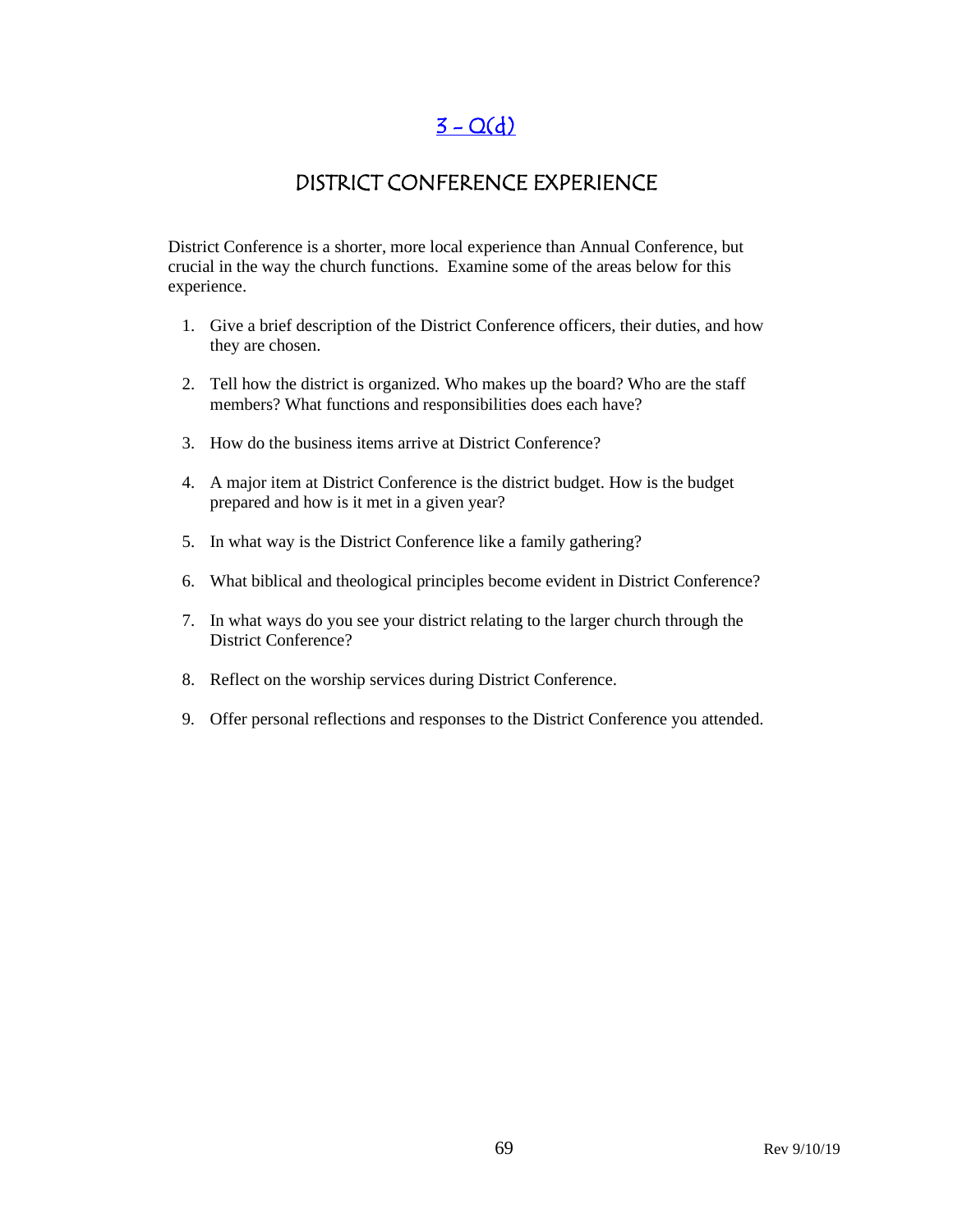# $3 - Q(e)$

# ECUMENICAL, INTERFAITH, OR INTERCULTURAL EXPERIENCE

One of the requirements for graduation from TRIM is participation in an ecumenical event, an interfaith event, or an intercultural event. The purpose of this requirement is to broaden a student's training beyond his or her own ecclesial or cultural world. We need to be able to see our Brethren experience of the church as part of a larger communion of churches linked together in a common mission. Beyond that, each person needs the opportunity to see the fascinating mix of cultures with which Christians share the world.

#### **Ecumenical and Interfaith Events**

For the purposes of TRIM, an ecumenical event will be an experience through which the student learns how the Church of the Brethren works together with other Christian bodies in the larger church. An interfaith experience is an experience through which the student learns how Christians relate to people of other religions. Here are examples of events that qualify:

- 1. A meeting of an interdenominational council of churches, whether worldwide, national, statewide, or local.
- 2. Participation in the planning and carrying out of a special interfaith gathering at the local or regional level.
- 3. Participation in the development and implementation of a cooperative, interchurch or inter-religious ministry in one's community (e.g., food pantry, shelter for the homeless, etc.).
- 4. Spending a day at New Windsor to tour the facilities and learn how churches and religions work together in Church World Service, Interfaith Medical Assistance, and other agencies.
- 5. Participating in the activity of a local pastors' association (assuming such a group not only gathers for fellowship, but also develops cooperative programs and events).

#### **Intercultural Events**

In a similar manner, an intercultural event will be an experience through which the student's perception of life is expanded by exposure to different cultures and values. Some examples of intercultural events include the following:

- 1. Study in another country, whether for a regular term of study or for a short-term intensive experience.
- 2. Participation in a study tour of another part of the world and reflection on that experience.
- 3. Participation in an international work camp and reflection on that experience.
- 4. Taking part in a seminar or workshop specifically designed to provide participants with cross-cultural enrichment.
- 5. Participation in a BVS assignment or similar undertaking to familiarize oneself with a different culture, whether in the United States or abroad.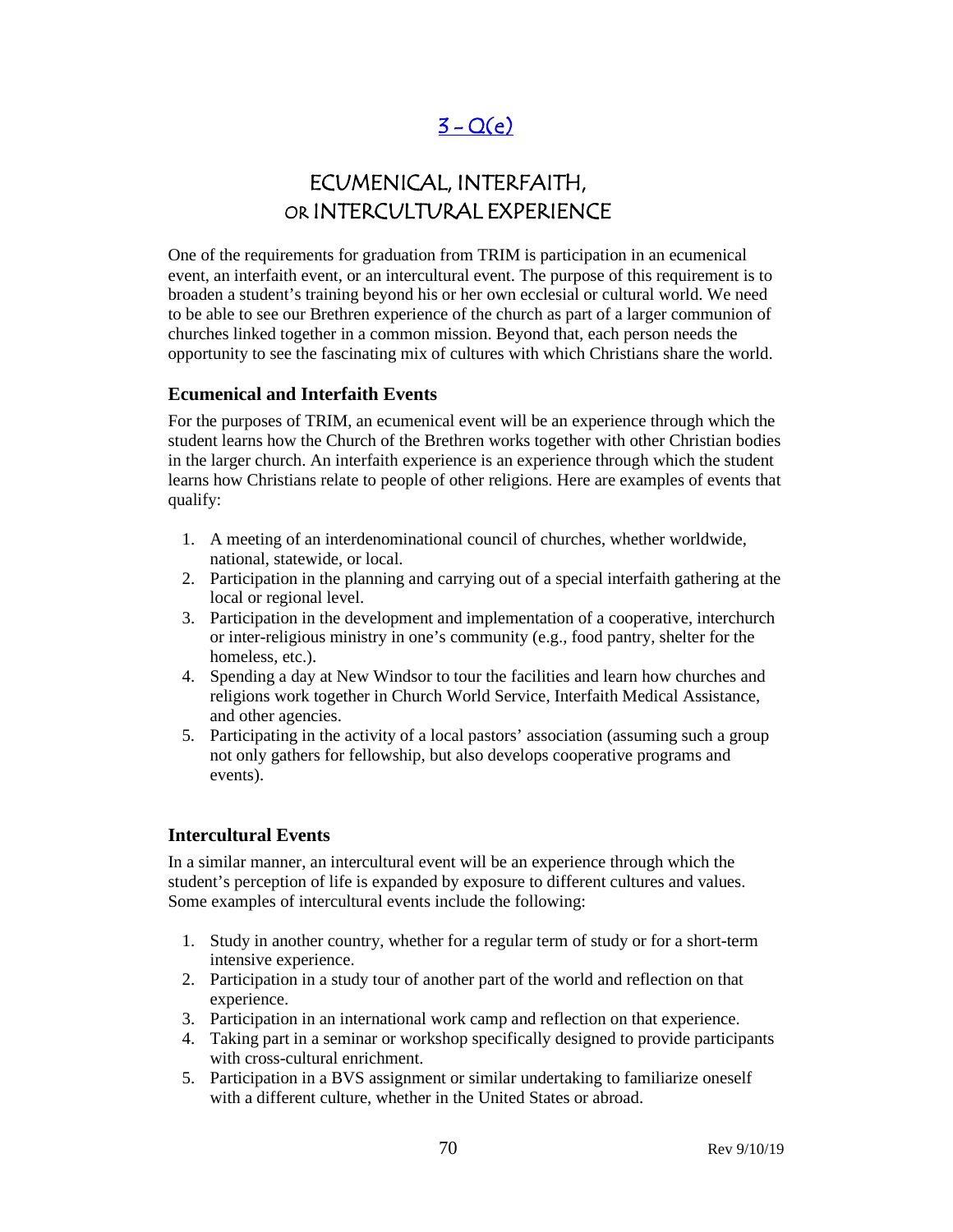The lists above are suggestive, not restrictive. You may propose other ideas to the district TRIM coordinator.

#### **Questions for Reflection on Ecumenical, Interfaith, or Intercultural Experience (2-3 pages)**

- 1. Describe the nature of the event, including location, structure, and partners involved.
- 2. What were some assumptions you had going into this experience?
- 3. How were those assumptions challenged, changed, transformed, or deepened?
- 4. Describe the positive experiences and outcomes of this project as well as the more challenging ones.
- 5. In what ways has your faith and ministry training been affected by engaging in this activity?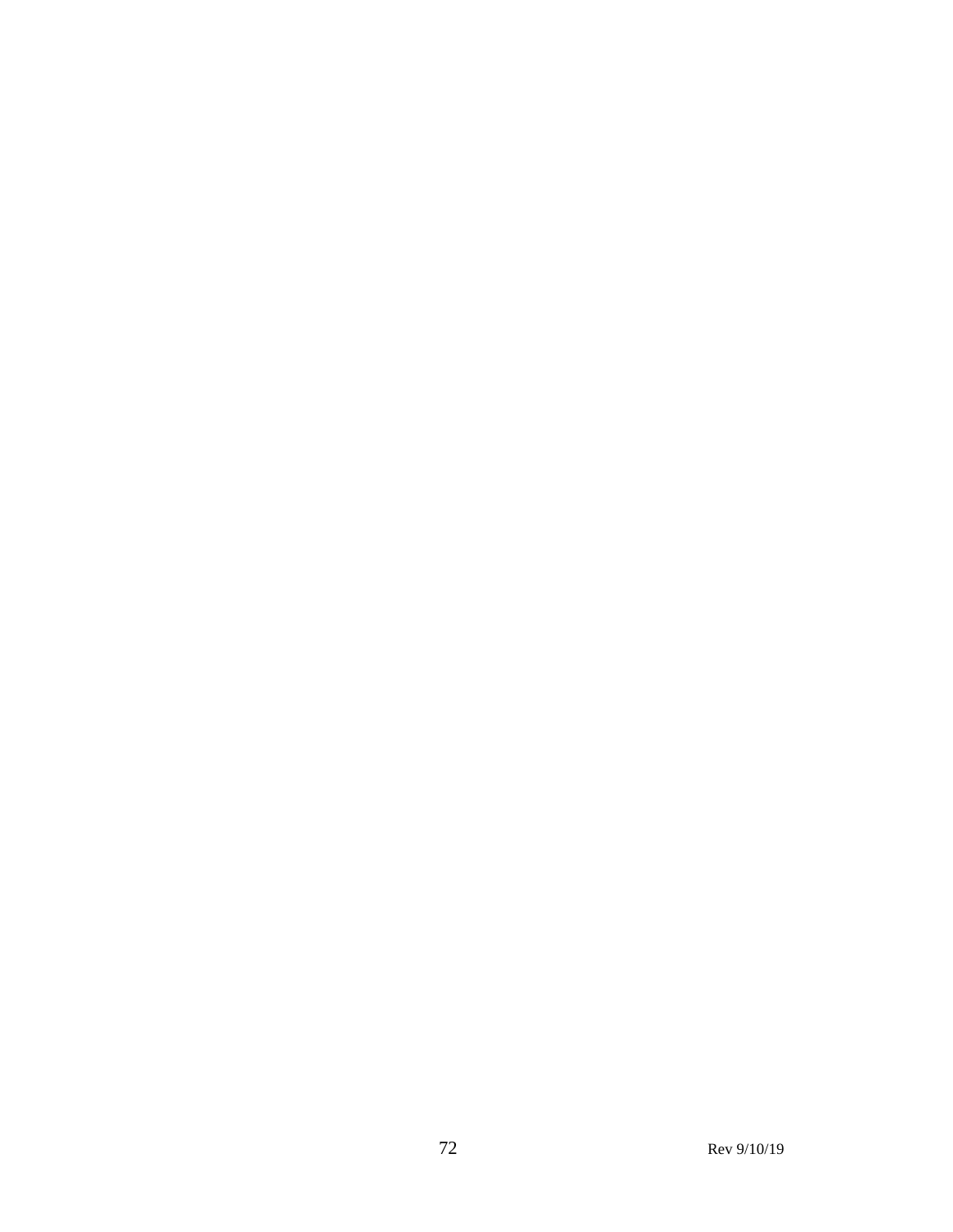# $3 - Q(f)$

### FIVE REQUIRED EXPERIENCES FORM **Due within three months of completing experience**

Name of Student: \_\_\_\_\_\_\_\_\_\_\_\_\_\_\_\_\_\_\_\_\_\_\_\_\_\_\_\_\_\_\_\_\_\_\_\_\_\_\_\_ Event: Reported: Bethany Experience<br>Brethren College Experience<br>Ecumenical/Interfaith/ \_\_\_ Brethren College Experience \_\_\_\_ Ecumenical/Interfaith/ \_\_\_ Annual Conference Intercultural Experience Name of Coordinator: \_\_\_\_\_\_\_\_\_\_\_\_\_\_\_\_\_\_\_\_\_\_\_\_\_\_\_\_\_\_\_\_\_\_\_\_\_\_\_\_\_\_\_\_\_\_\_\_\_\_\_\_\_\_\_\_\_ Name of College, Experience, or Conference: \_\_\_\_\_\_\_\_\_\_\_\_\_\_\_\_\_\_\_\_\_\_\_\_\_\_\_\_\_\_\_\_\_\_\_\_\_ Date(s) of Experience: \_\_\_\_\_\_\_\_\_\_\_\_\_\_\_\_\_\_\_\_\_\_\_\_\_\_\_\_\_\_\_\_\_\_\_\_\_\_\_\_\_\_\_\_\_\_\_\_\_\_\_\_\_\_\_\_\_

Attach 2-3 page reflection (questions found on specific experience page)

Certification for Credit:

Signature of District TRIM Coordinator Date

\_\_\_\_\_\_\_\_\_\_\_\_\_\_\_\_\_\_\_\_\_\_\_\_\_\_\_\_\_\_\_\_\_\_\_\_\_\_\_\_\_\_\_\_\_\_\_\_\_\_\_\_\_\_\_\_\_\_\_\_\_\_\_\_\_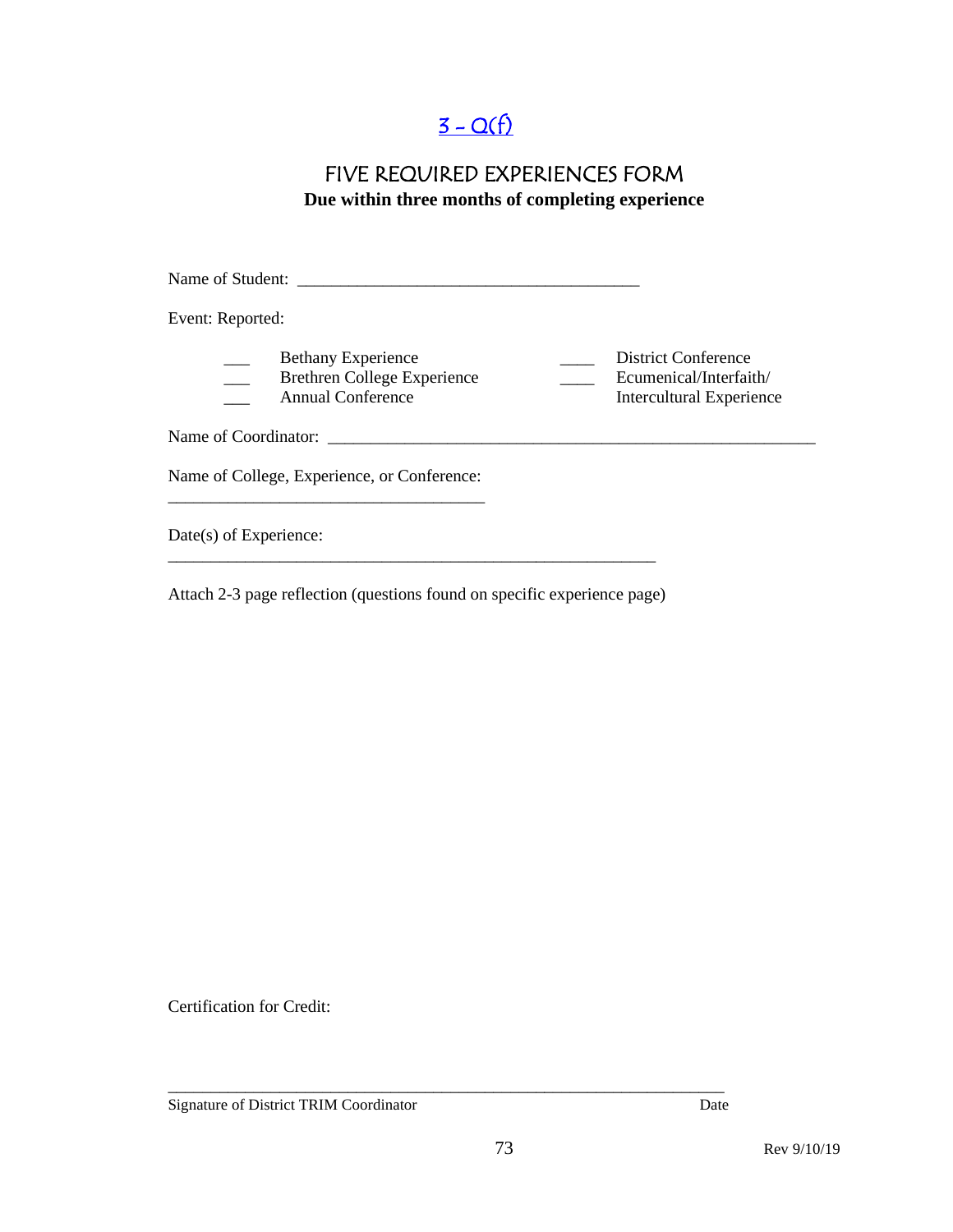### $3 - R$

### THE CHURCH ONLINE

Online resources are abundant for people preparing for ministry. Each TRIM student is required to be familiar, at least at a basic level, with computer technology and the Internet and, over time, become familiar with techniques for searching libraries, websites, and databases for information. "Introduction to Biblical Studies," which each entering TRIM student takes, is designed to help students increase their competency in educational technology.

To keep up with the latest news in the Church of the Brethren, the Academy recommends that students subscribe to *Newsline*, a free, bi-weekly newsletter sent only to those requesting a subscription. To receive it by e-mail, subscribe at [www.brethren.org/newsline.](http://www.brethren.org/newsline)

#### **Valuable Church of the Brethren Web Sites:**

- **The official web site of the Church of the Brethren:** [http://www.brethren.org](http://www.brethren.org/)**.** Here you can link to the agencies of the Church of the Brethren, find many past Annual Conference statements, and locate resources from Brethren Press. Spend some time exploring this site so that you are familiar with the information it can provide. The "short-cuts" link at the top of the home page is very helpful to find specific information.
- **The Brethren Academy web site:** [http://www.bethanyseminary.edu/brethren](http://www.bethanyseminary.edu/brethren-academy/)[academy/](http://www.bethanyseminary.edu/brethren-academy/)**.** Here, among other things, you will find the latest Academy news including the most recent issue of the *Scroll*, the Brethren Academy newsletter, and information about upcoming courses.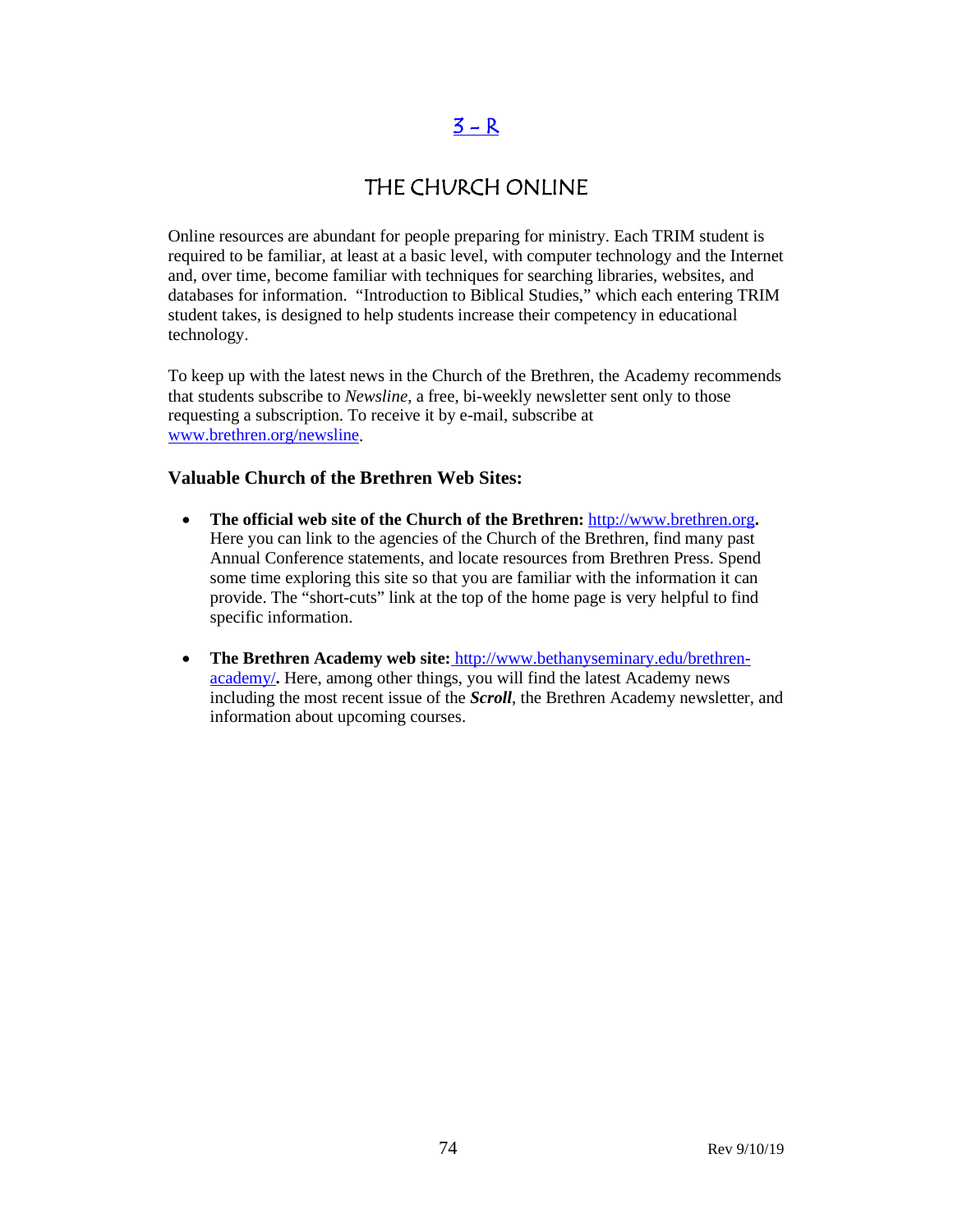## $3 - 5$

## LEAVE OF ABSENCE POLICY

A student may take an official Leave of Absence for up to two calendar years (four academic sessions) if faced with health, family, professional, financial or other concerns that interfere with their studies. A student must apply for a Leave of Absence using the form provided or from the Brethren Academy website and follow all aspects of the Leave of Absence policy. Leave time granted may not total more than two calendar years/four academic sessions per EFSM student.

The BAML may at its discretion, grant leave of absence status for professional or personal reasons. Leave of absence status includes the following arrangements, privileges, and fees:

- 1. Will continue to receive communications form the BAML office, such as newsletters, course brochures and other announcements via email
- 2. District fees and routine BAML processes apply during the LoA year. Student and Congregational fees will be waived during the LoA year.

### **Withdrawal**

If a student finds that TRIM is not the appropriate ministry training for themselves and chooses to withdraw, the student must notify their district and report the decision to the Brethren Academy Office.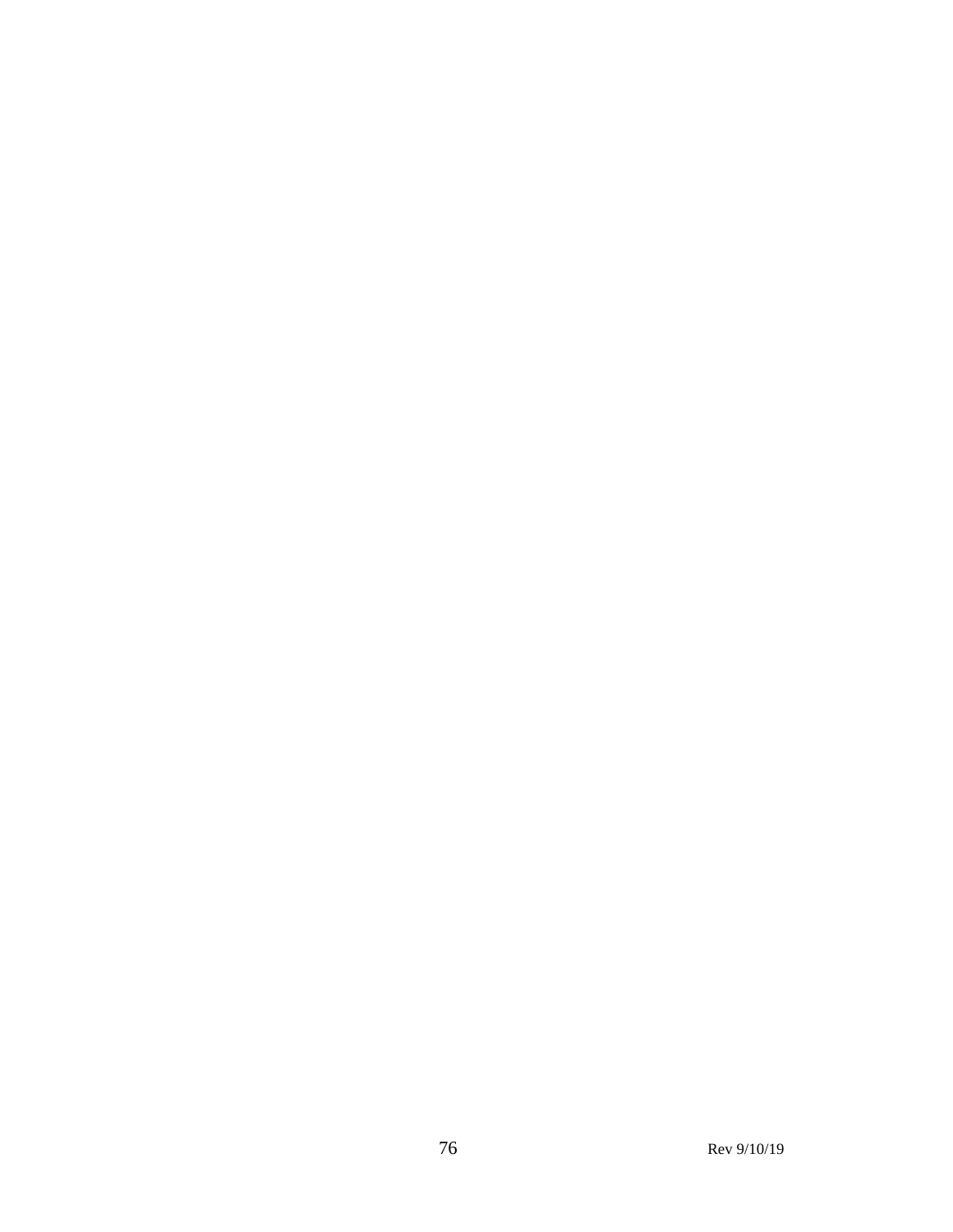# $4-A$

### MINISTRY INTERNSHIP

Each model of ministry training in the Church of the Brethren includes a requirement for practical experience called "internship." This is a historic practice for Brethren. While Brethren placed great importance upon the equality of all persons under God, they were also concerned about conducting their communities of faith in good order. For this reason, from the beginning they "set aside" those of their number to carry out ministerial duties (Donald Durnbaugh, *Fruit of the Vine*, 110-111). According to James E. Miller, historically

No one [among the Brethren] had formal training; however, ministers were put through a system of mentoring and "learning by doing" under the presiding elder and ministers. (Stephen Longenecker, ed., *Lines, Places and Heritage*, 142)

Broadly defined, the goal of the ministry internship is to provide "called out" ministers with a structured opportunity to learn *about* ministry in the process of *doing* ministry. It is an action/reflection model of learning, one that supplements the learning that occurs through TRIM coursework and the experiences of the ministry formation group.

#### **Selecting a Supervisor for the Internship**

Students are required to choose a supervisor to guide ministry interns through this system of mentoring and "learning by doing." The supervisor is **selected in consultation with the district TRIM coordinator** and in some cases, with the district ministry coordinating team. The Supervisor is one who has formal ministry training, enabling him or her to engage the intern in reflection about what is being learned in both study and the current ministry setting.

In situations where the intern is already supervised by someone in a ministry setting, effort should be made to secure a different person to provide supervision for this experience to enrich the feedback received.

In situations where the intern is already supervised by someone in a ministry setting, such as part-time pastoral ministry, effort should be made to secure a different person to provide supervision for this the internship to enrich the feedback received. In short, following the best of our Brethren tradition, the supervisor should be

- 1. A proven and tested minister possessing broad perspective, experience and oversight
- 2. A challenger who asks tough questions that require deep thinking
- 3. A mentor who encourages the student in his or her talents and also demands accountability
- 4. A constructive critic who offers a soundboard for ideas and gives honest feedback
- 5. A counselor who helps students think through the issues of ministry
- 6. A minister with an M.Div or higher degree. If qualified and skilled potential supervisors do not meet this requirement, they must be approved by the Coordinator.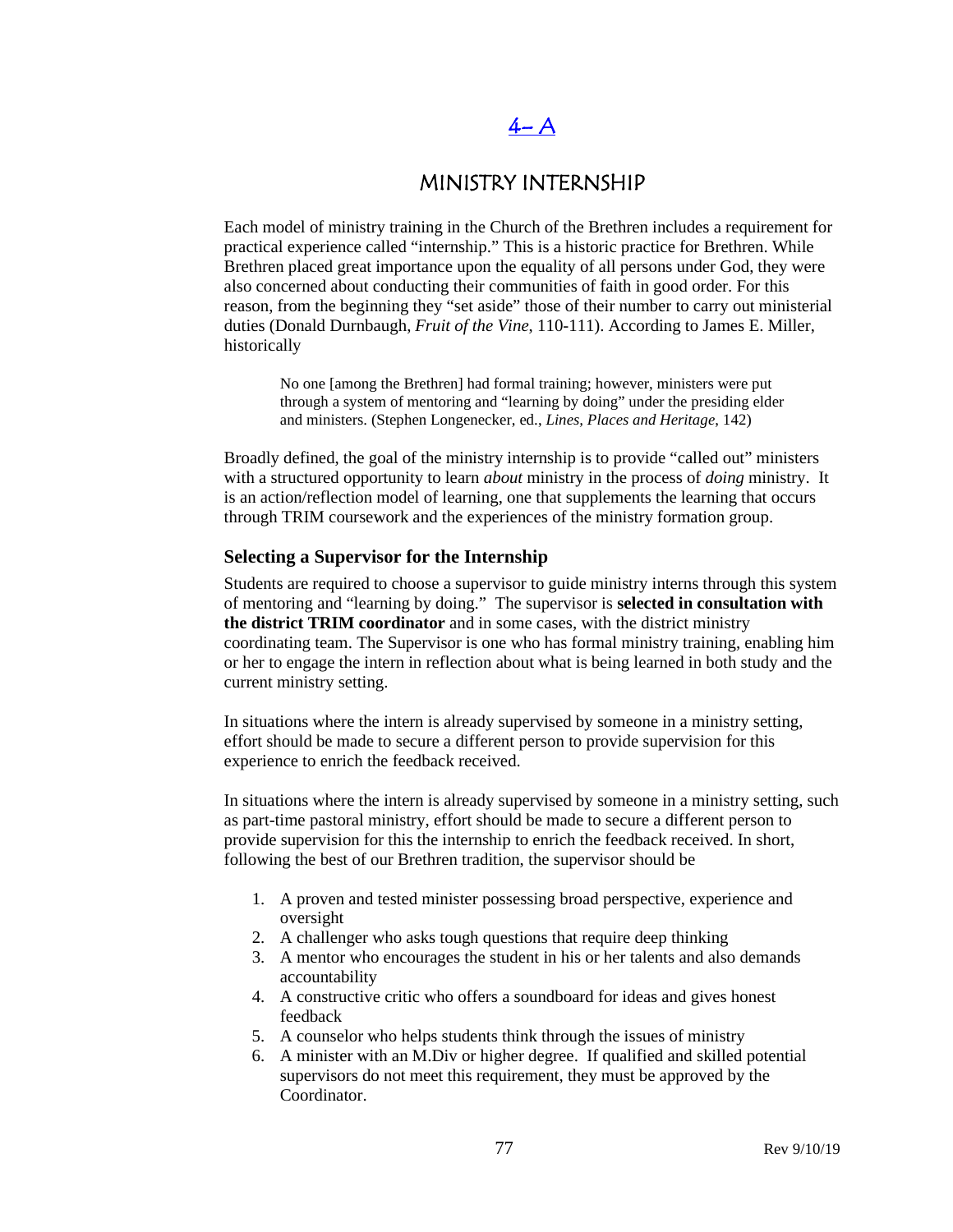#### **Description of the Internship**

An intern spends at least **400 hours** in ministry internship. This includes preparation time for tasks, actual involvement in ministry, and reflection on and evaluation of the experience. Except in special circumstances, internships should be completed over the period of one year, allowing interns to become more seasoned than a shorter time frame allows. In a one-year experience, an intern averages about eight hours a week in a ministry experience. A time log is provided to keep track of time spent. This tool will assure interns that they are spending adequate time in this experience and provide them with a self-monitoring system they can use in the future to help balance the time they spend at work with other activities in life.

The ministry internship is planned in consultation with the district TRIM coordinator and the supervisor. It takes place near the end of the TRIM program so that coursework and other educational events can undergird the experience. At least 20 units of study must be completed before beginning the internship (at least 5 of those must be completed while in TRIM, prior to the internship).

*A Covenant between the student and supervisor for this internship must be submitted* to the Coordinator *at least one month in advance* of the beginning of the internship to allow time for any adjustments that might need to be made to the plans.

#### **Possible Internship Settings**

While ministry occurs in many settings, TRIM is primarily a program established to train pastors. Therefore interns may choose one of three recommended options for fulfilling this requirement:

- A ministry experience in a congregation a student is already serving
- A ministry experience in a congregation that the student has not served before
- In some instances, with the approval of the District Ministry Commission or district executive minister as well as the Brethren Academy Coordinator, the ministry internship may take place in a ministry setting other than a congregation.

Settings other than a congregation include:

- Chaplaincy, preferably under the supervision of a Board Certified Chaplain Chaplaincy. Training is available in a medical setting or Brethren retirement home through Clinical Pastoral Education (CPE). Possible locations are listed at [www.acpe.edu](http://www.acpe.edu/)
- Disaster Response Ministries [\(www.brethren.org\)](http://www.brethren.org/)
- Church of the Brethren Camps (Outdoors Ministry Association of the Church of the Brethren[, www.cob-net.org/oma.htm\)](http://www.cob-net.org/oma.htm)
- Established programs for the training of Spiritual Directors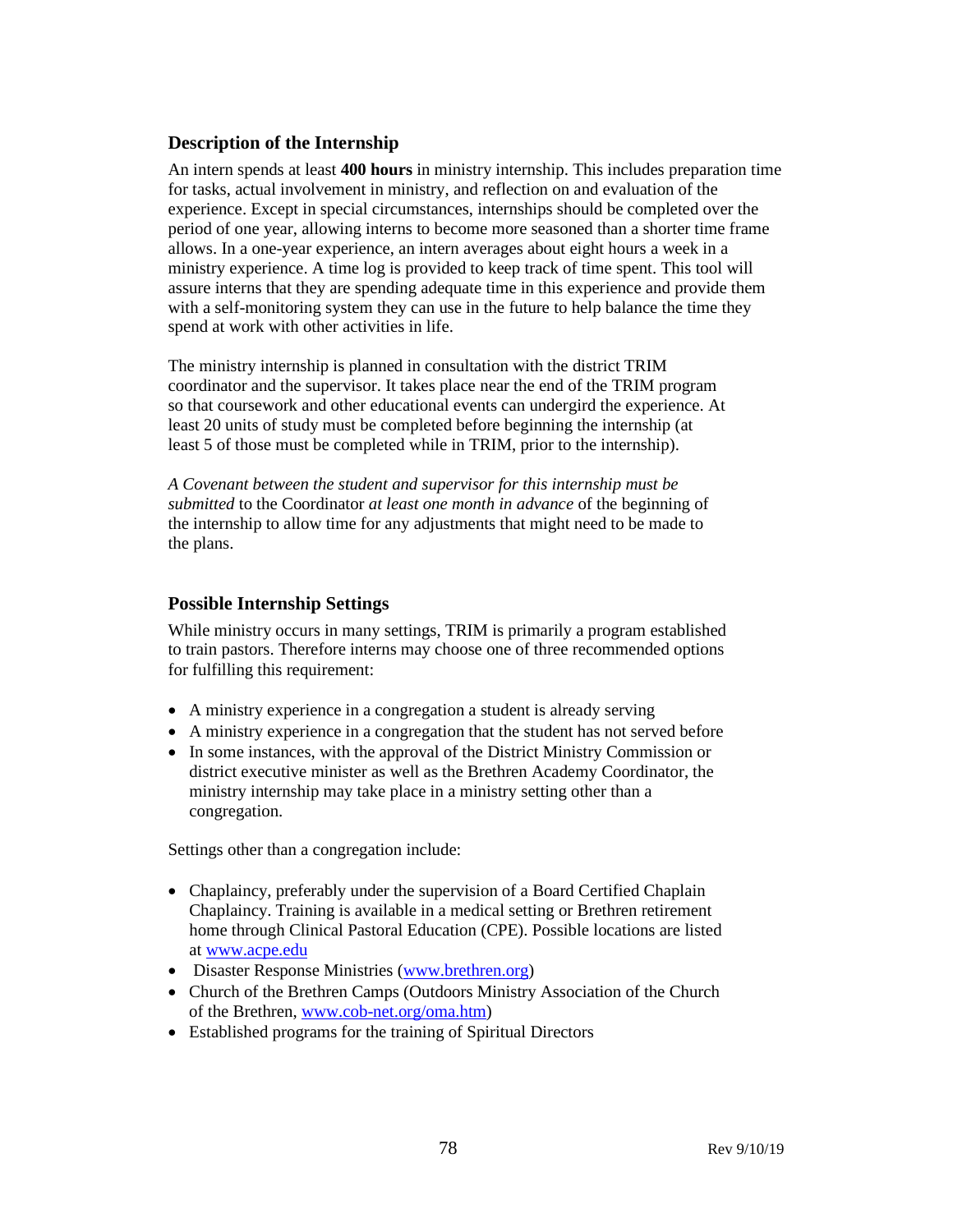#### **Planning the Experience**

The planning and carrying out of the ministry internship is as follows:

- 1. The district TRIM coordinator and the intern will have already discussed options for the ministry internship as they work on the Learning Covenant following orientation. A tentative proposal for the ministry internship requirement is listed in the plan.
- 2. If the intern is not already functioning in a regular ministry setting, the district TRIM coordinator will assist in arranging a setting in which the ministry internship can take place. The Coordinator will also assist in making arrangements for supervision, preferably helping to negotiate with another qualified person to assume the role on behalf of the district, but in some cases assuming the role of supervisor. The coordinator and/or intern should also be in communication with the district executive minister to determine appropriate placement.
- 3. The supervisor and the student meet to formulate a set of learning goals. Instructions for writing learning goals are found in section 4-B.
- 4. At least one month before the ministry internship begins the intern and the district TRIM coordinator will prepare a Covenant for the ministry internship. A copy of this Covenant will be submitted to the Coordinator. Find a Covenant form in section 4-C of this manual.
- **NOTE:** The Brethren Academy office will send all relevant materials to the Supervisor once the ministry internship covenant has been received and approved
- 5. Supervision normally includes a combination of on-site observation of the intern's ministry, critical feedback on materials prepared by the intern and regularly scheduled in-depth conversations.
- 6. In addition to goals and learning experiences, the intern will prepare at least three case studies, reporting on specific ministry experiences. It is recommended that these be focused in the areas of
	- a. preaching or leading worship b. teaching a class or small group
	- c. providing pastoral care

All interns will prepare **a fourth case study,** reflecting on a transforming experience that has occurred during the ministry internship.

- 7. In addition to these written reports, the intern will lead a session with his or her ministry formation group, reflecting orally on the internship experience and inviting group members to enter into the reflective process with him or her.
- 8. The district TRIM coordinator will keep the Brethren Academy staff informed of the student's ministry internship in his or her annual report. When someone other than the district TRIM coordinator is serving as the supervisor, the coordinator will consult with the supervisor to monitor progress.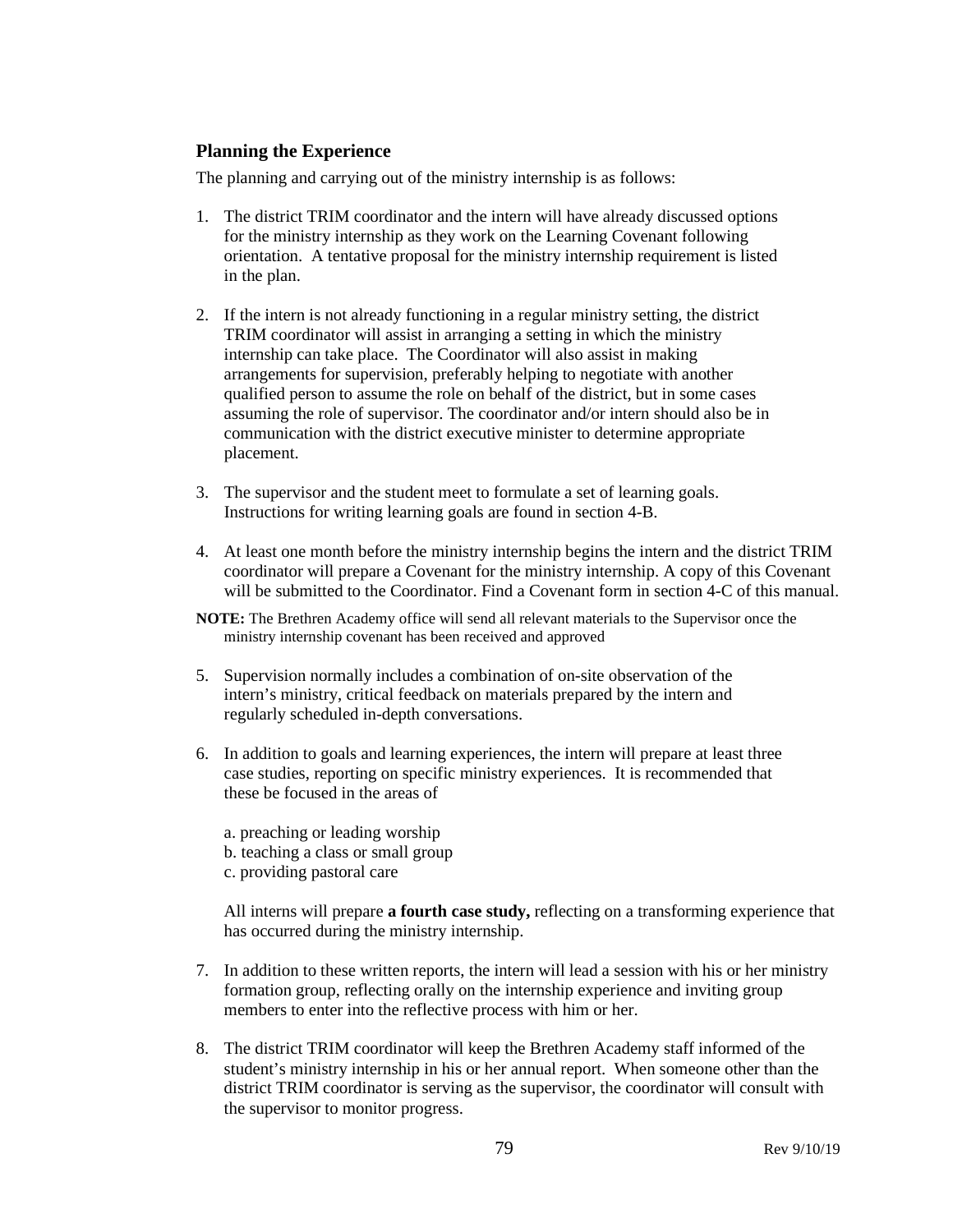- 9. At the conclusion of the ministry internship, the intern and supervisor will write evaluations of the experience using the forms provided, and the supervisor will determine whether the intern will receive credit for the experience. If the supervisor is someone other than the district TRIM coordinator, the supervisor will send copies of the evaluations and the four case studies to the district TRIM coordinator.
- 10. The district TRIM coordinator will send copies of the ministry internship evaluations and the four case studies to the Brethren Academy Coordinator who will note completion of the ministry internship requirement on the student's transcript.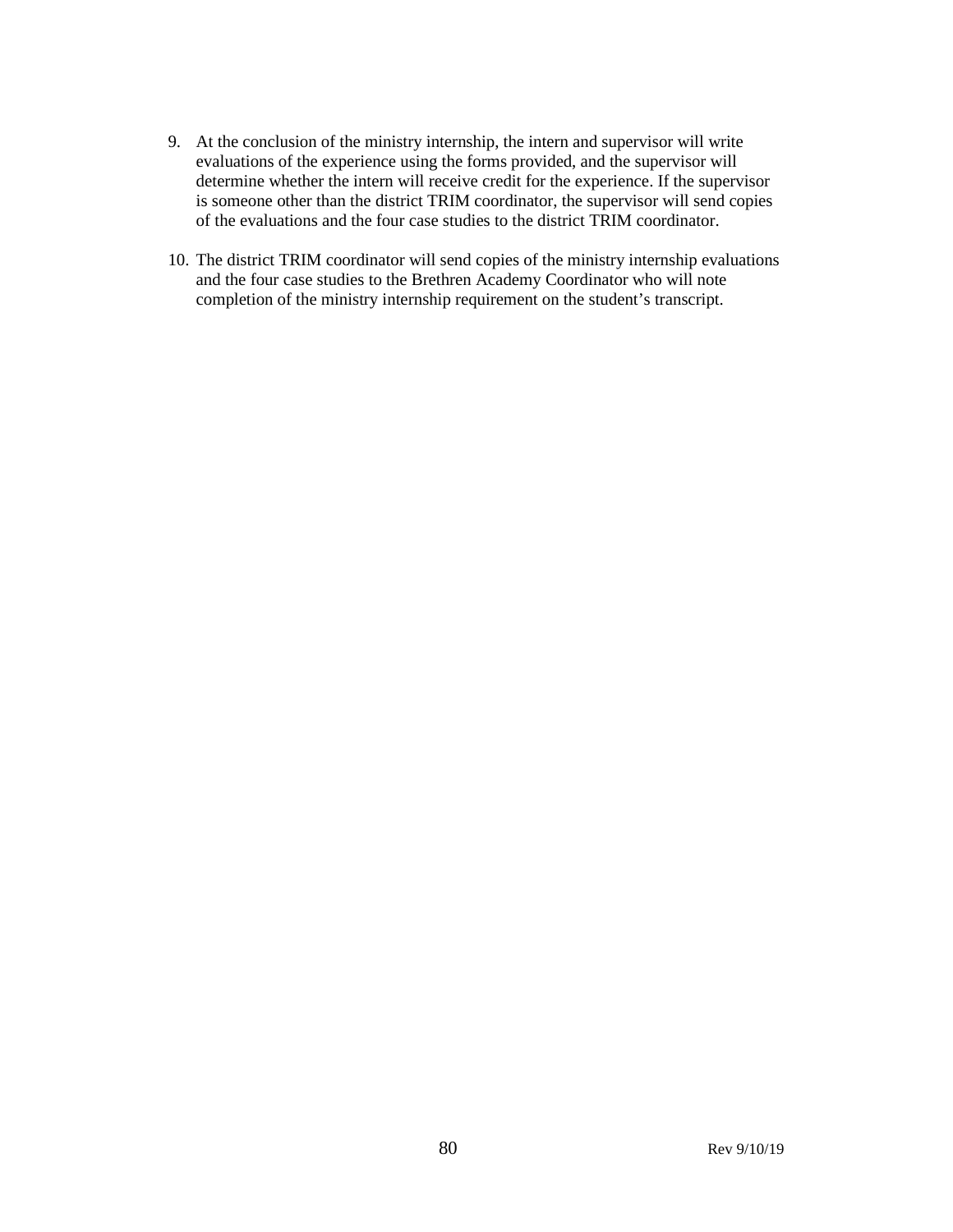## WRITING LEARNING GOALS for the MINISTRY INTERNSHIP

When students apply for a ministry internship, they will identify specific learning goals they aim to achieve. When writing goals, consider the areas of ministry in which you feel you need the most improvement and write goals to challenge yourself in those areas. Be sure to frame the goal as an "outcome" and not merely an activity. For example, instead of saying "I will preach three times during my internship," say, "In preaching I will become more proficient with resources such as commentaries and concordances." In addition to the guidelines in this section, the document "Competencies for Ministries" in the TRIM manual (section 1-B) is a good resource for ideas about possible goals.

#### **Examples**

**Learning Goal 1:** I seek to expand my preparation techniques in writing sermons and to become more aware of how my sermons are received.

**Evaluation:** I will ask for sermon feedback from at least 10 people in the congregation using a response form. I will keep a journal to reflect on these methods and the reactions of listeners.

**Learning Experiences for Goal #1:** I will preach at least 6 sermons. As I do this, I will try three different styles of preparation:

- 1. use the lectionary scripture (or the scripture highlighted by the Brethren bulletin)
- 2. begin with a topic and support it with scripture
- 3. work with a small group for input
- **Learning Goal 2:** As I minister to youth, I would like to develop strong connections between the activities I plan and the needs of youth and parents.

**Evaluation:** I will ask for feedback from parents and youth on a questionnaire.

**Learning Experiences for Goal #2:** I will visit each member of the youth group in his or her home, and have a conversation with the youth, parents or caregivers to discern what is the most meaningful aspect of congregational life, both to the youth and the adults present? I will then incorporate that idea into a prayer at some point during the visit. To follow up, I will make a list of ideas that emerge from both youth and adults. I will write a note to each youth affirming their participation in our church and specifically mention the aspect they said they found most meaningful. Taking the information I have gleaned, I will plan one activity for the youth group, providing response forms for youth and parents.

**Learning Goal #3:** Having spent most of my adult life in one Brethren congregation, I would like to broaden my view of what ministry is like in different congregational settings.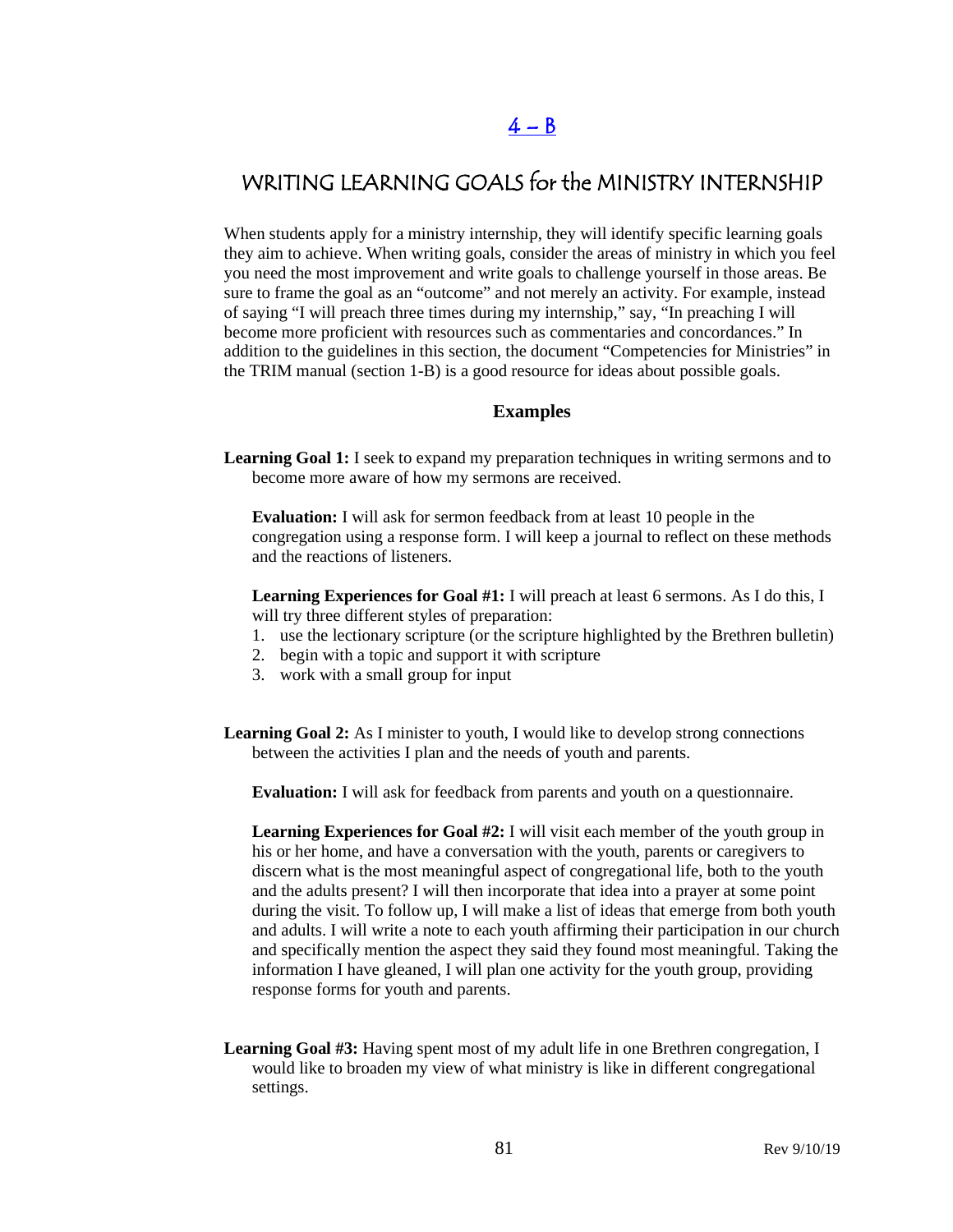**Evaluation:** I will write a reflection paper on what I think it would mean for me to be the pastor of a congregation that is different from the one I am used to.

**Learning Experiences for Goal #3:** I will attend worship at a Brethren church I have never attended before, preferably one very different than my own. I will observe the congregation, and take note of aspects of worship that are new or different for me. I will schedule a time to interview both the pastor and one congregational member, talking about what I have observed and asking about the traditions of that congregation.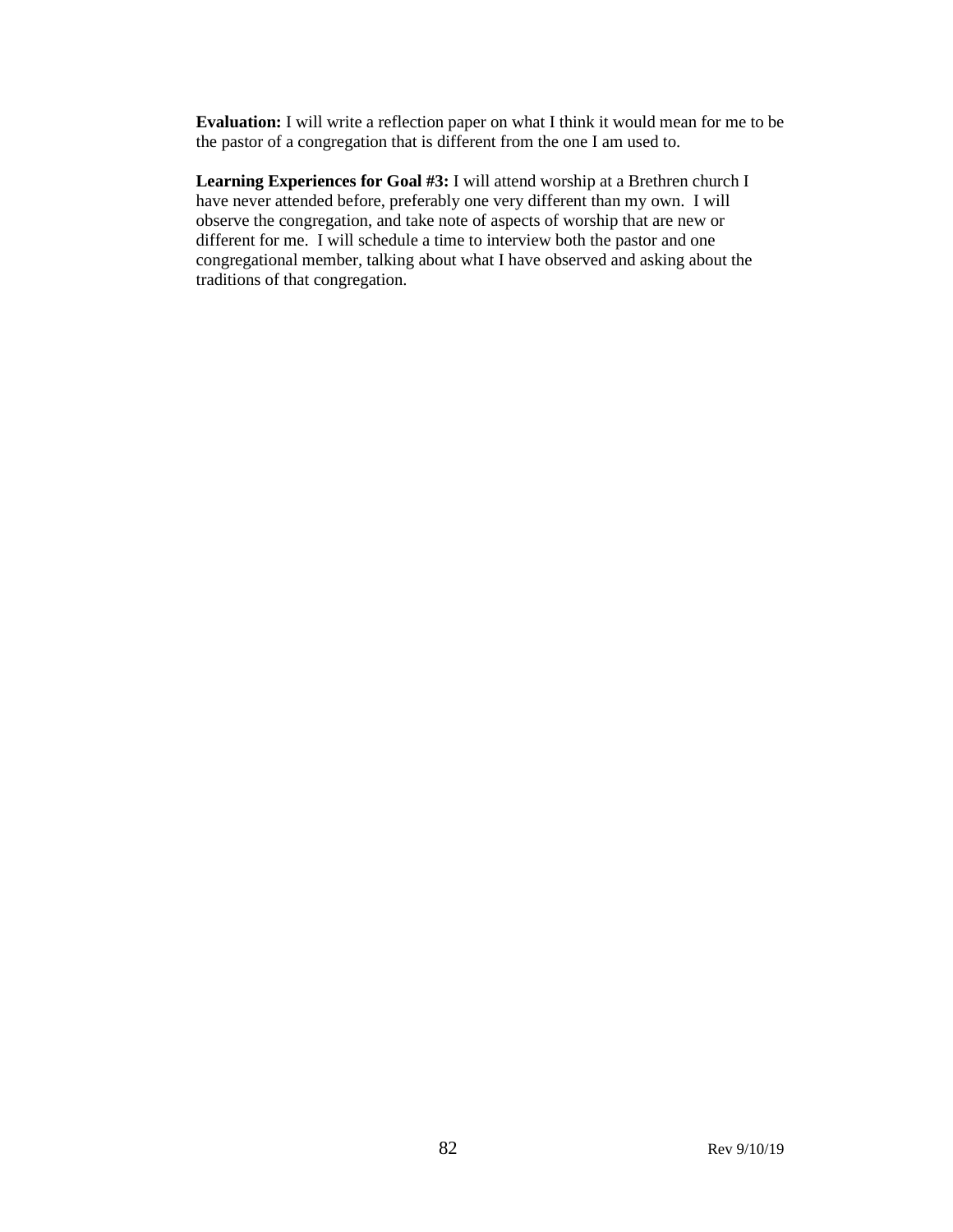# $4 - C$

## MINISTRY INTERNSHIP COVENANT

Name of Intern:

Name of Supervisor:

Supervisor Contact Information:

Telephone: Email:

Mailing address:

Congregation(s) or other ministry setting(s) for internship:

Time Frame for internship:

Identify three or four specific and measurable **goals** you hope to achieve through this experience. In each case, tell how you will evaluate your performance. Also identify several **learning experiences** that will help you arrive at the goal. For most students, three of these goals must relate to the ministries of preaching, teaching and pastoral care.

**Goal 1:**

**Learning experiences:** 

A.

B.

C.

**Plan for evaluation:**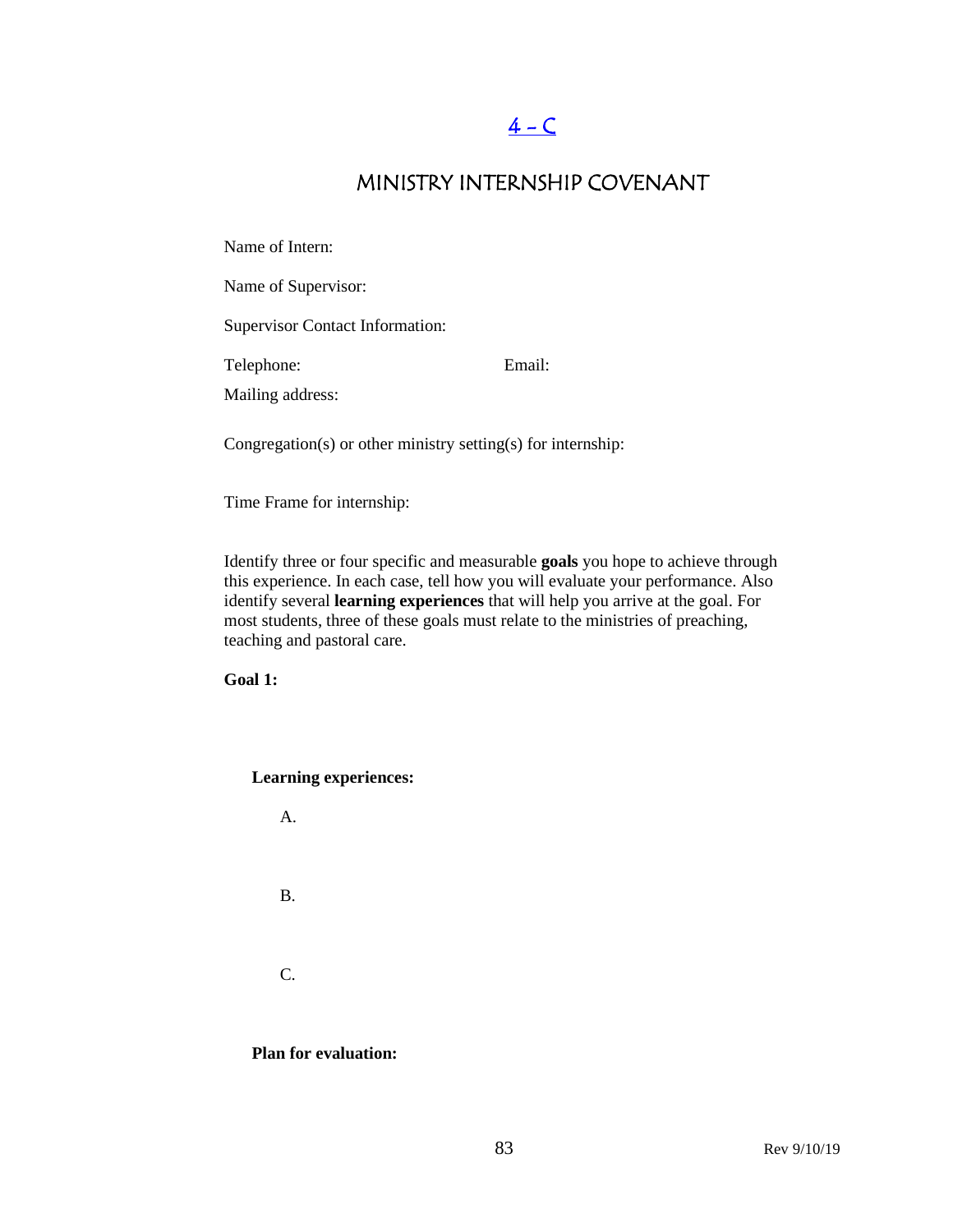**Goal 2:**

### **Learning experiences:**

A.

B.

C.

**Plan for evaluation:**

**Goal 3:**

**Learning experiences:**

A.

B.

C.

**Plan for evaluation:**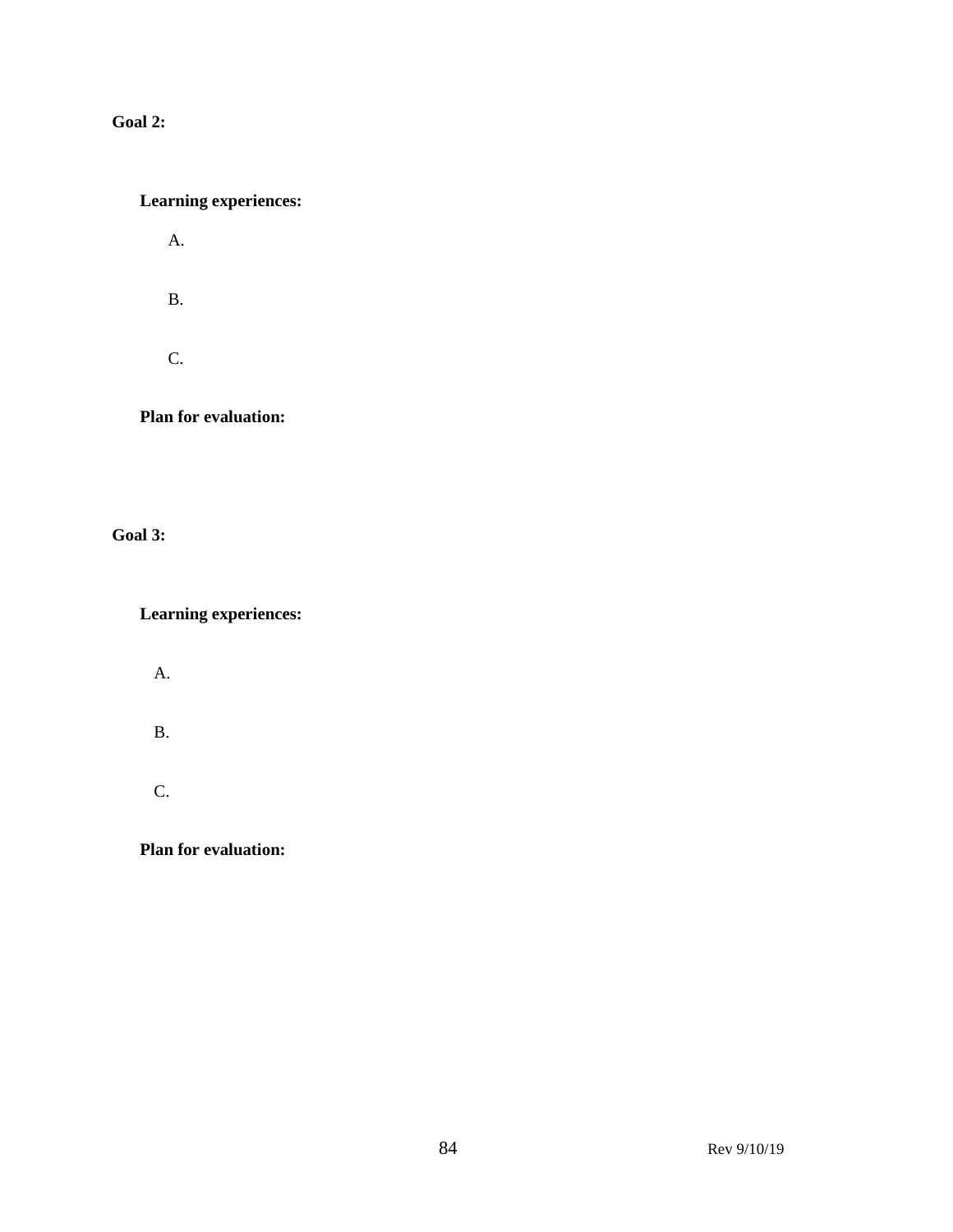#### **Goal 4:**

#### **Learning experiences**

A. B. C.

**Plan for evaluation:** 

**Description of Supervision**: How will your supervisor relate to the ministry internship? Include a schedule for on-site observation and a plan for periodic conversations between you and your supervisor.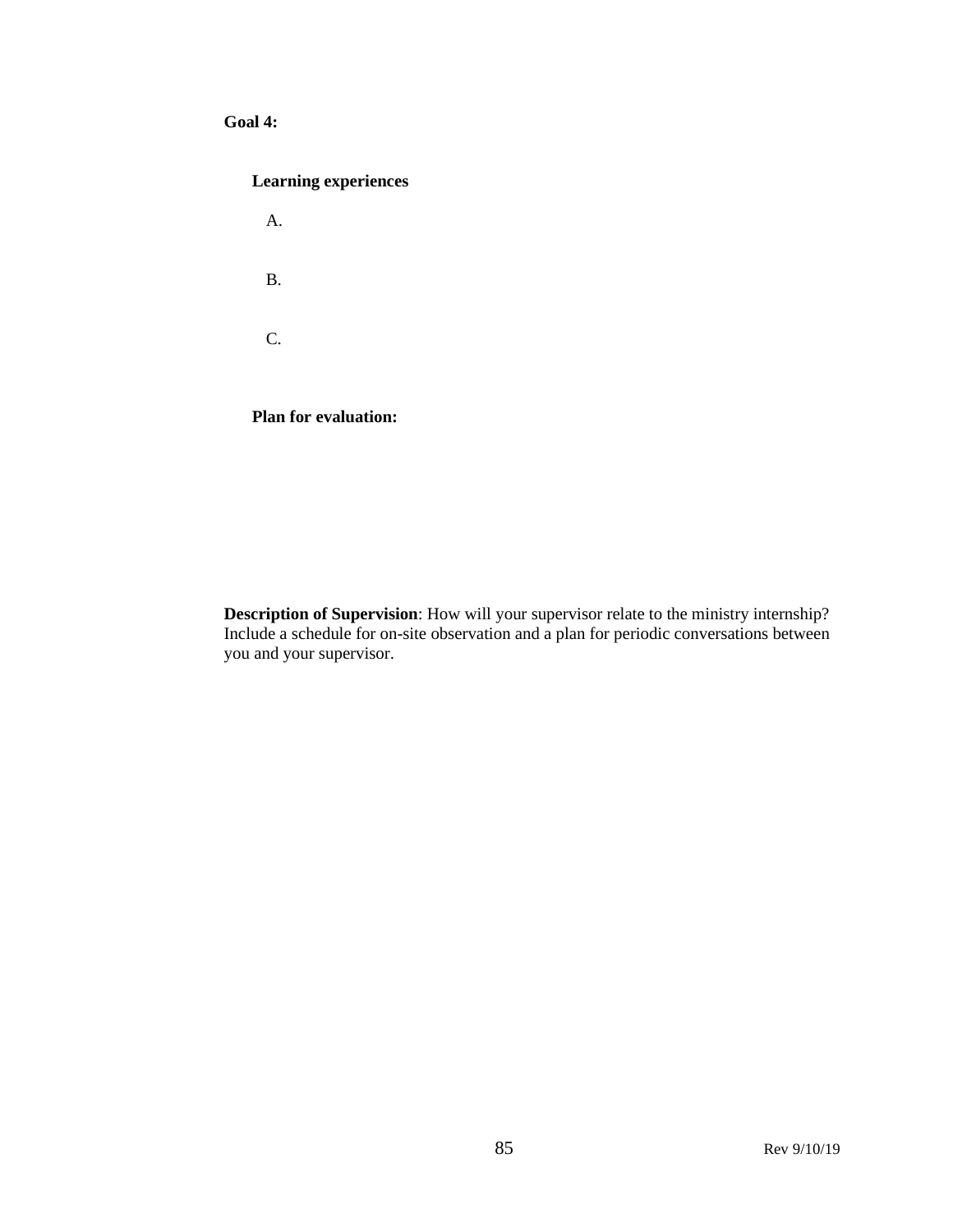**Case Studies:** You cannot complete this section of the covenant before you begin the internship. The incidents about which you will write have not yet happened. During the internship, as you choose events to write about in case studies, list them on this form and ask the supervisor to initial them to certify they have been completed. Keep in mind, however, that you need a case study for each area of the internship: preaching/worship, teaching, and pastoral care. For those concentrating in ministries other than pastoral ministry, alternative topics are possible.

1. Preaching/worship:

2. Teaching:

3. Pastoral Care:

4. Transforming experience:

\_\_\_\_\_\_\_\_\_\_\_\_\_\_\_\_\_\_\_\_\_\_\_\_\_\_\_\_\_\_\_\_\_\_\_\_\_\_\_\_ \_\_\_\_\_\_\_\_\_\_\_\_\_\_\_\_\_\_\_\_\_ Student Signature Date

District TRIM Coordinator Signature Date

Coordinator Signature Date

\_\_\_\_\_\_\_\_\_\_\_\_\_\_\_\_\_\_\_\_\_\_\_\_\_\_\_\_\_\_\_\_\_\_\_\_\_\_\_\_\_\_\_\_ \_\_\_\_\_\_\_\_\_\_\_\_\_\_\_\_\_\_\_\_\_\_\_\_

\_\_\_\_\_\_\_\_\_\_\_\_\_\_\_\_\_\_\_\_\_\_\_\_\_\_\_\_\_\_\_\_\_\_\_\_\_\_\_\_ \_\_\_\_\_\_\_\_\_\_\_\_\_\_\_\_\_\_\_\_\_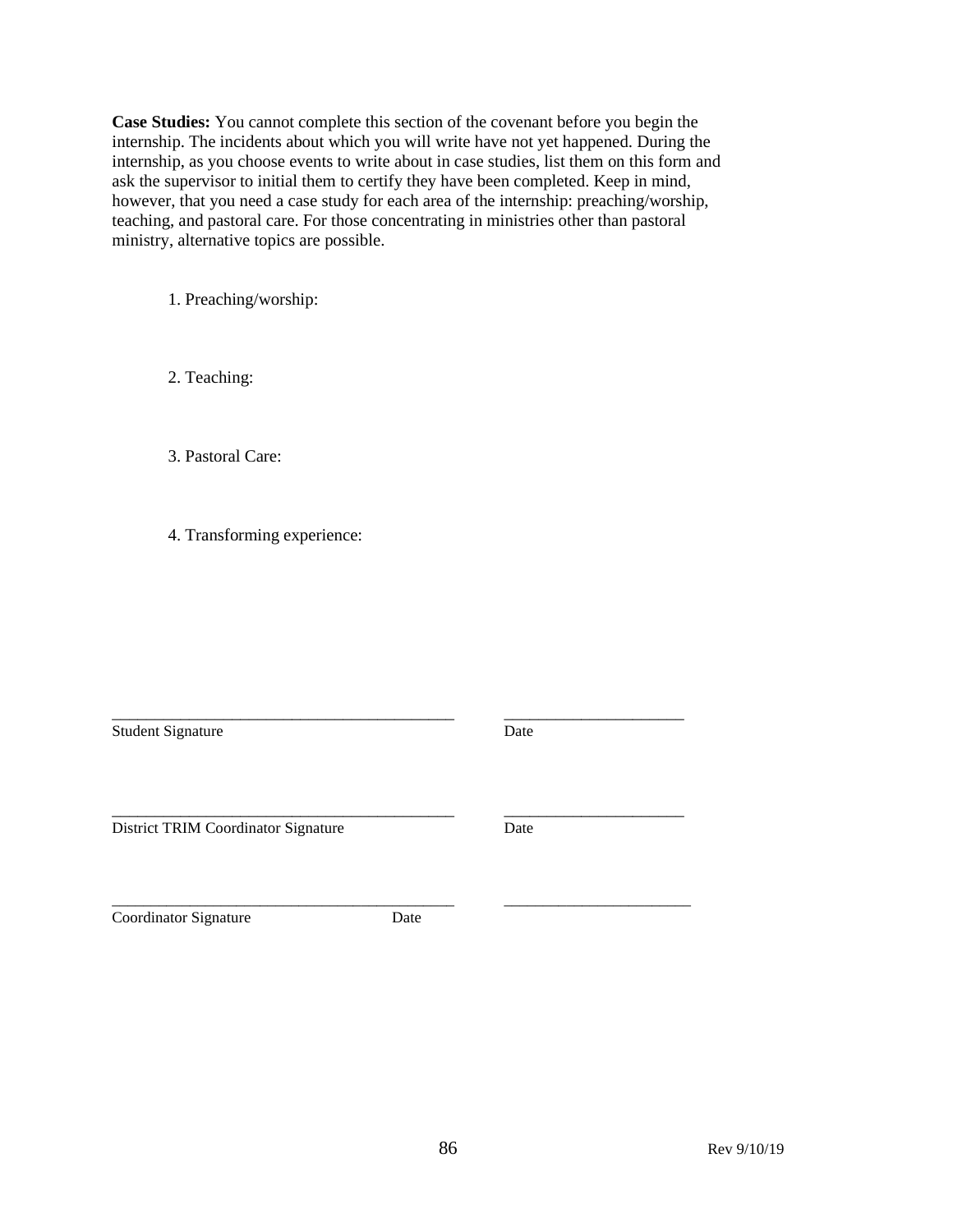# $4 - D$

## MINISTRY INTERNSHIP CHECKLIST

This checklist is for your convenience as you and your supervisor make your way from the application for the internship through its completion.

Fill in the date you completed each step of the ministry internship.

| Completed Covenant in consultation with district TRIM coordinator                            |
|----------------------------------------------------------------------------------------------|
| Covenant sent to Brethren Academy Office                                                     |
| Covenant approved                                                                            |
| Ministry Internship beginning date                                                           |
| Case Study Report #1 completed                                                               |
| Case Study Report #1 discussed with Supervisor and forwarded to<br>district TRIM coordinator |
| Case Study Report #2 completed                                                               |
| Case Study Report #2 discussed with Supervisor and forwarded to<br>district TRIM coordinator |
| Case Study Report #3 completed                                                               |
| Case Study Report #3 discussed with Supervisor and forwarded to<br>district TRIM coordinator |
| Case Study Report #4 completed                                                               |
| Case Study Report #4 discussed with Supervisor and forwarded to<br>district TRIM coordinator |
| Ministry Internship ending date                                                              |
| Final Evaluation completed and shared with Supervisor                                        |
| Final Evaluation given to district TRIM coordinator                                          |
| Ministry Internship completed                                                                |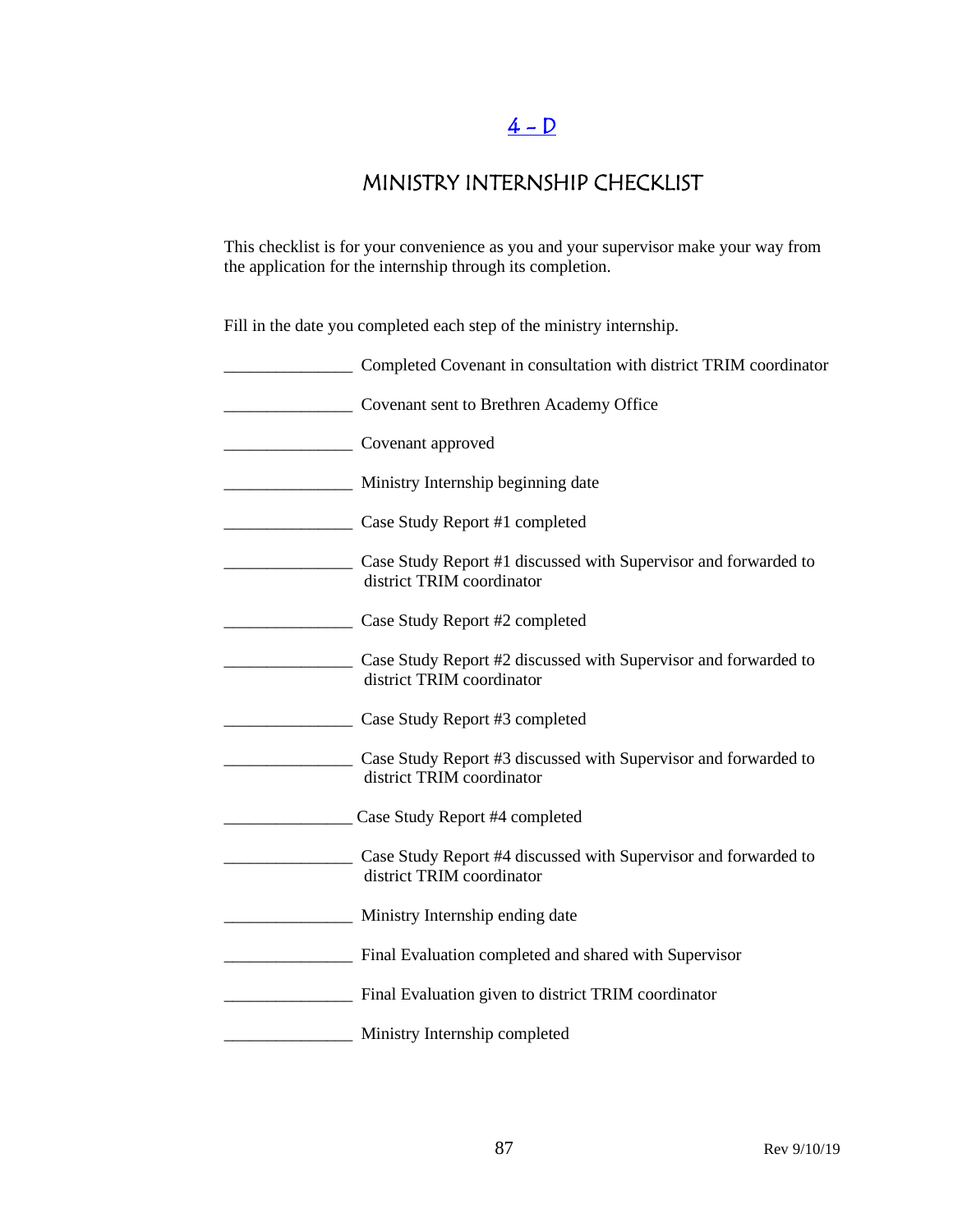# $4 - E$

# MINISTRY INTERNSHIP RECORD OF HOURS

| <b>Date</b> | <b>Activity</b> | <b>Hours</b> | <b>Total Hours</b> |
|-------------|-----------------|--------------|--------------------|
|             |                 |              |                    |
|             |                 |              |                    |
|             |                 |              |                    |
|             |                 |              |                    |
|             |                 |              |                    |
|             |                 |              |                    |
|             |                 |              |                    |
|             |                 |              |                    |
|             |                 |              |                    |
|             |                 |              |                    |
|             |                 |              |                    |
|             |                 |              |                    |
|             |                 |              |                    |
|             |                 |              |                    |
|             |                 |              |                    |
|             |                 |              |                    |
|             |                 |              |                    |
|             |                 |              |                    |
|             |                 |              |                    |
|             |                 |              |                    |
|             |                 |              |                    |
|             |                 |              |                    |
|             |                 |              |                    |
|             |                 |              |                    |
|             |                 |              |                    |
|             |                 |              |                    |
|             |                 |              |                    |
|             |                 |              |                    |
|             |                 |              |                    |
|             |                 |              |                    |
|             |                 |              |                    |
|             |                 |              |                    |
|             |                 |              |                    |
|             |                 |              |                    |
|             |                 |              |                    |
|             |                 |              |                    |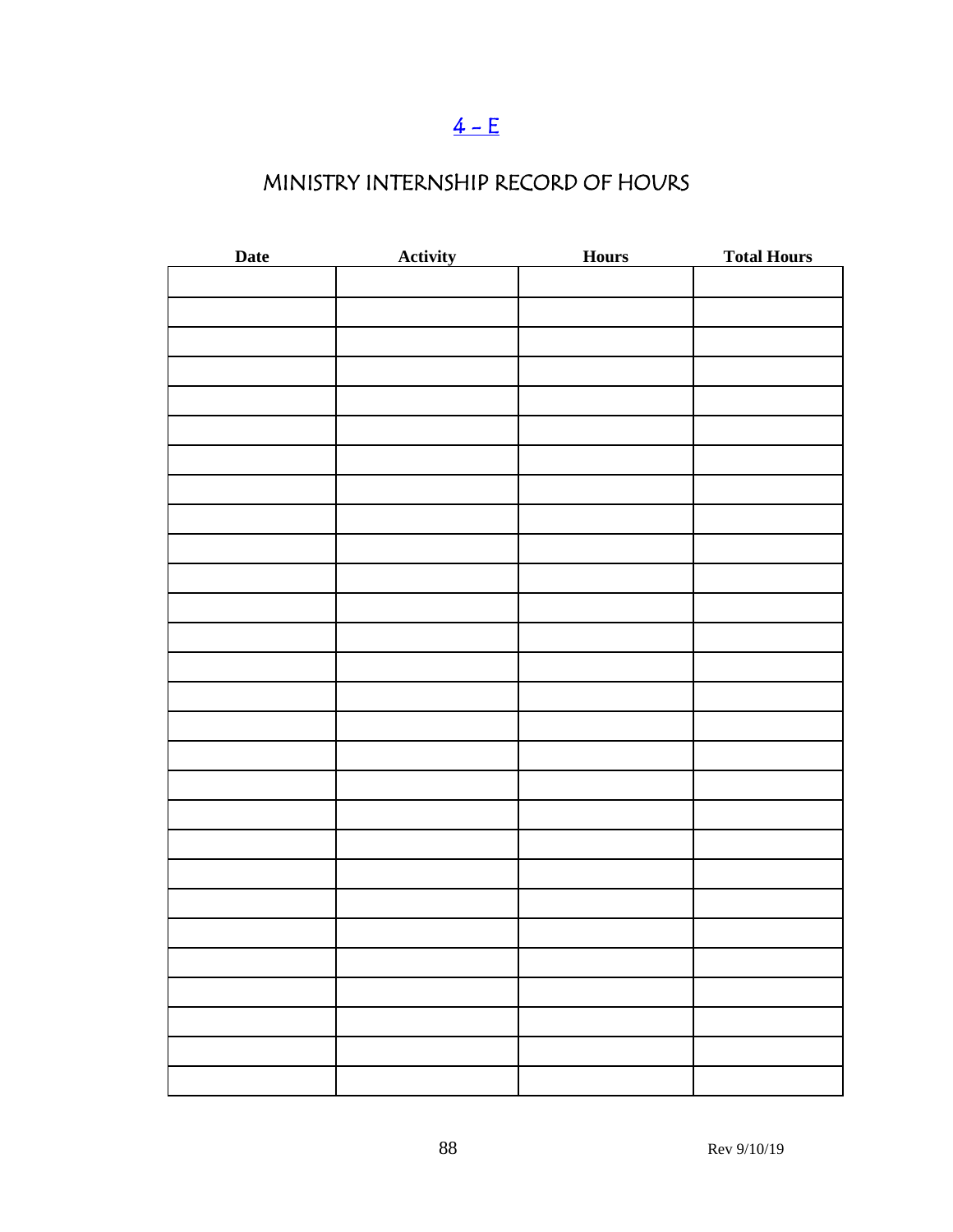# $4-F$

### CASE STUDY GUIDELINES

A deep engagement in ministry requires not only completing activities but reflecting on them. To facilitate this reflection on the internship, the intern is required to prepare four case studies to discuss with his or her supervisor. You will prepare a case study for each area of the internship—preaching, teaching, and pastoral care—and a fourth case study that focuses on a transforming experience in the internship. As you move through the internship, be alert to experiences that will lend themselves to these topics. Then write the case studies as soon as possible after the incident so your thoughts will be fresh in your mind.

Do not write the fourth and final case study until the final weeks of the internship; however, it is important to keep a list of possible experiences to refer back to, defining moments for your formation as a minister.

**1. You will present your case studies to your supervisor at regular intervals and present only one case study at a single meeting.** A reporting form is provided for writing case studies (4-G, H, I). Depending on the nature of the event, the report form might need to be modified in consultation with your supervisor. At the end of the session the form should be signed and dated at the bottom by both you and your supervisor.

**2. Each case study will be 8-10 single-spaced, typed pages in length and written in a narrative style on the forms provided.** A longer case study is acceptable, keeping in mind that depth, not length, is the goal. After the student and the supervisor discuss the case study, the supervisor will give a copy of the signed report to the district TRIM coordinator for your ministry internship file.

#### **3. Write three "activity" case studies.**

For the first three case studies, choose one event for which you have primary responsibility. Be sure this is an event you either planned and carried out or were a vital part of. For most interns, it is recommended that the three activity case studies are written about one event in each of the following areas: preaching/worship, teaching, and pastoral care. Interns who do their ministry internship in areas that do not lend themselves to these kinds of activities will consult with their supervisors about alternative topics.

**4. Write a fourth case study about a transforming experience in ministry.** For this case study, consider one area in which you have grown in your view of ministry. How were you transformed? What surprised you about yourself during this trial run at ministry? Write a case study about a stretching, transforming experience in your ministry internship that you feel will deeply impact your ministry in the future. For this case study, write briefly on numbers 1-3 in the report form provided, but focus your attention and reflection on numbers 4-6.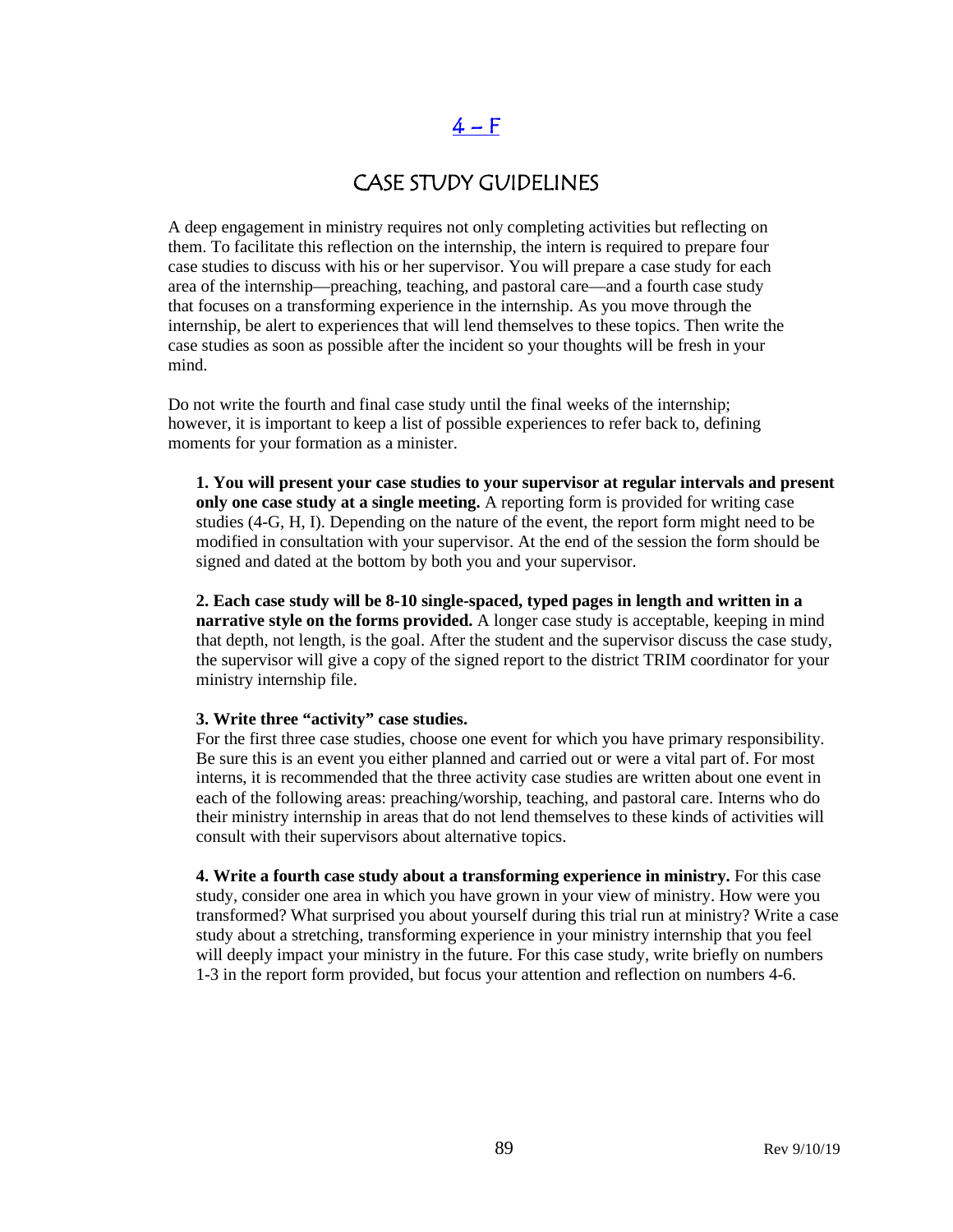$4 - G$ 

### CASE STUDY REPORT FORM

NOTE: Submit four case studies, one case study per form. Each case study will be 8-10 pages in length, typed, double-spaced, in 12 point Times New Roman or Arial font, with 1" margins. It should be written in a narrative style on the form provided. A copy of this form can be found on the online manual found on the Brethren Academy website.

Name of student:

Congregation or other ministry setting:

Ministry experience (check one)

**\_\_\_\_\_** Preaching and leading worship

\_\_\_\_\_ Teaching a class or small group

\_\_\_\_\_ Providing pastoral care

\_\_\_\_\_ A transforming experience (required for all interns)

\_\_\_\_\_ Other (please describe) \_\_\_\_\_\_\_\_\_\_\_\_\_\_\_\_\_\_\_\_\_\_\_\_\_\_\_\_\_\_\_

Date of experience:

#### **I. Introduction**

- A. Describe what took place in this ministry experience/event? What was the setting? Who was present? What were your expectations? What were the expectations of others?
- B. Describe your planning process for this incident/event.
- C. Name at least two goals you set out to accomplish and to what extent you accomplished them.
- D. For each goal you name, describe an activity that you hoped would lead to the goal. To what extent did the activities you planned help you reach your goals? If they did not, why?
- E. Summarize the content of this experience/event. Include, for example, a sermon manuscript or notes (or recording) if your coordinator was not able to be present, a lesson plan, a short bibliography of readings you used to prepare, or a power point file.
- F. Describe the method of evaluation you used to decide whether this incident/event met the goals you hope for.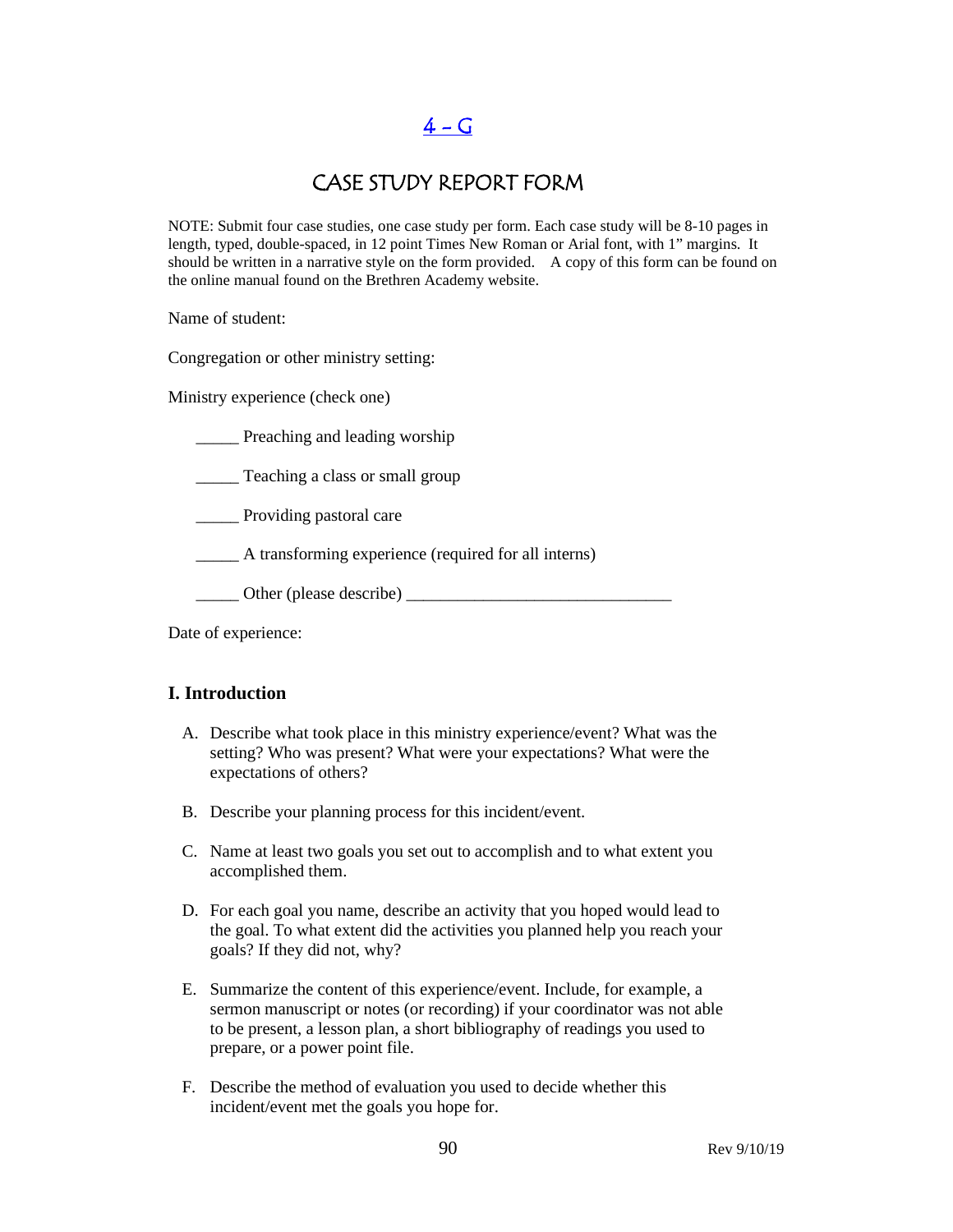#### **II. Verbatim Account**

- A. Choose a brief, poignant conversation or exchange from the event or incident. As accurately as possible, write down the actual words spoken—yours and others' during this key moment. A verbatim account for a preaching case study could include comments made to you following worship. Use the following format:
	- **P =** parishioner
	- $M =$  minister
	- P1: Can you give me a few minutes?
	- M1: Of course. Come into my office.
	- P2: It's about my daughter. She's thinking about leaving her husband again.
	- M2: Please, sit down. I'm sorry to hear this. I know you've been concerned about her.
- B. If there were oral or written evaluations submitted by participants, include those here.

#### **III. Self-Awareness**

- A. What was the mood at the time of the incident? What were your immediate hunches about the effect of your ministry on those involved?
- B. How were you affected in the course of this conversation or incident? What personal issues did this incident/event raise for you?

#### **IV. Spiritual Reflection**

- A. What spiritual transformation did you see in people as this incident or event unfolded?
- B. According to James Fowler's *Stages of Faith* or similar developmental scale, how would you characterize the stage of faith exhibited by one or two people in this incident?
- C. Did you see any change in people? Describe the changes you saw.

#### **V. Theological Reflection**

- A. Name one or two assumptions about God, the Bible, or the Church that you brought with you to this incident. How, if at all, did your assumptions change?
- B. What assumptions did others bring to this incident? How, if at all, did their assumptions change?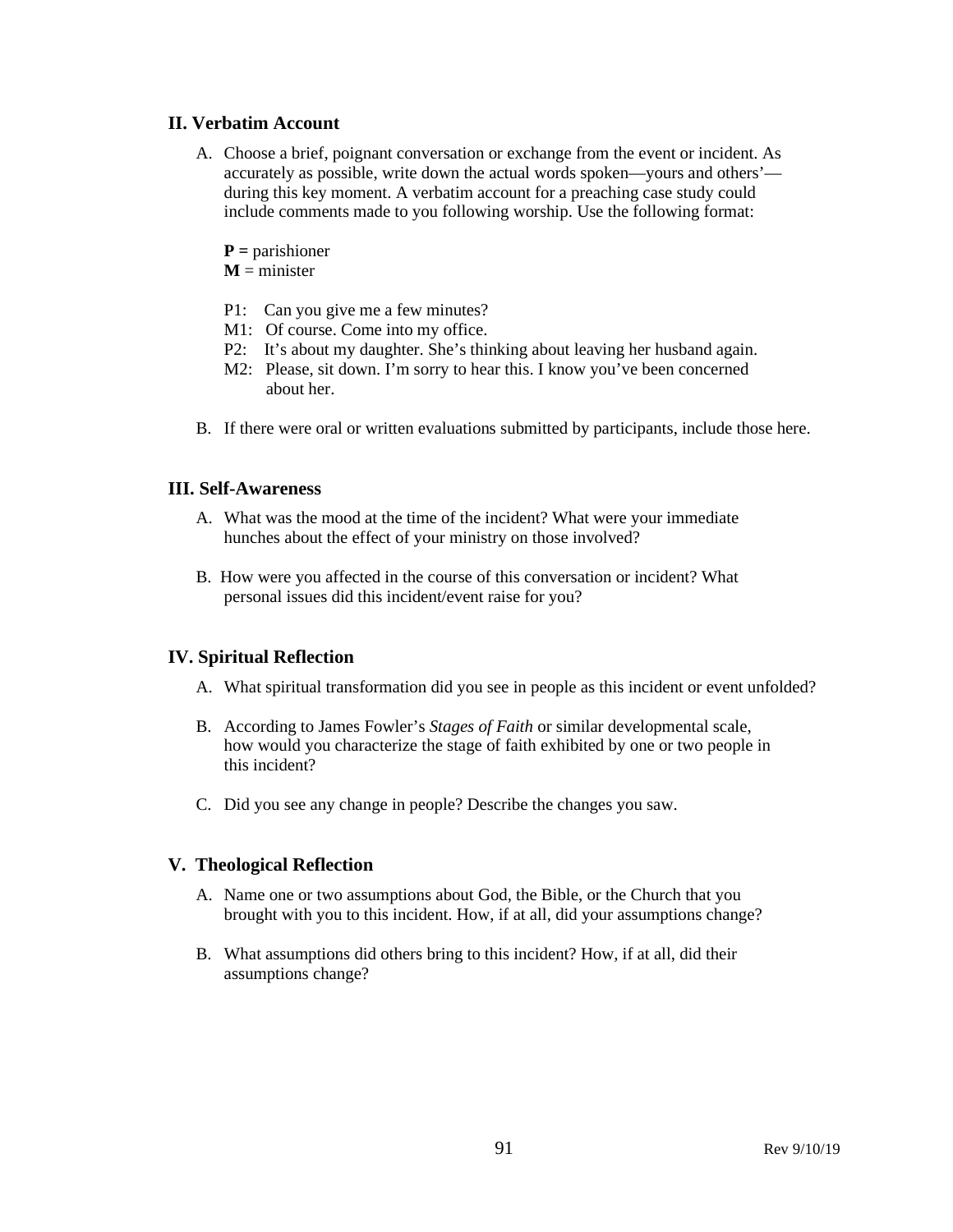#### **VI. Conclusion**

How did this incident help you to grow as a minister? How would you evaluate your performance? What did you do well? What could you have done better? What would you do differently next time?

#### **VII. Comments by the Supervisor**

A. What was your role in this incident? Observer? Participant? Coach?

\_\_\_\_\_\_\_\_\_\_\_\_\_\_\_\_\_\_\_\_\_\_\_\_\_\_\_\_\_\_\_\_\_\_\_\_\_\_\_\_\_\_\_\_\_\_\_\_\_\_\_\_\_\_\_\_\_\_\_

\_\_\_\_\_\_\_\_\_\_\_\_\_\_\_\_\_\_\_\_\_\_\_\_\_\_\_\_\_\_\_\_\_\_\_\_\_\_\_\_\_\_\_\_\_\_\_\_\_\_\_\_\_\_\_\_\_\_\_

B. What feedback do you have for the intern?

Date the report form was completed: \_\_\_\_\_\_\_\_\_\_\_\_\_\_\_\_\_\_\_\_\_\_\_\_\_\_\_\_\_\_\_\_\_\_\_\_

Intern's Signature

Supervisor's Signature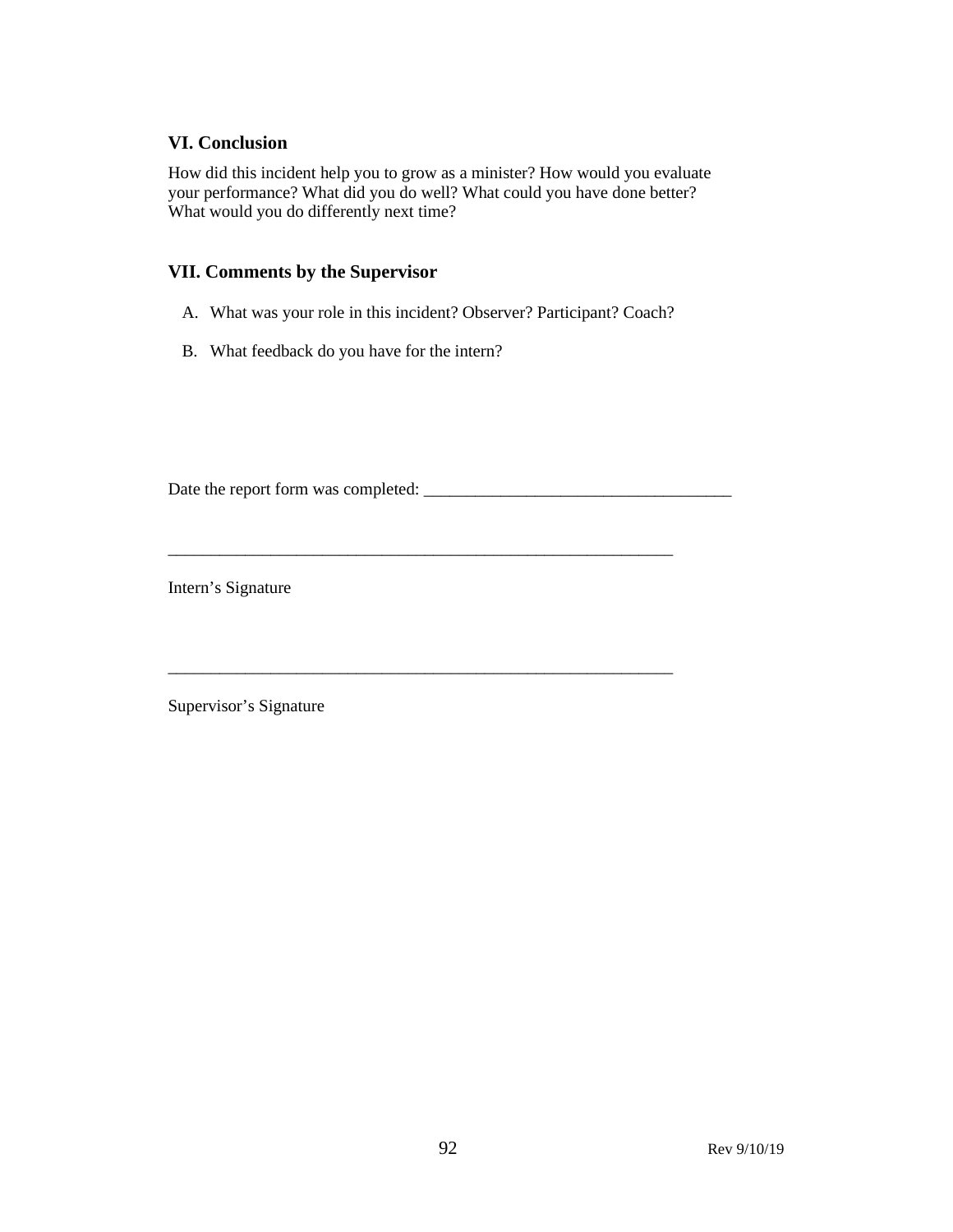## $4 - H$

## PREACHING RESPONSE FORM

(For those evaluating the student's sermon)

\_\_\_\_\_\_\_\_\_\_\_\_\_\_\_\_\_\_\_\_\_\_\_\_\_\_\_\_\_\_\_\_\_\_\_\_\_\_\_\_\_\_\_\_\_\_\_\_\_\_\_\_\_\_\_\_\_\_\_\_\_\_\_\_\_

Intern/Preacher:

Sermon Title:

Date: \_\_\_\_\_\_\_\_\_\_\_\_\_\_\_\_\_\_\_\_\_

1. What did you understand the main point to be? How was the central point connected to a biblical text?

2. What insight did you gain about God?

3. What insight did you gain about the Christian life? How did this sermon touch you personally?

4. What did you like about the *way* the sermon was preached? For example, did you see engaging facial expressions, helpful gestures, an easy voice to listen to. Was the speaker confident? Were any of these forms of communication distracting?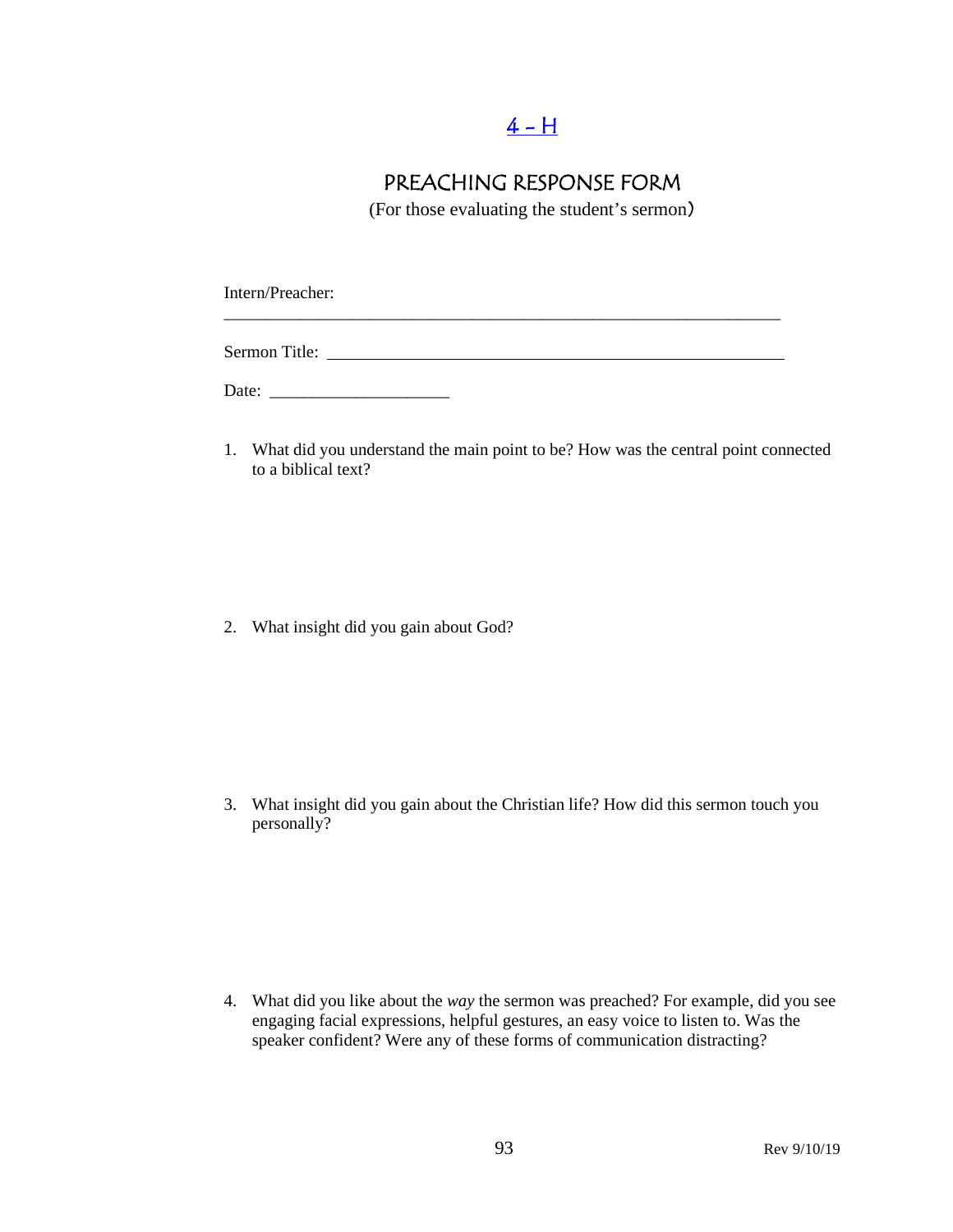5. Was the sermon topic supported by other elements in the worship service, such as hymns, prayers, or litanies? What were they?

6. What illustrations or stories do you remember? How were they related to the main point?

7. What suggestions do you have for improvement?

8. What would you particularly like to affirm about today's intern preacher?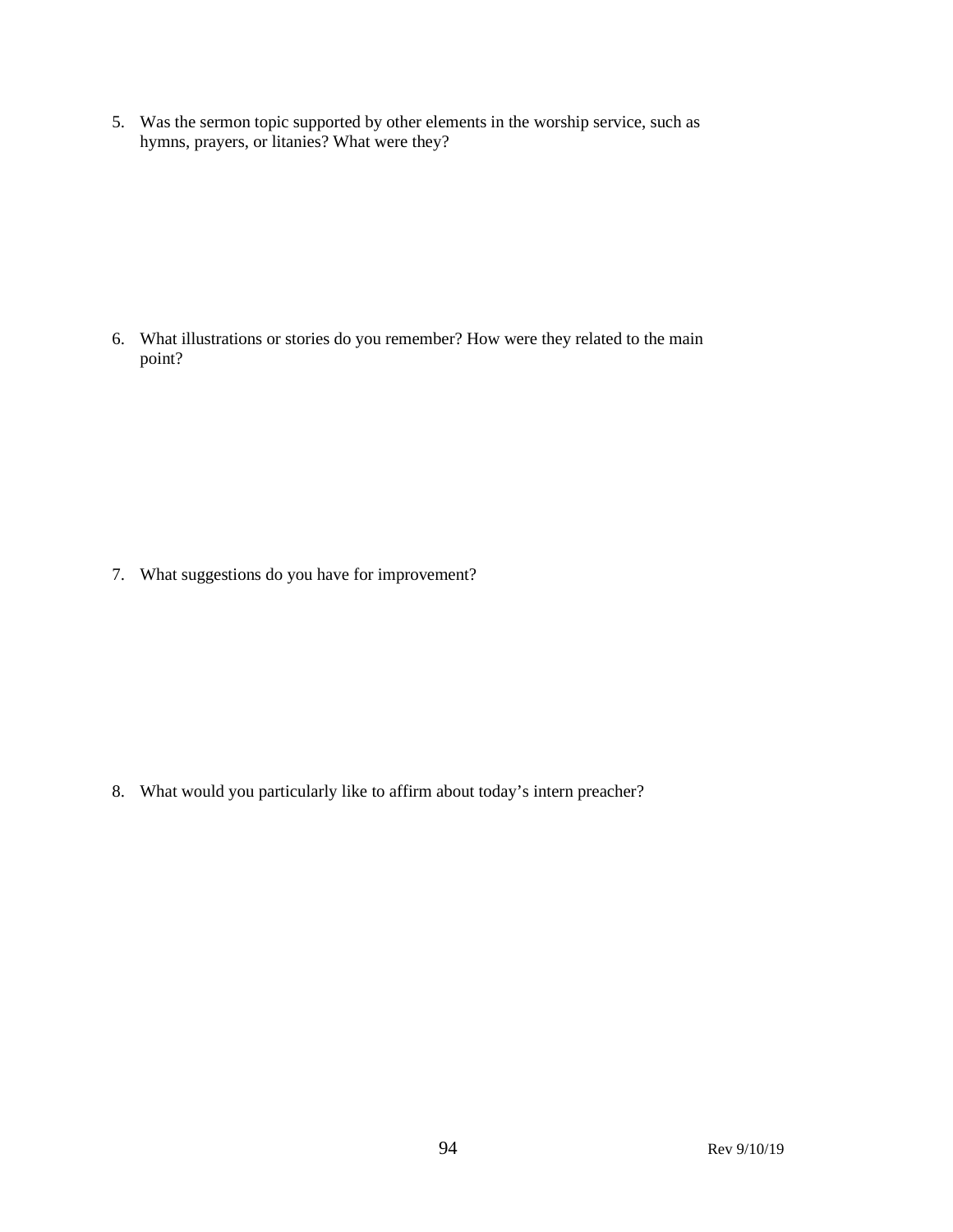# $4 - 1$

### WORSHIP LEADERSHIP RESPONSE FORM

(For those evaluating the student's worship leading)

Name of Intern:

Date: \_\_\_\_\_\_\_\_\_\_\_\_\_\_\_\_\_\_\_\_\_\_\_\_\_\_\_\_\_\_\_

1. What words describe how you felt when you entered the sanctuary this morning?

\_\_\_\_\_\_\_\_\_\_\_\_\_\_\_\_\_\_\_\_\_\_\_\_\_\_\_\_\_\_\_\_\_\_\_\_\_\_\_\_\_\_\_\_\_\_\_\_\_\_\_\_\_\_\_\_\_\_

- 2. What words describe the worship leader's
	- A. voice/diction
	- B. mannerisms/gestures
- 3. Comment about the worship leader's use of vocabulary or choice of words.
- 4. Did the worship service as a whole help you better understand the scripture for the day?
- 5. What do you consider to be this person's strongest qualities as a worship leader? In what ways did he or she facilitate or aid your worship?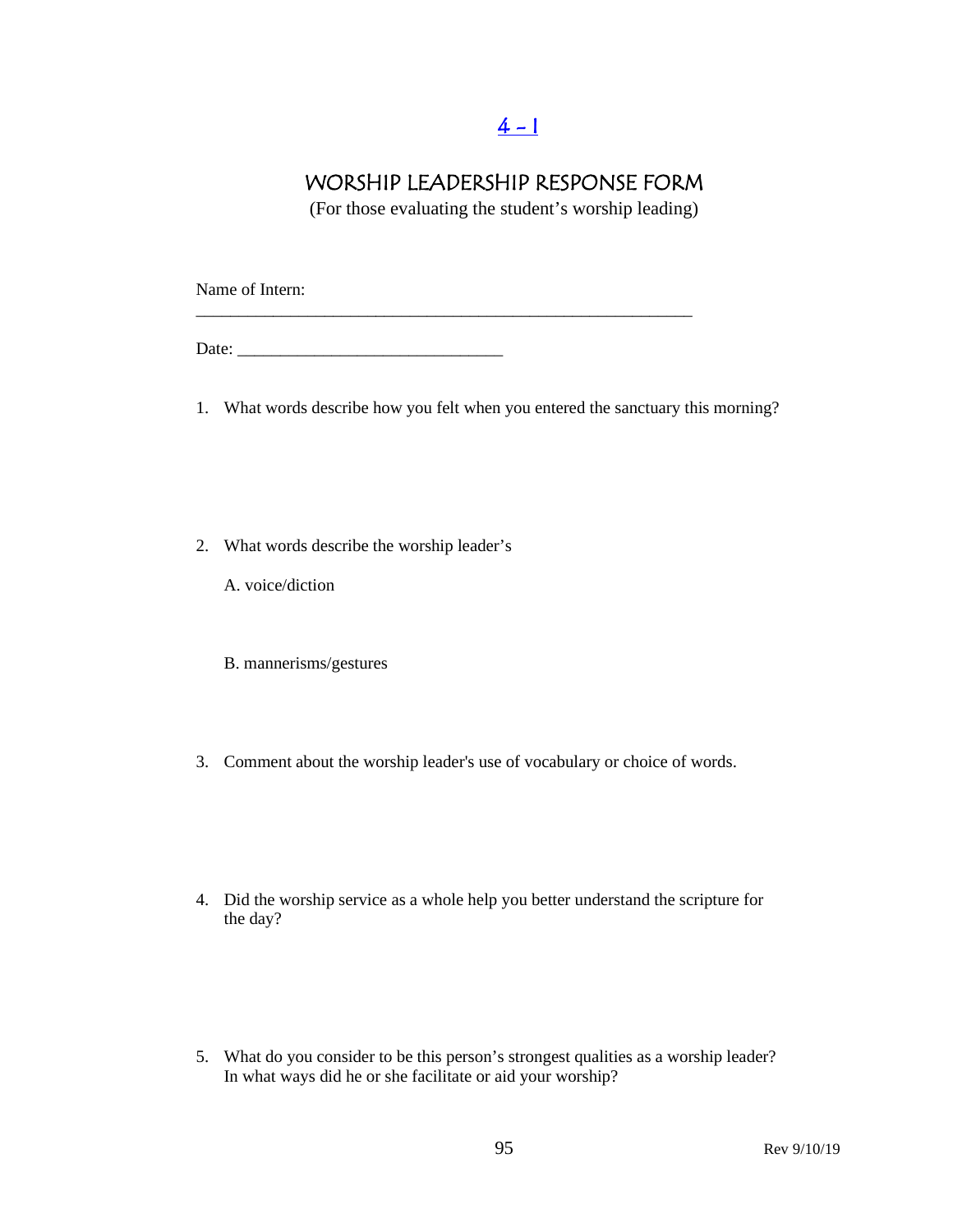6. What do you consider to be this person's weakest qualities as a worship leader?

7. In what ways did he or she hinder or interrupt your worship?

8. What words describe how you felt at the end of this worship service?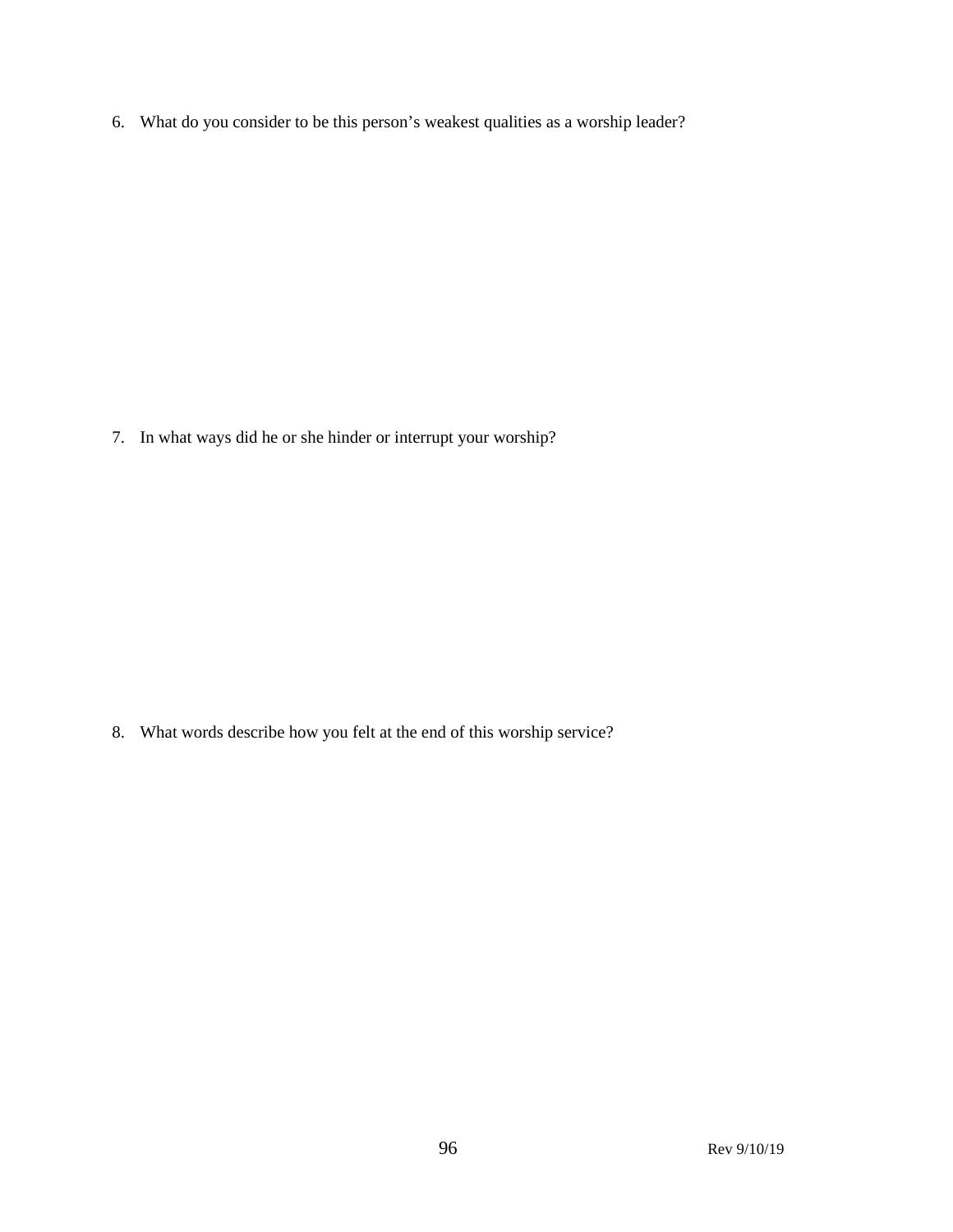## $4 - J$

### TEACHING RESPONSE FORM

(For those evaluating the student's teaching)

Intern/Teacher: \_\_\_\_\_\_\_\_\_\_\_\_\_\_\_\_\_\_\_\_\_\_\_\_\_\_\_\_\_\_\_\_\_\_\_\_\_\_\_\_\_\_\_\_\_\_\_\_\_\_\_\_\_\_\_\_\_\_\_\_\_\_ Class topic: \_\_\_\_\_\_\_\_\_\_\_\_\_\_\_\_\_\_\_\_\_\_\_\_\_\_\_\_\_\_\_\_\_\_\_\_\_\_\_\_\_\_\_\_\_\_\_\_\_\_\_\_\_\_\_\_\_\_\_\_\_\_\_\_\_ Date: \_\_\_\_\_\_\_\_\_\_\_\_\_\_\_\_\_\_\_\_\_\_\_\_\_\_\_\_\_\_\_

1. What did you understand the topic for today's class to be?

2. Was there something in the lesson that touched you personally?

3. How did this time of study help you in your Christian life? How did it help you understand God better?

4. What did you like about the way this person teaches? For example, did this person encourage the learners? Was this person confident without being overbearing? Did this person have good communication skills—good eye contact, an engaging way, clear speech? Were any of these forms of communication distracting?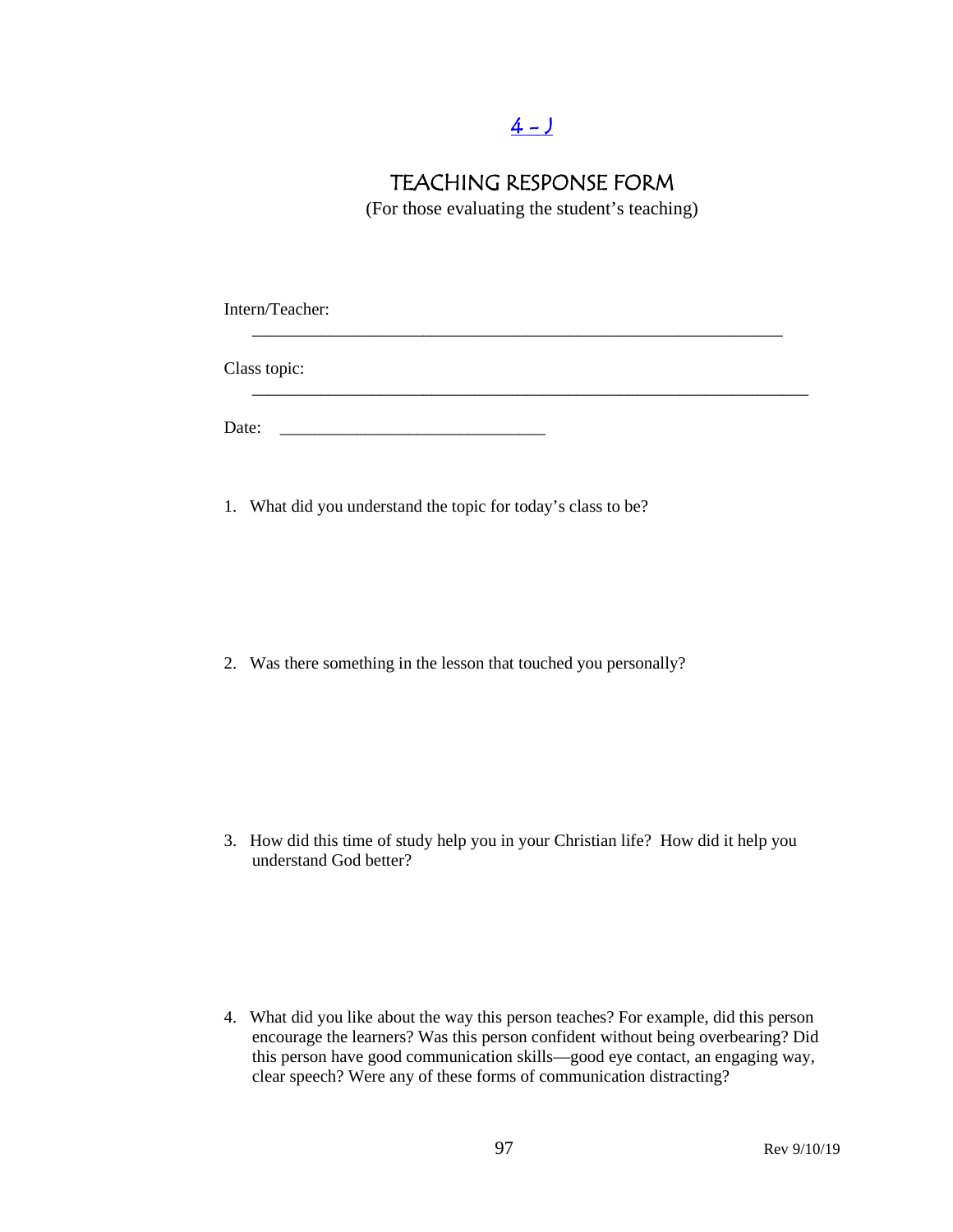5. What were the main points of the teacher's lesson?

6. What illustrations or stories do you remember? How were they related to the main point of the lesson?

7. Did you feel there was a good balance of activities, such as discussion, lecture, and small group work if appropriate?

8. What would have made the lesson more meaningful to you?

9. What did you particularly like about the intern teacher's way of teaching?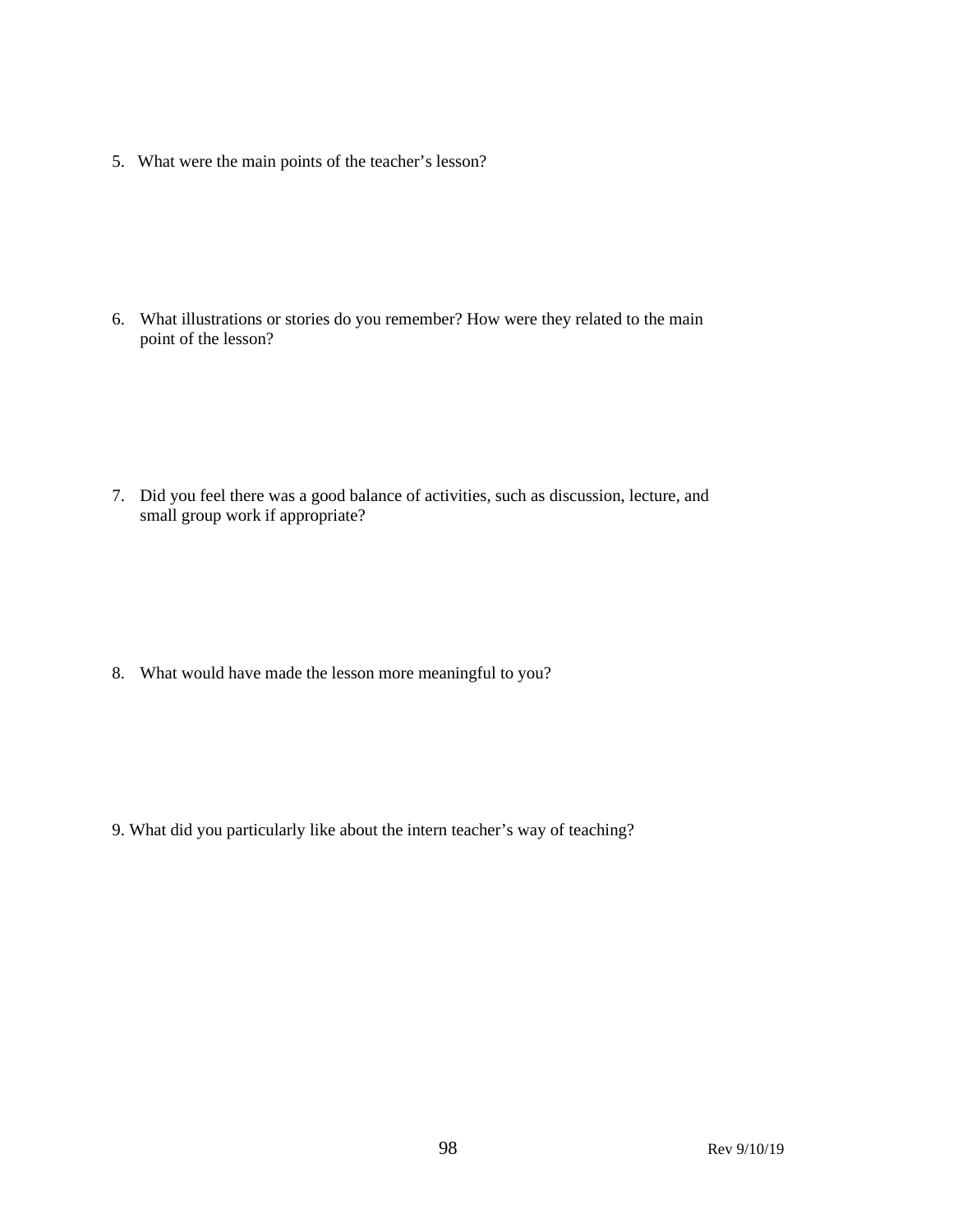# INTERN'S FINAL SELF-EVALUATION Of the MINISTRY INTERNSHIP

Reflect on your experience. Were your learning goals helpful to your growth in ministry? What did you learn unexpectedly? When in the course of the internship did you feel most successful as a minister? Least successful? Did you identify other areas of ministry to explore and strengthen in the future? What do you wish you had done differently? Share your completed form with your supervisor and the district TRIM coordinator.

Intern's signature Date

\_\_\_\_\_\_\_\_\_\_\_\_\_\_\_\_\_\_\_\_\_\_\_\_\_\_\_\_\_\_\_\_\_\_\_\_\_\_\_ \_\_\_\_\_\_\_\_\_\_\_\_\_\_\_\_\_\_\_\_\_\_\_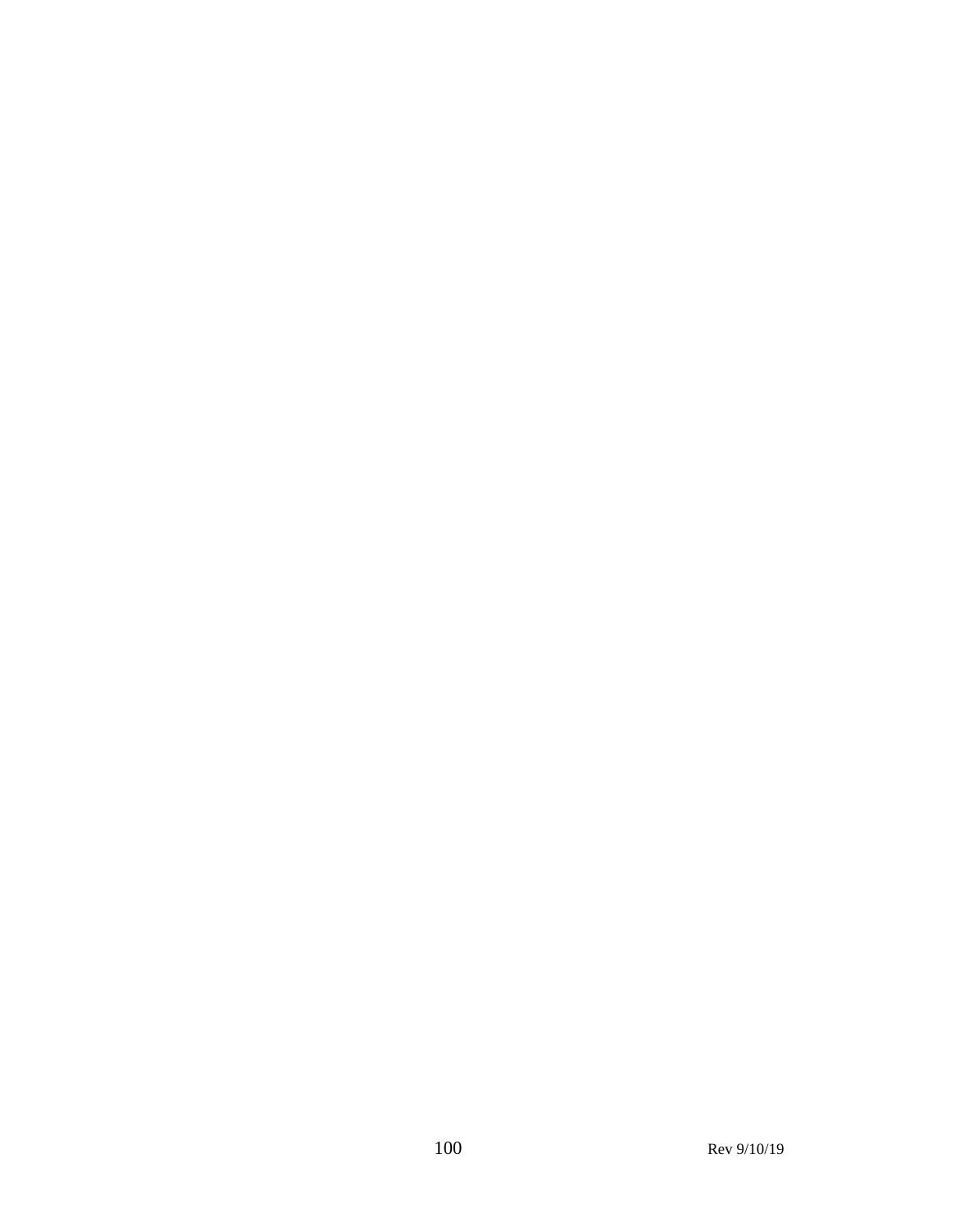# $4 - L$

# SUPERVISOR'S FINAL EVALUATION of the MINISTRY INTERNSHIP

Name of supervisor:

Name of intern:

1. What areas of growth did you see in the intern? Did the intern work adequately at achieving his or her learning goals?

\_\_\_\_\_\_\_\_\_\_\_\_\_\_\_\_\_\_\_\_\_\_\_\_\_\_\_\_\_\_\_\_\_\_\_\_\_\_\_\_\_\_\_\_\_\_\_\_\_\_\_\_\_\_\_\_\_

\_\_\_\_\_\_\_\_\_\_\_\_\_\_\_\_\_\_\_\_\_\_\_\_\_\_\_\_\_\_\_\_\_\_\_\_\_\_\_\_\_\_\_\_\_\_\_\_\_\_\_\_\_

2. Where does the intern need to stretch his or her understanding and practice of ministry?

3. How was this experience for you as a supervisor?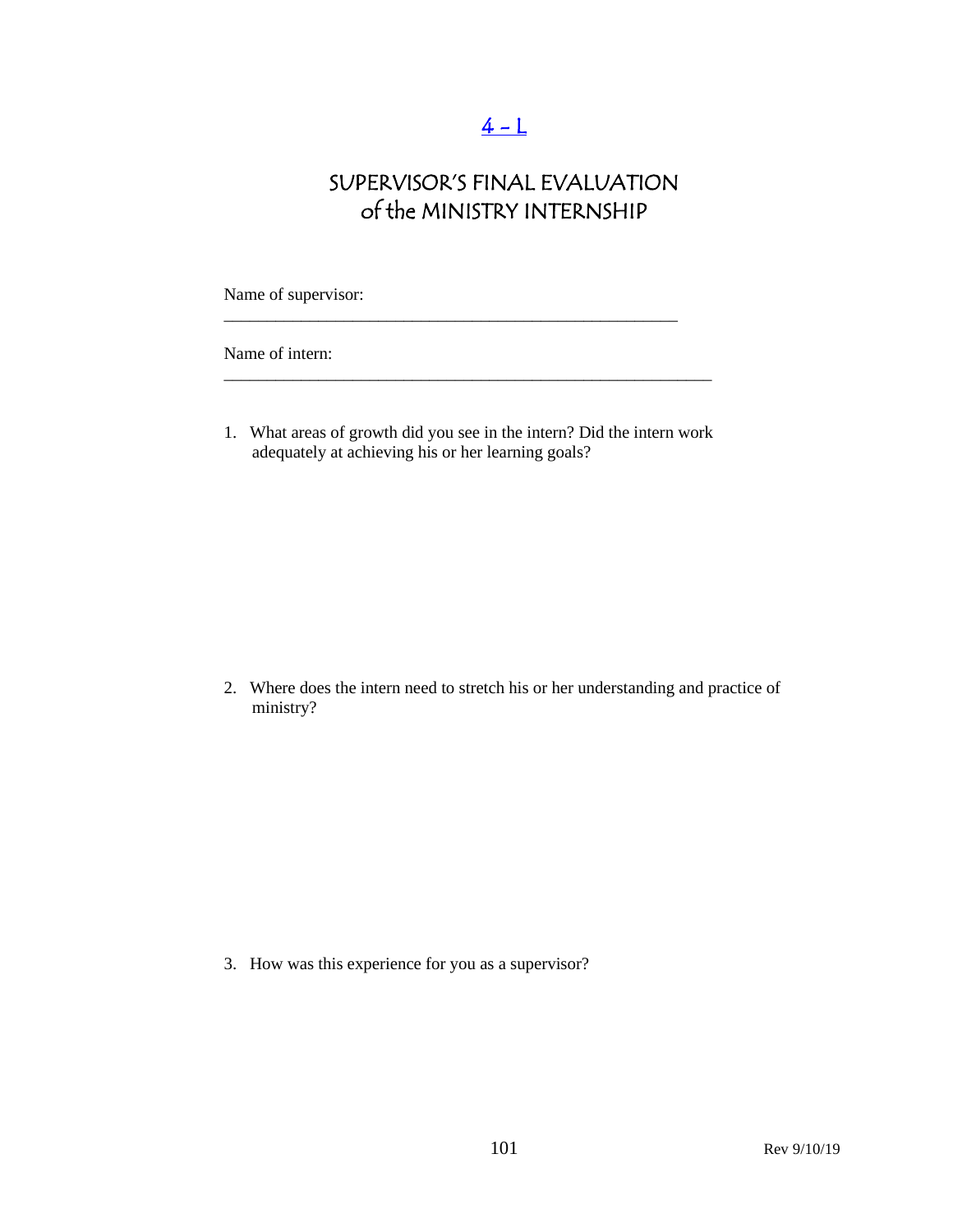| 4. Checklist for Case Study Reports               |
|---------------------------------------------------|
| Report on preaching/worship incident submitted on |
| Report on teaching incident submitted on          |
| Report on pastoral care incident submitted on     |
| Report of transforming experience submitted on    |

Certification of Experience for Credit

Signature of Supervisor Date

**Note: Send a copy of the completed form to the intern and another to the district TRIM coordinator.** 

\_\_\_\_\_\_\_\_\_\_\_\_\_\_\_\_\_\_\_\_\_\_\_\_\_\_\_\_\_\_\_\_\_\_\_\_\_\_\_\_\_\_\_ \_\_\_\_\_\_\_\_\_\_\_\_\_\_\_\_\_\_\_\_\_\_\_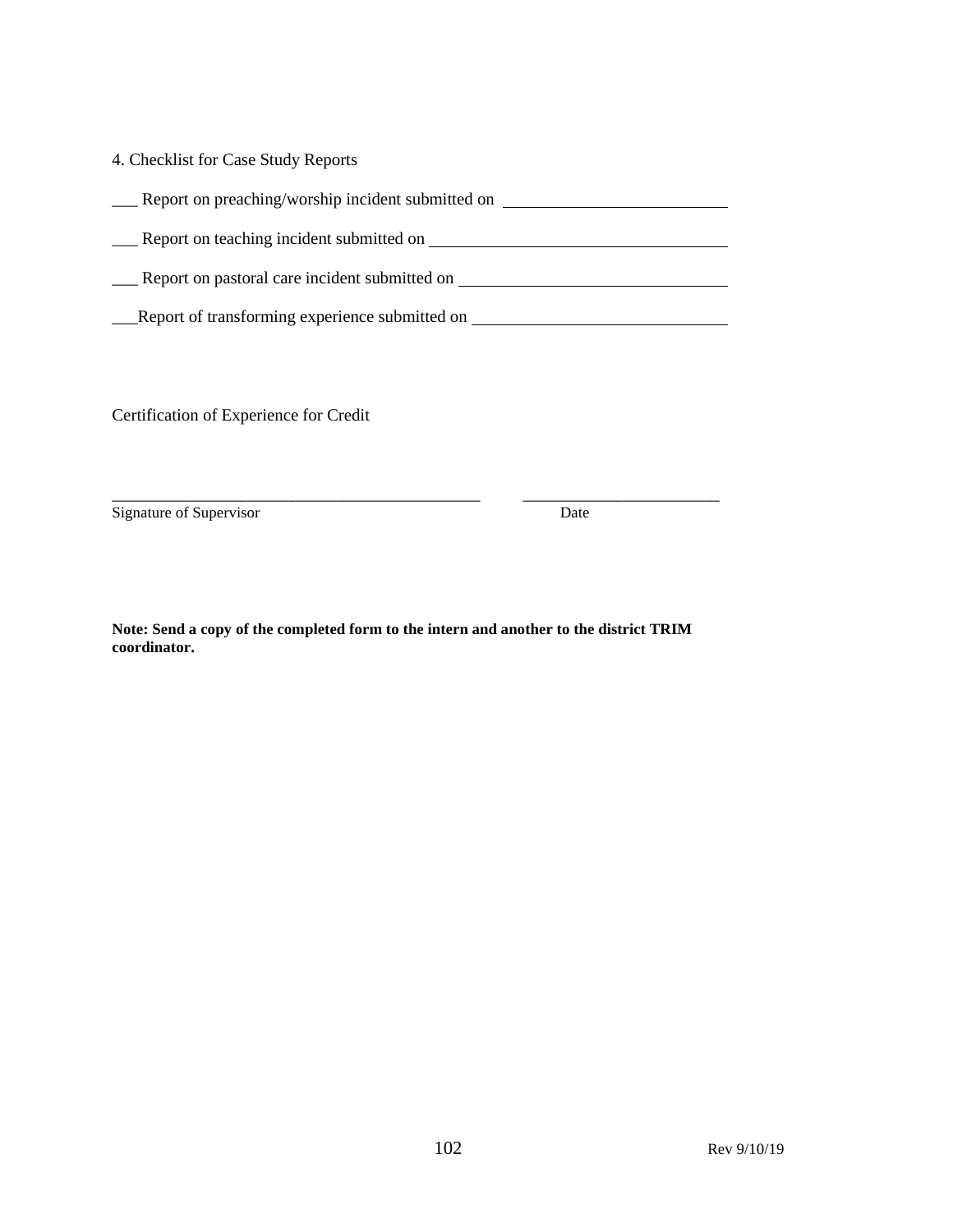## $5 - A$

### CONGRATULATIONS, GRADUATE!

You felt a call. You responded. You have studied, practiced, and prayed.

This final section of your TRIM manual prepares you for graduation from this ministry training program. It includes:

- A. A reminder of Graduation Competencies
- B. Instructions for the exit exam
- C. Final evaluation forms for both the student and the district TRIM coordinator

You have reached an important milestone in your preparation for set-apart ministry, one we hope will serve as a launching pad to further training in ministry. After all, training for ministry never ends. The skills you have learned in TRIM will equip you to enter the ministry but also to grow in the ministry with time and experience.

When all requirements have been completed for graduation, the Coordinator of English Language Ministry Training Programs of the Brethren Academy for Ministerial Leadership will inform the district executive minister of your district. Districts are encouraged to recognize TRIM graduates by presenting them with their graduation certificate at District Conference. TRIM graduates are also recognized at the Bethany Seminary/Brethren Academy luncheon at Annual Conference, at which time you become an official alumnus/a of the seminary.

Each TRIM graduate receives a certificate indicating completion of an approved Church of the Brethren program of ministry training. For those seeking credentialing, this certification verifies that the educational requirements for ordination or commissioned status in the Church of the Brethren have been fulfilled.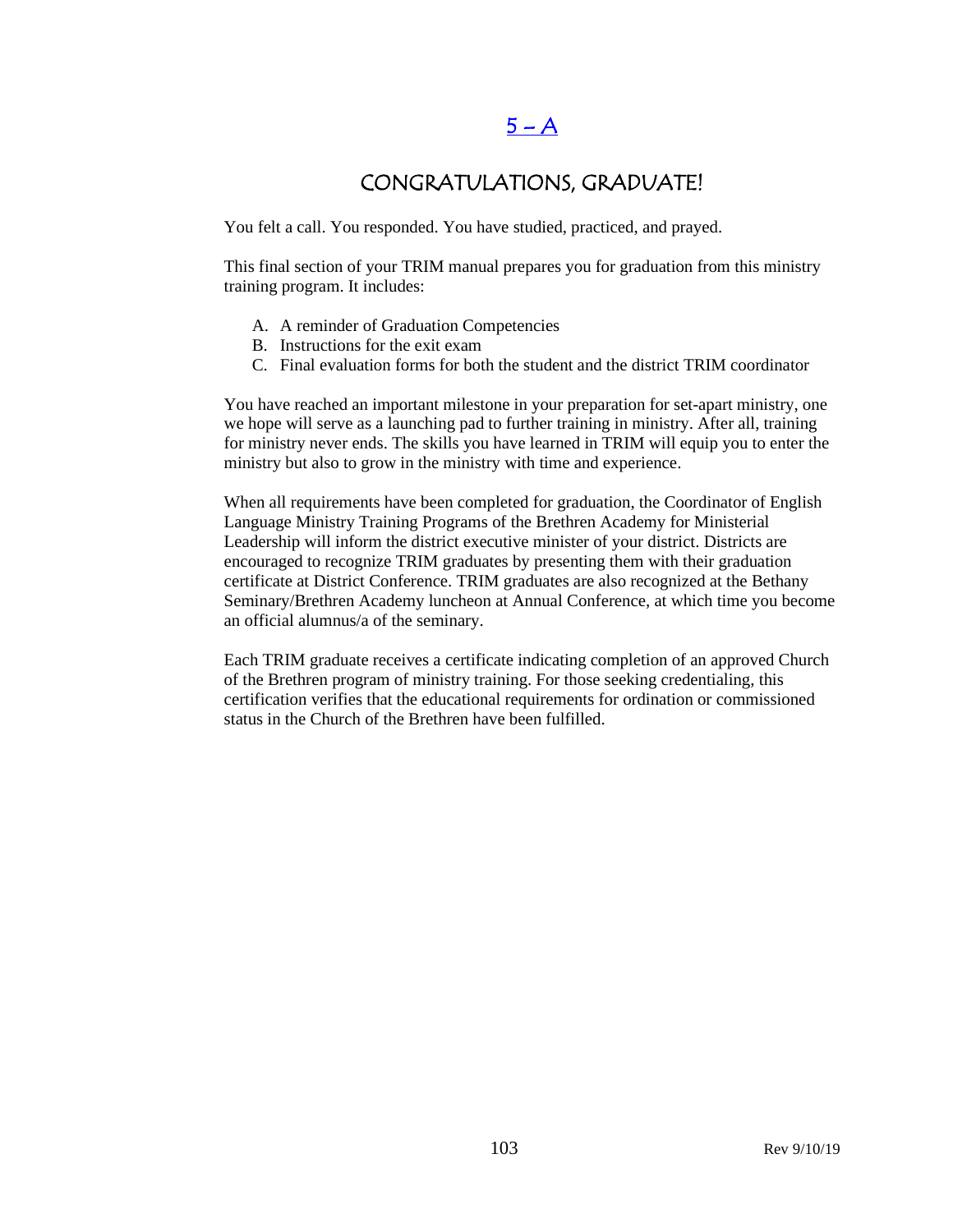## $5 - B$

## DETERMINING COMPETENCY in PROSPECTIVE GRADUATES

A TRIM student approaching graduation from the program is expected to be competent in three categories:

- general education,
- biblical and theological studies, and
- ministry and ministry skills.

The Ministry Advisory Council of the Church of the Brethren has determined that competency in these various areas will be demonstrated as follows:

#### **1. General Education**

• Satisfactory completion of coursework in the various areas of general education designated for TRIM students

#### **2. Biblical and Theological Studies**

- Satisfactory completion of coursework and other units in the related subject areas designated for TRIM students
- A satisfactory score on the exit exam.

#### **3. Ministry and Ministry Skills**

- Satisfactory completion of coursework and other units in the related subject areas designated for TRIM students.
- A satisfactory evaluation of the ministry internship experience.

When competency has been demonstrated in the areas above, the student and district TRIM coordinator complete the Final Evaluation forms found in sections 5-D and 5-E of the TRIM manual. Completed forms are mailed or emailed to the Brethren Academy Office for review by the Coordinator of English Language Ministry Training Program.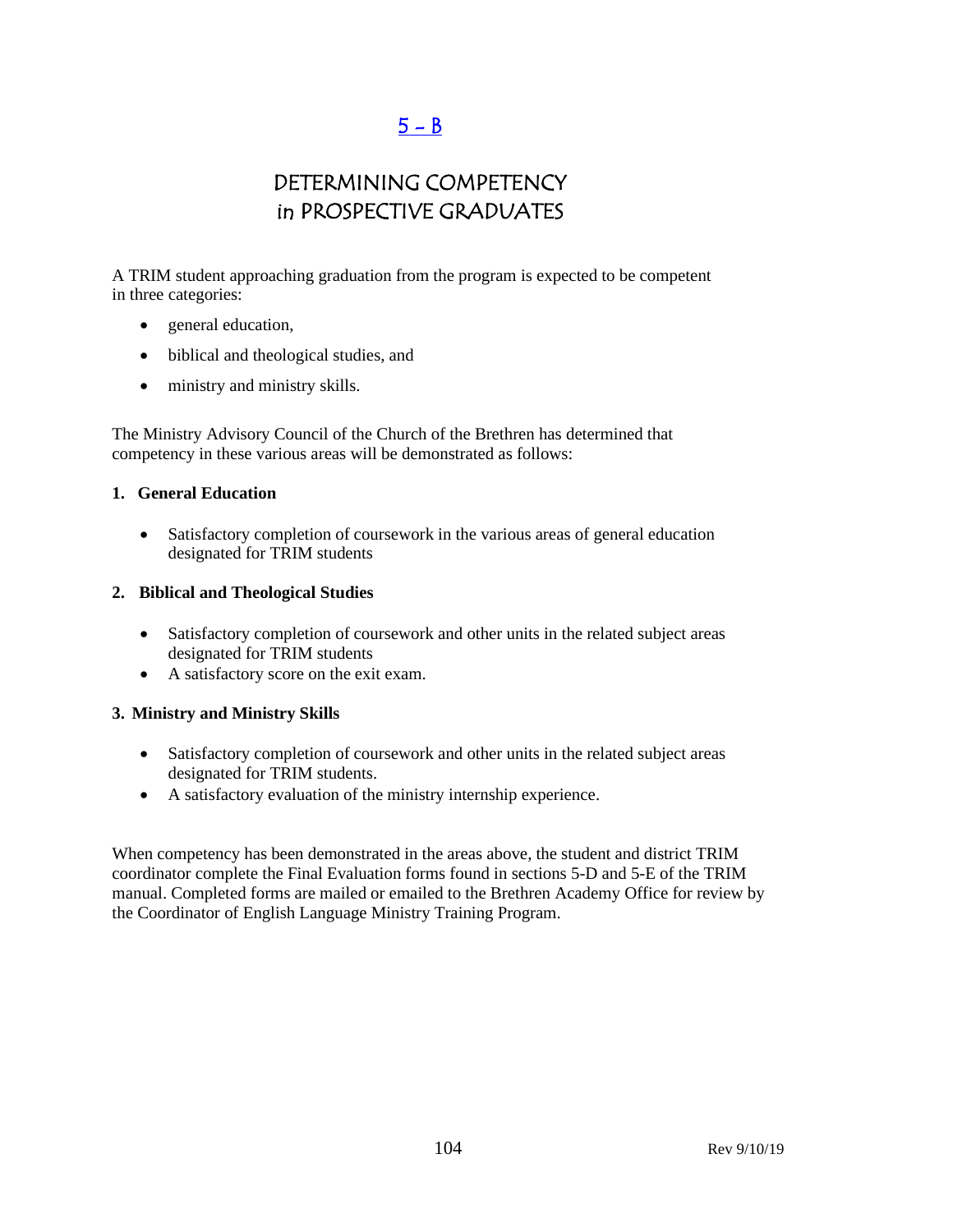# $5 - C$

### TRIM EXIT EXAM

The last component of the student's program, along with final evaluations, is the completion of the Exit Exam. This exam is a series of essays that will allow the student to demonstrate the "Competencies for Ministry" as described in the *Readiness for Ministry Program*, developed by the Church of the Brethren Office of Ministry. These same Competencies are outlined at the beginning of this manual.

Through successful completion of the core requirements, electives, supervised ministry internship, and ministry formation, students should have a solid foundation on which to complete the exam. The essays include case studies (exhibiting various ministry skills), biblical exegesis, as well as questions about Church of the Brethren history and the contemporary church, Church of the Brethren ordinances and practices, and spiritual disciplines.

When the student enrolls in their final course, the Brethren Academy will send the exam. The student may complete the exam at their own pace and do any additional research that seems necessary to answer the questions successfully. The exam may be submitted any time after the conclusion of the final course. A student will not be able to complete their program (TRIM or EFSM) until the exam has been evaluated.

Evaluations of Exit Exams are done by staff members of the Brethren Academy. The evaluation committee meets monthly. Evaluations will identify strengths as well as areas in which the student needs continued growth. General results will be provided to the student, the district coordinator or supervising pastor, as well as the student's district executive.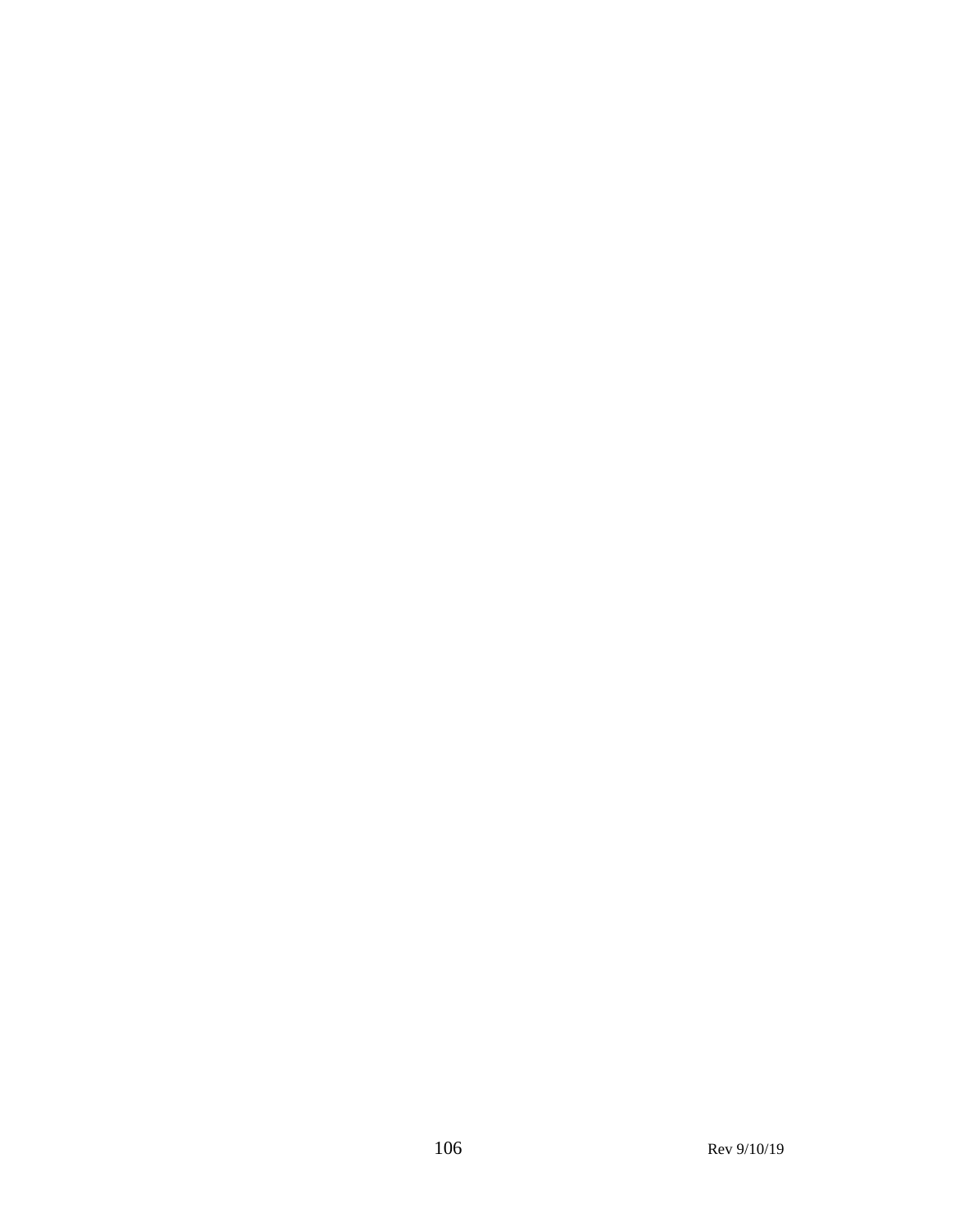# $5 - D$

### FINAL EVALUATION **TRIM Graduate**

Using this form on the computer, respond to the three questions below. As you write, consider including topics such as

- The quality of members' participation in the ministry formation group
- Completion of various levels of coursework
- Personal and spiritual growth that was particularly memorable
- Work with your district TRIM coordinator
- Work with your district ministry leadership
- The Coordinator of English Language Ministry Training Programs of the Brethren Academy
- Other general comments.

Please make your evaluation the length it needs to be to adequately assess your experience.

- 1. How has your TRIM program gone for you?
- 2. Where were you stretched?
- 3. What do you wish had been done differently?

Graduate's signature Date

To complete your file prior to graduation, please submit this evaluation to your district TRIM coordinator and the Brethren Academy for Ministerial Leadership.

\_\_\_\_\_\_\_\_\_\_\_\_\_\_\_\_\_\_\_\_\_\_\_\_\_\_\_\_\_\_\_\_\_\_\_\_\_\_\_\_\_\_\_\_ \_\_\_\_\_\_\_\_\_\_\_\_\_\_\_\_\_\_